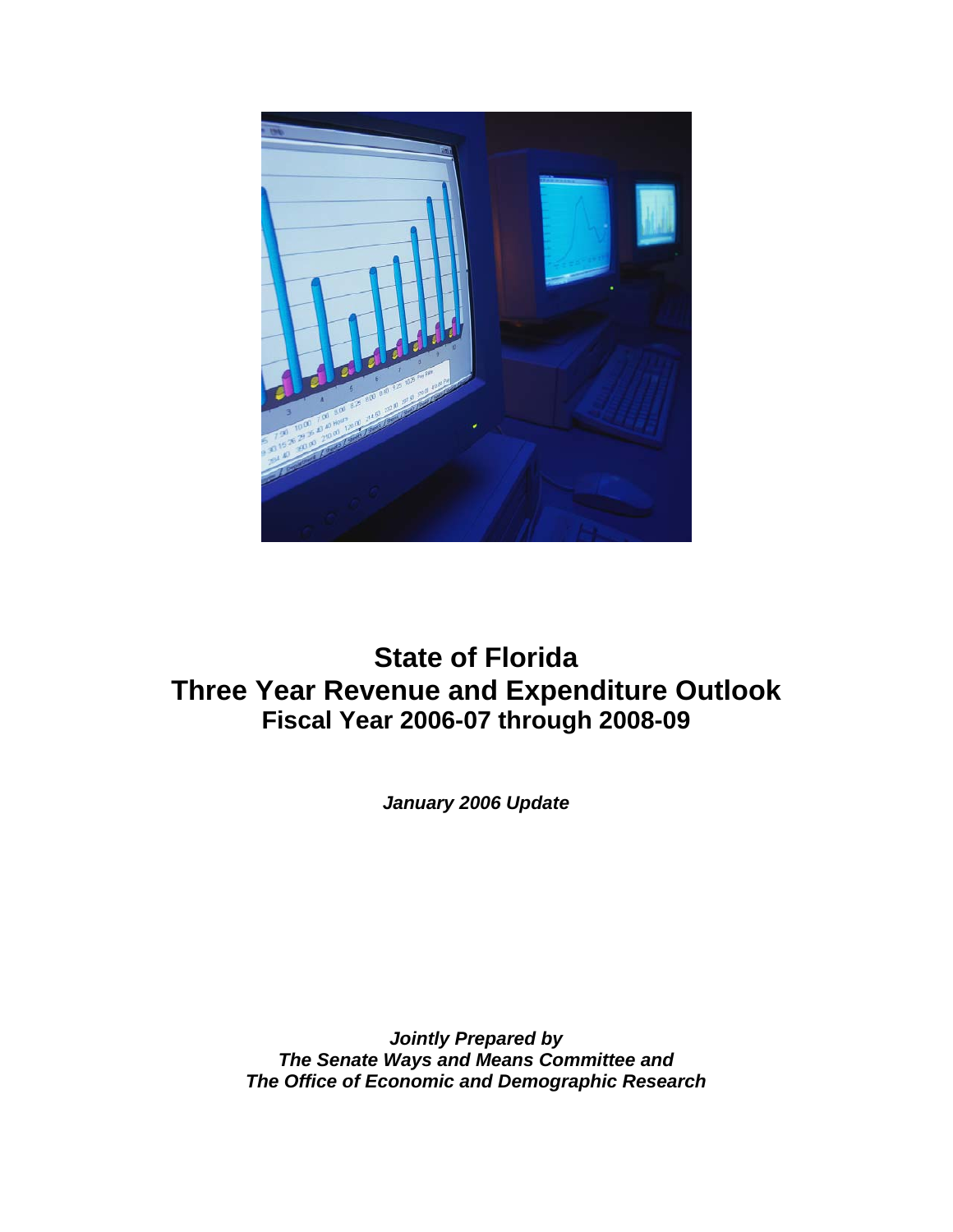# **Table of Contents**

| Hurricanes Katrina and Rita's Economic Impact on Florida27 |
|------------------------------------------------------------|
|                                                            |
|                                                            |
|                                                            |
|                                                            |
|                                                            |
|                                                            |
|                                                            |
|                                                            |
|                                                            |
|                                                            |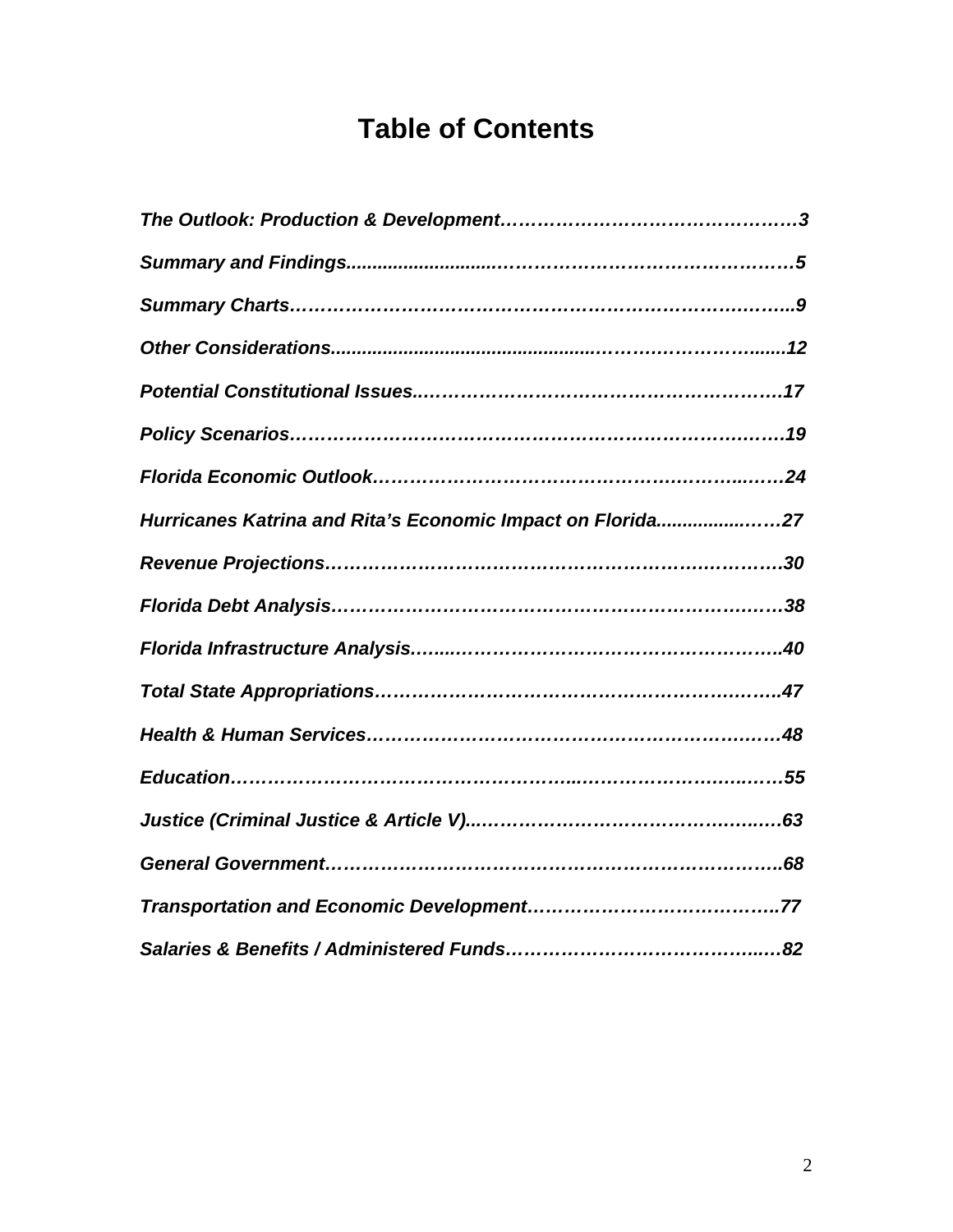# **Three Year Revenue and Expenditure Outlook**

# **What is the Outlook?**

Ultimately, it is a tool that provides an opportunity to both avoid future budget problems and maintain more financial stability between state fiscal years. The Outlook accomplishes this by providing a picture of the state's fiscal position that integrates projections of the major programs driving Florida's annual budget requirements with the revenue estimates. It includes budgetary, economic and debt analyses to provide a framework for financial projections and covers the upcoming three fiscal years: 2006-07, 2007-08, and 2008-09.

**THE OUTLOOK DOES NOT PURPORT TO SHOW THE AMOUNT OF THE STATE BUDGET IN ITS ENTIRETY OR THE FINAL AMOUNT OF FUNDS TO BE ALLOCATED TO THE RESPECTIVE BUDGET AREAS. THIS IS BECAUSE VERY FEW ASSUMPTIONS ARE MADE REGARDING FUTURE LEGISLATIVE POLICY DECISIONS ON DISCRETIONARY SPENDING. THE ASSUMPTIONS THAT ARE MADE ARE CONFINED TO SCENARIO "A" AND SCENARIO "B." IN EITHER SCENARIO, ALL UNSPENT FUNDS ARE STILL CARRIED FORWARD INTO THE NEXT FISCAL YEAR.** 

# **Who produced it?**

The Outlook was jointly developed by the Senate Ways and Means Committee, Senate Appropriations Committees and the Joint Legislative Office of Economic and Demographic Research.

# **How was the Outlook developed?**

- All major programs that have historically driven significant increases in the State's budget such as Medicaid and the Florida Education Finance Program (public school funding), as well as new constitutional requirements such as Class Size Reduction and Article V impacts on the Judicial Branch, were inventoried.
- Projections of future workload and enrollment increases were developed for each of these major cost drivers using a variety of methods including projections from Consensus Estimating Conferences.
- Costs were applied to the projected workload requirements based on recent legislative budget decisions.
- Cost requirements were aggregated by major fund type and compared to revenue estimates for those funds.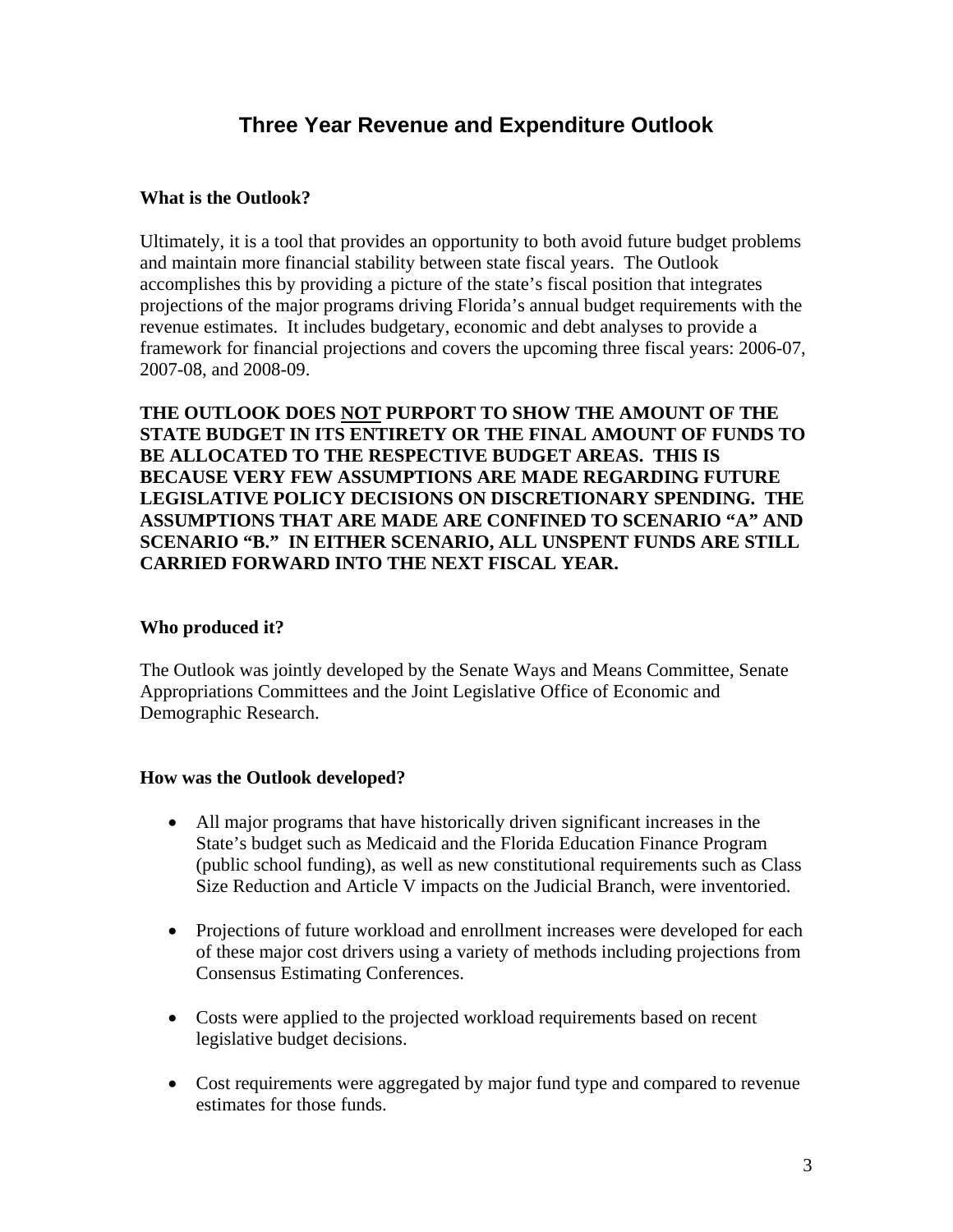### **Understanding the Outlook**

- The Outlook is structured into sections generally corresponding to the jurisdictions of the Senate Appropriations Committees. Also included are separate sections for Infrastructure, Potential Constitutional Issues, Salaries and Benefits, Revenue Projections, Florida's Economic Outlook (including a special update on the impact of Hurricanes Katrina and Rita), Debt Analysis and a comparison of costs versus revenues.
- Each policy section contains projections of the applicable major state-supported programs, a listing of the assumptions behind the projections and a description of significant policy issues associated with the projections.
- Emphasis is placed on recurring programs, those programs that the state is expected or required to continue from year to year.
- Estimates for several programs historically considered non-recurring, and funded with non-recurring funds, are included in the Outlook. Even though nonrecurring, these programs are viewed as "must funds" by most legislators and are therefore identified as major cost drivers.
- Revenue projections specifically cover the General Revenue Fund, the Educational Enhancement Trust Fund (lottery proceeds devoted to Education), and the Tobacco Settlement Trust Fund. Other trust funds have been estimated and discussed in the sections where they are relevant to the expenditure forecast.
- All revenue projections include recurring and non-recurring amounts.
- The Fund Projection Tables (General Revenue, Educational Enhancement, and Tobacco Settlement) include estimates for both anticipated revenue collections and expenditures. They summarize the information contained and discussed in the rest of the document.
- The Policy Scenarios section demonstrates the impact of varying policy decisions on the baseline projection. The unique assumptions used for these scenarios are not built into the rest of the Outlook.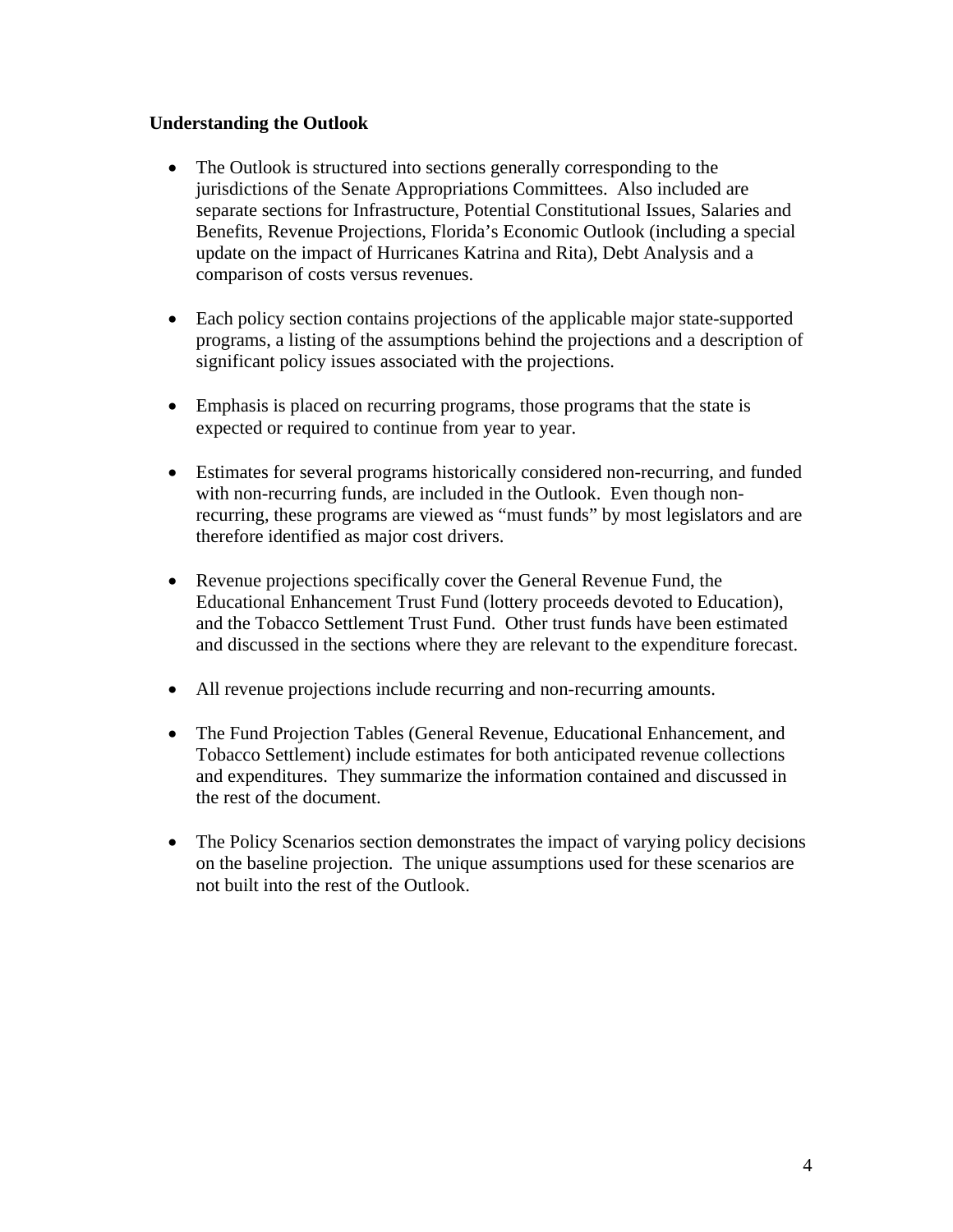# *Summary and Findings*

# **A. Key Aspects of the Revenue Estimates**

• The new forecast for general revenue contains 5.8% growth in the current year over the prior year and an additional 1.2% growth in Fiscal Year 2006-07. Over the two year period, an additional \$3.2 billion has been added to the forecast.

General revenue collections are expected to grow by 7.0% in Fiscal Year 2007-08 and 5.5% in Fiscal Year 2008-09.

• Nearly \$3.5 billion of non-recurring general revenue funds will be available for expenditure in Fiscal Year 2006-07.

• After the expenditure outlook has been funded for each of the next three years, approximately \$3.4 billion of non-recurring general revenue remains available after the last year of the Outlook period.

• Lottery and Tobacco Settlement Trust Funds will have little or no long-term growth.

# **B. Key Aspects of the Expenditure Demands**

# **Education Requirements**

• Overall expenditures on education, including the local share, are projected to increase by an average of approximately 7.7% per year, or over \$1.7 billion annually, for each of the next three fiscal years.

• The total revenue from ad valorem sources, at current millage rates, will increase by approximately \$2.7 billion over the next 3 years to support public schools.

• Of the projected general revenue increase for Education, a total expenditure of \$1.8 billion over the next 3 fiscal years is provided to meet the operating costs of the Constitutional Class Size Reduction mandate.

• Because the Bright Futures Program is growing faster than Lottery revenues, the Education projections draw existing Lottery funds from the K-20 operating budgets to finance the Bright Futures Scholarship needs. These Lottery funds are replaced with general revenue funds.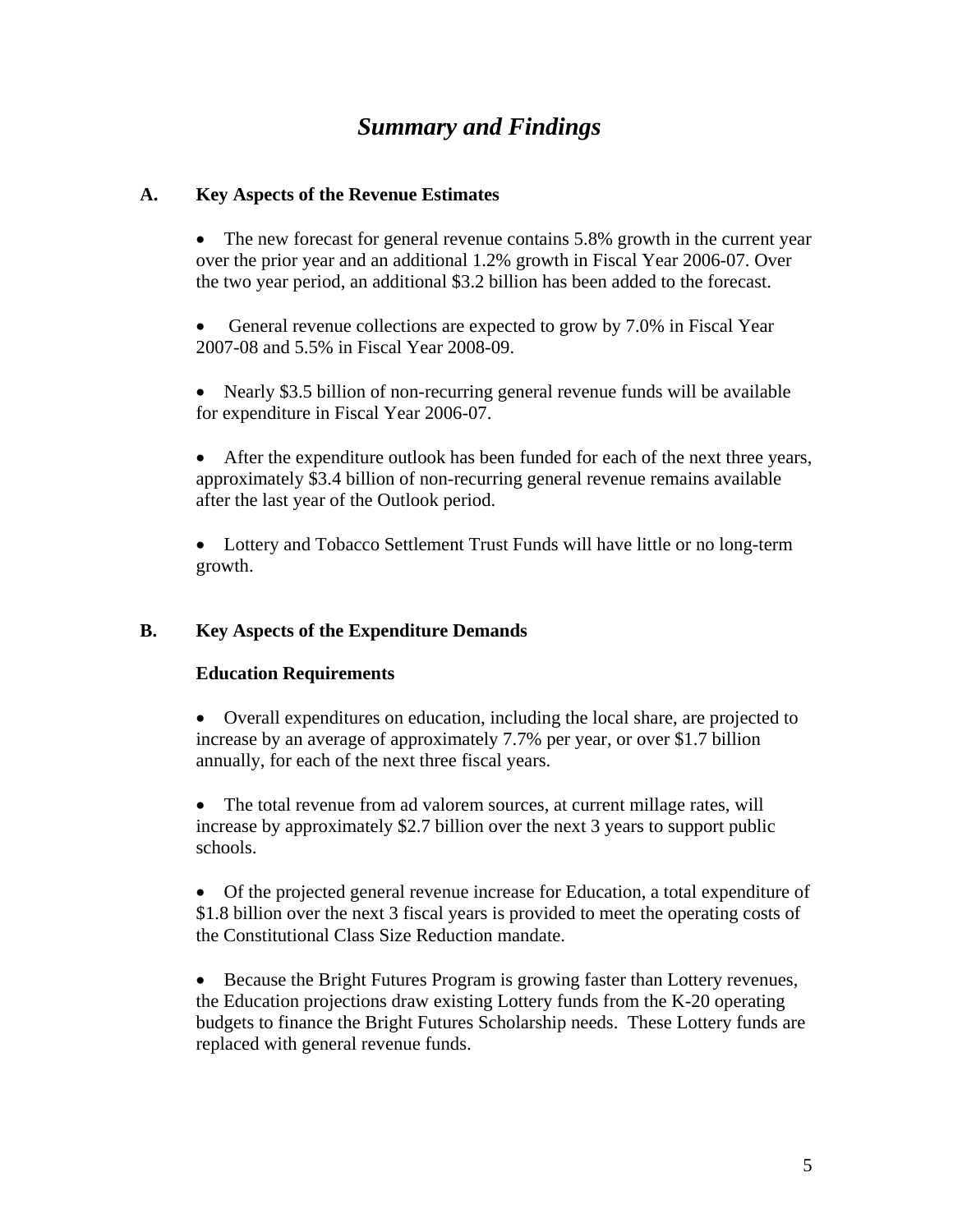### **Health and Human Services Requirements**

• General revenue requirements for the Health and Human Services area are projected to increase by nearly \$622 million in Fiscal Year 2006-07, \$569 million in Fiscal Year 2007-08 and \$639 million in Fiscal Year 2008-09.

• Medicaid services are the primary driver of these increases, requiring additional spending of \$596.3 million of general revenue in Fiscal Year 2006-07, \$511.2 million in Fiscal Year 2007-08, and \$580.1 million in Fiscal Year 2008- 09.

### **Justice (Criminal Justice and Article V)**

• General revenue requirements for the Justice area are projected to increase by over \$136 million in Fiscal Year 2006-07, \$117 million in Fiscal Year 2007-08, and \$118 million in Fiscal Year 2008-09.

• The projected 4% increase in recurring expenditures for criminal justice programs in each of the next three fiscal years is based primarily on the need to fund increased operational costs, including new prison beds, at the Department of Corrections.

• The projected budget requirements for the judicial branch are based largely on projected changes in the Consumer Price Index.

# **General Government Requirements**

• Recurring requirements for the General Government area are projected to increase by 2.3% in Fiscal Year 2006-07, 1.5% in Fiscal Year 2007-08, and 1.3% in the following fiscal year.

• Because of the unique nature of many of the programs in the General Government area, general revenue requirements are minimized. The Outlook assumes that available trust fund balances are fully utilized for each program before estimating the need for additional general revenue. As a result, recurring general revenue growth only reaches \$5.3 million at the end of the forecast period.

# **Transportation and Economic Development Requirements**

• The most significant annual general revenue budget requirement in the Transportation and Economic Development area is for non-recurring funds used primarily for economic development programs and cultural and historical grants. Continuing demand is anticipated for these non-recurring funds to fund ongoing programs. Since appropriation of these funds varies significantly from year to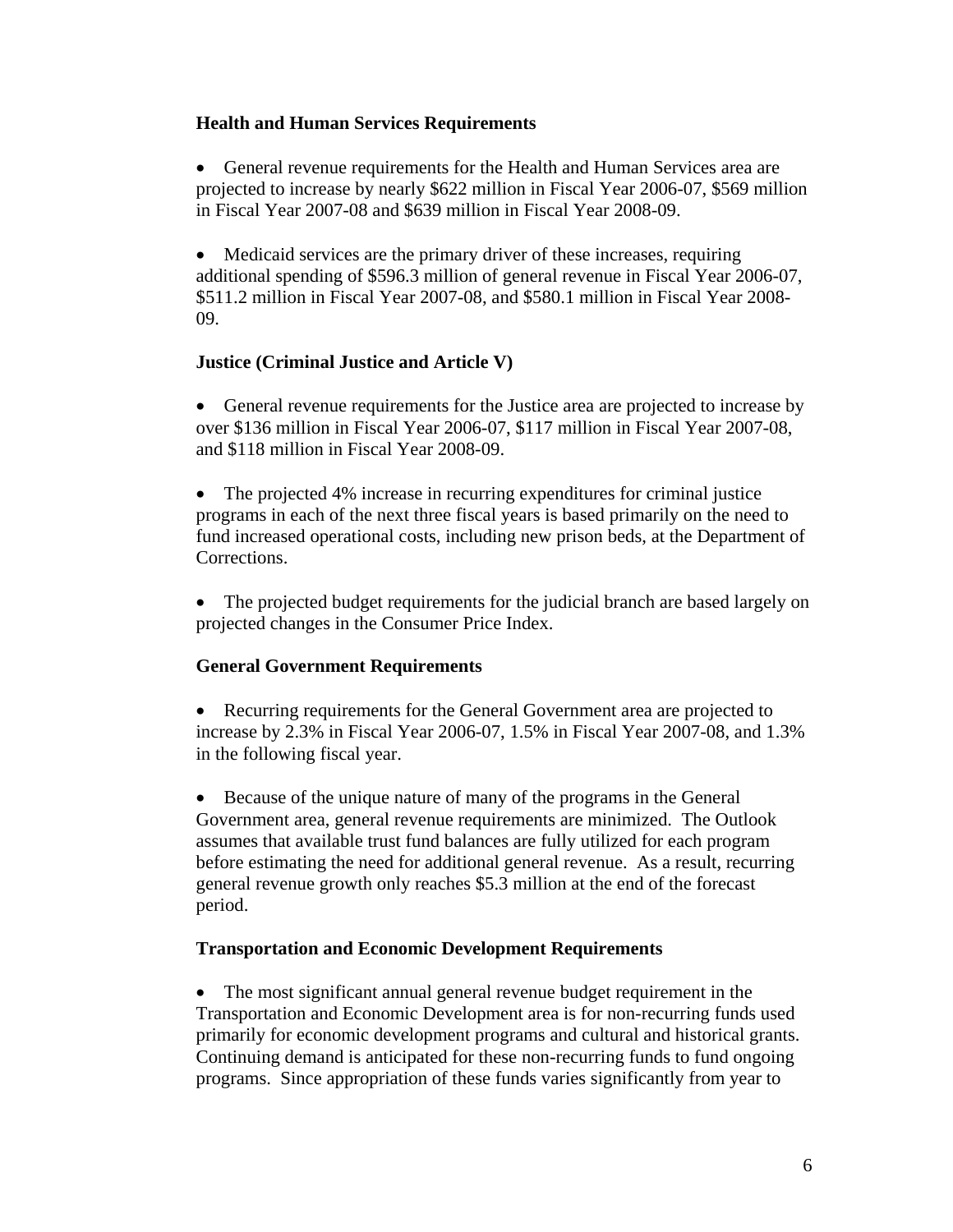year, this document assumes the average of the past several years for the projections.

• Overall, the recurring requirements for the Transportation and Economic Development area modestly increase (1.3%, 2.4% and 1.7% respectively over the next three fiscal years), while the total requirements decrease throughout the forecast period.

# **State Employee Salaries and Benefits Requirements**

• Increases to state employee salaries, based on the funds appropriated in FY 2005-06 and assuming an annual 2.5% cost-of-living increase thereafter, are projected to cost approximately \$605.3 million over the next 3 fiscal years. (The 2.5% is roughly equivalent to expected changes in the Consumer Price Index over the same period of time.)

# **C. Putting the Revenues and Expenditure Demands Together – Key Findings**

- Fiscal Year 2006-2007:
	- o Total general revenue available for appropriation is \$30,196.7 million.
	- o General revenue funded costs are estimated to be \$26,715.6 million.
	- o Recurring general revenue program needs are less than the available recurring general revenue dollars. In other words, no non-recurring dollars are needed to fund recurring programs.
	- o Of the total funds available, nearly \$3.5 billion is non-recurring general revenue. This can be used for spending (particularly on one-time costs), reserves or emergencies.
	- o After the projected expenditures have been addressed, nearly \$2.9 billion of non-recurring dollars still remain. See the chart below.

| OUTLOOK PROJECTION - FISCAL YEAR 2006-07 (in millions)       |             |           |            |  |  |
|--------------------------------------------------------------|-------------|-----------|------------|--|--|
| NON-<br><b>RECURRING</b><br><b>TOTAL</b><br><b>RECURRING</b> |             |           |            |  |  |
| <b>GR AVAILABLE</b>                                          | \$26,706.4  | \$3,490.3 | \$30,196.7 |  |  |
| <b>EXPENDITURES</b>                                          | \$26,109.3  | 606.3     | \$26,715.6 |  |  |
| <b>BALANCE</b>                                               | 597.1<br>\$ | \$2,884.0 | \$3,481.1  |  |  |

o With limited growth in revenues for the Educational Enhancement Trust Fund and the Tobacco Settlement Trust Fund, the demand for general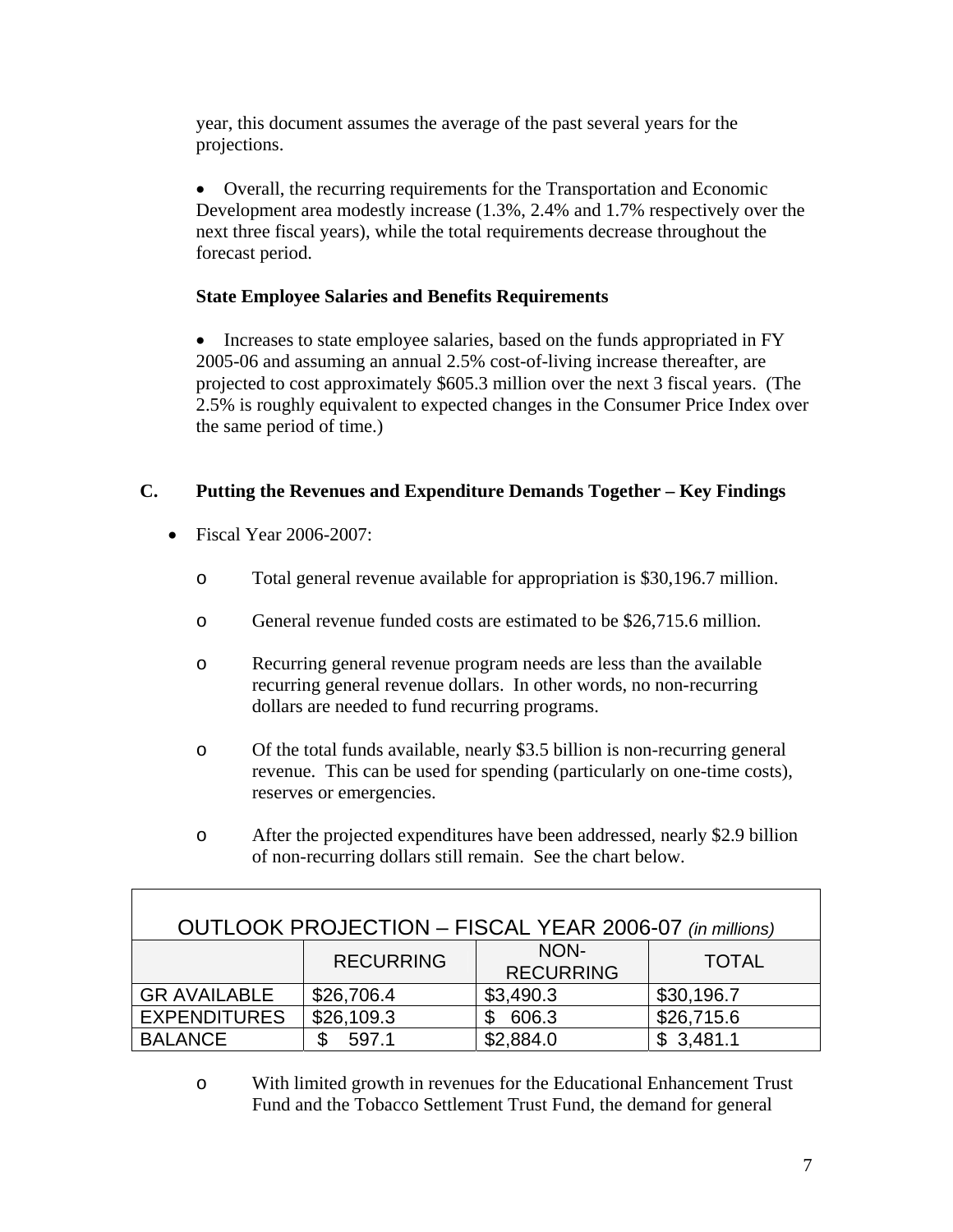revenue dollars to support projected increases in recurring programs is heightened.

- Fiscal Years 2007-08 and 2008-09:
	- o Cumulatively, the revenue growth in the General Revenue Fund, the Educational Enhancement Trust Fund and the Tobacco Settlement Trust Fund are sufficient to support budget demands, reserve requirements and historical non-recurring expenditure levels.
	- o The level of non-recurring money available in the General Revenue Fund for expenditure exceeds \$3.5 billion at the beginning of Fiscal Year 2007- 08, and \$3.7 billion at the beginning of Fiscal Year 2008-09.
	- o At the end of the three-year planning horizon, nearly \$3.4 billion is left unexpended.

### **D. Analyzing the Result**

 Overall, projected general revenue growth (recurring plus non-recurring) is sufficient to support anticipated spending and reserve requirements for Fiscal Years 2006-07, 2007-08 and 2008-09.

RECURRING general revenue demands in this period never exceed the amount of RECURRING general revenue available. However, this assumes that significant recurring revenues are left on the table in each of the first two fiscal years. If this is not the case, the \$233.6 million in recurring revenue left at the end of Fiscal Year 2008-09 would quickly evaporate.

If the Legislature were to fully spend the maximum amount of available recurring general revenue in Fiscal Years 2006-07 and 2007-08, the final year of the plan would again reveal a structural imbalance in which recurring expenditures outstrip recurring revenue.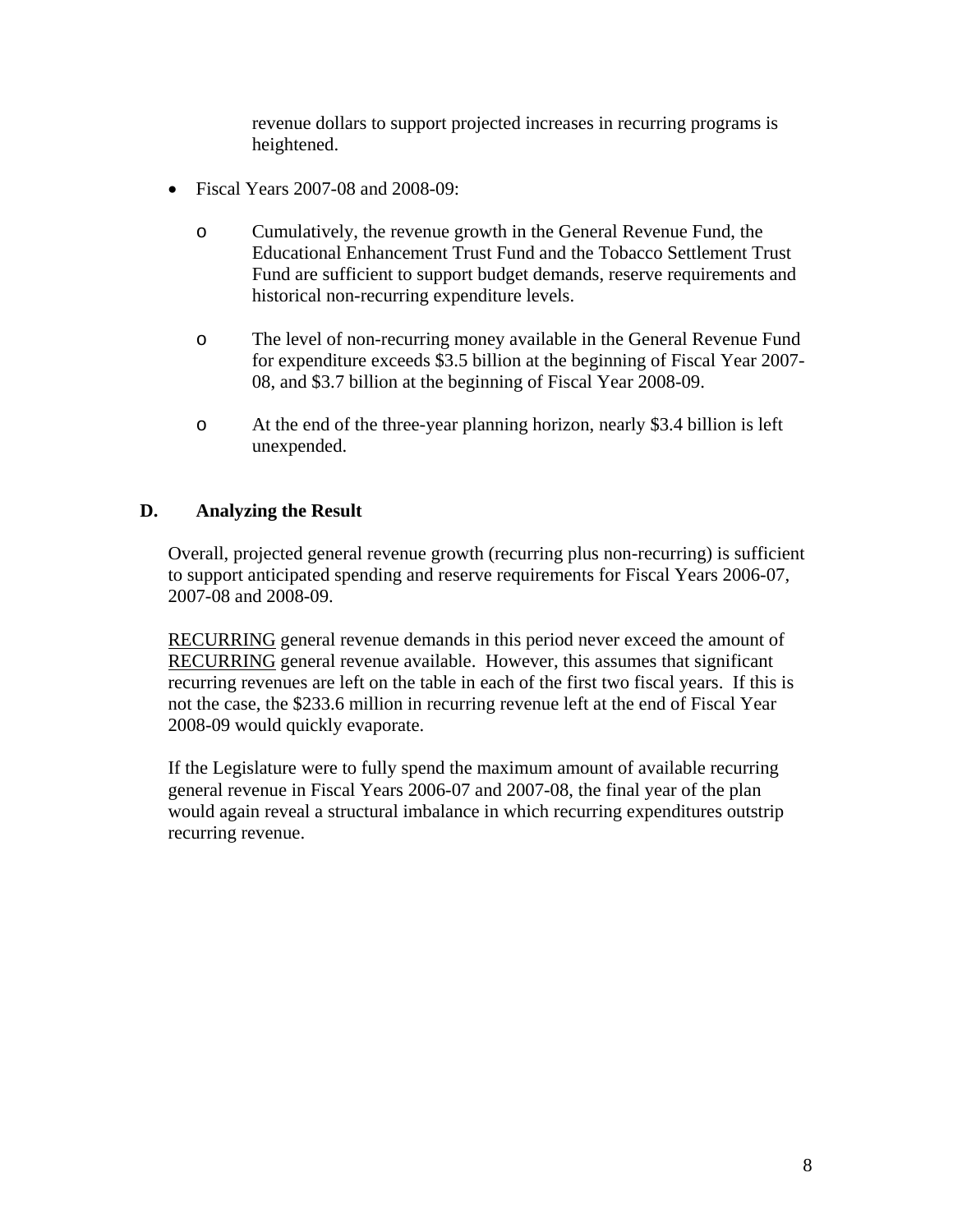### **GENERAL REVENUE FUNDS AVAILABLE PROJECTION (\$ MILLIONS)**

[This outlook contains no reserve and no limitation on recurring dollars spent on recurring needs.]

|                                       | <b>RECURRING</b> | <b>NONRECURRING</b> | <b>TOTAL</b> |
|---------------------------------------|------------------|---------------------|--------------|
| FY 2005-06                            |                  |                     |              |
| <b>Balance Forward</b>                | 0.0              | 3,570.6             | 3,570.6      |
| <b>Revenue Estimate</b>               | 25,859.5         | 546.2               | 26,405.7     |
| Nonoperating funds                    | (4.3)            | 329.9               | 325.6        |
| <b>Total Funds Available</b>          | 25,855.2         | 4,446.7             | 30,301.9     |
| <b>Estimated Expenditures</b>         | 24,819.1         | 1,859.3             | 26,678.4     |
| Anticipated disaster related spending | 0.0              | 112.0               | 112.0        |
| Transfer to Budget Stabilization Fund | 0.0              | 92.0                | 92.0         |
| <b>Ending Balance</b>                 | 1,036.1          | 2,383.4             | 3,419.5      |
| FY 2006-07                            |                  |                     |              |
| <b>Balance Forward</b>                | 0.0              | 3,419.5             | 3,419.5      |
| <b>Revenue Estimate</b>               | 26,710.7         | 6.4                 | 26,717.1     |
| Transfer to Budget Stabilization Fund | 0.0              | (157.3)             | (157.3)      |
| Nonoperating funds                    | (4.3)            | 221.7               | <u>217.4</u> |
| <b>Total Funds Available</b>          | 26,706.4         | 3,490.3             | 30,196.7     |
| <b>Estimated Expenditures</b>         | 26,109.3         | 606.3               | 26,715.6     |
| <b>Ending Balance</b>                 | 597.1            | 2,884.0             | 3,481.1      |
| FY 2007-08                            |                  |                     |              |
| <b>Balance Forward</b>                | 0.0              | 3,481.1             | 3,481.1      |
| <b>Revenue Estimate</b>               | 28,598.1         | 0.0                 | 28,598.1     |
| Transfer to Budget Stabilization Fund | 0.0              | (71.8)              | (71.8)       |
| Nonoperating funds                    | (4.3)            | <u>117.2</u>        | 112.9        |
| <b>Total Funds Available</b>          | 28,593.8         | 3,526.5             | 32,120.3     |
| <b>Estimated Expenditures</b>         | 27,931.0         | 579.2               | 28,510.2     |
| <b>Ending Balance</b>                 | 662.8            | 2,947.3             | 3,610.1      |
| FY 2008-09                            |                  |                     |              |
| <b>Balance Forward</b>                | 0.0              | 3,610.1             | 3,610.1      |
| Revenue Estimate                      | 30,174.4         | 0.0                 | 30,174.4     |
| Transfer to Budget Stabilization Fund | 0.0              | (15.6)              | (15.6)       |
| Nonoperating funds                    | (4.3)            | <u>117.2</u>        | 112.9        |
| <b>Total Funds Available</b>          | 30,170.1         | 3,711.7             | 33,881.8     |
| <b>Estimated Expenditures</b>         | 29,936.5         | 563.7               | 30,500.2     |
| <b>Ending Balance</b>                 | 233.6            | 3,148.0             | 3,381.6      |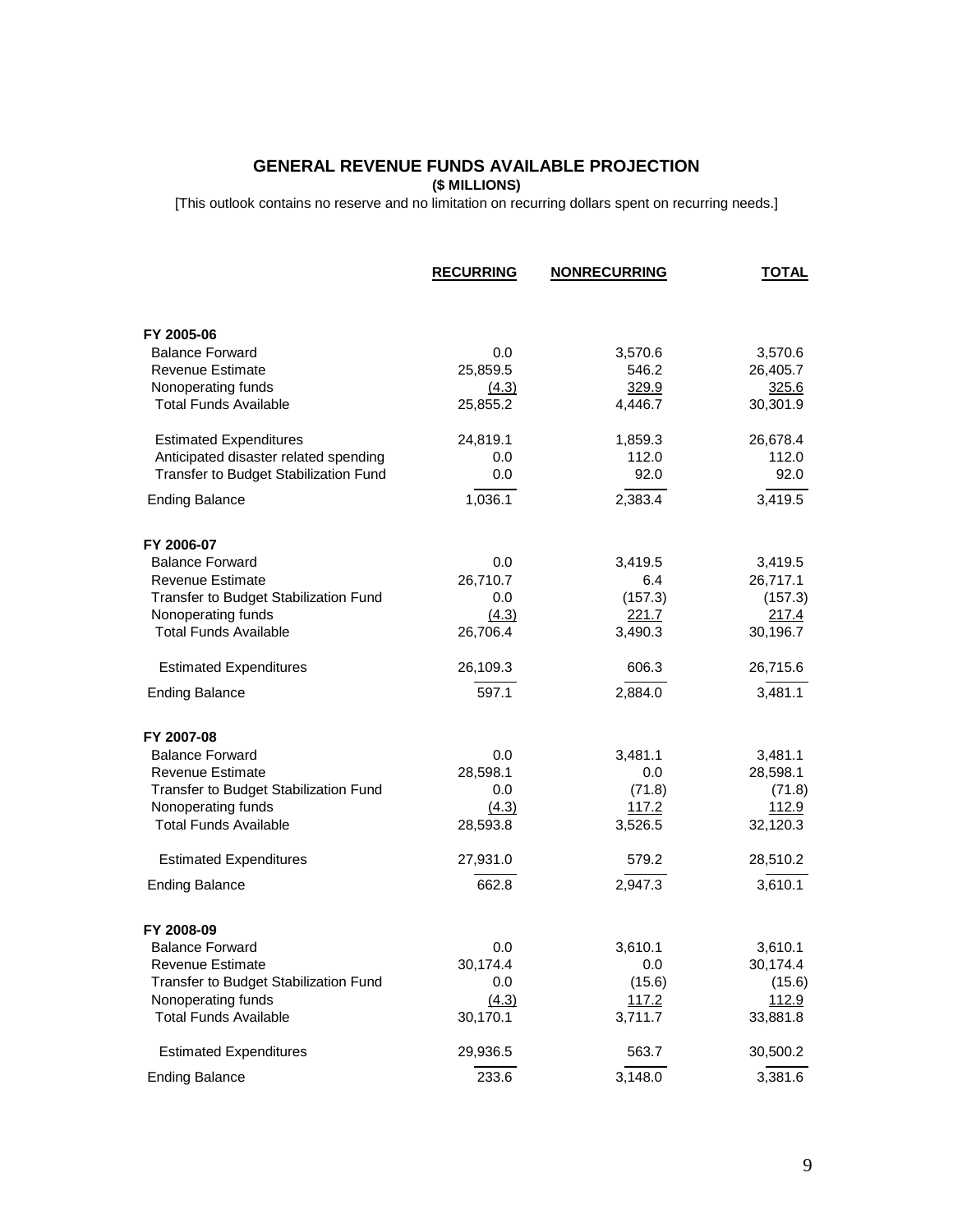### **EDUCATIONAL ENHANCEMENT TRUST FUND PROJECTION (\$ MILLIONS)**

|                               | <b>RECURRING</b> | <b>NONRECURRING</b> | <b>TOTAL</b> |
|-------------------------------|------------------|---------------------|--------------|
| FY 2005-06                    |                  |                     |              |
| <b>Balance Forward</b>        | 0.0              | 49.4                | 49.4         |
| Revenue Estimate/Oct '05      | 1,214.4          | (15.9)              | 1,198.5      |
| Nonoperating funds            | 1.5              | 75.1                | 76.6         |
| <b>Total Funds Available</b>  | 1,215.9          | 108.6               | 1,324.5      |
| <b>Estimated Expenditures</b> | 839.8            | 85.5                | 925.3        |
| Debt Service/FCO              | 212.9            | 0.0                 | 212.9        |
| <b>Ending Balance</b>         | 163.2            | 23.1                | 186.3        |
| FY 2006-07                    |                  |                     |              |
| <b>Balance Forward</b>        | 0.0              | 186.3               | 186.3        |
| Revenue Estimate/Oct '05      | 1,243.2          | 0.0                 | 1,243.2      |
| Nonoperating funds            | 1.5              | 0.0                 | 1.5          |
| <b>Total Funds Available</b>  | 1,244.7          | 186.3               | 1,431.0      |
| <b>Estimated Expenditures</b> | 1,031.8          | 0.0                 | 1,031.8      |
| Debt Service/FCO              | 212.9            | 0.0                 | 212.9        |
| <b>Ending Balance</b>         | 0.0              | 186.3               | 186.3        |
| FY 2007-08                    |                  |                     |              |
| <b>Balance Forward</b>        | 0.0              | 186.3               | 186.3        |
| Revenue Estimate/Nov '05      | 1,255.4          | 0.0                 | 1,255.4      |
| Nonoperating funds            | 1.5              | 0.0                 | 1.5          |
| <b>Total Funds Available</b>  | 1,256.9          | 186.3               | 1,443.2      |
| <b>Estimated Expenditures</b> | 1,037.4          | 0.0                 | 1,037.4      |
| Debt Service/FCO              | 218.0            | 0.0                 | 218.0        |
| <b>Ending Balance</b>         | 1.5              | 186.3               | 187.8        |
| FY 2008-09                    |                  |                     |              |
| <b>Balance Forward</b>        | 0.0              | 187.8               | 187.8        |
| Revenue Estimate/Nov '05      | 1,267.1          | 0.0                 | 1,267.1      |
| Nonoperating funds            | 1.5              | 0.0                 | 1.5          |
| <b>Total Funds Available</b>  | 1,268.6          | 187.8               | 1,456.4      |
| <b>Estimated Expenditures</b> | 1,049.1          | 0.0                 | 1,049.1      |
| Debt Service/FCO              | 218.0            | 0.0                 | 218.0        |
| <b>Ending Balance</b>         | 1.5              | 187.8               | 189.3        |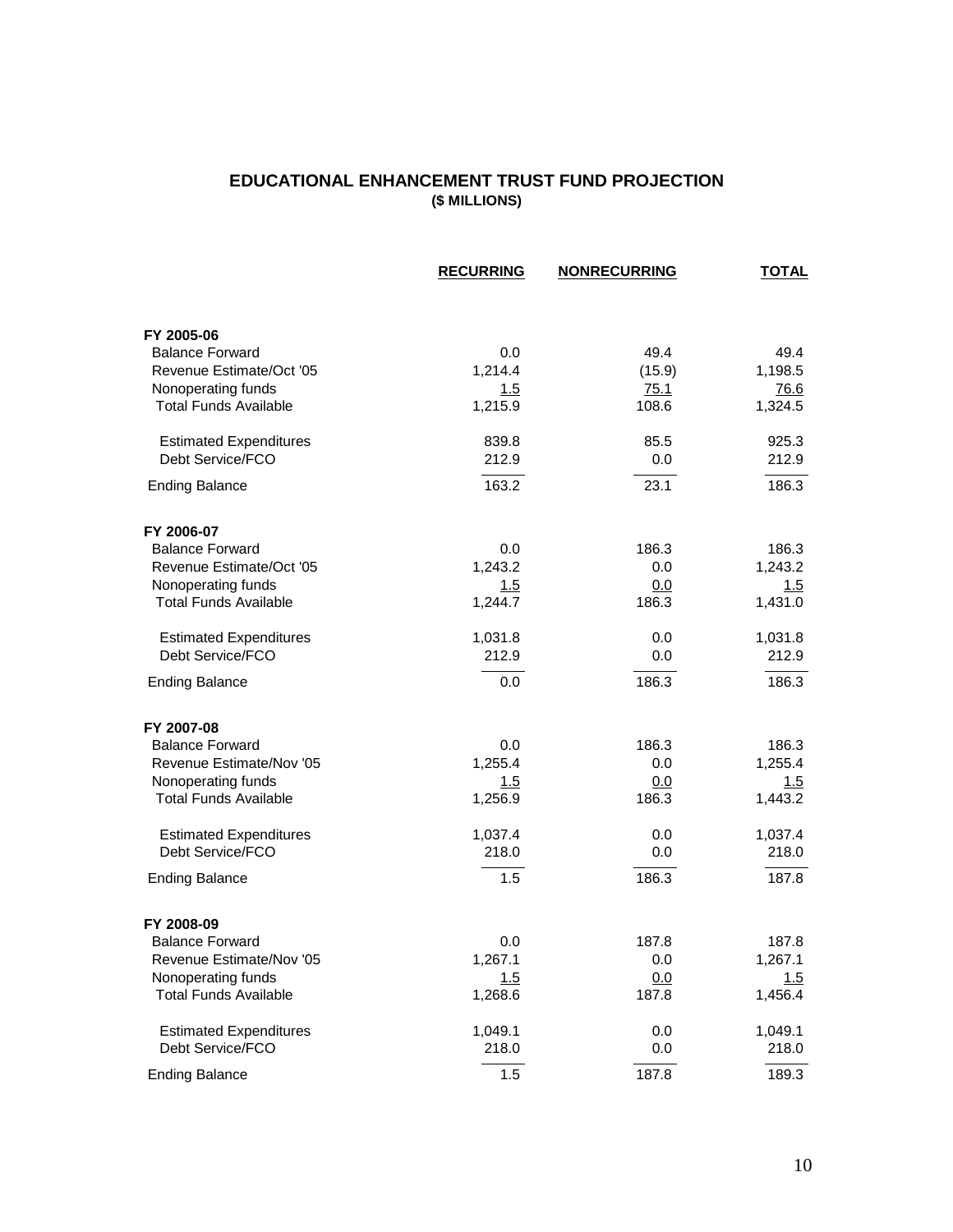### **TOBACCO SETTLEMENT TRUST FUND PROJECTION (\$ MILLIONS)**

|                                            | <b>RECURRING</b> | <b>NONRECURRING</b> | <b>TOTAL</b> |
|--------------------------------------------|------------------|---------------------|--------------|
|                                            |                  |                     |              |
| FY 2005-06                                 |                  |                     |              |
| <b>Balance Forward</b>                     | 0.0              | 15.4                | 15.4         |
| <b>Revenue Estimate</b>                    | 377.1            | 0.0                 | 377.1        |
| <b>Transfer from Chiles Endowment Fund</b> | 35.0             | 0.0                 | 35.0         |
| Nonoperating funds                         | 1.0              | 0.0                 | 1.0          |
| <b>Total Funds Available</b>               | 413.1            | 15.4                | 428.5        |
| <b>Estimated Expenditures</b>              | 412.3            | 10.9                | 423.2        |
| <b>Ending Balance</b>                      | 0.8              | 4.5                 | 5.3          |
| FY 2006-07                                 |                  |                     |              |
| <b>Balance Forward</b>                     | 0.0              | 5.3                 | 5.3          |
| <b>Revenue Estimate</b>                    | 384.7            | 0.0                 | 384.7        |
| <b>Transfer from Chiles Endowment Fund</b> | 34.5             | 0.0                 | 34.5         |
| Nonoperating funds                         | 1.0              | <u>0.0</u>          | 1.0          |
| <b>Total Funds Available</b>               | 420.2            | 5.3                 | 425.5        |
| <b>Estimated Expenditures</b>              | 412.3            | 0.0                 | 412.3        |
| <b>Ending Balance</b>                      | 7.9              | 5.3                 | 13.2         |
| FY 2007-08                                 |                  |                     |              |
| <b>Balance Forward</b>                     | 0.0              | 13.2                | 13.2         |
| <b>Revenue Estimate</b>                    | 390.4            | 0.0                 | 390.4        |
| Transfer from Chiles Endowment Fund        | 34.5             | 0.0                 | 34.5         |
| Nonoperating funds                         | 1.0              | 0.0                 | <u>1.0</u>   |
| <b>Total Funds Available</b>               | 425.9            | 13.2                | 439.1        |
| <b>Estimated Expenditures</b>              | 412.3            | 0.0                 | 412.3        |
| <b>Ending Balance</b>                      | 13.6             | 13.2                | 26.8         |
| FY 2008-09                                 |                  |                     |              |
| <b>Balance Forward</b>                     | 0.0              | 26.8                | 26.8         |
| <b>Revenue Estimate</b>                    | 396.3            | 0.0                 | 396.3        |
| Transfer from Chiles Endowment Fund        | 34.5             | 0.0                 | 34.5         |
| Nonoperating funds                         | 1.0              | 0.0                 | <u>1.0</u>   |
| <b>Total Funds Available</b>               | 431.8            | 26.8                | 458.6        |
| <b>Estimated Expenditures</b>              | 412.3            | 0.0                 | 412.3        |
| <b>Ending Balance</b>                      | 19.5             | 26.8                | 46.3         |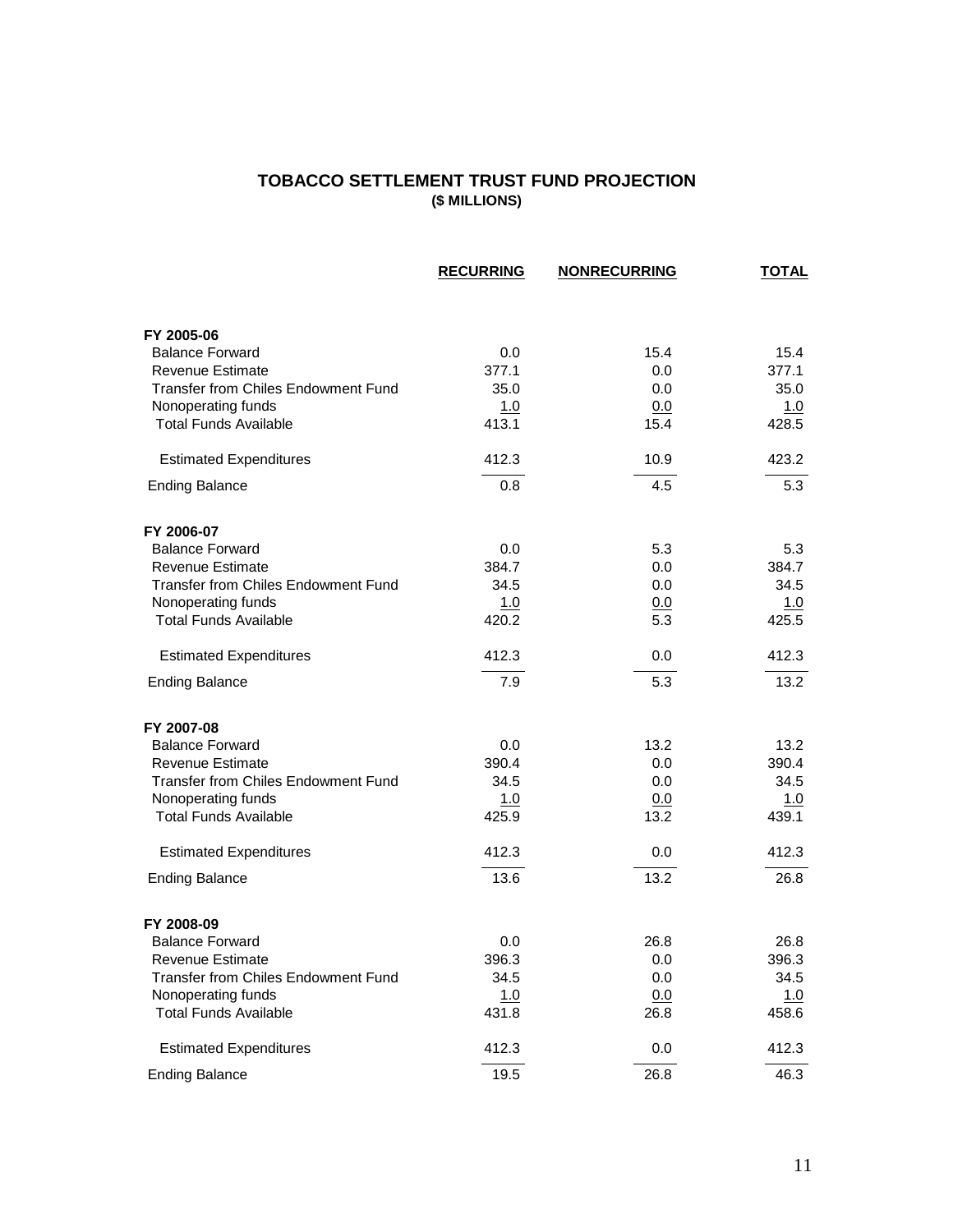# *Other Considerations*

*The Three Year Revenue and Expenditure Outlook is based on events that are known or likely to occur. However, there are some risks that would significantly alter key assumptions were they to come to pass. This section describes some of those risks and their potential ramifications to the Outlook.* 

### **A. Education Appropriations**

- There are no provisions in the Outlook to build additional classrooms for Class Size Reduction (CSR). The need for new classrooms is dependent upon legislative policy regarding the utilization of existing public school facilities. For example, if school districts are required to redraw attendance zones and implement double sessions, few if any additional classrooms may be needed. On the other hand, if current facility utilization practices are not changed, \$6 to \$15 billion in additional funding may be required. This need varies, based on whether or not the Legislature maintains an equity-based formula for distributing future appropriations for CSR construction costs.
- Public school operating cost projections in the plan are based on current state constitutional CSR requirements. If this constitutional provision is amended as some are advocating, the Outlook may need to be altered as well.
- Five school districts recently lost a lawsuit challenging the Florida Price Level Index (FPLI) which is used to calculate the District Cost Differential (DCD) for the Florida Education Finance Plan (FEFP). Five districts have since appealed the decision and expanded their suit to challenge the adequacy of public school funding relative to the requirements of Article IX, Section 1 of the State Constitution. If the court accepts the adequacy challenge and Florida loses, the expenditure projections for public schools in the Outlook may need to be revised.
- The Outlook is based on a limited number of major cost drivers. Historically, the Legislature has funded many other issues in addition to these major cost drivers. Consequently, the expenditure projections in the Outlook may be conservative.

### **B. General Government Appropriations**

• Environmental claims against the state are estimated to be \$25 to \$38 million. Several issues identified by the Department of Environmental Protection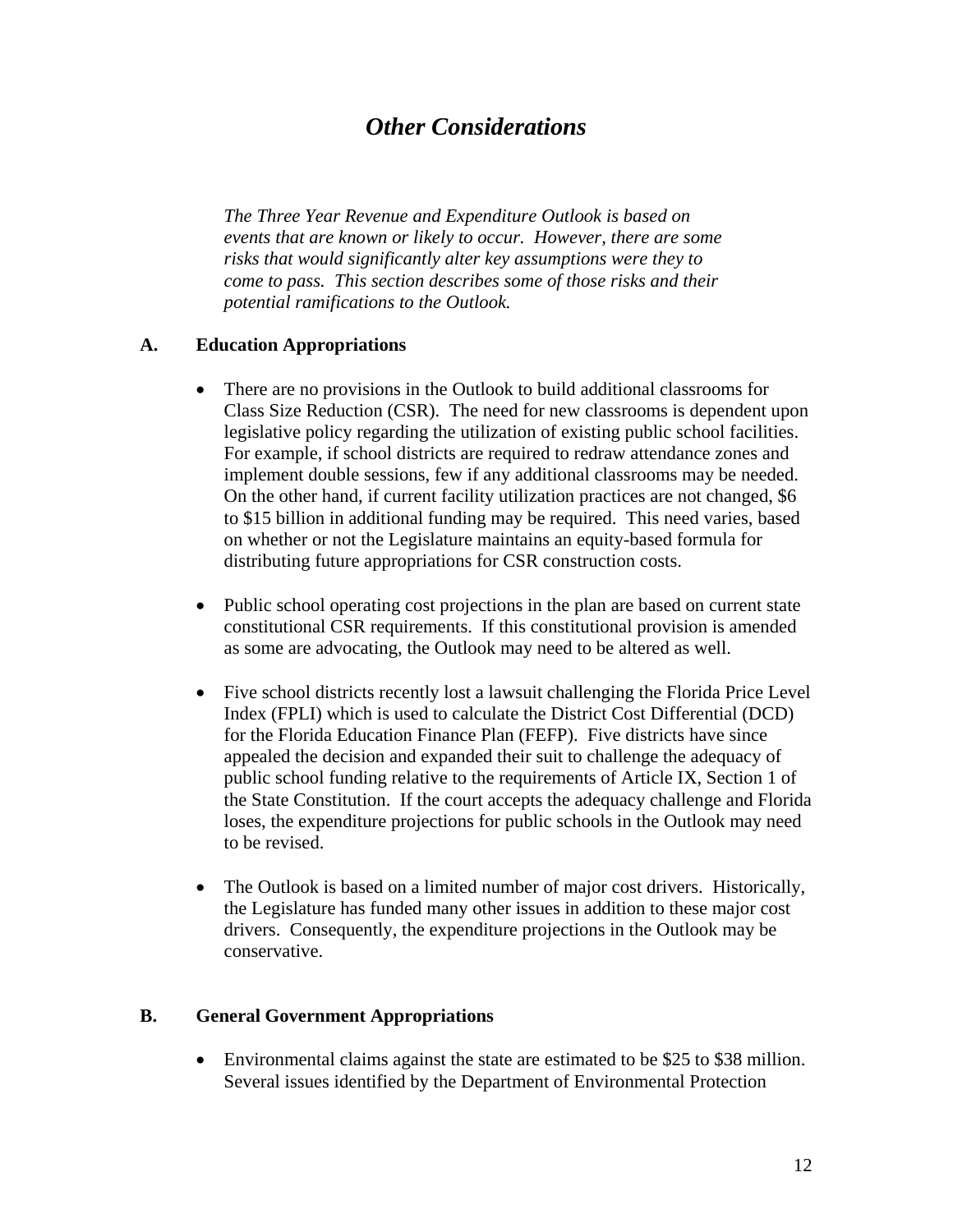include \$2-\$10 million for the hazardous waste site at Tallavast, and \$15 to \$20 million for a Coral Bay property rights issue.

- Clean-up of contaminated sites identified by the Department of Agriculture and Consumer Services include Zellwood Contamination Site (groundwater cleanup) estimated not to exceed \$10 million and underground storage tank cleanup site compliance issues estimated at \$5 to \$10 million.
- In the citrus canker compensation case, Patchen vs. Department of Agriculture, SC02-1291, the Supreme Court ruled the trial court should hold a hearing on the value of a residential citrus tree. The trial is scheduled in January of 2006 and a final judgment may be several years in coming. The potential liability can range from the amount already paid under section 581.1845, F.S., to an indeterminate higher amount.
- The Department of Revenue estimates \$47 million in potential litigation costs involving sales and use tax, insurance premium retaliatory tax, corporate income tax and doc stamp tax assessments. In total, an estimated \$53 million in potential litigation costs will carry over from the previous year. These figures are the aggregate of numerous disputes and the total potential of \$100 million is the worst case scenario.

# **C. Ways and Means**

- Infrastructure deficits that have not been identified or fully captured by state agencies may exist. Examples include needs related to water, transportation, disadvantaged communities, and growth management. Many of these needs are still under review by various federal and state agencies, and only a portion of the total costs should be attributed to state government. While the numbers are not definitive, several organizations have developed their own estimates, regardless of who should bear the ultimate cost. In a few cases, the estimates may overlap since they were prepared for different purposes.
	- o Clean Water The Department of Environmental Protection conducts needs assessments to determine the cost of fully complying with the federal Clean Water Act. Based on the most recent information available, they have identified a need over the next 20-years as follows:
		- Wastewater =  $$10,716,973,000$
		- Municipal stormwater  $= $6,115,715,000$
		- Nonpoint source = \$5,352,042,000
		- Estuary management =  $$63,073,000$  $TOTAL = $22,247,803,000$

On an annualized basis, this translates to \$1.1 billion per year, of which \$240 to \$340 million is likely to be appropriated by the state.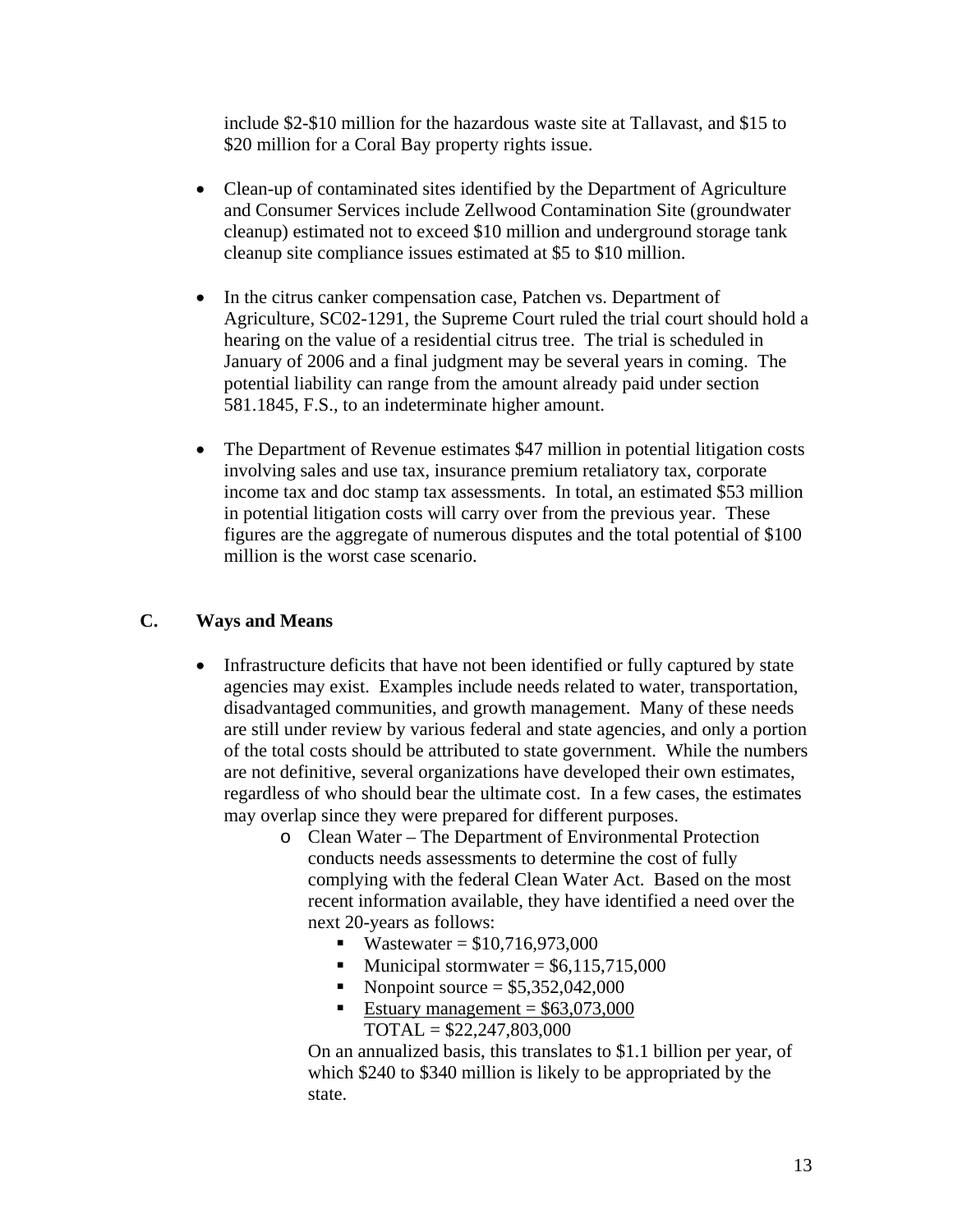- o Drinking Water Needs assessments are also conducted to determine the cost to comply with the federal Safe Drinking Water Act. In a report just released that relied on 2003 data, the U.S. Environmental Protection Agency estimated that Florida's total 20 year need for public water systems exceeded \$15 billion. State investments are typically made from the Drinking Water State Revolving Fund loan program.
- o Wastewater Management The legislature annually provides special funding for the installation or renovation of sewer systems, wastewater treatment plants, effluent disposal systems and water reuse facilities for disadvantaged small communities on a priority listing maintained by the Department of Environmental Protection. The 2006 priority list contains \$235.4 million in projects that will likely be funded over the next decade. Of the total amount, 87.5% will be covered by the state, and the rest by local match. The annual state investment will be approximately \$20 million per year.
- o Transportation A 1995 report originally prepared by the University of South Florida's Center for Urban Transportation Research was updated for the Florida Transportation Commission in 2003. Referred to as the *2020 Needs Report*, it attempted to quantify overall transportation needs through the year 2020. Although the report has never been adopted officially, the authors believed that needs of the levels shown below could ultimately exceed available revenues from all sources by \$136.4 billion. Of this amount, the State's share was \$23 billion to maintain the conditions existing in 2003, and \$42 billion to improve conditions.

| Summary of Neeus<br>(Estimates in Billions of 2002 Dollars) |                                                 |                |  |  |
|-------------------------------------------------------------|-------------------------------------------------|----------------|--|--|
|                                                             | <b>Needs Scenario</b>                           |                |  |  |
|                                                             | <b>Maintain</b><br><b>Conditions Conditions</b> | <b>Improve</b> |  |  |
| <b>State-owned Roads and Bridges</b>                        | \$81.8                                          | <b>\$101.8</b> |  |  |
| <b>Locally-owned Roads and Bridges</b>                      | 44.6                                            | 53.8           |  |  |
| <b>Transit/Urban, Regional Passenger Rail</b>               | 21.5                                            | 30.2           |  |  |
| <b>Paratransit</b>                                          | 5.6                                             | 9.4            |  |  |
| <b>High Speed Rail (State Share)</b>                        |                                                 | 2.4            |  |  |
| <b>Other Rail (State Share)</b>                             | 1.0                                             | 1.0            |  |  |
| <b>Aviation (State Share)</b>                               | 2.5                                             | 2.5            |  |  |
| <b>Seaports (State Share)</b>                               | 0.6                                             | 0.6            |  |  |
| <b>Total</b>                                                | \$157.4                                         | \$201.6        |  |  |

**CALL**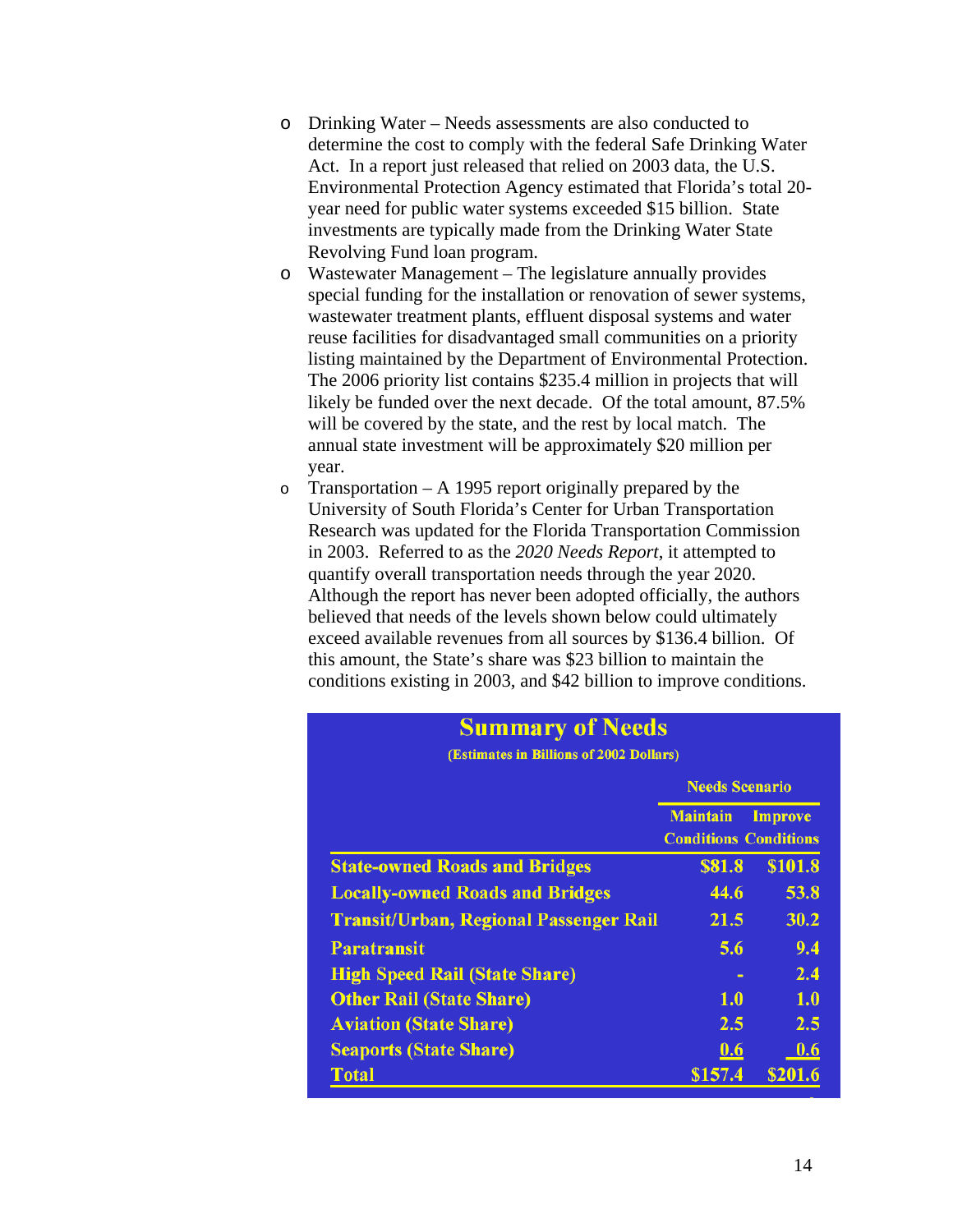- o Growth Management Local government comprehensive planning requirements stipulate that the Department of Community Affairs must deny a plan or plan amendment that makes inadequate provision for roads, water and wastewater. Schools were added to this list in 2005. In practice, the local government must also adopt level of service standards for parks and recreation; however, no plans or plan amendments have been ruled out of compliance for the inadequacy of this element. Moreover, the plan must include policies related to the provision of affordable housing, but there are no minimal standards for this requirement. Given these complexities, there is no credible estimate that shows the total costs associated with the aggregate unmet need for growth management.
- Numerous lawsuits against the state exist at any point in time, only a few of which are reflected above. While the Chief Financial Officer has noted that such lawsuits are not expected to materially affect the state's overall financial position, they do have the capacity to disrupt specific programs and services and to force changes and adjustments to any fiscal outlook.

A summary of the claimed fiscal impact of significant litigation filed against the state, as reported by the agencies in Fall 2005, follows. Significant litigation includes only cases where the amount claimed is more than \$1 million and cases challenging significant statutory policies. This summary is also based on the amount claimed by the plaintiffs, which is typically higher than the amount to which the plaintiffs would actually be entitled if they won. Not included in this summary are the fiscal impacts that might result in cases in which no specific amount is claimed by the plaintiffs, or in cases in which the plaintiffs are not asking for monetary award but in which a judgment against the state would place a new responsibility on a state agency.

### **Justice Agencies Total - \$16 Million**

- Department of Corrections \$1 Million
- Department of Juvenile Justice \$15 Million

#### **General Government Agencies Total - \$925 Million**

- Department of Agriculture and Consumer Services \$190 Million
- Department of Citrus \$135 Million
- Department of Financial Services \$48 Million
- Department of Management Services \$73 Million
- Department of Business and Professional Regulation \$2 Million
- Department of Environmental Protection \$121 Million
- Department of Revenue \$256 Million
- Office of Financial Regulation \$100 Million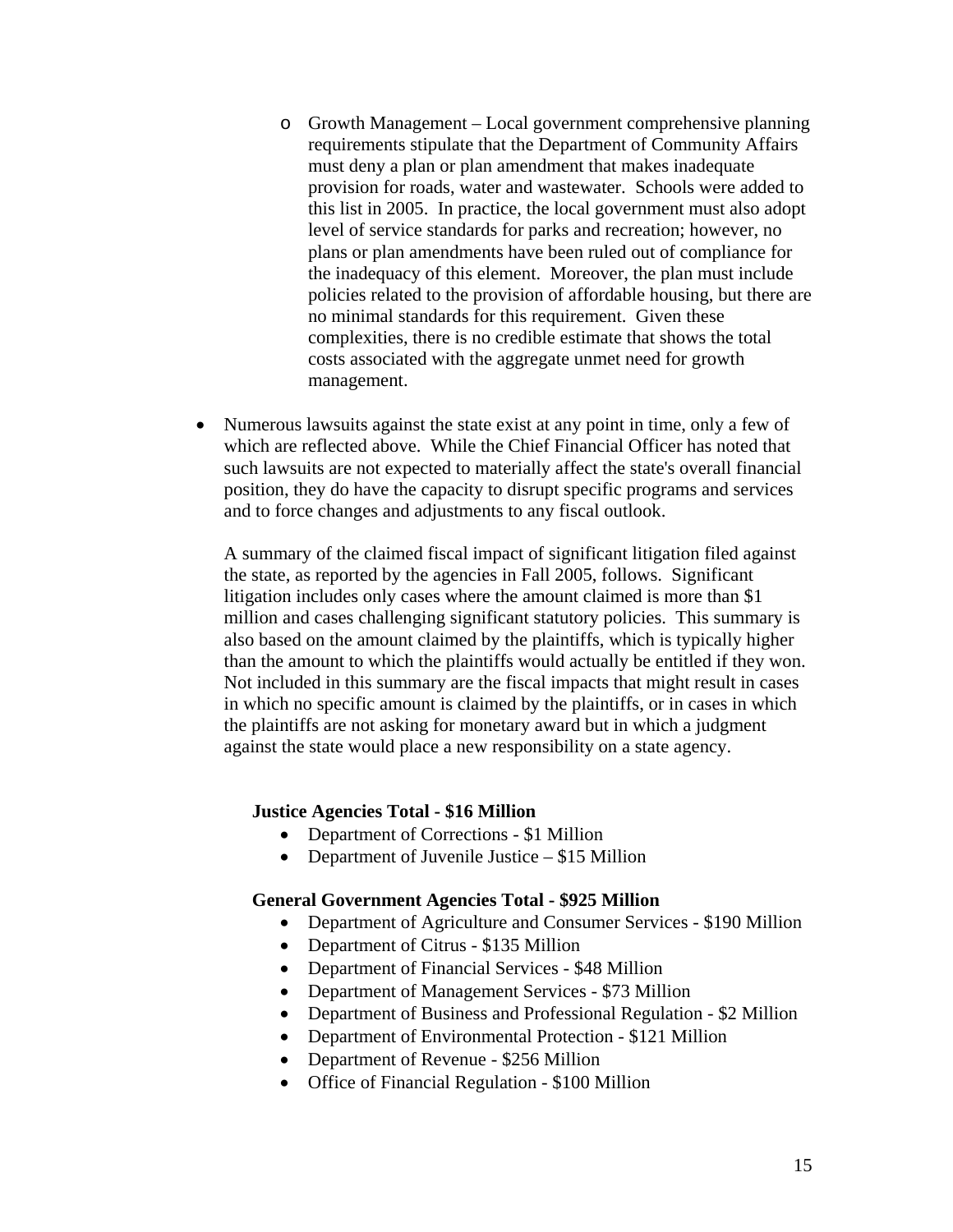### **Health and Human Services Agencies Total - \$223 Million**

- Department of Children and Families \$18 Million
- Agency for Health Care Administration \$191 Million
- Agency for Persons with Disabilities \$14 Million

### **Transportation & Economic Development Agencies Total - \$533 Million**

- Department of State \$21 Million
- Agency for Workforce Innovation \$11 Million
- Department of Highway Safety and Motor Vehicles \$139 Million
- Department of Transportation \$362 Million

# **Education Agencies Total - \$44 Million**

*Total amount claimed: \$1.741 Billion*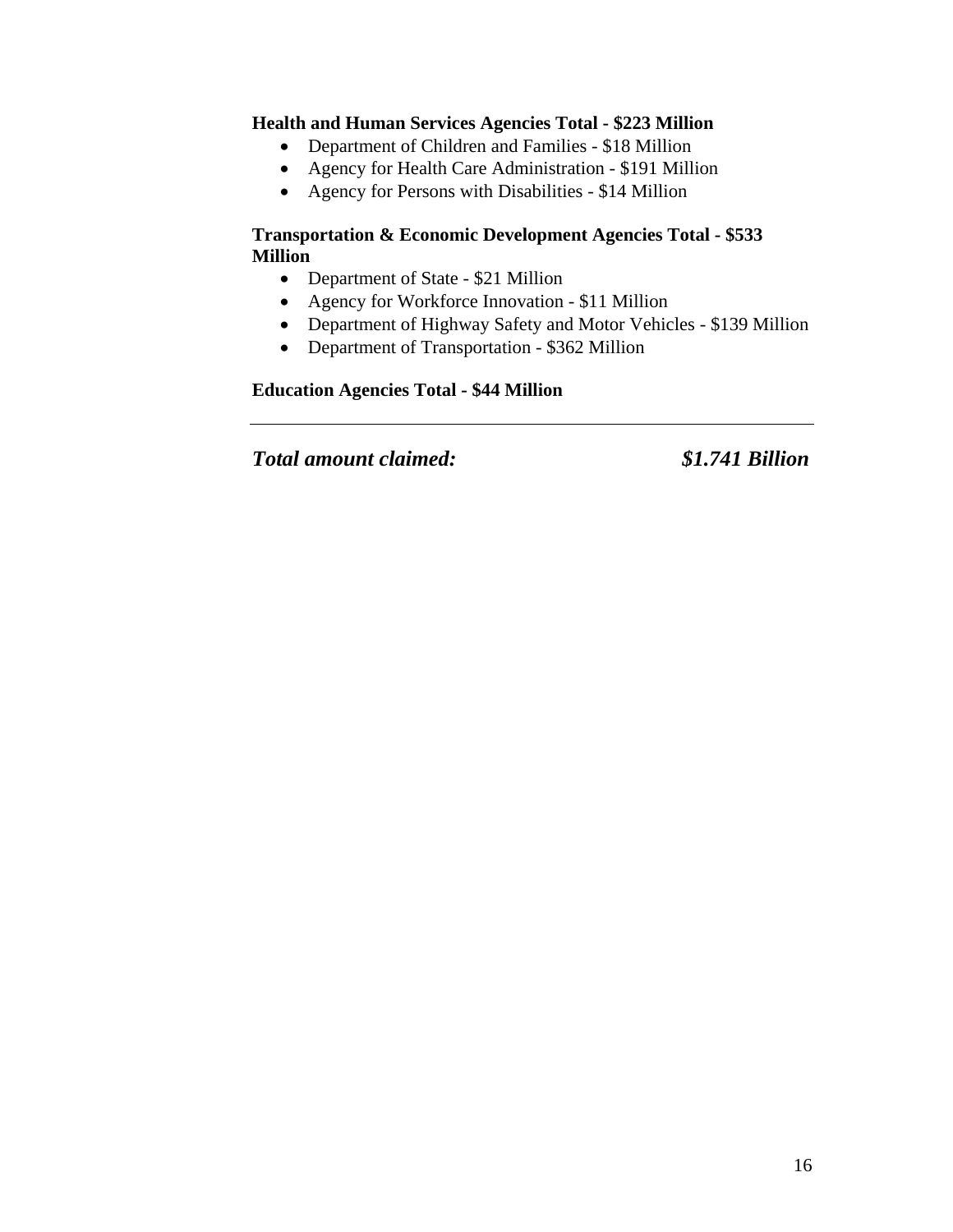# *POTENTIAL CONSTITUTIONAL ISSUES*

In 2004, a constitutional amendment passed that requires initiative petitions be filed with the Secretary of State by February  $1<sup>st</sup>$  of each general election year in order to be eligible for ballot consideration. This has been interpreted to mean that all signatures have been certified by the local supervisors of election and that the other requirements for geographic distribution have been met by this date. For 2006, the required number of valid signatures is 611,009.

Section 15.21, Florida Statutes, further requires the Secretary of State to "immediately submit an initiative petition to the Attorney General and to the Financial Impact Estimating Conference" once the certified forms "equal...10 percent of the number of electors statewide and in at least one-fourth of the congressional districts required by s. 3, Art XI of the State Constitution." For 2006, this means that there are at least 61,113 valid and qualifying signatures. Upon receipt, the Financial Impact Estimating Conference (FIEC) has 45 days to complete an analysis and financial impact statement to be placed on the ballot (s.100.371, Florida Statutes).

The initiatives on the following page have met that threshold and triggered FIEC Review. The respective Conferences have adopted the associated statements; however, all of these are still undergoing review by the Supreme Court.

At this time, only two of the petition initiatives have the required number of valid signatures to be actually placed on the ballot:

- *Independent Nonpartisan Commission to Apportion Legislative and Congressional Districts Which Replaces Apportionment by Legislature*
- *Protect People, Especially Youth, From Addiction, Disease, and Other Health Hazards of Using Tobacco*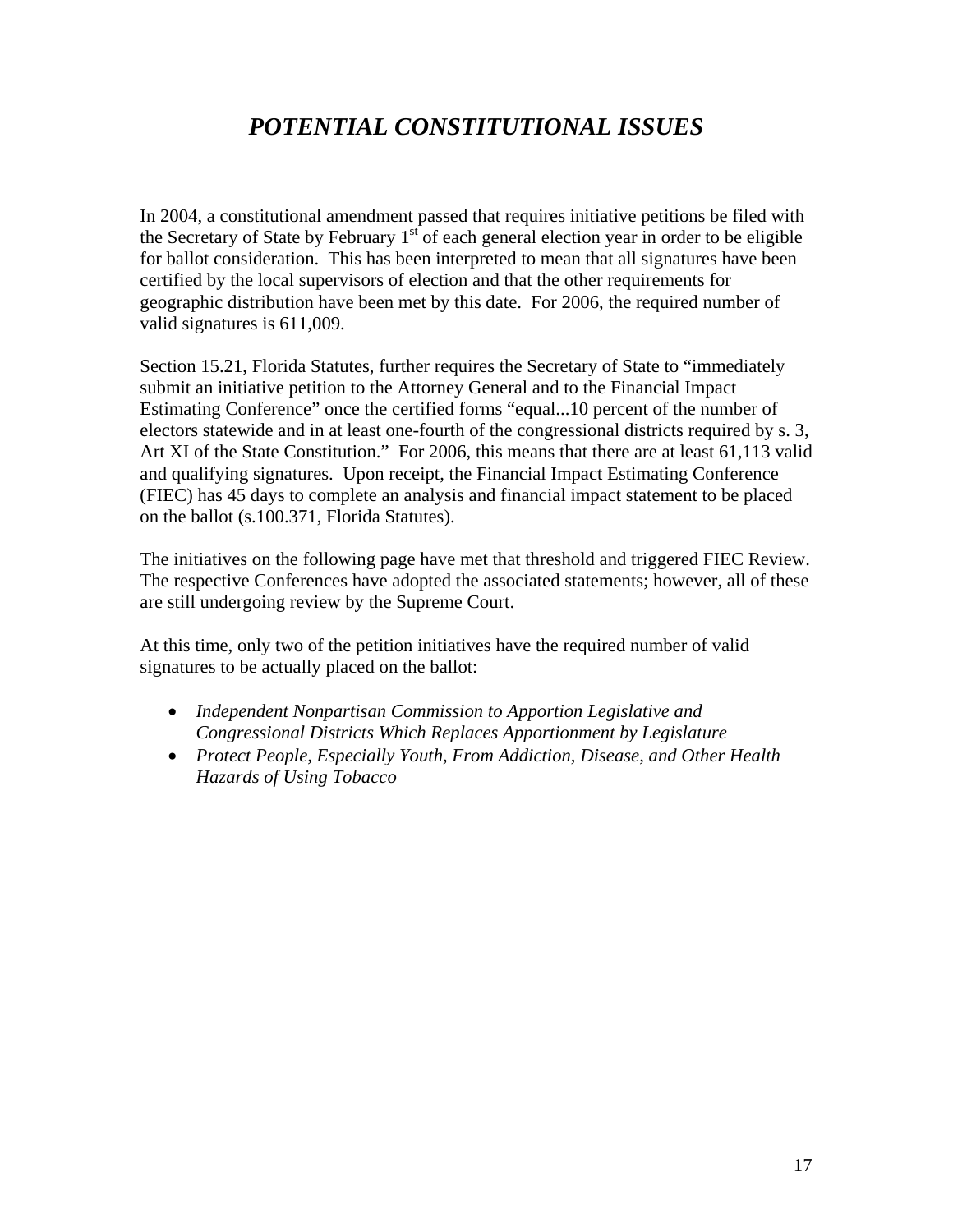| <b>Initiative Name</b>                                                                                                                                     | FIEC IMPACT STATEMENT                                                                                                                                                                                                                                                                                                                                                                                                                                                                                                                                        |
|------------------------------------------------------------------------------------------------------------------------------------------------------------|--------------------------------------------------------------------------------------------------------------------------------------------------------------------------------------------------------------------------------------------------------------------------------------------------------------------------------------------------------------------------------------------------------------------------------------------------------------------------------------------------------------------------------------------------------------|
| Extending Existing Sales Tax to Non-Taxed<br>Services Where Exclusion Fails to Serve Public<br>Purpose                                                     | Although state and local governments could potentially receive<br>substantial revenue from non-taxed services subject to<br>legislative review, the probable impact of the amendment is<br>dependent upon future action of the legislature and cannot be<br>determined. If the legislature exempts all services that are<br>currently non-taxed, state and local government revenues will<br>not be affected. If the legislature fails to exempt one or more<br>services that are currently non-taxed, state and local<br>government revenues will increase. |
| <b>Florida Marriage Protection Amendment</b>                                                                                                               | The direct financial impact this amendment will have on state<br>and local government revenues and expenditures cannot be<br>determined, but is expected to be minor.                                                                                                                                                                                                                                                                                                                                                                                        |
| <b>Implementation of Apportionment and</b><br><b>Districting Commission 2007</b>                                                                           | If the constitutional amendment creating the commission is<br>adopted, the one-time costs for the 2007 redistricting that will<br>result from adoption of this amendment are estimated to range<br>from \$6.7 million to \$13.4 million for state government and \$6.5<br>million to \$7.5 million for local governments. These estimates<br>include the state costs of the commission and associated staff,<br>data, technology and legal expenses, and the local government<br>costs to the supervisors of elections.                                      |
| <b>Independent Nonpartisan Commission to</b><br><b>Apportion Legislative and Congressional</b><br>Districts Which Replaces Apportionment by<br>Legislature | As a result of the adoption of this amendment, the state fiscal<br>savings are estimated to range from zero to \$6.7 million for<br>each ten-year redistricting cycle. The costs of the commission<br>and associated staff, data, technology, and legal expenses are<br>estimated to be \$6.7 million to \$13.4 million, which probably<br>will be offset by savings to the Legislature of \$13.4 million<br>(based on expenditures of the last two redistricting cycles).                                                                                   |
| Initiative Directing Manner by which Sales Tax<br><b>Exemptions Are Granted by the Legislature</b>                                                         | The amendment will not have an impact on state and local<br>government revenues or expenses.                                                                                                                                                                                                                                                                                                                                                                                                                                                                 |
| Initiative Requiring Legislative Determination<br>that Sales Tax Exemptions Serve a Public<br>Purpose                                                      | Although the value of sales tax exemptions subject to legislative<br>review is substantial, the probable impact of the amendment on<br>state and local government revenues is dependent upon future<br>actions of the legislature and cannot be determined. If the<br>legislature reenacts and continues all existing exemptions, state<br>and local government revenues will not be affected. If the<br>legislature does not reenact and continue one or more<br>exemptions, state and local government revenues will increase.                             |
| Protect People, Especially Youth, From<br>Addiction, Disease, and Other Health Hazards<br>of Using Tobacco                                                 | This amendment requires state government to appropriate<br>approximately \$57 million in 2007 for the Comprehensive<br>Statewide Tobacco Education and Prevention Program.<br>Thereafter, this amount will increase annually with inflation.<br>This spending is expected to reduce tobacco consumption. As a<br>result, some long-term savings to state and local government<br>health and insurance programs are probable, but indeterminate.<br>Also, minor revenue loss to state government is probable, but<br>indeterminate.                           |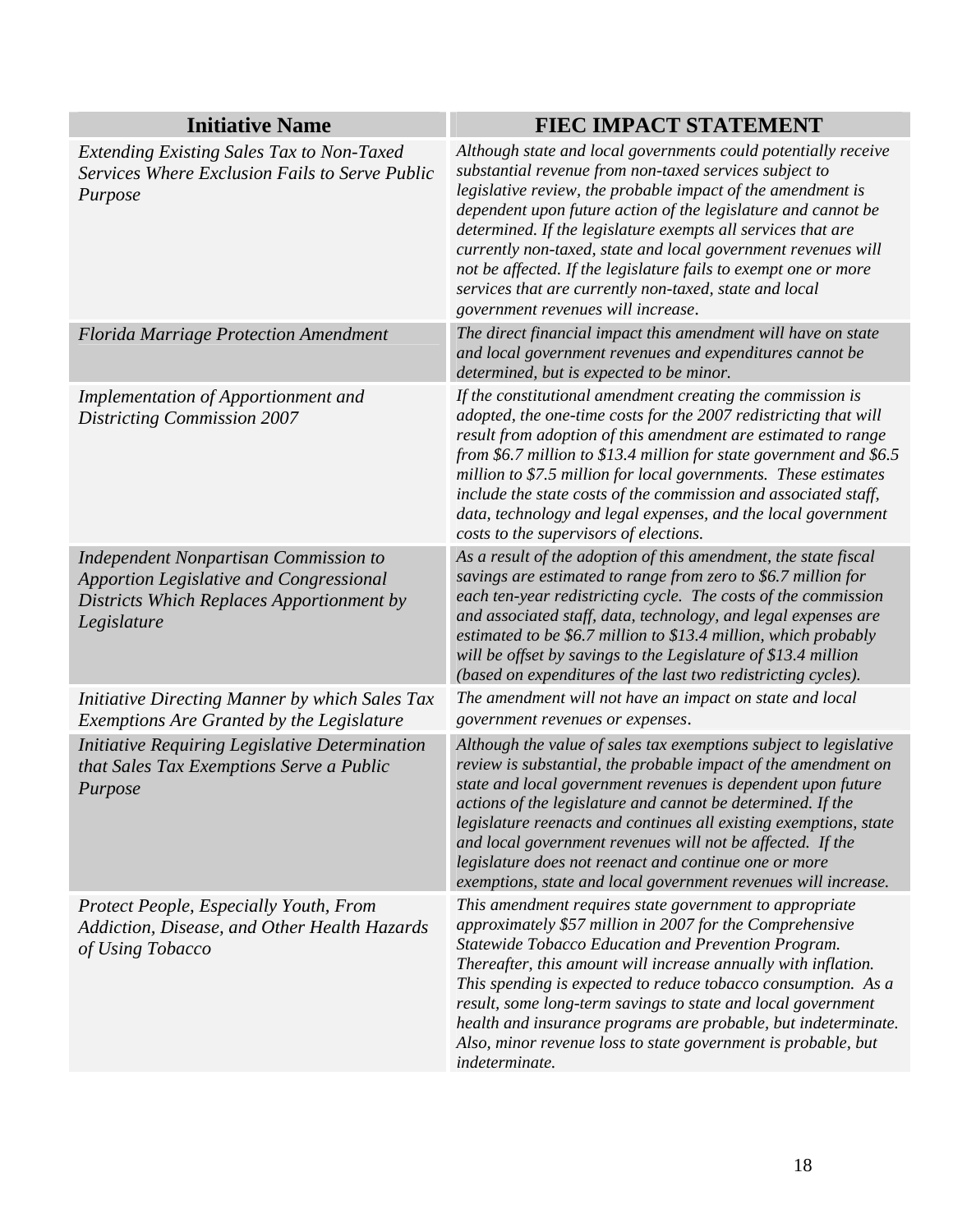# *Policy Scenarios*

*As explained previously, the chart entitled "General Revenue Funds Available Projection" simply summarizes the information contained and discussed within the Outlook. In essence, it is a baseline forecast of the State's most pressing needs. As such, it does not purport to show the final budget that the Legislature will ultimately pass in any given year.* 

*The Other Considerations and Potential Constitutional Issues present inherent risks to the forecasted budget. In addition, the Legislature may choose to make any number of policy decisions which could alter the forecast as well. To extend the usefulness of the document, SCENARIO "A" and SCENARIO "B" are included to demonstrate the potential impact of the known risks and likely policy discussions. The unique assumptions used for these scenarios are not built into the rest of the Outlook.* 

# **- I -**

**SCENARIO** "A" assumes that the Legislature either must or chooses to fund a number of non-recurring issues beyond those identified in the Outlook. This could occur because one or more of the items listed under Other Considerations comes to pass or because the Legislature decides to reach a non-recurring level more in keeping with prior years. The average funding level for non-recurring appropriations over the past five years has been \$876.1 million. The baseline forecast is altered to achieve this level of spending.

# **A. Key Findings**

- Fiscal Year 2006-2007:
	- o Another \$269.8 million of non-recurring spending is added in SCENARIO "A" to reach the 5-year historical average of total non-recurring spending.
	- o After all of the projected expenditures have been addressed, over \$2.6 billion of non-recurring dollars still remain. See the chart below.

| SCENARIO "A" - FISCAL YEAR 2006-07 (in millions) |                  |                          |              |  |
|--------------------------------------------------|------------------|--------------------------|--------------|--|
|                                                  | <b>RECURRING</b> | NON-<br><b>RECURRING</b> | <b>TOTAL</b> |  |
| <b>GR AVAILABLE</b>                              | \$26,706.4       | \$3,490.3                | \$30,196.7   |  |
| <b>EXPENDITURES</b>                              | \$26,109.3       | \$876.1                  | \$26,985.4   |  |
| <b>BALANCE</b>                                   | 597.1            | \$2,614.2                | \$3,211.3    |  |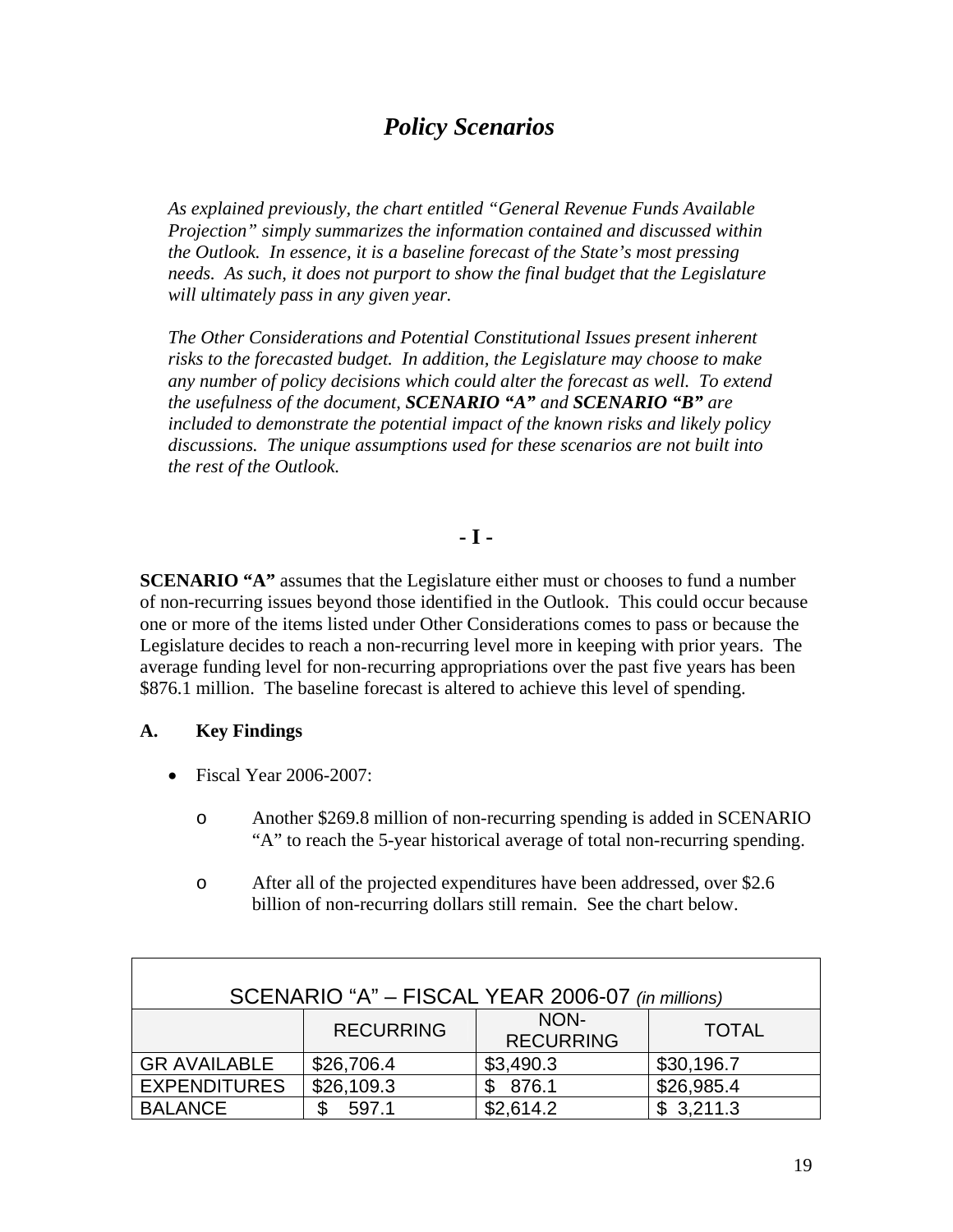- Fiscal Years 2007-08 and 2008-09:
	- o The level of non-recurring money available in the General Revenue Fund for expenditure is over \$3.2 billion at the beginning of Fiscal Year 2007- 08, and over \$3.1 billion at the beginning of Fiscal Year 2008-09.
	- o At the end of the three-year planning horizon, \$2.5 billion is left, of which \$233.6 million is recurring.

# **B. Analyzing the Result**

The Legislature can appropriate the historic level of non-recurring funding on nonrecurring programs without significantly changing the Outlook. However, this result is dependent on the Legislature spending no non-recurring dollars on recurring programs in each of the first two fiscal years. To the extent this is not the case, nonrecurring dollars would be claimed for that purpose, leaving fewer total dollars available for actual non-recurring expenditures.

# **- II -**

**SCENARIO "B"** assumes that the Legislature appropriates both the five-year average non-recurring expenditure level and *all* of the recurring revenues that are available each year. Given recent history, the latter assumption is entirely plausible. The Legislature has not left a substantial balance of recurring revenues since Fiscal Year 1999-00, six years ago. This could occur for all of the reasons given in the previous scenario or because the Legislature chooses to spend funds on a new program or an enhancement of an existing one. It could even occur because of an error in one of the population or caseload estimates. A "supply" shock (fewer available revenues due to an error in the forecast or a planned tax reduction) would produce similar results.

### **A. Key Findings**

- Fiscal Year 2006-2007:
	- o Another \$269.8 million of non-recurring spending is added in SCENARIO "B" to reach the 5-year historical average of total non-recurring spending. In addition, the recurring dollars remaining after all projected expenditures have been addressed (\$597.1 million) are spent on new recurring items.
	- o After all expenditures have been addressed, \$2.6 billion of non-recurring dollars still remain. See the chart below.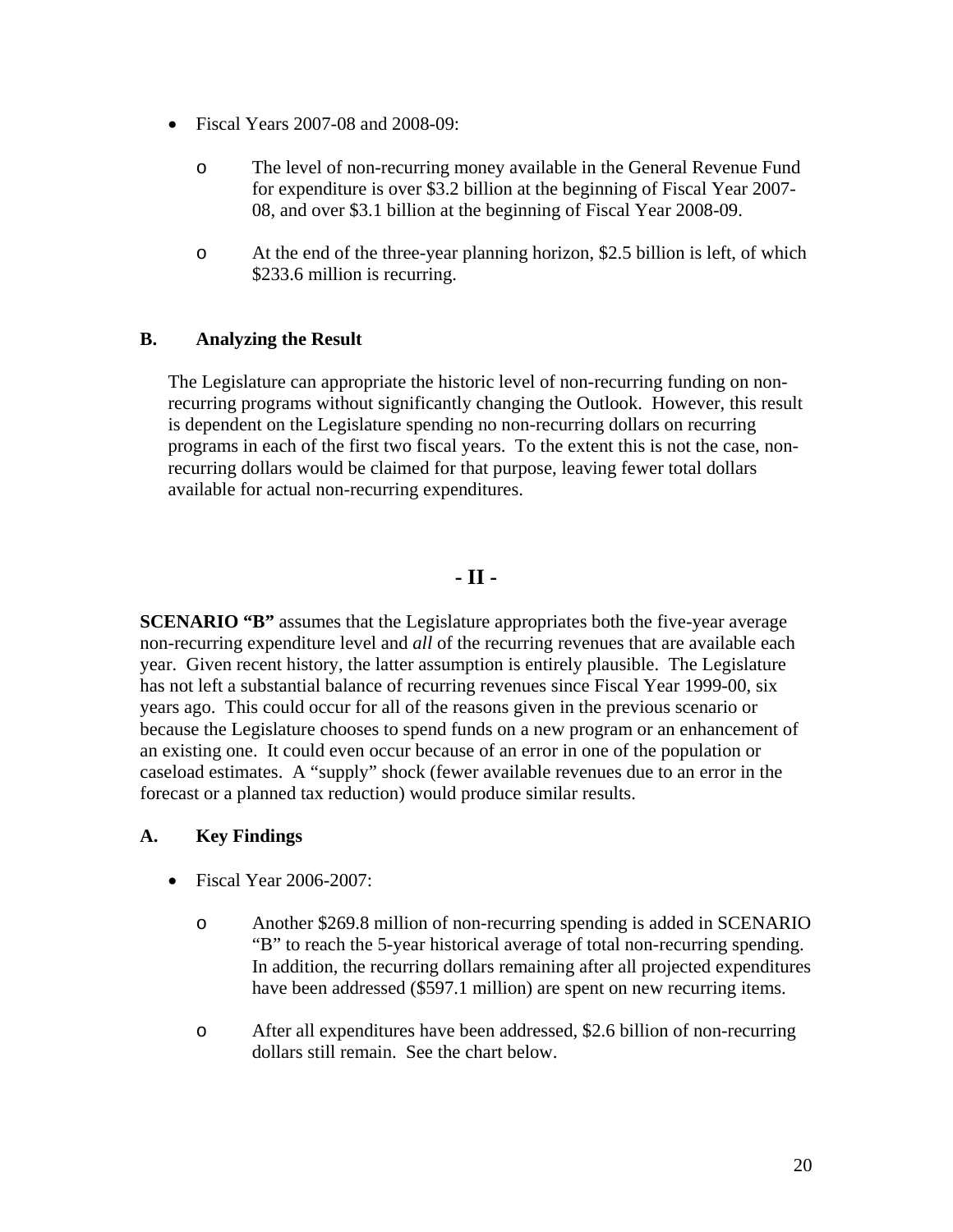| SCENARIO "B" - FISCAL YEAR 2006-07 (in millions)             |            |           |            |  |
|--------------------------------------------------------------|------------|-----------|------------|--|
| NON-<br><b>RECURRING</b><br><b>TOTAL</b><br><b>RECURRING</b> |            |           |            |  |
| <b>GR AVAILABLE</b>                                          | \$26,706.4 | \$3,490.3 | \$30,196.7 |  |
| <b>EXPENDITURES</b>                                          | \$26,706.4 | 876.1     | \$27,582.5 |  |
| <b>BALANCE</b>                                               | \$<br>0.0  | \$2,614.2 | \$2,614.2  |  |

- Fiscal Years 2007-08 and 2008-09:
	- o The level of non-recurring money available in the General Revenue Fund for expenditure is over \$2.6 billion at the beginning of Fiscal Year 2007- 08, and nearly \$1.9 billion at the beginning of Fiscal Year 2008-09.
	- o At the end of the three-year planning horizon, only \$579.8 million is left under **SCENARIO "B."** And, that result assumes that \$429.2 million of non-recurring dollars are spent on recurring programs.

# **B. Analyzing the Result**

If the Legislature were to fully spend the maximum amount of available recurring general revenue in Fiscal Years 2006-07 and 2007-08, the final year of the plan would again reveal a structural imbalance caused by recurring expenditures that outstrip recurring revenue.

In the presented scenario, there are sufficient non-recurring dollars to balance the budget overall. However, this result is dependent on the Legislature carrying forward significant balances of non-recurring funds in each of the prior fiscal years. To the extent this is not the case, fewer dollars would be available to offset the recurring shortfall in the third year, and actual budget reductions become a possibility.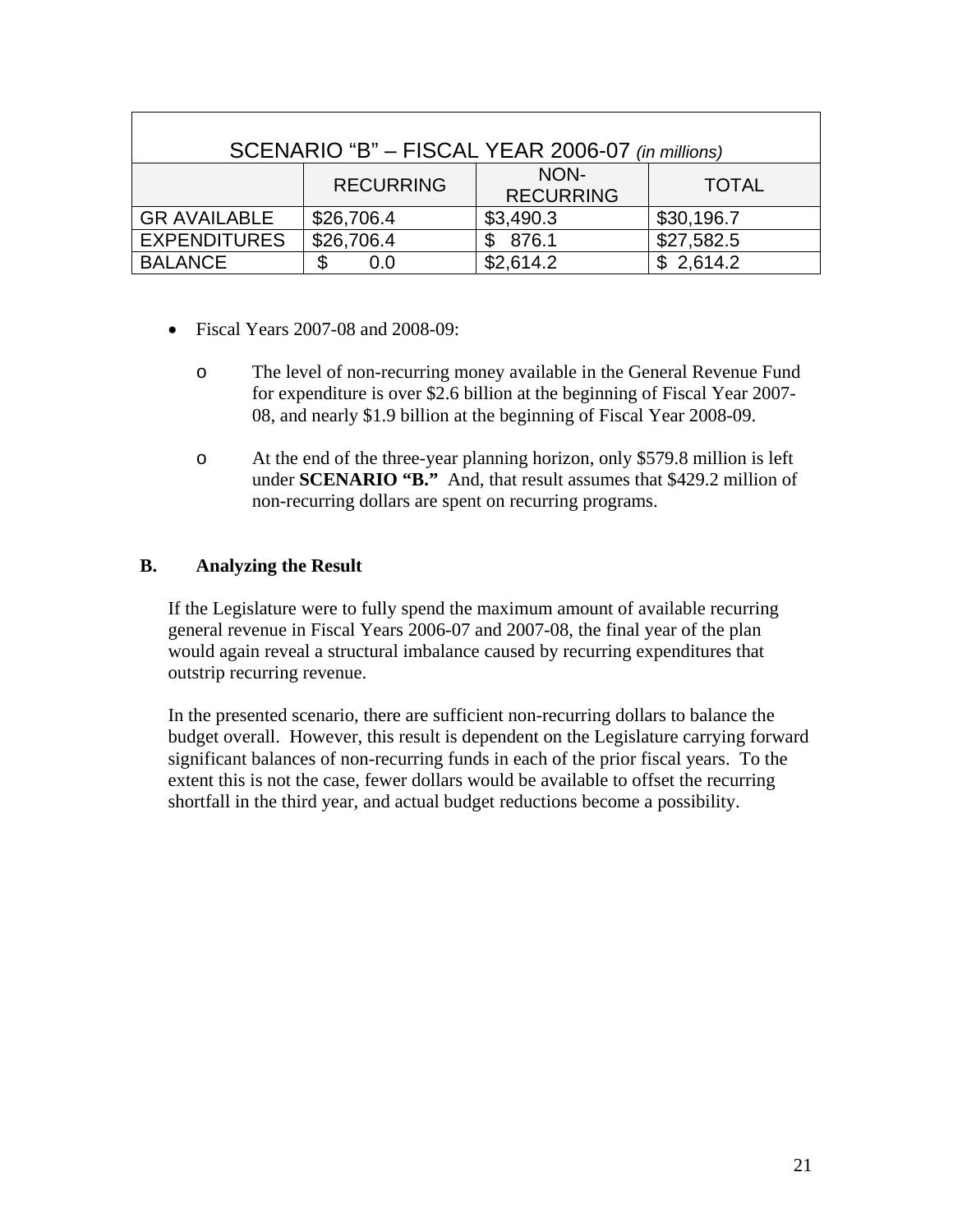#### **SCENARIO "A"**

#### **Maximum NR Expenditures Spent on Rec Appropriations are 3% of Total GR Revenues General Revenue Fund Cost/Revenue Comparison Plus Minimum \$200 million Unallocated GR Reserve and 5-YR Historical N/R Expenditure Level**

| FY 2005-2006                                                                       |              |                  |                  |
|------------------------------------------------------------------------------------|--------------|------------------|------------------|
| <b>FUNDS AVAILABLE 2005-06</b>                                                     | Rec          | <b>Non-Rec</b>   | Total            |
| <b>Estimated Revenues</b>                                                          | 25,855.2     | 4,446.7          | 30,301.9         |
|                                                                                    |              |                  |                  |
| <b>APPROPRIATIONS</b>                                                              | Rec          | <b>Non-Rec</b>   | <b>Total</b>     |
| Total 2005-06 Budget (after Vetoes)                                                | 24,819.1     | 1,859.3          | 26,678.4         |
| Anticipated Disaster-Related Spending                                              | 0.0          | 112.0            | 112.0            |
| <b>Budget Stabilization Fund (Transfer)</b>                                        | 0.0          | 92.0             | 92.0             |
| <b>ENDING BALANCE/Unallocated GR Reserve</b>                                       | 1,036.1      | 2,383.4          | 3,419.5          |
|                                                                                    |              |                  |                  |
| FY 2006-2007                                                                       |              |                  |                  |
| <b>FUNDS AVAILABLE 2006-07</b>                                                     | <b>Rec</b>   | <b>Non-Rec</b>   | <b>Total</b>     |
| Balance forward from 05-06                                                         | 0.0          | 3.419.5          | 3,419.5          |
| <b>Transfers from TF</b>                                                           | 0.0          | 0.0              | 0.0              |
| <b>Estimated Revenues</b>                                                          | 26,710.7     | 6.4              | 26,717.1         |
| <b>Budget Stabilization Fund Requirements</b>                                      | 0.0<br>(4.3) | (157.3)<br>221.7 | (157.3)<br>217.4 |
| <b>Non-Operating Revenues</b><br>Total 2006-07 funds available                     | 26,706.4     | 3,490.3          | 30,196.7         |
|                                                                                    |              |                  |                  |
| <b>APPROPRIATIONS</b>                                                              | Rec          | <b>Non-Rec</b>   | Total            |
| 2005-06 Recurring Base                                                             | 24,819.1     | 0.0              | 24,819.1         |
| <b>Projected Additional Requirements</b>                                           | 1,290.2      | 606.3            | 1,896.5          |
| Add'l NR Expenditures to Reach 5-YR Average                                        | 0.0          | 269.8            | 269.8            |
| Cuts to Meet Max 3% NR Spent on Rec                                                | 0.0          | 0.0              | 0.0              |
| <b>Cuts to Balance</b>                                                             | 0.0          | 0.0              | 0.0              |
| Cuts to Retain \$200 m Unallocated GR Reserve                                      | 0.0          | 0.0              | 0.0              |
| Total 2006-07 Budget                                                               | 26,109.3     | 876.1            | 26,985.4         |
| <b>ENDING BALANCE/Unallocated GR Reserve</b>                                       | 597.1        | 2.614.2          | 3,211.3          |
|                                                                                    |              |                  |                  |
| FY 2007-2008                                                                       |              |                  |                  |
| <b>FUNDS AVAILABLE 2007-08</b>                                                     | Rec          | <b>Non-Rec</b>   | <b>Total</b>     |
| Balance forward from 06-07                                                         | 0.0          | 3,211.3          | 3,211.3          |
| <b>Transfers from TF</b>                                                           | 0.0          | 0.0              | 0.0              |
| <b>Estimated Revenues</b>                                                          | 28,598.1     | 0.0              | 28,598.1         |
| <b>Budget Stabilization Fund Requirements</b>                                      | 0.0          | (71.8)           | (71.8)           |
| <b>Non-Operating Revenues</b>                                                      | (4.3)        | 117.2            | 112.9            |
| Total 2007-08 funds available                                                      | 28,593.8     | 3,256.7          | 31,850.5         |
|                                                                                    |              |                  |                  |
| <b>APPROPRIATIONS</b>                                                              | Rec          | Non-Rec          | <b>Total</b>     |
| 2006-07 Recurring Base                                                             | 26,109.3     | 0.0              | 26,109.3         |
| <b>Projected Additional Requirements</b>                                           | 1,821.7      | 579.2<br>296.9   | 2,400.9<br>296.9 |
| Add'l NR Expenditures to Reach 5-YR Average<br>Cuts to Meet Max 3% NR Spent on Rec | 0.0<br>0.0   | 0.0              | 0.0              |
| <b>Cuts to Balance</b>                                                             | 0.0          | 0.0              | 0.0              |
| Cuts to Retain \$200 m Unallocated GR Reserve                                      | 0.0          | 0.0              | 0.0              |
| <b>Total Budget</b>                                                                | 27,931.0     | 876.1            | 28,807.1         |
|                                                                                    |              |                  |                  |
| <b>ENDING BALANCE/Unallocated GR Reserve</b>                                       | 662.8        | 2,380.6          | 3,043.4          |
| FY 2008-2009                                                                       |              |                  |                  |
| <b>FUNDS AVAILABLE 2008-09</b>                                                     | Rec          | <b>Non-Rec</b>   | Total            |
| Balance forward from 07-08                                                         | 0.0          | 3,043.4          | 3,043.4          |
| Transfers from TF                                                                  | 0.0          | 0.0              | 0.0 <sub>1</sub> |
| <b>Estimated Revenues</b>                                                          | 30,174.4     | 0.0              | 30,174.4         |
| <b>Budget Stabilization Fund Requirements</b>                                      | 0.0          | (15.6)           | (15.6)           |
| <b>Non-Operating Revenues</b>                                                      | (4.3)        | 117.2            | 112.9            |
| Total 2008-09 funds available                                                      | 30,170.1     | 3,145.0          | 33,315.1         |
|                                                                                    |              |                  |                  |
| <b>APPROPRIATIONS</b>                                                              | Rec          | Non-Rec          | <b>Total</b>     |
| 2007-08 Recurring Base                                                             | 27,931.0     | 0.0              | 27,931.0         |
| <b>Projected Additional Requirements</b>                                           | 2,005.5      | 563.7            | 2,569.2          |
| Add'l NR Expenditures to Reach 5-YR Average                                        | 0.0          | 312.4            | 312.4            |
| Cuts to Meet Max 3% NR Spent on Rec                                                | 0.0          | 0.0              | 0.0              |
| <b>Cuts to Balance</b>                                                             | 0.0          | 0.0              | $0.0\,$          |
| <b>Cuts to Retain \$200 m Unallocated GR Reserve</b>                               | 0.0          | 0.0              | 0.0              |
| <b>Total Budget</b>                                                                | 29,936.5     | 876.1            | 30,812.6         |
| <b>ENDING BALANCE/Unallocated GR Reserve</b>                                       | 233.6        | 2,268.9          | 2,502.5          |
|                                                                                    |              |                  |                  |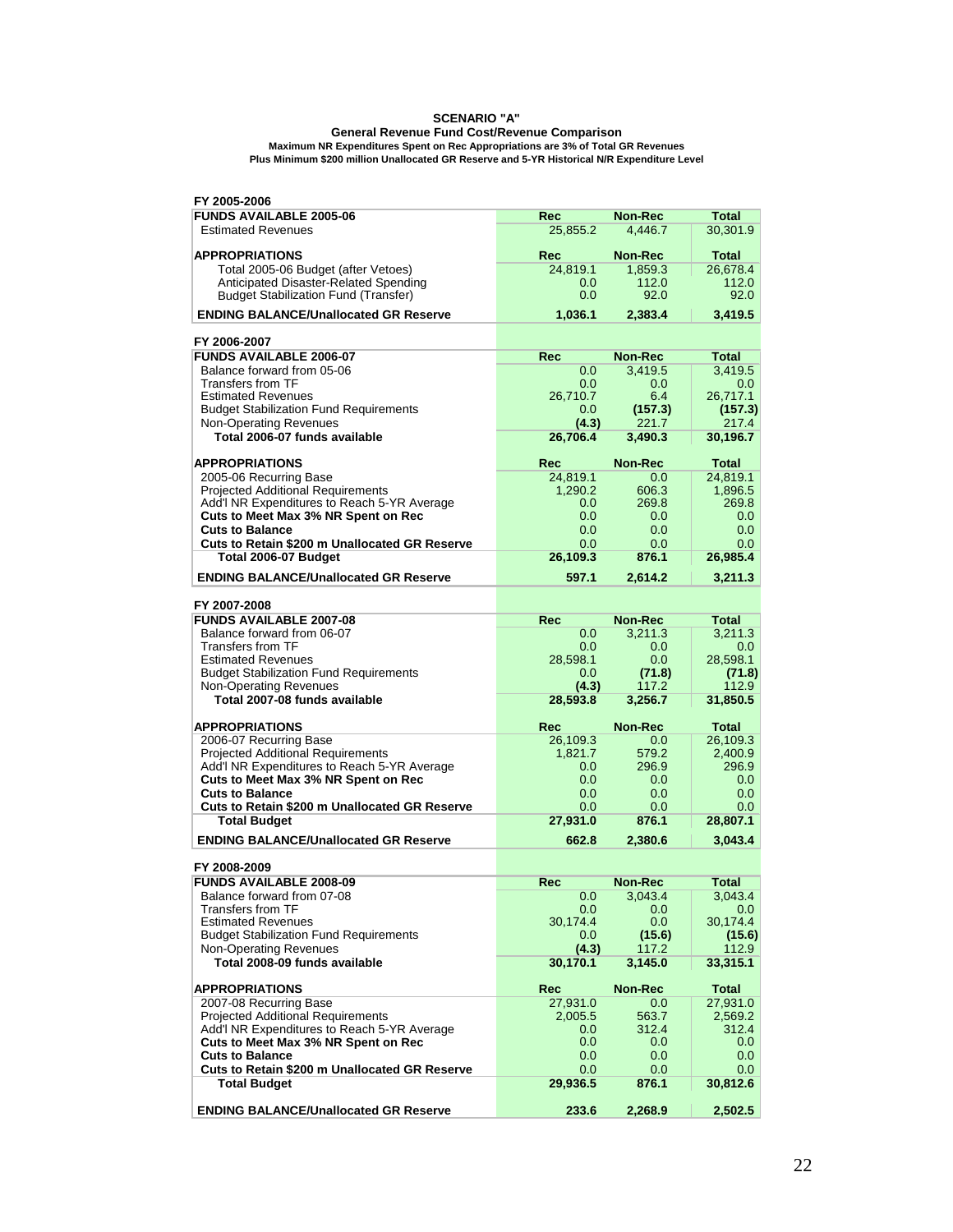#### **SCENARIO "B"**

**Maximum NR Expenditures Spent on Rec Appropriations are 3% of Total GR Revenues General Revenue Fund Cost/Revenue Comparison**

**Plus Minimum \$200 million Unallocated GR Reserve and 5-YR Historical N/R Expenditure Level**

#### **Assuming All 2006-07 and 2007-08 Recurring GR is Expended**

| FY 2005-2006                                                       |                |                |                  |
|--------------------------------------------------------------------|----------------|----------------|------------------|
| <b>FUNDS AVAILABLE 2005-06</b>                                     | Rec            | Non-Rec        | Total            |
| <b>Estimated Revenues</b>                                          | 25,855.2       | 4,446.7        | 30,301.9         |
|                                                                    |                |                |                  |
| <b>APPROPRIATIONS</b>                                              | Rec            | Non-Rec        | Total            |
| Total 2005-06 Budget (after Vetoes)                                | 24,819.1       | 1,859.3        | 26,678.4         |
| Anticipated Disaster-Related Spending                              | 0.0            | 112.0          | 112.0            |
| <b>Budget Stabilization Fund (Transfer)</b>                        | 0.0            | 92.0           | 92.0             |
| <b>ENDING BALANCE/Unallocated GR Reserve</b>                       | 1,036.1        | 2,383.4        | 3,419.5          |
|                                                                    |                |                |                  |
| FY 2006-2007                                                       |                |                |                  |
| <b>FUNDS AVAILABLE 2006-07</b>                                     | Rec            | Non-Rec        | <b>Total</b>     |
| Balance forward from 05-06                                         | 0.0            | 3,419.5        | 3,419.5          |
| <b>Transfers from TF</b>                                           | 0.0            | 0.0            | 0.0              |
| <b>Estimated Revenues</b>                                          | 26,710.7       | 6.4            | 26,717.1         |
| <b>Budget Stabilization Fund Requirements</b>                      | 0.0            | (157.3)        | (157.3)          |
| <b>Non-Operating Revenues</b>                                      | (4.3)          | 221.7          | 217.4            |
| Total 2006-07 funds available                                      | 26,706.4       | 3,490.3        | 30,196.7         |
|                                                                    |                |                |                  |
| <b>APPROPRIATIONS</b>                                              | Rec            | Non-Rec        | <b>Total</b>     |
| 2005-06 Recurring Base                                             | 24,819.1       | 0.0            | 24,819.1         |
| <b>Projected Additional Requirements</b>                           | 1,290.2        | 606.3          | 1,896.5          |
| Add'l NR Expenditures to Reach 5-YR Average                        | 0.0            | 269.8          | 269.8            |
| <b>Add'I Rec Expenditures to Deplete Rec GR</b>                    | 597.1          |                | 597.1            |
| Cuts to Meet Max 3% NR Spent on Rec                                | 0.0            | 0.0            | 0.0              |
| <b>Cuts to Balance</b>                                             | 0.0            | 0.0            | 0.0              |
| Cuts to Retain \$200 m Unallocated GR Reserve                      | 0.0            | 0.0            | 0.0              |
| Total 2006-07 Budget                                               | 26,706.4       | 876.1          | 27,582.5         |
| <b>ENDING BALANCE/Unallocated GR Reserve</b>                       | 0.0            | 2,614.2        | 2,614.2          |
|                                                                    |                |                |                  |
| FY 2007-2008                                                       |                |                |                  |
| <b>FUNDS AVAILABLE 2007-08</b>                                     | Rec            | Non-Rec        | Total            |
| Balance forward from 06-07                                         | 0.0            | 2,614.2        | 2,614.2          |
| <b>Transfers from TF</b>                                           | 0.0            | 0.0            | 0.0              |
| <b>Estimated Revenues</b>                                          | 28,598.1       | 0.0            | 28,598.1         |
| <b>Budget Stabilization Fund Requirements</b>                      | 0.0            | (71.8)         | (71.8)           |
| Non-Operating Revenues                                             | (4.3)          | 117.2          | 112.9            |
| Total 2007-08 funds available                                      | 28,593.8       | 2,659.6        | 31,253.4         |
|                                                                    |                |                |                  |
| <b>APPROPRIATIONS</b>                                              | Rec            | Non-Rec        | <b>Total</b>     |
| 2006-07 Recurring Base                                             | 26,706.4       | 0.0            | 26,706.4         |
| <b>Projected Additional Requirements</b>                           | 1,821.7        | 579.2          | 2,400.9          |
| Add'l NR Expenditures to Reach 5-YR Average                        | 0.0            | 296.9          | 296.9            |
| <b>Add'I Rec Expenditures to Deplete Rec GR</b>                    | 65.7           |                | 65.7             |
| Cuts to Meet Max 3% NR Spent on Rec                                | 0.0            | 0.0            | 0.0              |
| <b>Cuts to Balance</b>                                             | 0.0            | 0.0            | 0.0              |
| <b>Cuts to Retain \$200 m Unallocated GR Reserve</b>               | 0.0            | 0.0            | 0.0              |
| <b>Total Budget</b>                                                | 28,593.8       | 876.1          | 29,469.9         |
| <b>ENDING BALANCE/Unallocated GR Reserve</b>                       | 0.0            | 1,783.5        | 1,783.5          |
|                                                                    |                |                |                  |
| FY 2008-2009                                                       |                |                |                  |
| <b>FUNDS AVAILABLE 2008-09</b>                                     | Rec            | <b>Non-Rec</b> | Total            |
| Balance forward from 07-08                                         | 0.0            | 1,783.5        | 1,783.5          |
| <b>Transfers from TF</b>                                           | 0.0            | 0.0            | 0.0              |
| <b>Estimated Revenues</b>                                          | 30,174.4       | 0.0            | 30,174.4         |
| <b>Budget Stabilization Fund Requirements</b>                      | 0.0            | (15.6)         | (15.6)           |
| Non-Operating Revenues                                             | (4.3)          | 117.2          | 112.9            |
| Total 2008-09 funds available                                      | 30,170.1       | 1,885.1        | 32,055.2         |
|                                                                    |                |                |                  |
| <b>APPROPRIATIONS</b>                                              | Rec            | Non-Rec        | <b>Total</b>     |
| 2007-08 Recurring Base<br><b>Projected Additional Requirements</b> | 28,593.8       | 0.0            | 28,593.8         |
| Add'l NR Expenditures to Reach 5-YR Average                        | 2,005.5<br>0.0 | 563.7<br>312.4 | 2,569.2<br>312.4 |
| Cuts to Meet Max 3% NR Spent on Rec                                | 0.0            | 0.0            | 0.0              |
| <b>Cuts to Balance</b>                                             | 0.0            | 0.0            | 0.0              |
| Cuts to Retain \$200 m Unallocated GR Reserve                      | 0.0            | 0.0            | 0.0              |
| <b>Total Budget</b>                                                | 30,599.3       | 876.1          | 31,475.4         |
|                                                                    |                |                |                  |
| <b>ENDING BALANCE/Unallocated GR Reserve</b>                       | (429.2)        | 1,009.0        | 579.8            |
|                                                                    |                |                |                  |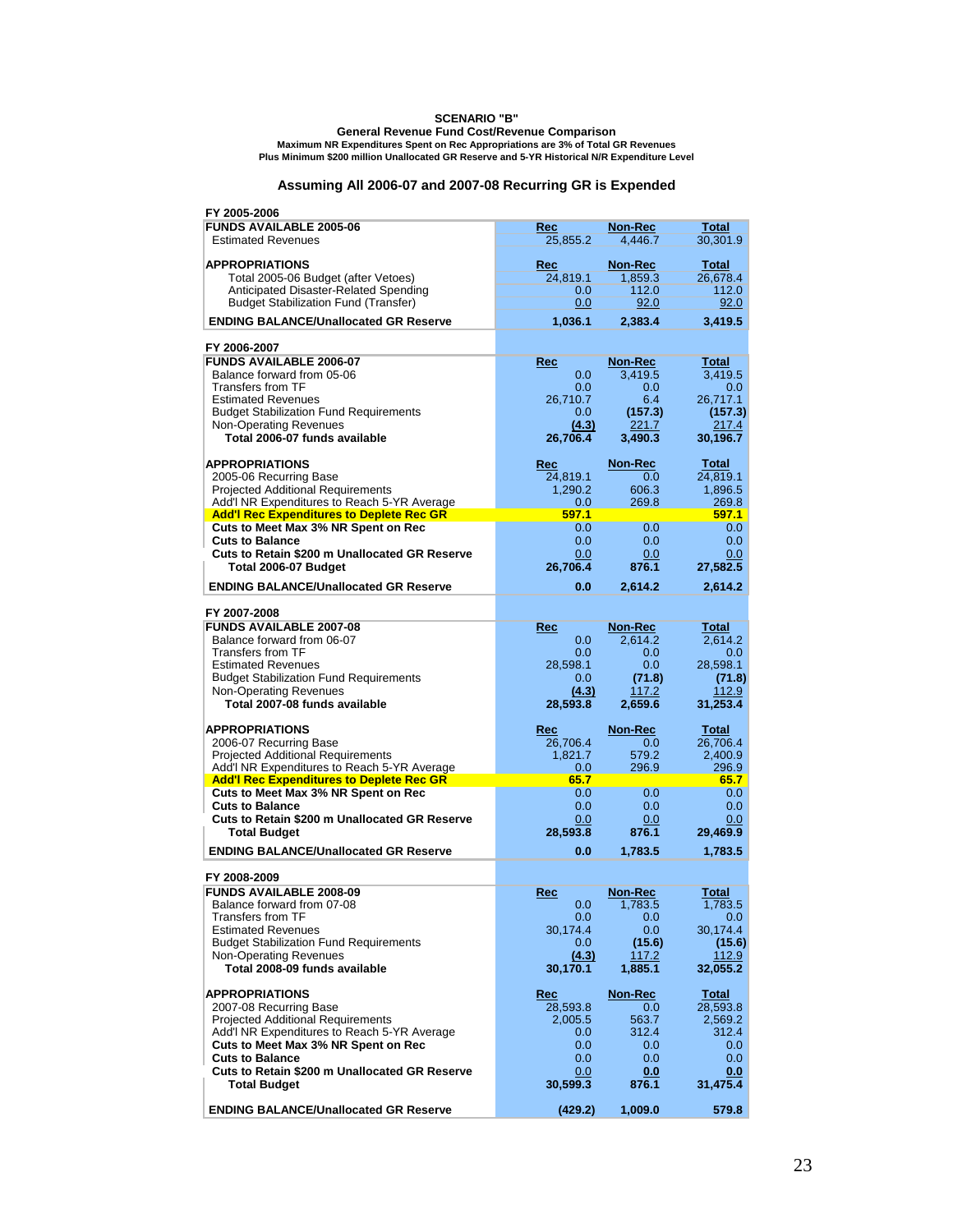# *FLORIDA ECONOMIC OUTLOOK*

*The Florida Economic Estimating Conference met in the Fall of 2005 to revise the forecast for the state's economy. As further updated by EDR, the latest forecast shows the economy expanding at a more modest pace, slower than the 2004-05 banner year. Population growth continues to be the state's primary engine of economic growth, fueling both employment and income growth.* 

### *RECAP ~ Fiscal Year 2004-05*

Typically, the two principal economic measures for states are income and employment growth. These measures and others revealed that Florida grew at a faster pace than originally thought a year ago. Personal income growth, initially estimated at 6.6%, ultimately reached 7.8% for the last fiscal year. Similarly, employment achieved 3.5% growth, even though the forecast only called for 2.6%.

While a few near-term projections were slightly lowered in the Spring forecast for 2004- 05, the final results were somewhat rosier. For example, both population growth and residential construction surpassed the forecast for last year. The Federal Deposit Insurance Corporation reported that Florida "remains among the nation's fastest growing states as population growth, tourism, and real estate-related industries propel the economy forward." The population growth, along with mortgage rates that hovered well below 6.0%—much lower than the National Economic Estimating Conference (NEEC) had originally projected —amplified residential construction activity. The Florida Economic Estimating Conference (FEEC) was expecting private housing starts to begin a gradual decline last spring. In fact new activity continued to accelerate. For Fiscal Year 2004-05, there were 266,500 starts, a 13.3% increase over the prior year which had the fastest pace of new starts since Fiscal Year 1972-73. Much of this activity was in single family starts which were up 11.6% over the prior year to a level of 182,100 units—the highest level ever.

### *FORECAST ~ Fiscal Years 2005-06 through 2008-09*

Nominal personal income is projected to grow 7.1% in Fiscal Year 2005-06. While healthier than the national forecast, Florida's income growth is expected to slow again next year to 6.8% before beginning a gradual rebound. Per capita income as adjusted for inflation does not exhibit the same pattern—in real terms, income is expected to grow only 1.5% this year and then increase over the rest of the planning period to 2.7%. Much of the continued strength in personal income can be attributed to faster growth in proprietors' and property income. After several years of declines and suppressed activity arising from low interest rates and a stock market that has been moving sideways, growth in property income is projected to move into positive territory, averaging 5.1% this year.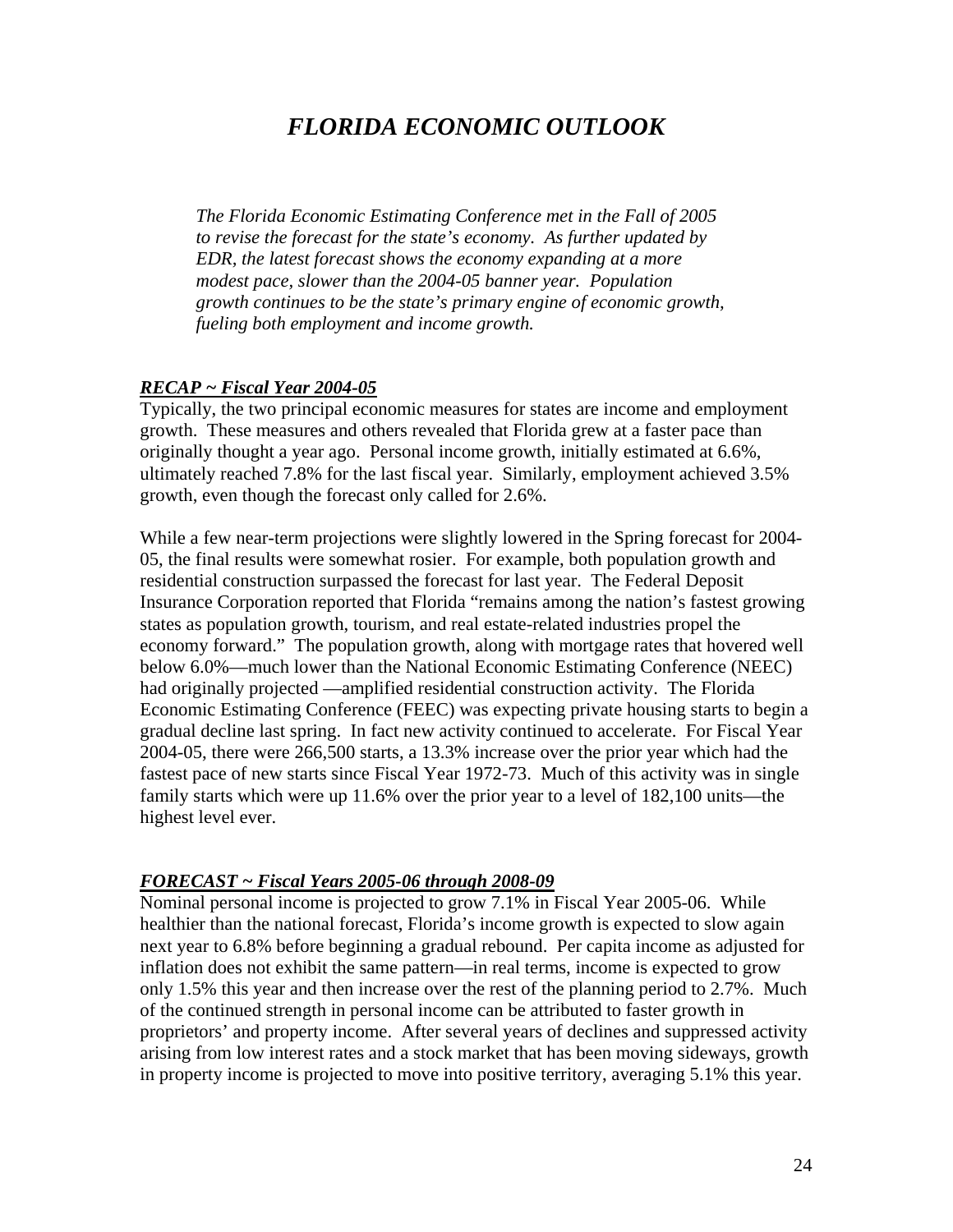It is projected to reach 6.5% in Fiscal Year 2006-07, 8.2% in Fiscal Year 2007-08, and 9.1% in Fiscal Year 2008-09.

According to the latest nationwide data, Florida had the fastest job growth rate (3.4%) of the 10 most populous states and the highest number of new jobs (252,600) of all the states in the nation. Overall employment is projected to grow 3.6% in Fiscal Year 2005- 06, followed by a decline to 2.3% in Fiscal Year 2007-08.



Agency for Workforce Innovation

Over a quarter of the job growth in Fiscal Year 2005-06 is concentrated in professional and business services. After growing 6.1% last year, this sector is projected to expand another 5.9% in Fiscal Year 2005-06. Next year, growth decelerates to 5.0% and then returns to 5.8% in Fiscal Year 2008-09. Over fifty percent of the growth in this sector is concentrated in employment agencies, temporary help and leasing services, janitorial and cleaning services, exterminating and pest control services, and landscaping. In this regard, Florida is part of a national trend. According to the U.S. Department of Labor, employment services ranks among the fastest growing industries in the nation and is expected to be among those that provide the most new jobs. However, Florida differs from the nation in that our single fastest growing sector is **not** education and health services. In part, this is a data collection problem. Many companies providing temporary help and leasing services are actually benefiting the other employment sectors.

The fastest growing Florida industry in terms of percentage growth is the Construction sector. Employment in this industry area is expected to grow another 6.8% this year after achieving 8.2% last year. This strength will not continue in future years. After two years of phenomenal growth, construction-related employment is anticipated to soften with the decline in the housing market.

With the exception of the Natural Resources and Mining sector which continues to shed jobs, all employment sectors are expected to expand this fiscal year. While the information services sector has lost jobs since Fiscal Year 2001-02, the forecast calls for employment to increase 0.6% this year and then further expand 2.6% in 2006-07. However, employment growth in manufacturing is expected to remain weak over the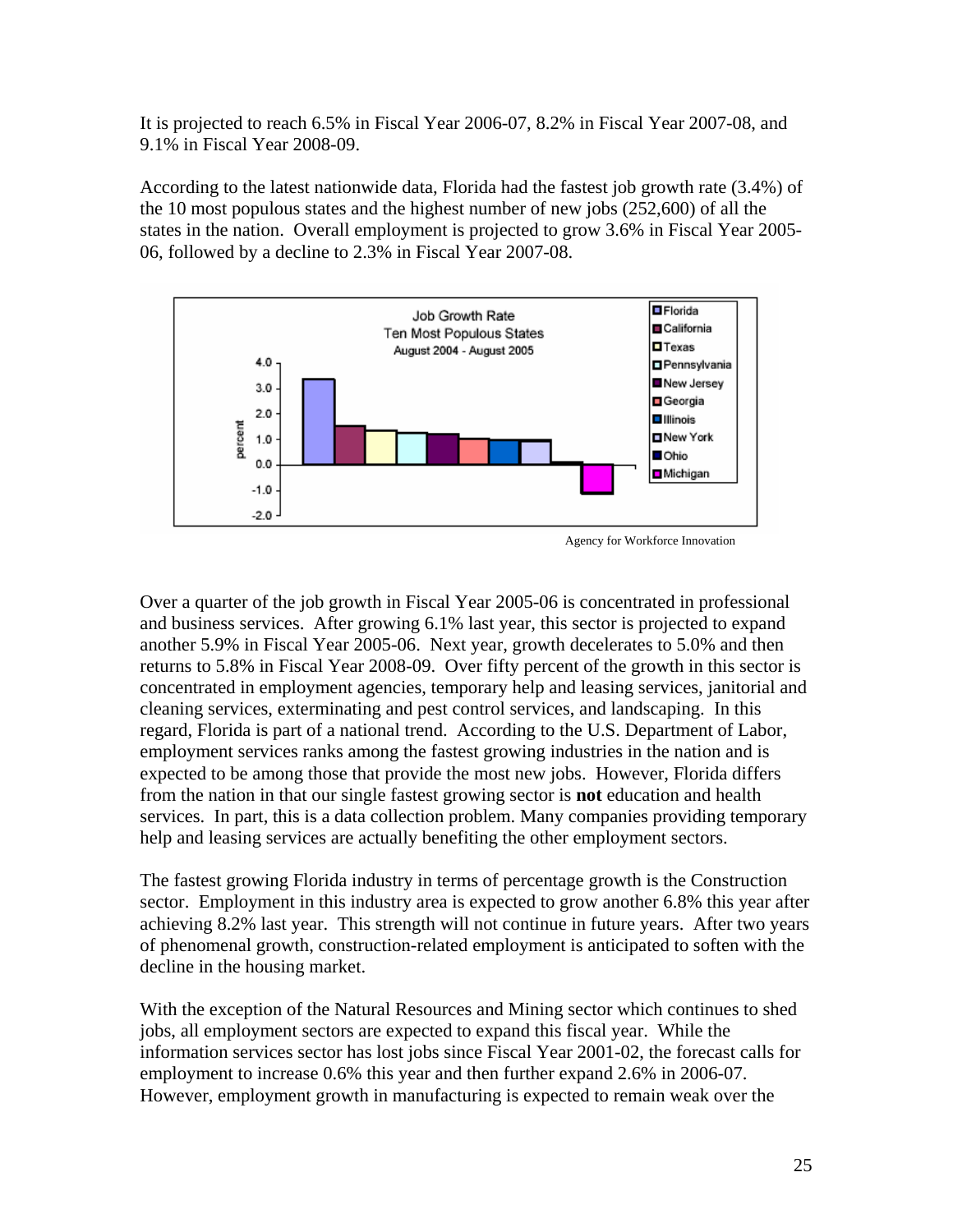entire forecast period. The overall unemployment rate is expected to reach a low of 3.69% this year. From there it gradually rises to just over 3.8% as the labor force expands faster than the economy can absorb the new entrants.

As previously discussed, while construction currently remains robust within the state, there are signs that this environment will not continue. Vigorous home price appreciation that is outstripping gains in income and the use of speculative financing arrangements are making Floridians particularly vulnerable to interest rate risks. In 2004, over 30% of all mortgages in the state were interest-only. With the federal funds rate reaching 4.25% by the end of the calendar year, housing starts are projected to begin a gradual decline that continues throughout the forecast horizon. Single-family starts are expected to contract as well, but over a slightly longer period of time. However, total construction expenditures are expected to increase in 2005-06 as inputs become relatively more expensive, before moderating in the out-years. Growth in private nonresidential construction is projected to accelerate to 19.3% this year, continuing its strength into the next year. It then slows to 4.1% in 2007-08. Meanwhile, after posting a small increase last year, public construction activity is projected to expand 5.9% this fiscal year and 7.5% next year, before returning to a lower growth rate.

Finally, the population growth rates of 2.2% for this year and next reflects the highest rate that will be achieved over the forecast period. Even so, the annual growth rate is expected to stay above 2% throughout the planning horizon. This allows Florida to stay on track to become the third largest state in the nation sometime between 2015 and 2020, surpassing New York. And by 2007, the state's age mix will shift for the first time to produce a higher percentage of persons aged 45-64 than persons aged 25-44, a phenomenon arising from the aging baby boom population.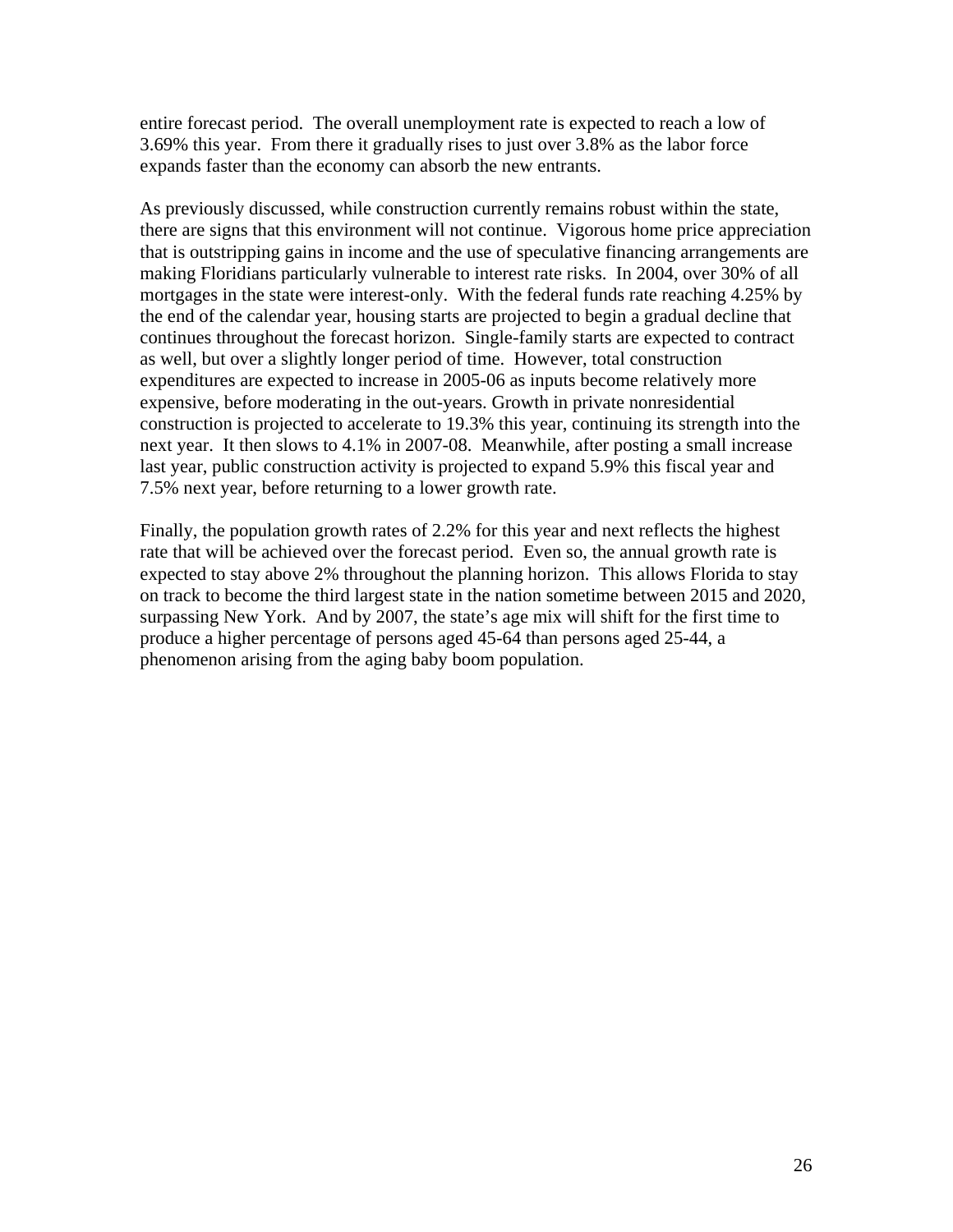*GENERAL DISCUSSION:* Hurricanes Katrina and Rita weakened the national economy in several ways. Whenever reconstruction begins in earnest, these effects will be largely offset. However, this scenario assumes that energy costs stabilize and that gas prices remain no higher than \$2.50 per gallon. Prices over \$3.00 per gallon would seriously erode the economy and increase inflationary pressures. The federal response to the hurricanes, such as increased public spending and directional changes in various policy areas, may have more subtle long-run implications. An example is the growing debate over the extension of several existing tax breaks. Some are saying that no additional tax cuts should be made, given Katrina's cost and impact on the national debt.

Over the long run, the Sunbelt states, and Texas in particular, may see some economic benefits. Within this grouping, it appears that Florida will not be *uniquely* affected, positively or negatively.

*SPECIFIC DISCUSSION:* The specific impact on Florida predominantly takes the form of temporary shocks rather than long-term drivers. They translate to gains and losses in the following major areas:

Revenues –

- Sales Tax collections have likely been increased by two primary factors:
	- o Expenditures made by evacuees while in the state.
	- o Higher prices for taxable items caused by input shortages, higher energy costs, and disrupted transportation systems. However, energy costs that *continue* to be elevated pose a significant downside risk since this slows consumer consumption, thereby eroding tax collections.
- Gross Receipts Tax collections have likely been increased by two factors:
	- o Natural gas disruptions and permanent inventory losses sending prices up  $40 - 50\%$  over last year.
	- o Overall higher energy costs that are passed onto consumers.
- Future Documentary Stamp Tax collections will likely decrease as higher prices deflate the housing bubble (see Construction observations below).
- Future Corporate Income Tax collections will likely be decreased by two factors:
	- o Insurance companies that experience eroding profits from hurricanerelated payouts. In 2003, \$186.4 million or nearly 14% of corporate income tax receipts came from insurance companies.
		- o A squeeze on corporate profits in other business areas as the increasing costs of raw materials and intermediate goods drive up the expense of finished goods at wholesale in ways that cannot easily be passed on to consumers.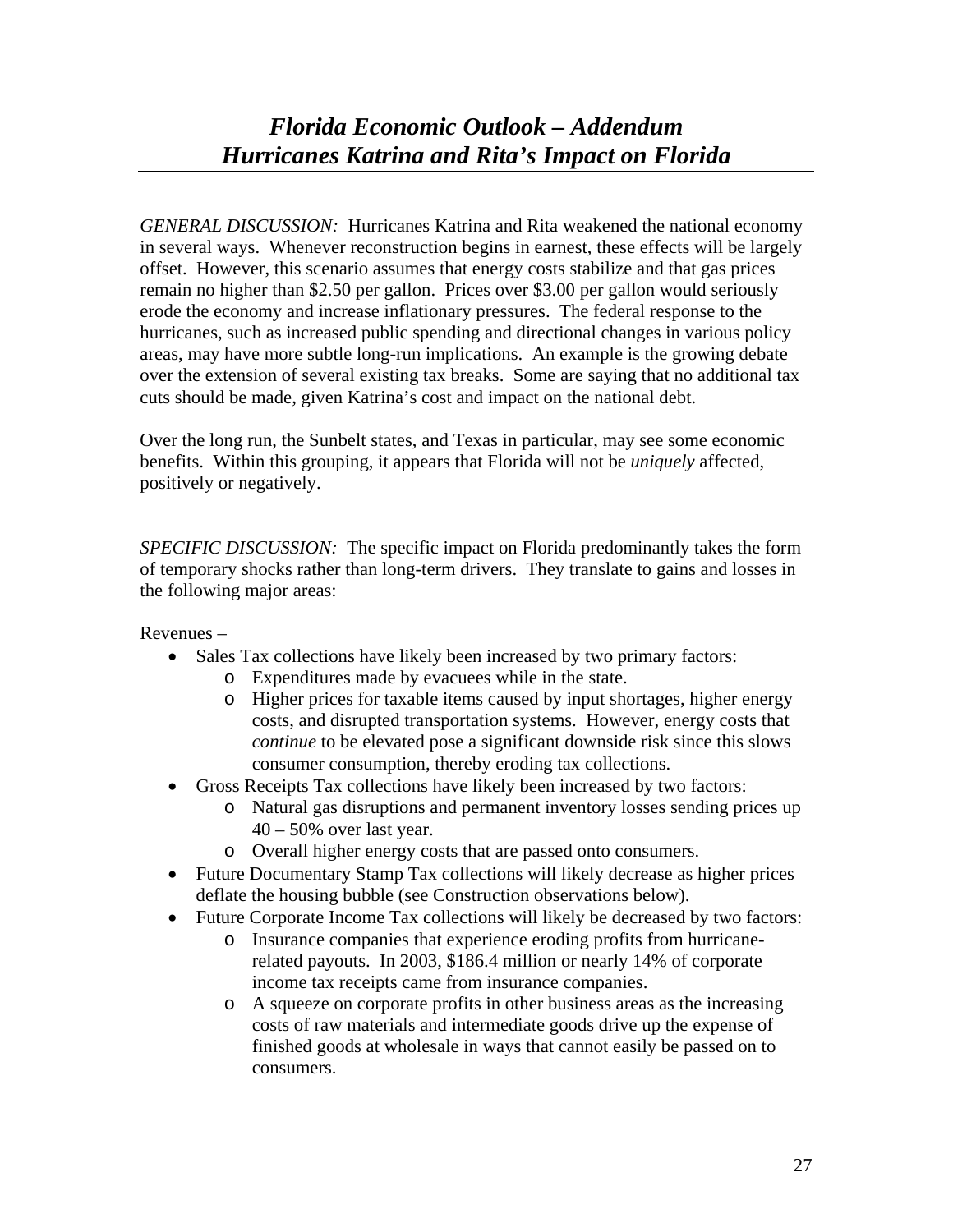Diverted Trade – *{This effect may be temporary}* 

• While Houston was the big shipping winner, Florida's ports (and possibly airports) experienced some marginal benefit as well.

### Construction –

- Now in a serious competition with Louisiana, Mississippi and Alabama for skilled labor and construction materials, higher overall prices will dampen the Florida residential market. According to the Federal Reserve, the margin of unutilized resources in the economy was already thin. Now, there is even greater demand.
	- o Commercial building should not be impacted as strongly given the current (high) levels of business reserves and ready assets; business investments since the recession have been below average by historical standards.
- In addition, some building materials such as steel and cement are more expensive due to higher transportation costs arising from supply disruptions and escalating energy costs.

Demographics –

- While the most recent Demographic Estimating Conference chose to make no formal adjustment to the new forecast, several scenarios could impact Florida's population:
	- o Some evacuees may choose to stay in Florida permanently, yielding additional population growth.
	- o Some retirees may choose not to move to the southern coastal areas, softening population growth in parts of the state.

Education –

- K-12 Public Schools saw Katrina-related enrollment increases of nearly 5,700 students as of early October. This was well within the overall system's ability to absorb since many districts were otherwise coming in under forecast.
- The State University System saw Katrina-related enrollment increases of 633 students as of early October, most of which were paying resident tuitions.
- Community Colleges saw Katrina-related enrollment increases of 123 students as of late September.
- Financial Aid Although Bright Futures could have been affected by an unknown number of the enrollment increases in the State University System and private institutions, it appears that only four students applied. They were Florida residents previously attending out-of-state schools impacted by Katrina.

Health & Human Services – *{While increased demand for services is expected, the combined impact from last year's four storms was not detectable.}* 

- Future TANF participants will likely increase as some evacuees choose to stay in Florida.
	- o At the most recent TANF Estimating Conference, a consensus was reached that the influx of Hurricane evacuees would have little measurable effect on the regular TANF program. This is largely because the federal government has provided contingency TANF funding that is available to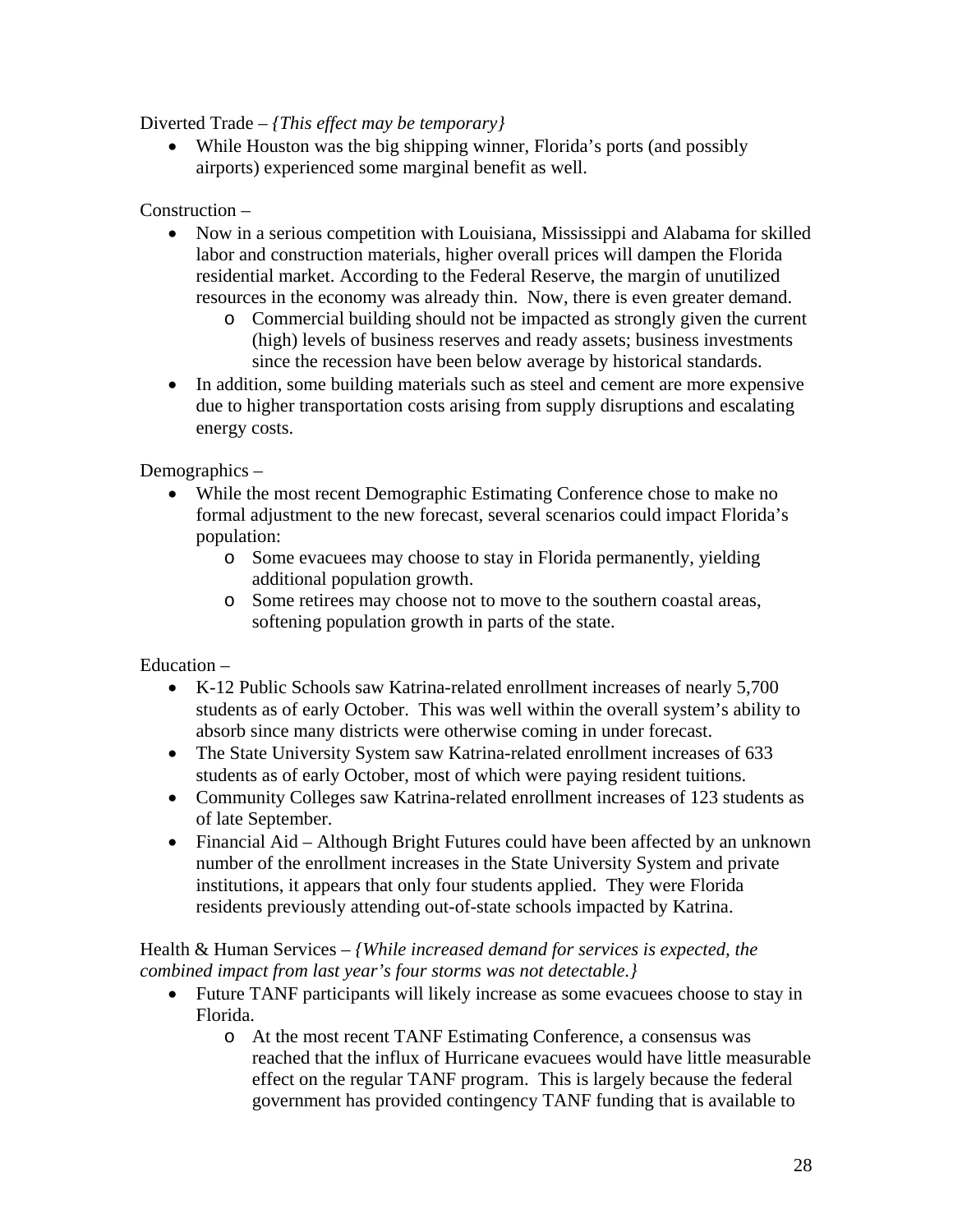eligible persons for up to four months. This will alleviate most of the direct impact on the state.

- Medicaid participants are likely to increase because there is no residency requirement.
	- o At the most recent Medicaid Caseload Conference, no adjustments were deemed necessary to the official Medicaid forecast since Florida will be reimbursed (at least temporarily) for the costs of these additional clients.
- Federal Medical Assistance Percentages (FMAP) for Medicaid will likely change in future years as a result of federal hurricane assistance being counted as personal income.
- Food Stamp participants are likely to increase, but the cost is largely borne by the Federal government.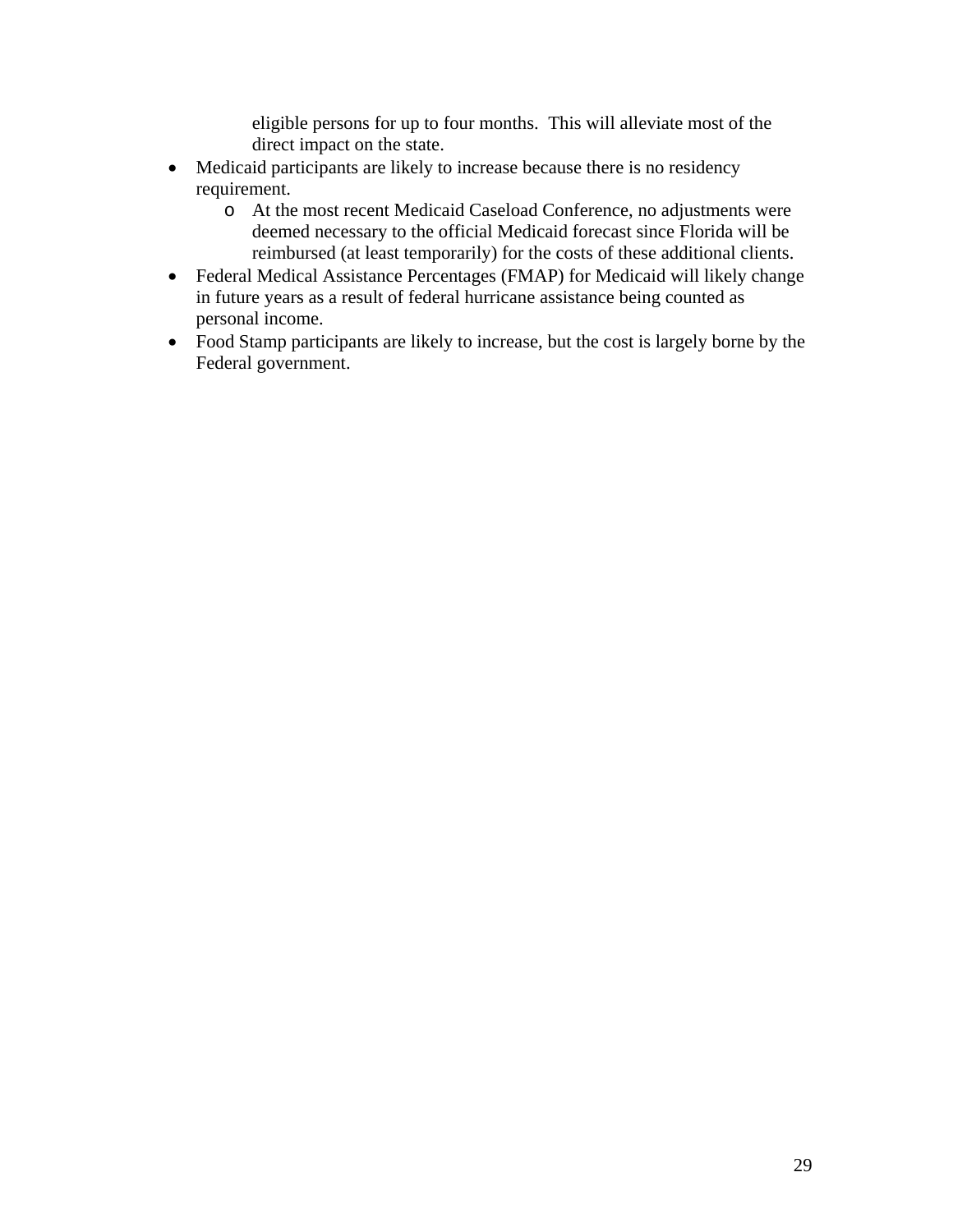# *REVENUE PROJECTIONS*

Throughout the fall, the Revenue Estimating Conference met to revise estimates for Fiscal Year 2005-06 and to develop new forecasts for the upcoming years. Revenue projections were considerably strengthened relative to the prior forecasts, especially in the early years. In some instances, the increases produced significant amounts of both recurring *and* non-recurring dollars. The creation of non-recurring dollars generally occurs when the estimate is increased for the current year, producing a one-time windfall from the unanticipated collections. Several major revenue sources are discussed below.

#### *General Revenue Fund:*

The Revenue Estimating Conference added \$3.2 billion dollars to its forecast of General Revenue collections for this year and the next. Estimated collections for Fiscal Year 2005-06 were raised by \$1.7 billion, 7% above the Spring forecast. In Fiscal Year 2006- 07, expected revenues were increased by \$1.5 billion or nearly 6% over the previous forecast.

The new forecast reflects the belief that the current real estate boom is cresting and will slowly return to a more sustainable growth pattern. The boom, characterized by doubledigit growth in sales and home price appreciation, has played a central role in Florida's recent economic performance. In turn, the state has benefited from heightened revenue collections flowing from Documentary Stamp, Intangibles C and Sales taxes. Collections of Documentary Stamp Tax and Intangibles C in the first four months of the fiscal year were up 47% and 58.3% respectively over the same period last year.

The new revenue forecast contains 5.8% growth in the current year (2005-06) over the prior year and another 1.2% growth on top of this for the next year (2006-07). The slowdown in revenue growth between fiscal years is largely attributable to the dampened realestate activity projected for Florida. Continued strength in the Florida economy, along with population-driven revenue increases and a higher inflation forecast bolster the rest of the forecast. These economic factors influence the estimate in the following ways:

- Documentary Stamp Tax collections remain high until the adjustment to higher interest rates and increased housing costs begins to take hold in the spring.
- Sales Tax collections are strengthened in four ways:
	- o Florida population growth of 2.3% both this year and in Fiscal Year 2006- 07 boosts taxable sales.
	- o Reconstruction activities from Hurricanes Dennis, Katrina and Wilma add to taxable sales. Expenditures made by evacuees from Hurricanes Katrina and Rita while they remain in the state also bolster sales.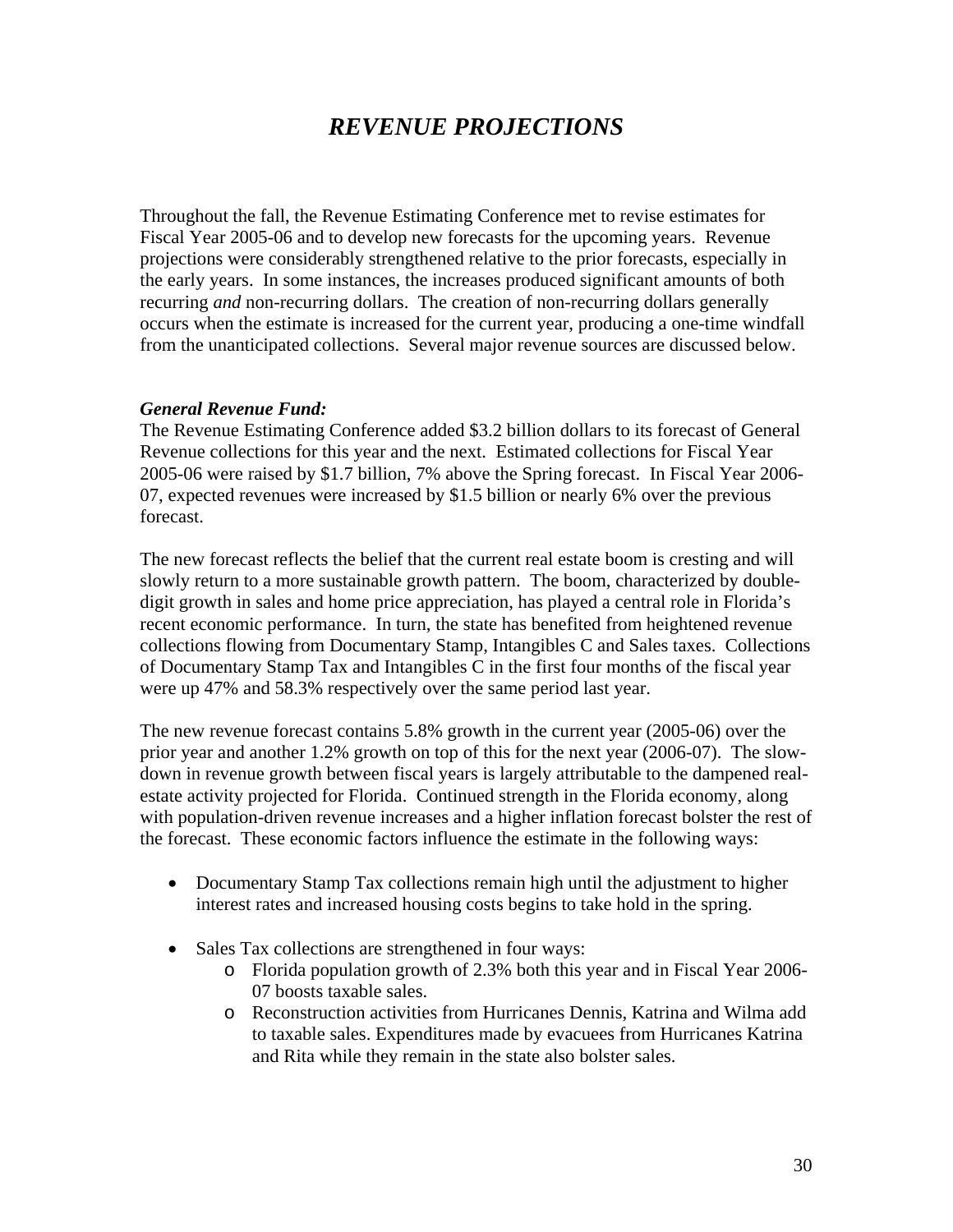- o Business investments are expected to increase as firms which have previously held back on spending return to more normal expenditure patterns.
- o Higher prices for taxable items caused by inflation, input shortages, higher energy costs, and disrupted transportation systems elevate revenues.
- o There is a downside risk that higher energy costs may slow consumer consumption, thereby eroding anticipated tax collections.
- Corporate Income Tax collections reflect both strong growth in profits over the past year and Florida's economic strength compared to the rest of the nation. After estimated growth of 26.7% in Fiscal Year 2005-06, receipts are expected to return to a more normal growth rate (2.9%) in Fiscal Year 2006-07. The lower growth rate is due in part to:
	- o Insurance companies may experience eroding profits from hurricanerelated payouts. In 2003, \$186.4 million or nearly 14% of corporate income tax receipts came from insurance companies.
	- o Corporate profits may also be squeezed in some other areas as the increasing costs of raw materials and intermediate goods drive up the expense of finished goods at wholesale in ways that cannot easily be passed on to consumers.

These changes largely reflect the underlying strength of Florida's economy, which continues to outperform the rest of the nation. However, there are reasons to believe that overall economic activity will begin to moderate over the coming months. Record-high oil and gas prices will divert spending away from taxable transactions, as will rising interest rates. After the 8.3% growth in the sales tax forecast for Fiscal Year 2005-06, sales tax growth is expected to slow to 3.7% in Fiscal Year 2006-07.

### *Lottery & Educational Enhancement Trust Fund:*

Dedicated to educational programs, lottery dollars are used to fund the Educational Enhancement Trust Fund (EETF). The Revenue Estimating Conference for Lottery revenues raised expected distributions to the Educational Enhancement Trust Fund (EETF) from current projections by \$79.0 million in 2005-06 and by \$76.8 million in 2006-07. These figures translate into growth rates of 16.5% in 2005-06, and 3.7% in 2006-07.

The increases in transfers to EETF are in spite of reductions in projected sales. The conference reduced its forecast of total income by \$89.9 million in 2005-06, and by \$112.9 million in 2006-07. The largest impact on revenue is a result of a change in the forecasted revenues from HB 841 (which allowed variable prize payouts for on-line games). The Department of the Lottery is anticipating a slower increase in the prize payout percentages than was forecast previously, resulting in a reduction from the previous forecast in projected sales revenues of \$78.5 million in 2005-06 and \$158.0 million in 2006-07. Offsetting that decline are increases in sales projections (not including the HB841 impact) for Scratch-Off games (\$90.4 million in 2005-06 and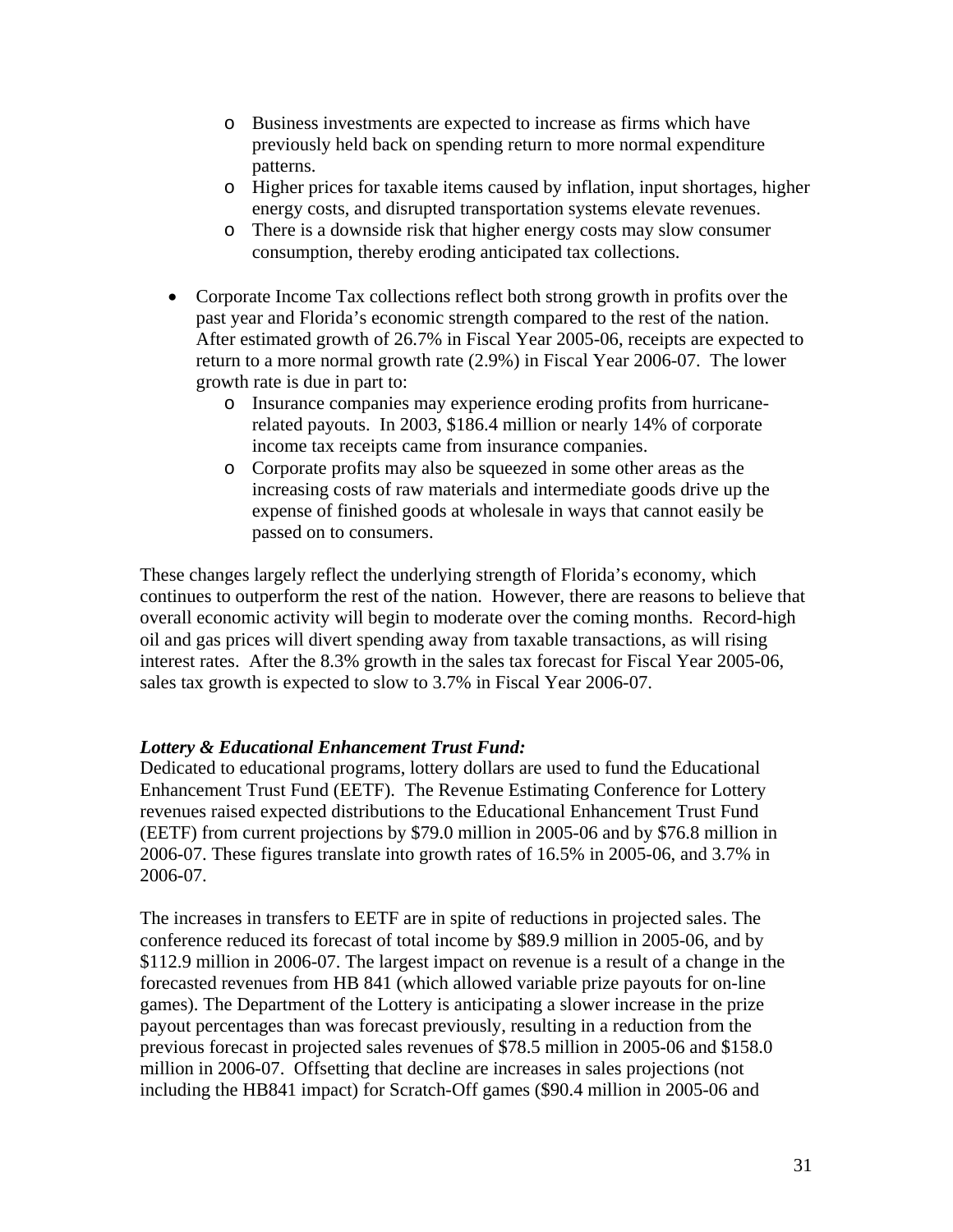\$124.3 million in 2006-07), Fantasy Five (\$4.5 million in 2005-06 and \$28.7 million in 2006-07) and Play Four (\$4.3 million in 2005-06 and \$6.9 million in 2006-07). The other games are projected to be lower than in the previous forecast as follows (again without the change in HB841 revenues): Lotto is lower by \$77.8 million in 2005-06 and \$69.4 million in 2006-07, Cash Three (\$19.0 million in 2005-06 and \$22.5 million in 2006-07), and Mega Money (\$13.8 million in 2005-06 and \$18.9 million in 2006-07). Interest Earnings were also reduced by \$4.0 million in 2006-07.

In spite of the decline in projected sales, transfers to EETF are projected to be higher than in the old forecast. This is due to a change in the way that the Lottery is transferring proceeds to the EETF. Previously, a specified percentage of sales were transferred each month, based on the prize payout percentage for the games. At the end of each fiscal year, any remaining balance was transferred to EETF in the subsequent fiscal year. Beginning in 2005-06, the Lottery is now transferring each month any amount above its appropriated expenses, resulting in substantially more revenue being transferred within the fiscal year, instead of being transferred in the subsequent fiscal year. The revised EETF forecast reflects this change in administration. The total amount transferred under this procedure will not change, but the funds will show up as a direct monthly transfer to EETF instead of being transferred subsequent to the end of the fiscal year.

These forecasts do not include any impact associated with the passage of Amendment 4, the 2004 constitutional amendment authorizing local votes on the use of slot machines in Broward and Dade Counties. The conference will address that issue at its next meeting.

### *Ad Valorem Assessments (Property Tax Roll):*

Estimates of the statewide property tax roll are primarily used in the appropriations process to determine the Required Local Effort (RLE) level. Essentially, this level translates to the millage rate local school districts must levy in order to participate in the Florida Education Finance Program, the state's funding mechanism for public schools.

For these purposes, the 2006 property tax roll is estimated to be \$1,567 billion. This represents an 18.9% increase over 2005. After deducting the statutorily required discount rate of 5%, the value of one mill is slightly less than \$1.5 billion.

The growth in the value of real property continues to astound estimators. The projected taxable growth in real property is estimated to be \$1,466 billion, or an increase of 20.1% over 2005. Recent growth outpaces predictions derived from fundamental, economic variables, traditionally used to forecast the growth in home-price appreciation. Estimators are cautiously optimistic about the short-run period, basing much of the forecast on the current market conditions. It is widely believed that this excessive activity will not continue in the long-run.

The Save-Our-Homes differential continues to grow at a healthy pace as a result of the strong housing market. Projected growth for the 2006 calendar year is expected to be 39.8% or \$344 billion. The differential represents the difference between the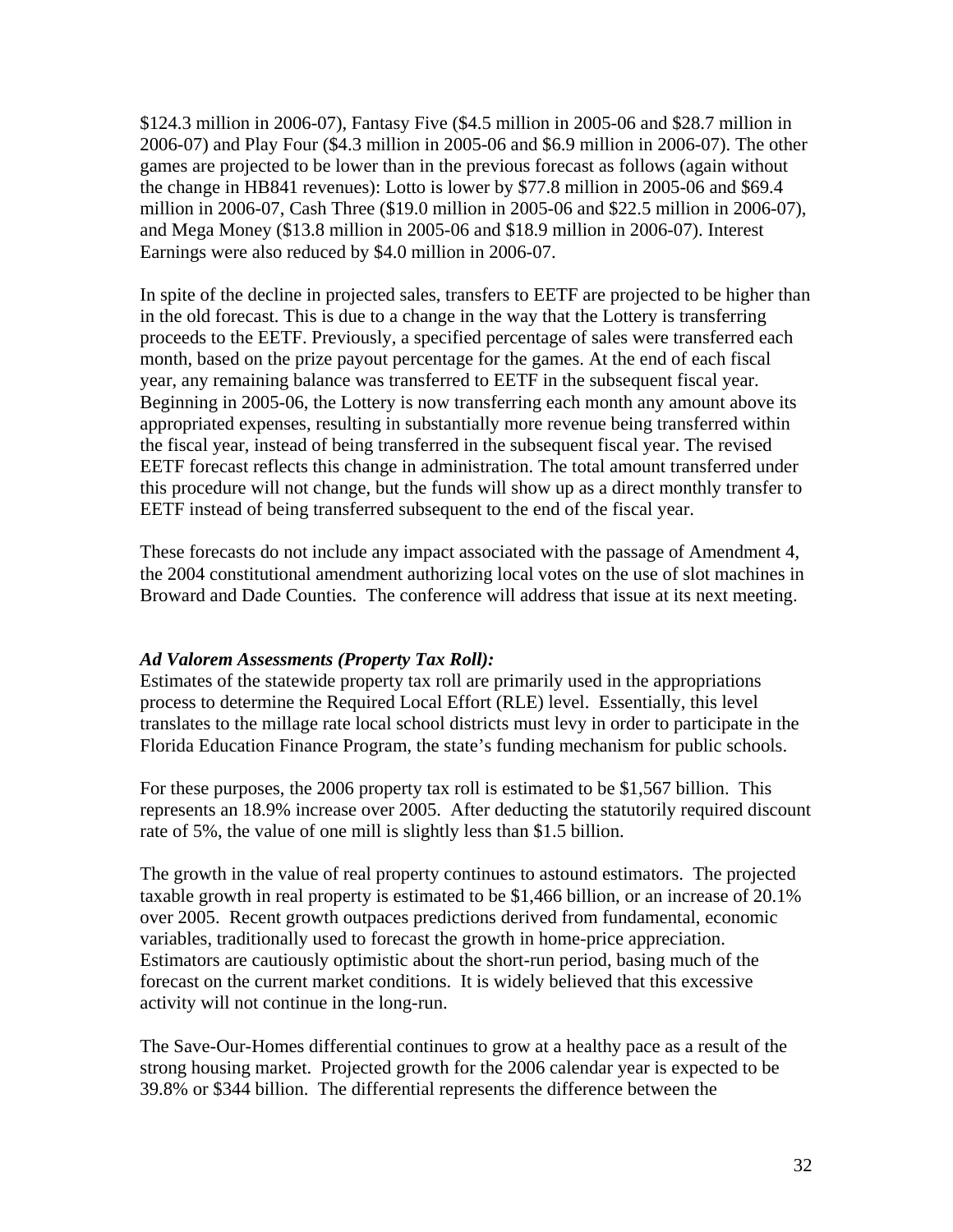homesteaded property's just value and its capped assessed value. The differential is subtracted from the real property tax base.

#### Key Components of Taxable Value (billions of dollars)

|                                    | Rol      | Actual 2004 Tax Preliminary 2005 Estimated 2006 Dollar Change Percent Change<br>Tax Roll | Tax Roll | 106 over 051 | (Ob over Ob) |
|------------------------------------|----------|------------------------------------------------------------------------------------------|----------|--------------|--------------|
| School Taxable Value*              | 1.115.20 | 1.317.74                                                                                 | 1.567.32 | 219.53       | 13.9%        |
| <b>Real Property</b>               | 1.019.07 | 1,220.71                                                                                 | 1,466.30 | 245.59       | 20.1%        |
| <b>Personal Property</b>           | 93.19    | \$6.44                                                                                   | 99.99    | 3.55         | 3.7%         |
| <b>Centrally Assessed</b>          | 1.05     | 1.05                                                                                     | 1.07     | 0.O2         | 2.0%         |
| Sub Components of Real Property**  |          |                                                                                          |          |              |              |
| <b>New Construction</b>            | 34.99    | 43.44                                                                                    | 51.77    | 333          | 19.2%        |
| <b>Save-Our-Homes Differential</b> | 165.06   | 246.17                                                                                   | 344.20   | 93.03        | 39.8%        |

\*School faxable vatue indudes Value Adjustment Board changes and other appraiser adjustments. \*New Constardion is an addition to the tax base, and the Save-Cur-Homes differential is a subtraction from the tay hase.

### *Gross Receipts Tax and Communications Services:*

The Revenue Estimating Conference convened on November 1, 2005 to adopt the forecasts for the Gross Receipts and Communications Services taxes. While the sales tax estimate for communications services was reduced from the original forecast after the first year, gross receipts tax collections were raised significantly throughout the forecast period.

• **Gross Receipts Tax on Electricity-** The Conference discussed the recent tax collection pattern since the last estimate was adopted in the March 2005 meeting. Collections for FY 2004-05 were \$9.4 million below estimate. Most of this error was due to a revenue forecast that was premature in recognizing higher costs for fuels to generate electricity that would be passed on to customers. Also, hurricane cost recovery surcharges were not implemented as quickly as had been expected last March.

In the new forecast, recent disruptions in oil and natural gas markets resulting from Hurricanes Katrina and Rita are resulting in much higher fuel costs to Florida's electric utilities. The fuel adjustment components of electric rates were insufficient to cover the actual fuel costs during 2005. These costs will be recovered in 2006. Furthermore, higher fuel costs through 2006 are anticipated. The revised forecast for FY 2005-06 reflects an increase of \$16 million in tax collections, on the basis of higher fuel cost adjustments in electric rates beginning in January 2006. A 9.9% increase in tax collections is projected for FY 2006-07, as the fuel adjustment charges are fully felt in tax collections. Reductions in demand due to higher prices were also taken into account in this forecast.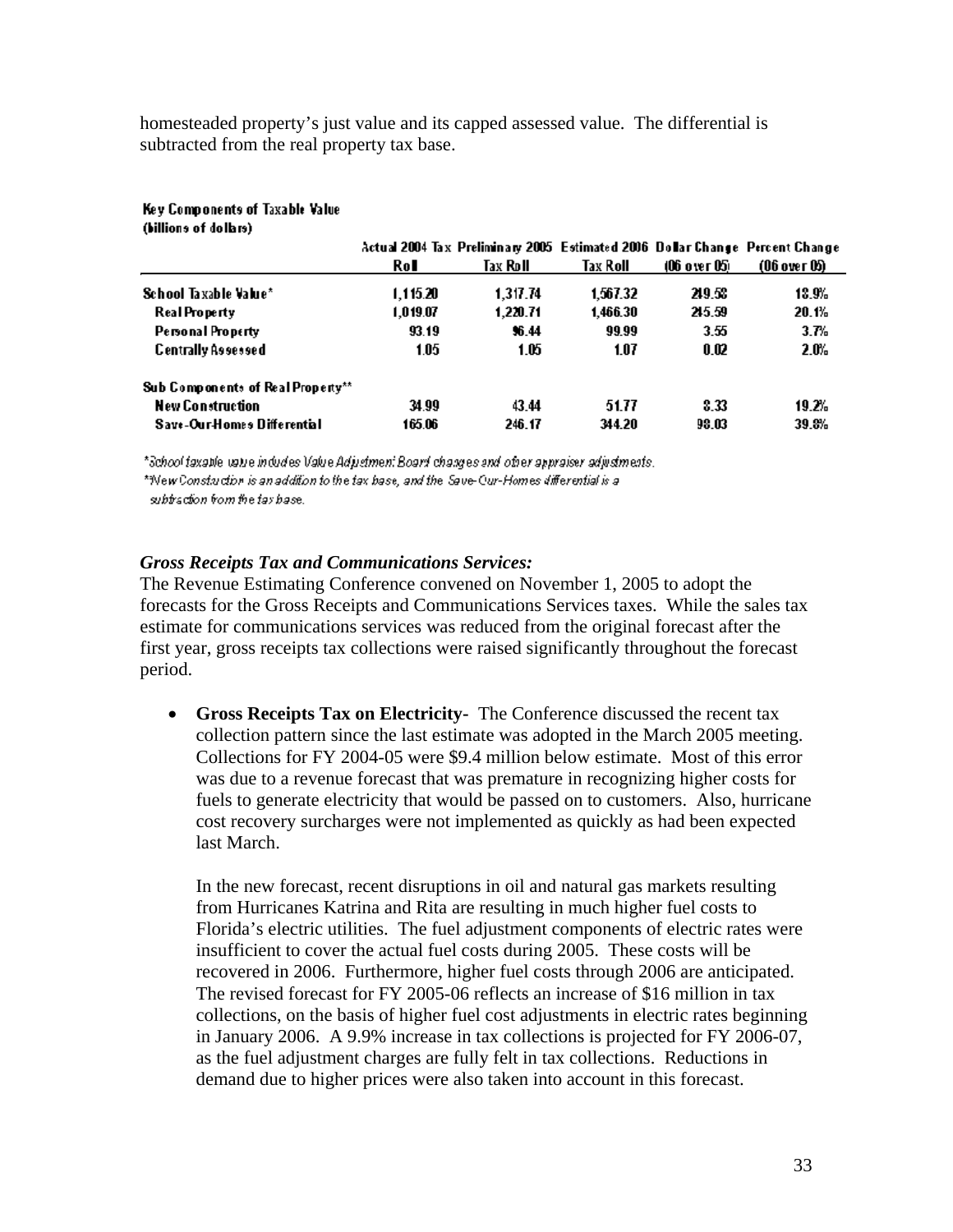- **Gross Receipts Tax on Gas Fuels-** Tax collections on gas fuels were over estimate for FY2004-05 by \$2.7 million. For FY 2005-06, the new forecast is an increase of \$9.9 million over the old estimate, and is 40% higher than the prior year. The influence of market prices is much stronger in this tax source than in electricity, but the increase in the forecast is being driven by the same factors. After the current fiscal year, collections are expected to decline as gas prices moderate.
- **Communications Services Tax-** Tax collections on the Communications Services Tax (CST) have also been higher than expected. Much of the strength is coming from strong demand for cellular phone services. In addition, the expected negative impact from the passage of the federal Internet Tax Nondiscrimination Act (ITNA), has not materialized as quickly as anticipated at the March 2005 estimating conference. For FY 2004-05, the Gross Receipts Tax component of the CST was over estimate by \$16.1 million (+4.1%) while the State tax component was over by \$7.1 million (+0.8%). For FY 2005-06, the Gross Receipts Tax component was increased by \$36.2 million, partly due to delaying the effect of ITNA from July 2005 to January 2006 as well as strong demand for cellular phone services in the near term. With respect to the State Tax portion of the CST, an increase in the forecast of \$45.4 million for next year is nearly all due to the delay in the impact of ITNA.
- **Background on the Internet Tax Nondiscrimination Act-** "Internet access" as amended by the ITNA now includes telecommunications services "purchased, used, or sold by a provider of Internet access to provide Internet access." Additionally, the Internet Tax Freedom Act allows communications companies to exclude from taxation charges for Internet access bundled for a single price with taxable services. Under Florida's Communications Services Tax, when charges for Internet access are not separately stated on a customer's bill, the entire charge is taxed, regardless of whether the charge includes Internet access or telecommunications used to provide Internet access. The Conference expects that competitive pressures will result in changes in how telecommunications providers bill for services, in order to reduce their Communications Services Tax liability. The estimates of the impact of the Federal legislation are based upon the best information currently available to the conference, but it should be noted that as of this date, tax collections have not been materially affected by this law change, and the ITNA estimates may be subject to substantial revision when the actual effect of the law change becomes evident in the Communications Services Tax collections. Additionally, it should also be noted that although the ITNA itself is scheduled to expire in 2007, the policy of exempting internet access from taxation is presumed to continue throughout the forecast horizon.

Estimates of collections from the Gross Receipts Tax on utilities, including the Gross Receipts Tax portion of the Communications Services Tax, are used to project the amount available for appropriation from the Public Education Capital Outlay (PECO) program.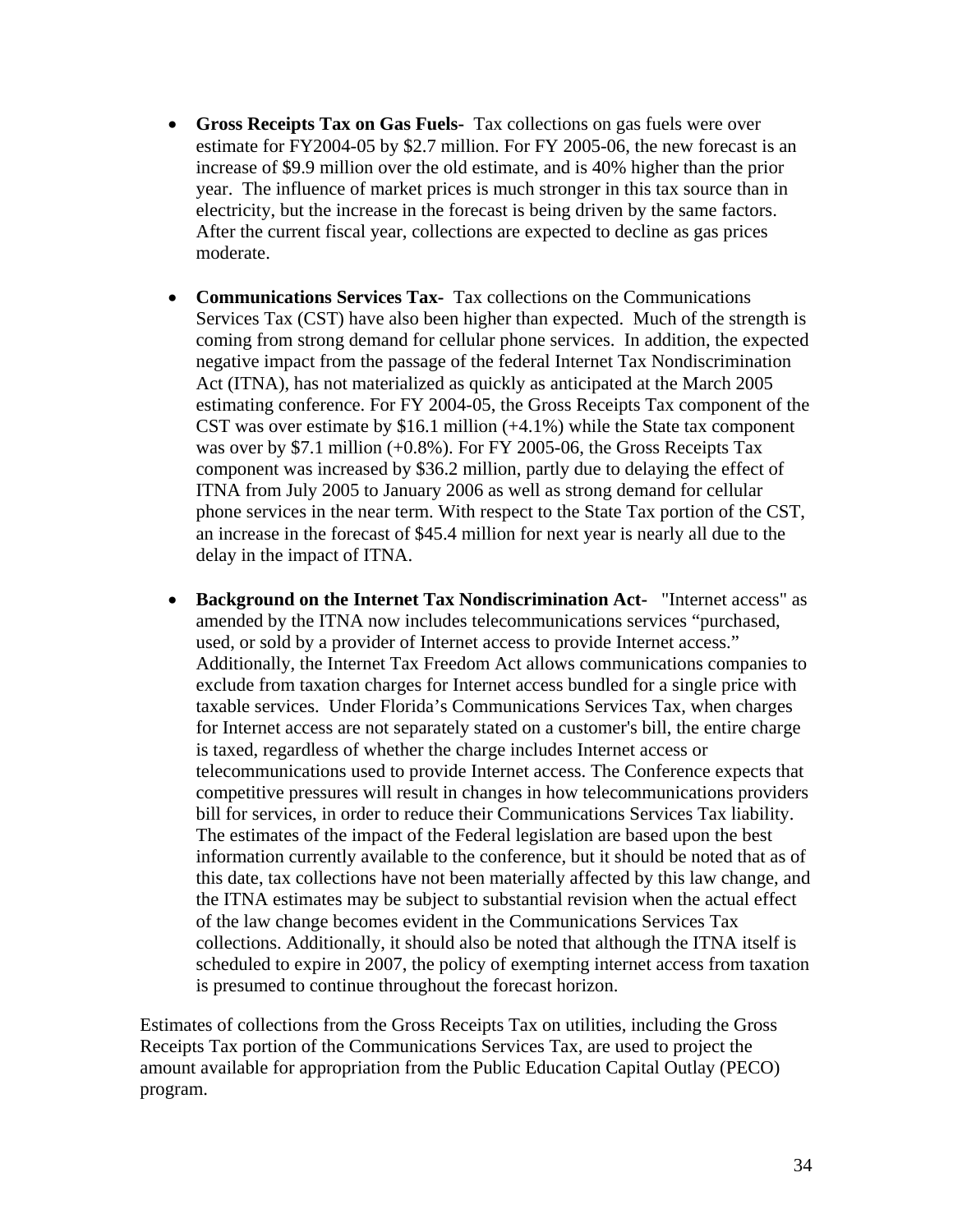### *Public Education Capital Outlay and Debt Service Trust Fund:*

The Public Education Capital Outlay Program addresses educational facilities construction and fixed capital outlay needs for school districts, community colleges, and universities. The Revenue Estimating Conference met on November 4, 2005 to project the maximum dollars available for appropriation from the Public Education Capital Outlay (PECO) and Debt Service Trust Fund. At the meeting, the Conference more than doubled the previous forecast for PECO in the upcoming fiscal year, bringing the total to \$1399.3 million. Of this amount, \$1097.3 million is from the sale of bonds, up from \$666.4 million in the old forecast, and \$302.0 million will be available as cash.

Several factors have led to the change in the forecast:

- Almost all of the increase in the bond sale is due to the new Gross Receipts Tax forecast, which was increased by \$62.2 million this year, a 7% increase. This large increase is generating an even larger increase in bonding capacity.
- Moreover, the favorable interest rate environment has allowed two bond refinancings to take place since the last estimating conference. The lower debt service achieved through these refinancings is generating an additional \$55 million of bonding capacity. Over the last eight years, refinancing activity has generated over \$400 million in additional bonding capacity.
- In addition, the 2005 Legislature did not appropriate the maximum amount available from the March estimating conference. As a result, unused bonding capacity from the current fiscal year has been included in the 2006-07 fiscal year estimates.

Senate Bill 360, which passed last session, required that a portion of Documentary Stamp Tax collections be redirected to the PECO Trust Fund. These distributions were to be available as cash for the specific purposes named in the bill. The estimates provided here do not include these cash distributions to the trust fund.

|            | <b>PECO</b><br>Appropriations | Estimated<br>PECO Bonding |
|------------|-------------------------------|---------------------------|
| FY 2005-06 | 844.4                         | 616.3                     |
| FY 2006-07 | 1399.3                        | 1097.3                    |
| FY 2007-08 | 659.8                         | 471.0                     |
| FY 2008-09 | 386.4                         | 193.4                     |
| FY 2009-10 | 481.9                         | 317.0                     |
| FY 2010-11 | 420.0                         | 263.0                     |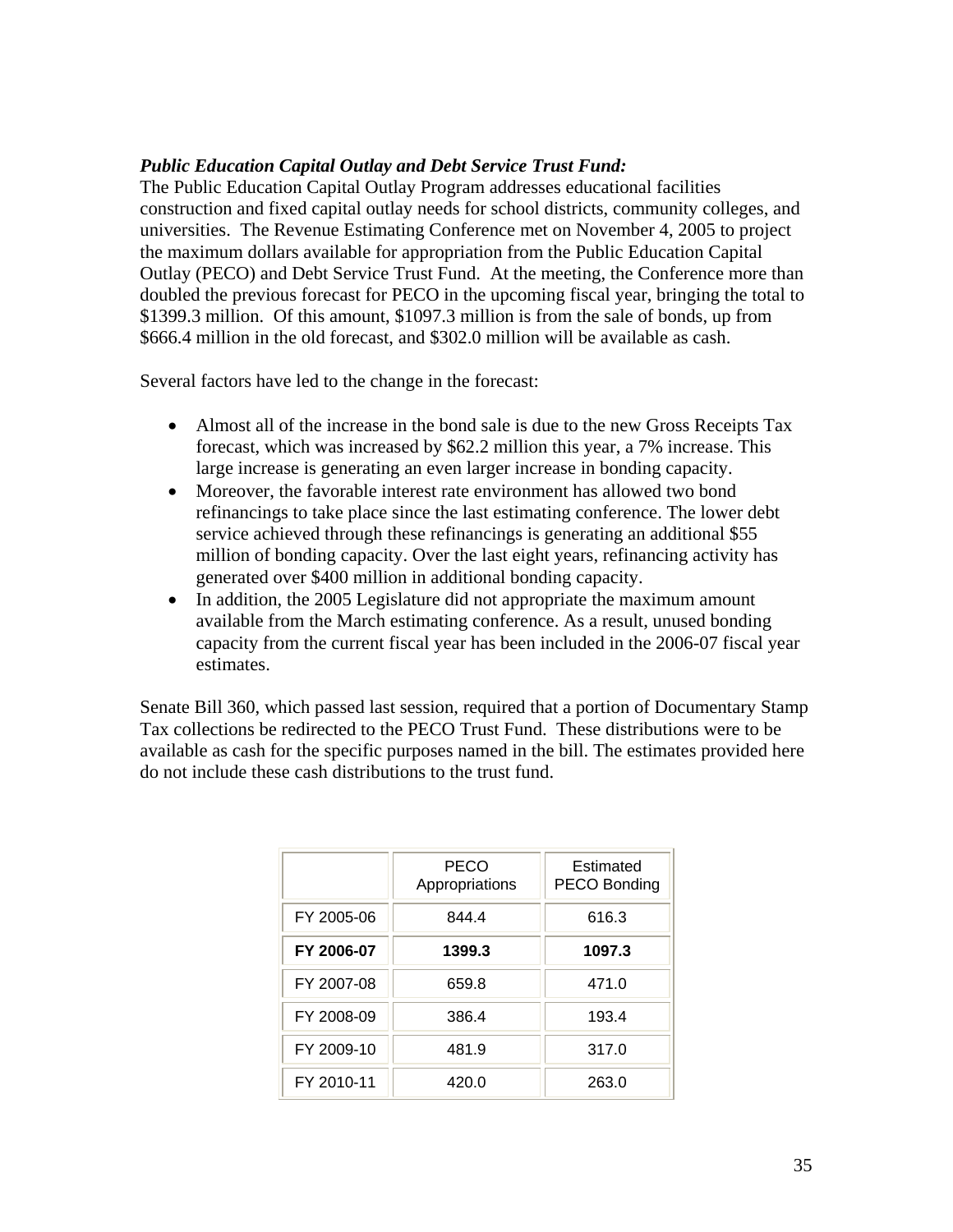| FY 2011-12 | 425.0 | 256.2 |
|------------|-------|-------|
| FY 2012-13 | 454.6 | 279.4 |
| FY 2013-14 | 813.8 | 617.8 |
| FY 2013-14 | 675.5 | 469.2 |

### *Principal State School Trust Fund:*

Used exclusively to meet public school needs, the Principal State School Trust Fund contains revenue primarily derived from unclaimed property. While the original estimate for Fiscal Year 2005-06 was \$84.7 million, funds available now total \$193.6 million. The additional funds are a result of legislation passed during the 2005 Session that reduced the dormancy period and are nonrecurring in nature. The total amount available for Fiscal Year 2006-07 (including unspent funds from 2005-06) is \$225.9 million. Very little growth is projected for future years.

### *Tobacco Settlement Trust Fund:*

On August 25, 1997, the State of Florida and several major American tobacco companies (Philip Morris Incorporated; R. J. Reynolds Tobacco Company; Brown & Williamson Tobacco Corporation; and Lorillard Tobacco Company) entered into a *Settlement Agreement* that included both non-monetary and monetary provisions related to Florida's financial losses as a result of smokers in the state's Medicaid program. In the Agreement, the tobacco companies agreed to discontinue certain forms of advertising and to support legislative initiatives. These included prohibiting the sale of cigarettes in vending machines and strengthening civil penalties related to the sale of tobacco products to children and possession of tobacco products by children. The tobacco companies also agreed to make annual payments in perpetuity, with the payments structured to be about \$11.3 billion over the first 25 years, subject to certain annual adjustments, primarily for shipment volume and the Consumer Price Index.

The Tobacco Settlement Trust Fund (TSTF) receives the settlement payments. The funds are currently used for programs in the Health and Human Services area.

The current year estimate for the TSTF is \$428.5 million, with an additional \$3.3 million going directly to the Biomedical Research Trust Fund. In Fiscal Year 2006-07, \$384.7 million is expected from payments and \$34.5 million is expected in transfers from the Lawton Chiles Endowment Fund. Settlement payments are expected to grow slowly in the future, but will be negatively affected if nationwide consumption of cigarettes falls more rapidly than expected. Conversely, settlement payments will be positively affected if general price inflation is more rapid than currently projected.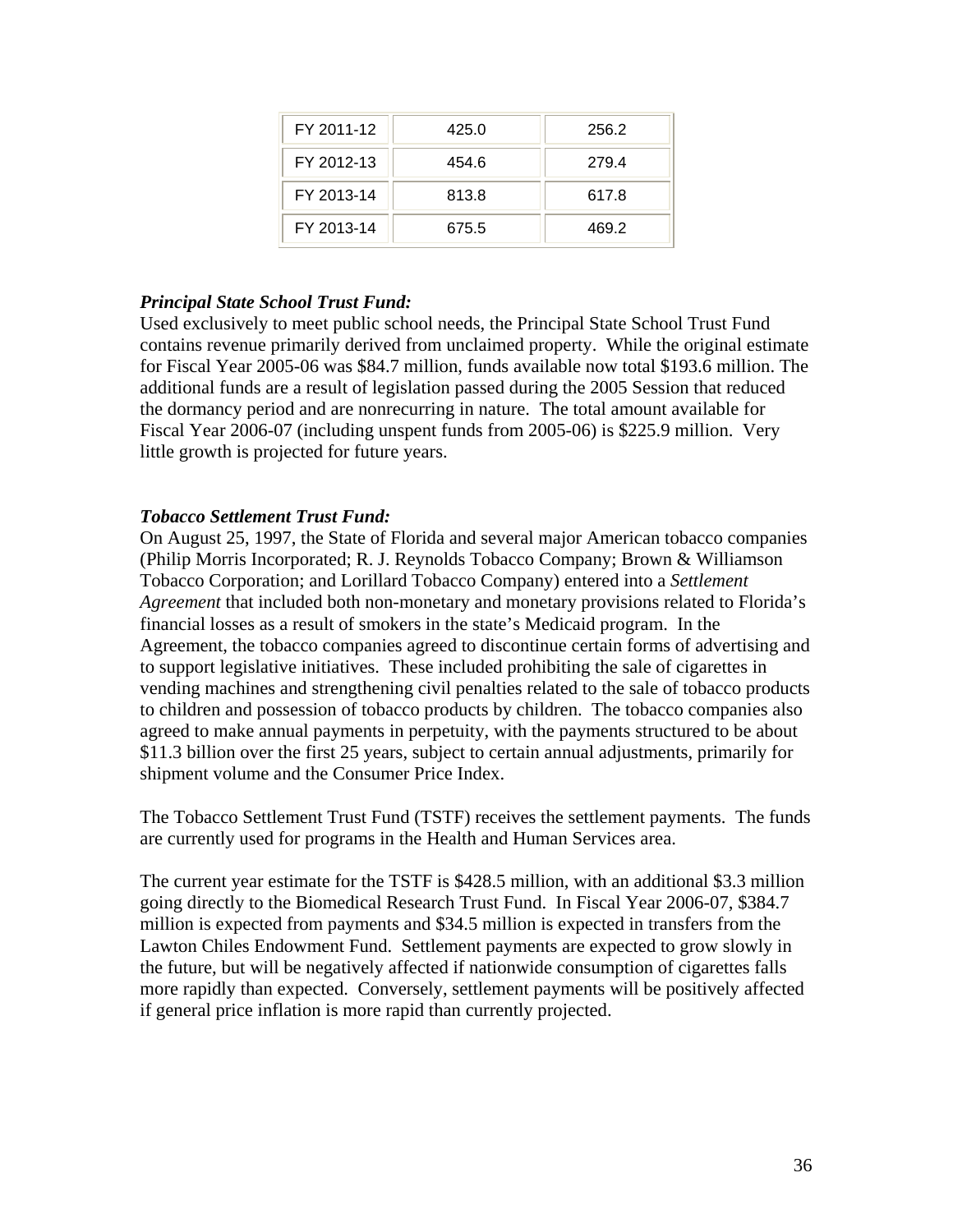### *Transportation Revenue and the State Transportation Trust Fund:*

The Transportation Revenue Estimating Conference met on November 4, 2005, to adopt the forecast for revenues flowing into the State Transportation Trust Fund. The conference raised the revenue estimate for the work program period (2005-06 through 2010-11) by \$449.9 million, or 2.5%. At the conclusion of the conference, the forecast for every revenue source, with the exception of Fuel Use Tax and Fees, was increased. (Changes in the forecast discussed below all refer to the work program period.)

- The projection for revenues from Highway Fuel consumption, which includes the Highway Fuel Sales Tax and the SCETS Tax, was increased by \$314.7 million, or 2.8%. A significant part of this change is attributable to the statutorily required indexing of the tax rate to the Consumer Price Index (CPI). As inflation expectations increase, so do the revenues from these sources. Rebuilding due to the hurricane damage occurring in 2004 and 2005 also contributed to the increase, particularly in the early years of the forecast.
- The Aviation Fuel Tax forecast was increased by a minimal \$1.1 million, or .3%. This source is continuing to show some rebounding from the weak period following the terrorist attack on the World Trade Center.
- A similar story can be told for the Rental Car Surcharge, which is predicted to be \$29.3 million, or 4.6%, higher than in the old forecast.
- Off-Highway Fuel Sales Tax was increased by \$22.0 million, or 70.3%. It is likely that this source has been highly influenced by the post-hurricane rebuilding.

The STTF outlook is improved in the license and registration area also. The majority of the increase is coming from Motor Vehicle License revenues, which are forecast to be higher by \$38.6 million or 1.1%. Strength in heavy truck/tractor revenues contributed largely to the change. Initial Registration Fees and Title Fees were increased by \$44.3 million, or 2.6%.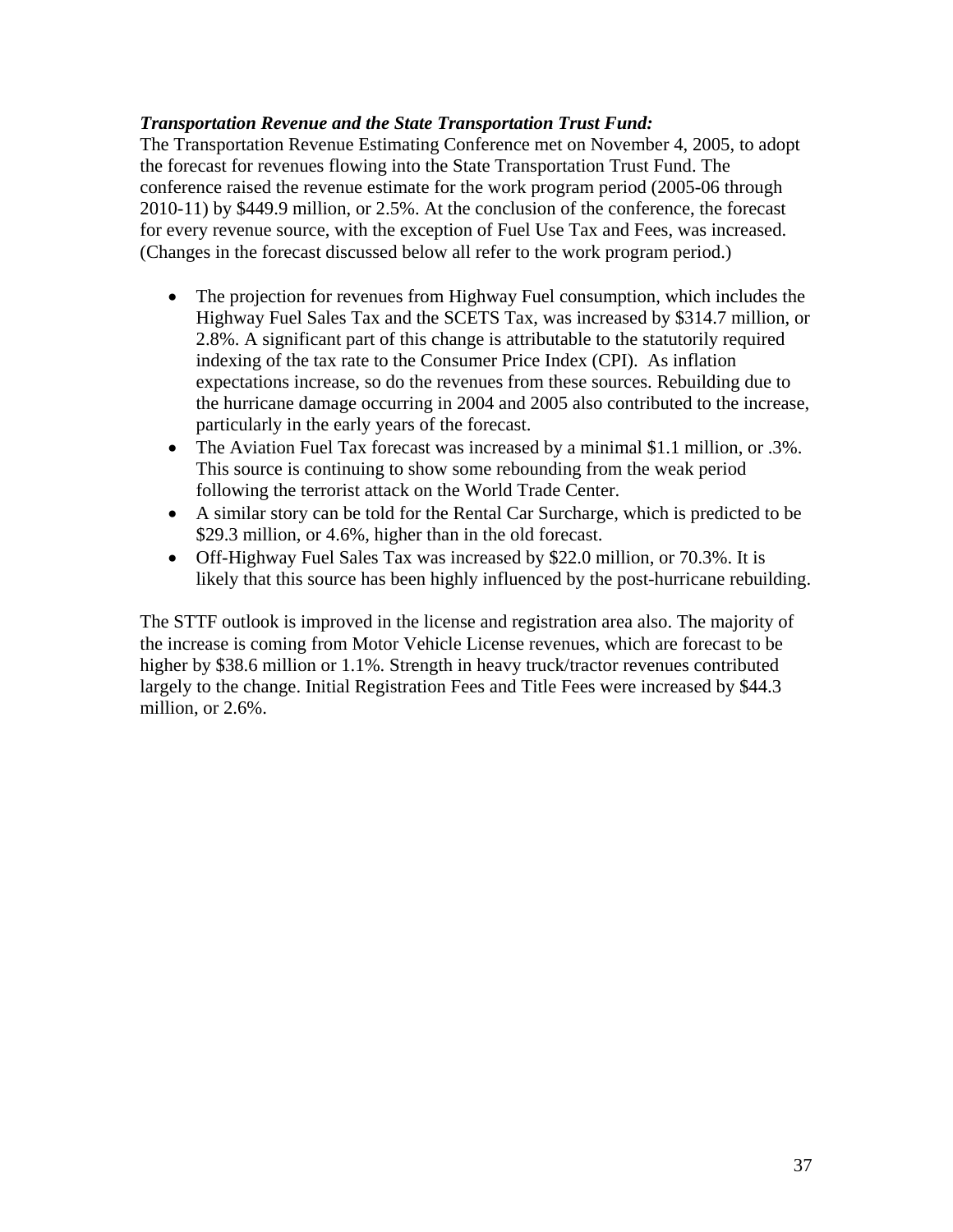# *FLORIDA DEBT ANALYSIS*

Florida law requires an ongoing analysis of the state's actual debt position. This requirement enables lawmakers to consider the impact of future bond issuances on the state's credit rating during the decision-making process. If the state has too much debt relative to its expected revenues, any additional debt financings become very costly. In this regard, the statutes set up a 6% target, as well as a 7% maximum cap. To exceed the target, the Legislature must determine that the additional debt is in the best interests of the state. To exceed the cap, a declaration of critical state emergency must be made. The discussion below reflects the key points of the 2005 Debt Affordability Report prepared by the Division of Bond Finance.

### *Debt Outstanding*

Total State debt outstanding at June 30, 2005 was \$22.5 billion, \$1.3 billion more than at June 30, 2004. Net tax-supported debt totaled \$17.5 billion for programs supported by State tax revenues or tax-like revenues. The self-supporting debt totaled \$5.0 billion, representing debt secured by revenues generated from operating facilities financed with bonds. In addition to the \$22.5 billion in state debt, indirect State debt at June 30, 2004 was \$6.5 billion. Indirect debt is debt that is not secured by traditional State revenues or is the primary obligation of a legal entity other than the State of Florida, such as the Florida Housing Finance Corporation, Citizens Property Insurance Corporation and University Direct Support Organizations.

### *Debt Capacity*

The debt capacity available within the 6% target is \$16.7 billion over the next ten years. However, only \$1.6 billion is available over the next three years.

The debt capacity available within the 7% cap is approximately \$23.6 billion over the next ten years. However, only \$6.4 billion is available over the next three years. The Division of Bond Finance believes that the debt capacity available within the 7% cap should be preserved and used as a cushion against downturns in the economy.

### *Estimated Debt Issuance*

Approximately \$9.6 billion of debt is expected to be issued over the next ten years for all of the State's financing programs which are currently authorized. This estimate is approximately the same as the previous projection of expected debt issuance. An increase in expected PECO borrowing of \$765 million is offset by decreases in expected issuance for bonds that were issued during the year, such as Lottery and Right-of-Way. The expected debt issuance does not include any additional bonding to implement the constitutional amendment for class size reduction because the final funding level is unknown at this time.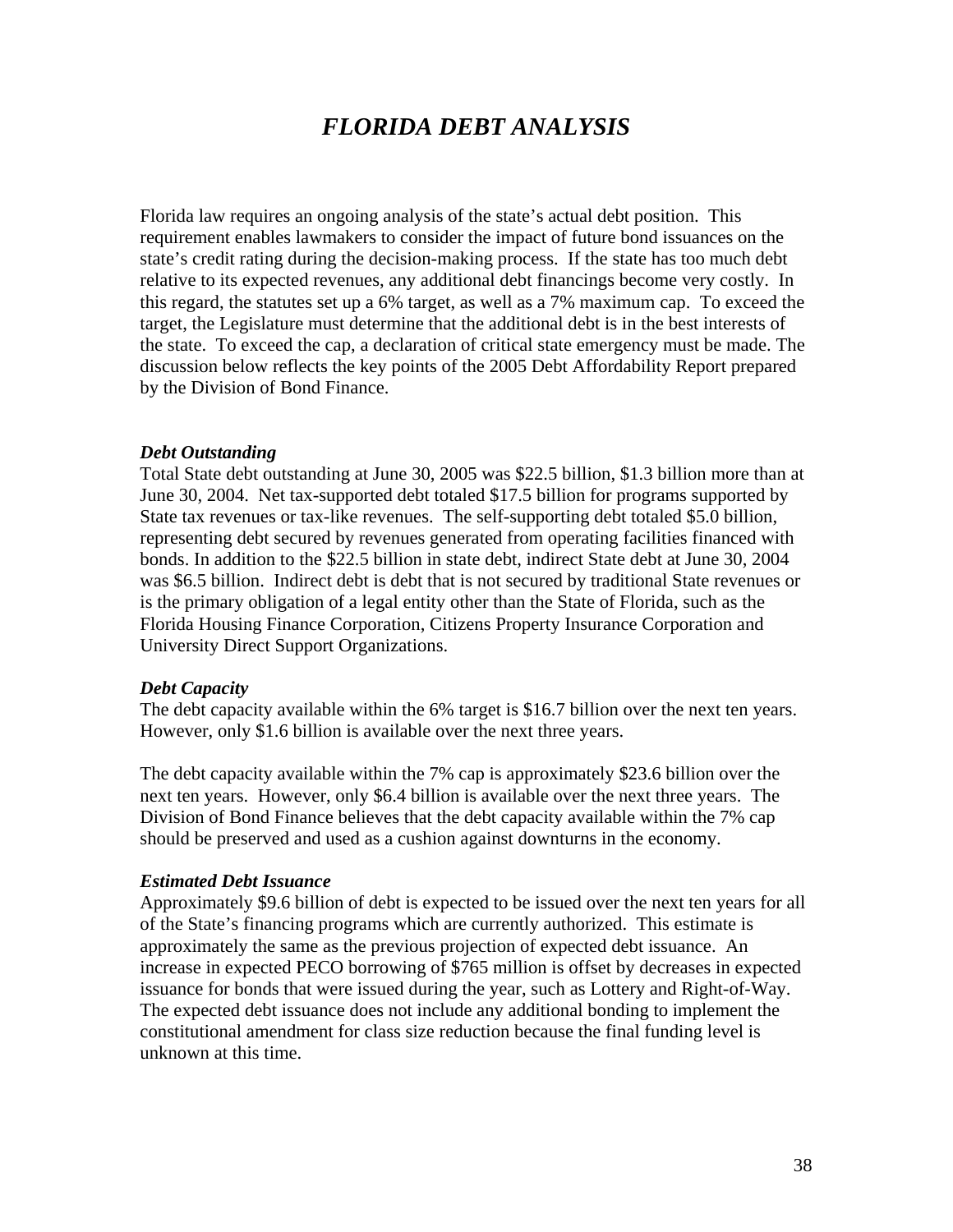### *Estimated Annual Debt Service Requirements*

Annual debt service payments are estimated to grow from the existing \$1.6 billion to \$2.2 billion by Fiscal Year 2012-13, assuming projected bond issuance of \$9.6 billion. The increase in annual debt service requirements was less than historical increases because less tax-supported debt was issued and significant refinancing activity to lower interest rates reduced future debt service payments.

### *Overview of the State's Credit Ratings*

The State earned an upgrade in its credit rating from all three nationally recognized rating agencies during the past year. The State also attained its first "AAA" rating, the highest rating category available. The rating upgrades were due to several factors including the State's conservative financial management and budgetary practices coupled with strong reserves and a robust economy. Higher ratings mean that future borrowing will be cheaper.

Strong reserves were one of the factors cited by the rating agencies in upgrading the State's credit ratings. The combined balance of the Budget Stabilization and General Funds was \$4.6 billion or 18.3% of general revenues at June 30, 2005.This level of reserves is unprecedented, and an important indicator of financial strength.

### *Debt Ratios*

The State's benchmark debt ratio of debt service to revenues available to pay debt service has improved over the past year. The benchmark debt ratio improved from 5.94% for Fiscal Year 2003-04 to 5.36% for Fiscal Year 2004-05. The improvement is due to higher than expected revenues. The ratio is projected to remain well within the 6% target during the foreseeable future, based on expected debt issuance and the current revenue forecast. However, it does not include the impact of any additional bonding to provide funding for class size reduction beyond the \$600 million of Lottery Bonds authorized in Fiscal Year 2002-03.

A comparison of 2004 ratios shows that Florida's debt ratios are generally higher than the national and Ten State Peer Group averages. However, the State ranking has seen improvement. Florida moved from the second to the third highest ratio for the benchmark debt ratio of debt service to revenues within the peer group. Florida also moved from fourth to fifth in rank of the highest net tax-supported debt as a percentage of personal income and debt per capita within the peer group.

| 2004 Comparison of Florida to Peer Group and National Medians |                                                                              |                           |                 |  |  |
|---------------------------------------------------------------|------------------------------------------------------------------------------|---------------------------|-----------------|--|--|
|                                                               | Net Tax-Supported Debt<br>Net Tax-Supported Debt<br><b>Net Tax-Supported</b> |                           |                 |  |  |
|                                                               | as a % of Revenues                                                           | as a % of Personal Income | Debt Per Capita |  |  |
| <b>Florida</b>                                                | 5.94%                                                                        | $3.22\%$                  | \$971           |  |  |
| Peer Group Mean                                               | 4.75%                                                                        | 3.99%                     | \$1,340         |  |  |
| National Median                                               | <b>Not Available</b>                                                         | $2.40\%$                  | \$703           |  |  |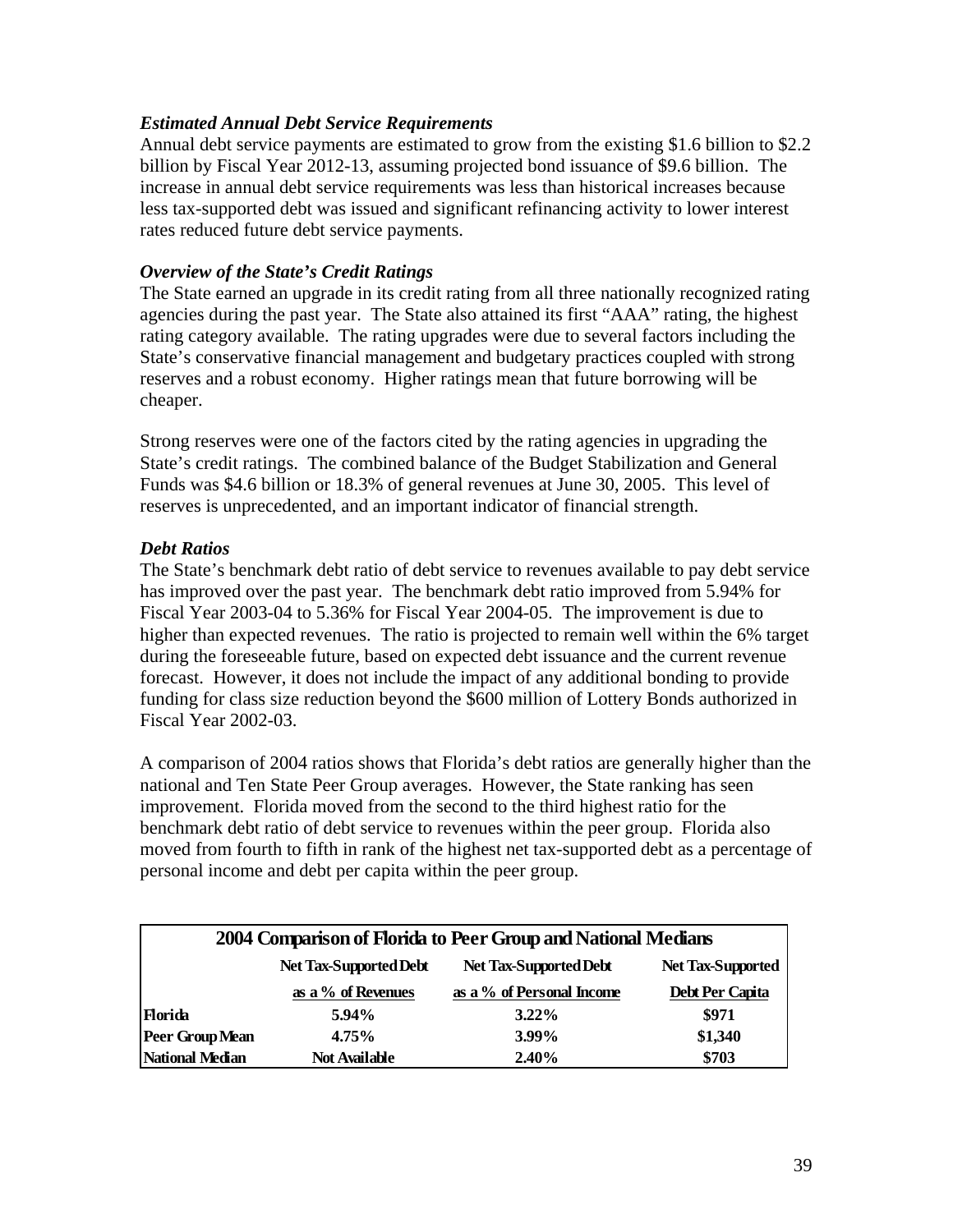# *FLORIDA INFRASTRUCTURE ANALYSIS*

### **State Infrastructure**

 $\overline{a}$ 

At any given time, the inventory of the state's infrastructure is in flux. For the state fiscal year ending June 30,  $2004<sup>1</sup>$ , the state reported an aggregate of \$51.1 billion in total capital assets (e.g. land, facilities, buildings, roadways, bridges, equipment, etc.). However, this figure does not include the value of projects appropriated in the current fiscal year that are currently in the design, construction or acquisition phase. Moreover, based on the most recently submitted state agency budget requests, the aggregate fixed capital outlay requests for each of the next three fiscal years are as follows: 2006-07 - \$ 11.5 billion; 2007-08 - \$ 6.5 billion; and, 2008-09 - \$ 5.9 billion. These amounts include funding for infrastructure that will be directly owned by the state, as well as state investments in infrastructure that will be owned by political subdivisions, regional and local agencies, and units of government.

Current transportation infrastructure includes 41,295 lane miles of roadway and 6,407 bridges. Nearly 43 percent of the roadway lane miles are located in just 11 counties, while nearly 57 percent of the bridges are located in 11 counties. Miami-Dade County has both the most miles of roadway with almost 2,600 lane miles and the most bridges with 649. Union County has the least lane miles at approximately 115, and Gilchrist has the least number of bridges with 6.

Current items listed on the State Facilities Inventory as infrastructure include 3,789 buildings<sup>2</sup> with a total of 54,762,009 square feet of space. Slightly over 56 percent of the square footage of space is located in just 11 counties. Leon County has the greatest square footage of space with 10,030,267 square feet, while Glades County actually has no square footage listed on the inventory.

Current land infrastructure includes 28,746 parcels representing a total of 5,280,319 acres of land. Nearly 68 percent of the acreage is located in just 16 counties. Broward County has the most acres of land at almost 380,468 acres. Lafayette County has the least number with approximately 303 acres.

<sup>&</sup>lt;sup>1</sup> The value of these assets for the state fiscal year ending June 30, 2005 is presently not available. Financial data for inclusion in the Consolidated Annual Financial Report (CAFR) for the state fiscal year ending June 30, 2005 is currently being compiled by the Department of Financial Services for submission to the Auditor in late December 2005. The Auditor's report is scheduled for late January 2006 and the 2005 CAFR will be published and distributed in late February or early March 2006.

 $2^2$  Facilities of the State Board of Administration, Board of Regents, the Community College System, Water Management Districts, local school districts, and private correctional facilities are not included. In addition, roadways, bridges, and like structures are not included. Facilities with less than three thousand square feet in gross area are not included unless they are part of a larger facility campus. A total of 21 parking garages are included.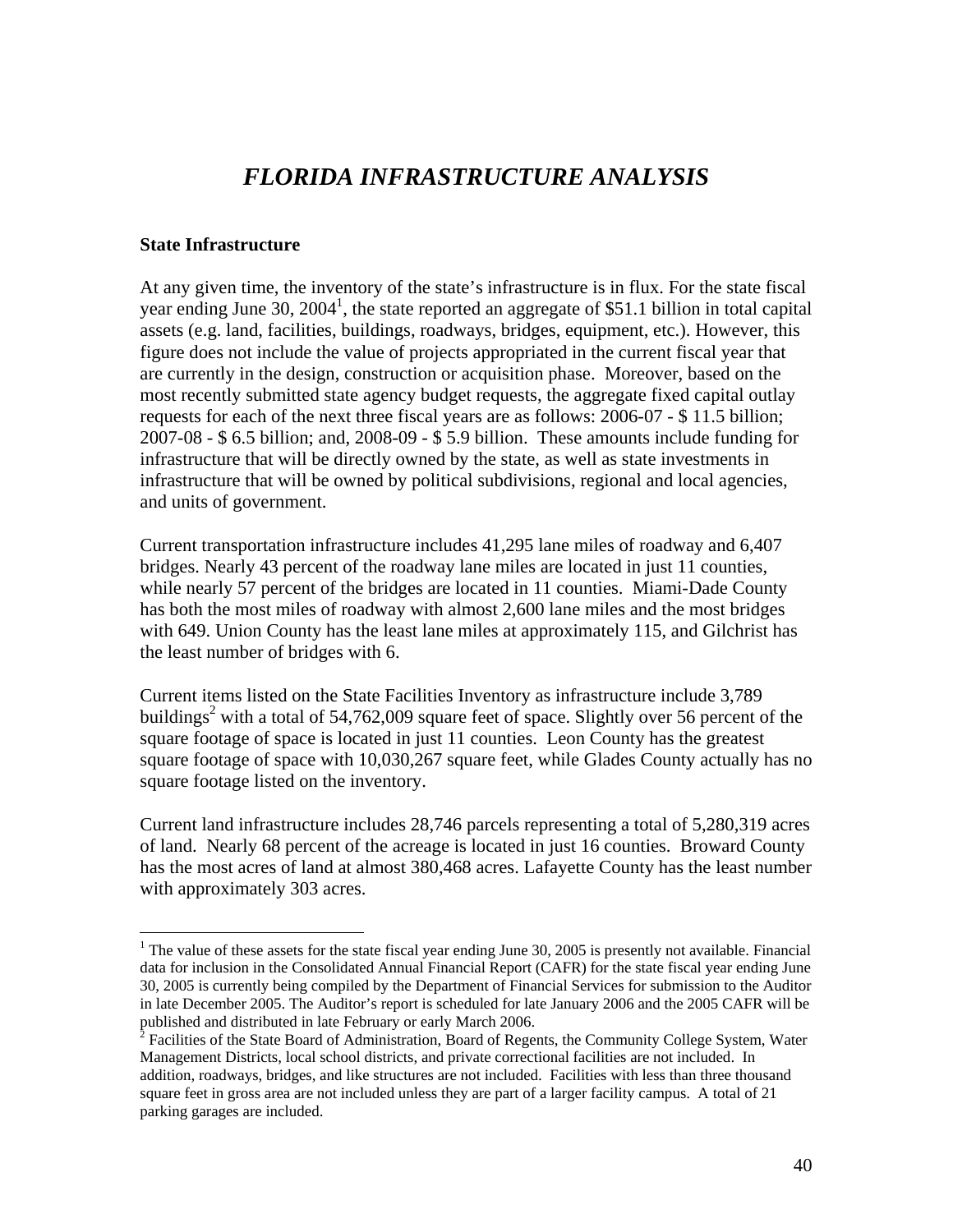The state funds fixed capital<sup>3</sup> projects via fixed capital outlay<sup>4</sup> budget issues. Three state agencies have primary responsibility for maintaining an inventory of state infrastructure. The agencies are the Departments of Transportation, Environmental Protection, and Management Services. The following table provides each agency and a summary of the respective infrastructure inventory maintained by that particular agency:

| <b>Agency</b>                                     | <b>Infrastructure Inventory</b>                       | <b>Examples</b>                                                                                                                                           |
|---------------------------------------------------|-------------------------------------------------------|-----------------------------------------------------------------------------------------------------------------------------------------------------------|
| 1. Department of<br>Transportation                | Transportation                                        | • State, Federal, Interstate<br><b>Highways</b><br>$\blacksquare$ Interchanges<br>■ Traffic Signals<br>Rest Areas<br>■ Turnpike Facilities and<br>Roadway |
| 2.<br>Department of<br><b>Management Services</b> | <b>State Buildings and</b><br>Facilities <sup>5</sup> | • Office Building Space<br>Special Use Space<br>■ Warehouse and Storage<br>Space<br>Related Infrastructure                                                |
| 3. Department of<br>Environmental<br>Protection   | Land                                                  | Conservation Lands<br>• Non-Conservation Lands<br>■ Surplus Lands                                                                                         |

The following tables provide: existing infrastructure inventory; funded projects in planning, under construction or in acquisition; and, proposed projects planned for the next three state fiscal years. Many of items shown in the out-years are subject to legislative appropriation and are simply drawn from agency requests.

<sup>&</sup>lt;sup>3</sup> Fixed capital assets are capital assets less equipment, e.g. land, facilities, buildings, roadways, and bridges.

<sup>&</sup>lt;sup>4</sup> "Fixed capital outlay" means the appropriation category used to fund real property (land, buildings, including appurtenances, fixtures and **fixed** equipment, structures, etc.), including additions, replacements, major repairs, and renovations to real property which materially extend its useful life or materially improve or change its functional use and including furniture and equipment necessary to furnish and operate a new or improved facility, when appropriated by the Legislature in the **fixed capital outlay** appropriation category.

<sup>&</sup>lt;sup>5</sup> Excluding State University System and Community College buildings and facilities.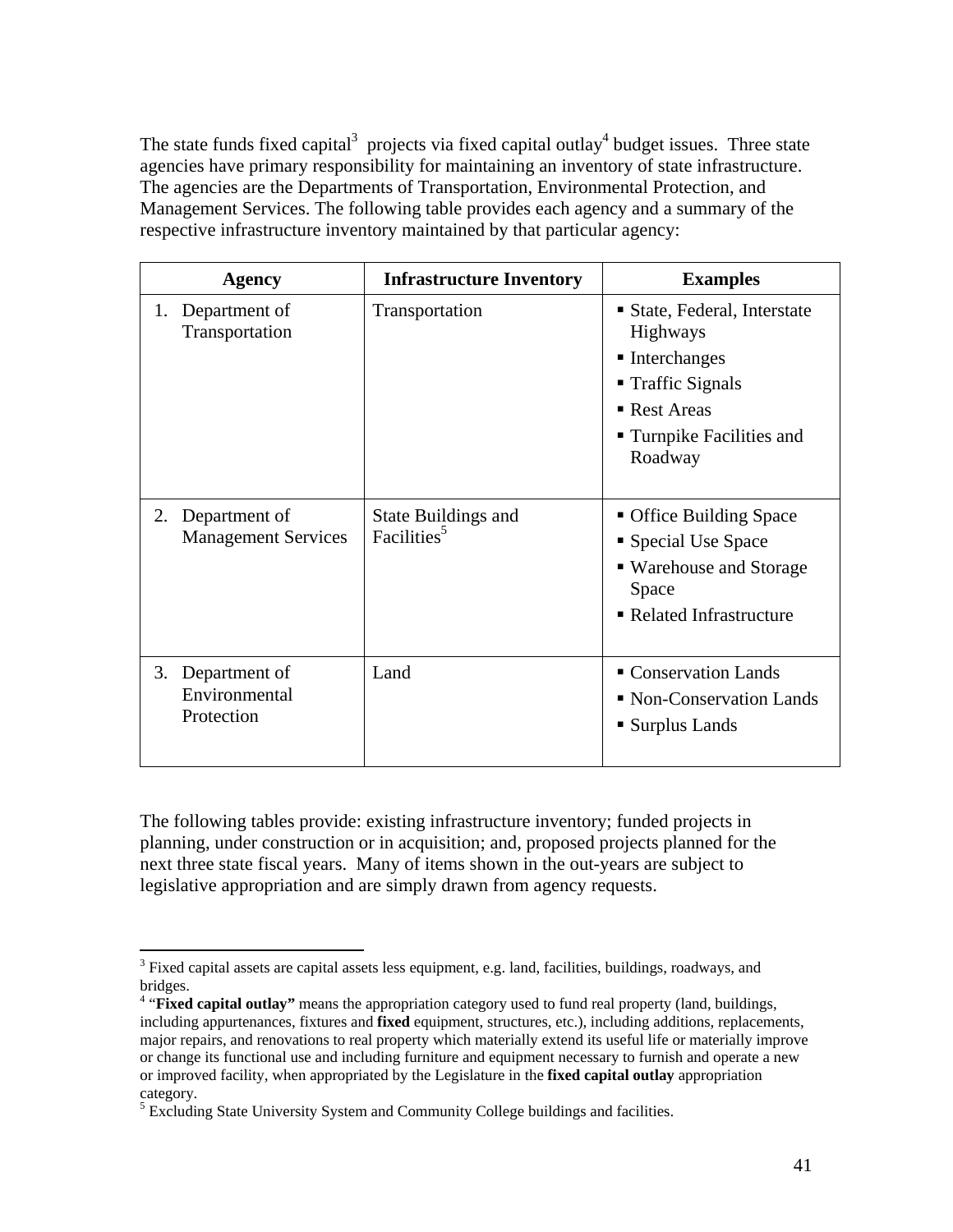### **Transportation Infrastructure**

### • **Inventory**

- o Roadway 41,295 lane miles, Bridges 6,407
- o Other Infrastructure
	- $\bullet$  Tri-Rail Corridor \$276,000,000<sup>6</sup>, Rail Track \$44,000,000
	- Bus Fleet Maintenance and Training Center (Tallahassee) Value Unknown
	- Belle Glade State Municipal Airport<sup>7</sup>, Palm Beach County Value Unknown
- **Funded Projects in Planning/Construction/Acquisition Process (SFY 2005-06)** 
	- o New Roadway 222 lane miles \$712,800,000
	- o Other Infrastructure
		- Bridge Replacement 24 Bridges \$28,100,000
		- Roadway Rehabilitation 3,433 lane miles \$1,379,600,000
		- Public Transportation Projects 390 Projects \$298,500,000
		- Other Capital \$4,994,200,000

# • **Planned Projects**

- o **FY 2006-07** 
	- New Roadway 156 lane miles \$337,900,000
	- Other Infrastructure
		- Bridge Replacement 9 Bridges \$61,000,000
		- Roadway Rehabilitation 3,420 lane miles \$1,093,000,000
		- Public Transportation Projects 198 Projects \$240,000,000
		- Other Capital \$3,937,100,000

## o **FY 2007-08**

- New Roadway 239 lane miles \$574,400,000
- Other Infrastructure
	- Bridge Replacement 11 Bridges \$27,500,000
	- Roadway Rehabilitation 3,405 lane miles \$1,312,200,000
	- Public Transportation Projects 182 Projects \$94,600,000
	- Other Capital \$3,396,000,000
- o **FY 2008-09** 
	- New Roadway 215 lane miles \$476,400,000
	- Other Infrastructure
		- Bridge Replacement 14 Bridges \$103,900,000
		- Roadway Rehabilitation 3,307 lane miles \$1,007,600,000
		- Public Transportation Projects 135 Projects \$79,300,000
		- Other Capital \$3,358,400,000

<sup>6</sup> Values represent historical costs.

<sup>&</sup>lt;sup>7</sup> The airport is owned by the State of Florida versus FDOT.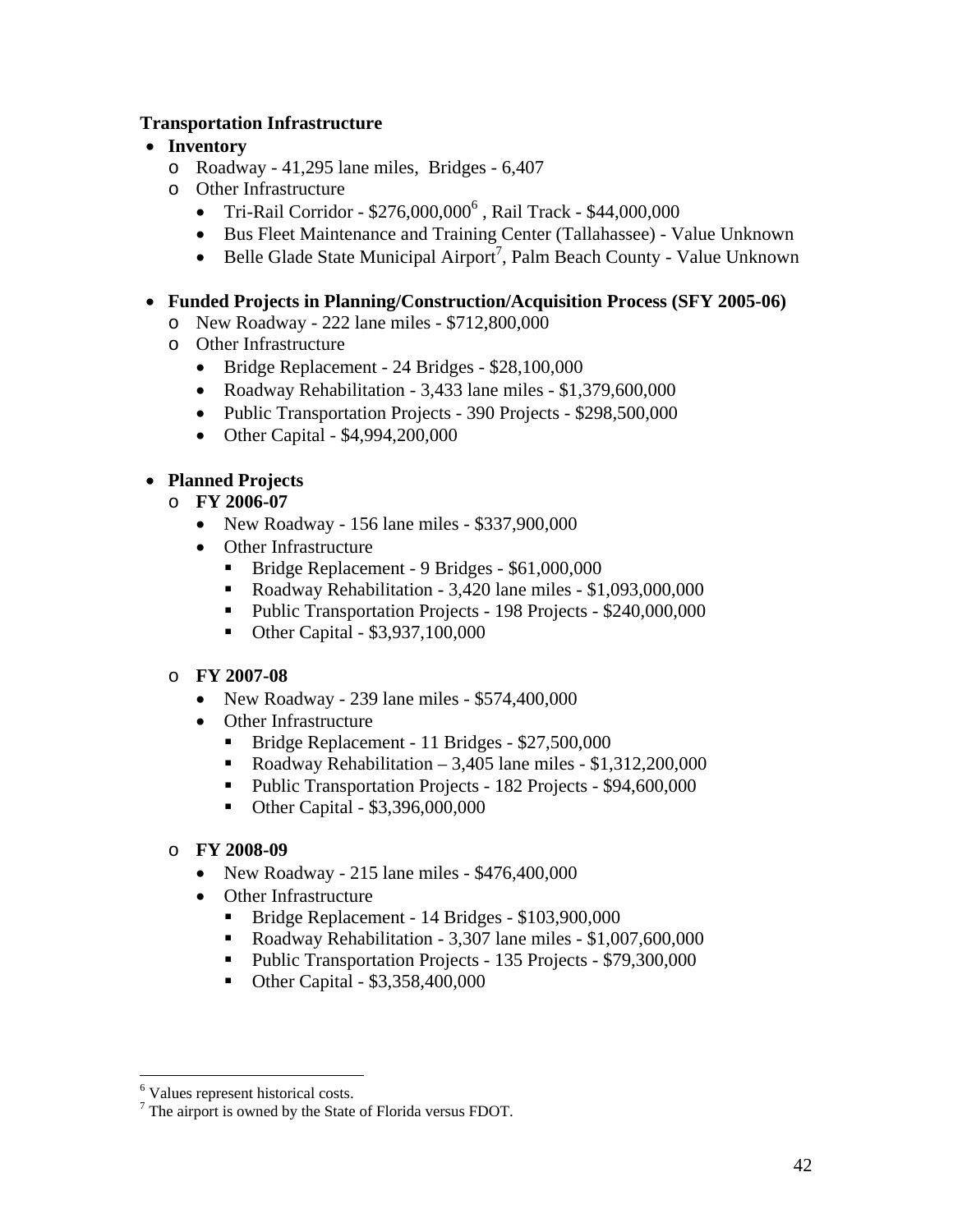### **Buildings and Facilities Infrastructure**

- **Inventory** 
	- o **Buildings/Facilities** 
		- Department of Corrections 1,747 buildings/facilities 17,164,118 square feet
		- Other Agencies 2,042 buildings/facilities 37,597,611 square feet
- **Funded Projects in Planning/Construction/Acquisition Process**  o **Buildings/Facilities** 
	- 270 Active Projects<sup>8</sup>, total budget \$57,932,661<sup>9</sup>
- **Other Planned Projects** 
	- o **FY 2006-07** 
		- **Fixed Capital Outlay10**
			- Department of Corrections Facilities \$117,215,784
			- Other Agencies<sup>11</sup> \$1,004,724,093
	- o **FY 2007-08** 
		- **Fixed Capital Outlay** 
			- Department of Corrections Facilities \$17,442,867
			- Other Agencies \$1,052,641,877
	- o **FY 2008-09** 
		- **Fixed Capital Outlay** 
			- Department of Corrections Facilities \$17,201,895
			- Other Agencies \$884,818,899

## **Land Infrastructure**

• **Inventory** 

- $\circ$  Conservation Lands 26,004 Parcels<sup>12</sup>, 987,808.85 Acres, \$3,553,567,194 Costs<sup>13</sup>
- $\circ$  Non-Conservation Lands<sup>14</sup> 2,742 Parcels, 1,051,039 Acres, \$575,693,734 Costs

<sup>&</sup>lt;sup>8</sup> The bulk of these projects are for renovation, repair, replacement or upgrades. According to an analysis performed by the Department of Management Services, excluding renovation projects that will result in the same square footage serving an increased number of people, there are sixteen projects totaling \$16,271,910, that provide additional capacity.

<sup>&</sup>lt;sup>9</sup> Source: Fixed Capital Outlay Management System report run on November 23, 2005, 3:40 PM

<sup>&</sup>lt;sup>10</sup> Schedule B, Agency Legislative Budget Request for SFY 2006-07, includes all fixed capital outlay items, e.g., buildings and facilities renovation/repair, buildings and facilities planning, design or construction,

major equipment acquisition, funding to regional and local units of government for capital projects, etc.<br><sup>11</sup> Other Agencies does not include DOT, DOE, and DEP's State Lands Land Administration FCO requests, which are reflected elsewhere in this document.

 $12$  The number of parcels represents the number of instruments/deeds.<br><sup>13</sup> Cost data must be considered unreliable as some of the costs of aged acquisitions are based on the amount depicted on the face of the final deed (e.g., " \$10 and other valuable consideration") and may not represent the true costs to the state of acquiring the parcel. 14 The non-conservation category includes surplus lands.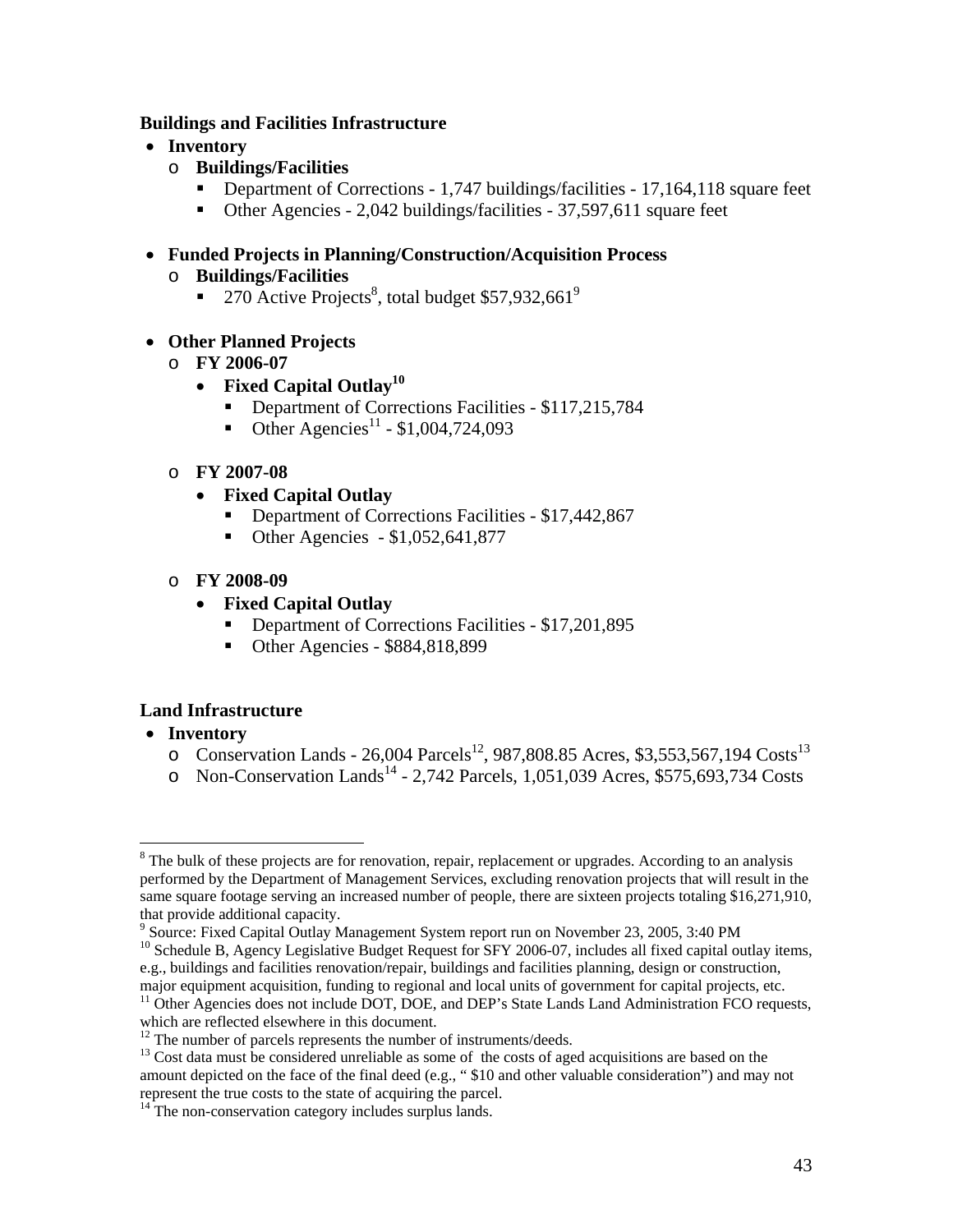### • **Funded Projects in Planning/Construction/Acquisition Process**

- o Conservation Lands 669 Parcels, 13,846 Acres, \$33,700,754 Costs
- o Non-Conservation 1 Parcel, 24 Acres, \$350,000 Costs

# • **Planned Projects**

## o **FY 2006-07**

- The Department of Environmental Protection has included \$864,881,520 in Fixed Capital Outlay funds in its agency budget request for state lands administration. Of that amount,  $$381,450,000^{15}$  is identified for debt service for new issues.
- There are currently  $2.062.949^{16}$  acres of land included on the department's list of prioritized conservation lands for potential acquisition.

# o **FY 2007-08 and FY 2008-09**

- The Department of Environmental Protection did not reflect any amounts in Fixed Capital Outlay request for state fiscal years beyond FY 2006-07 in its agency budget request for state lands land administration.
- There are currently 2,062,949<sup>17</sup> acres of land included on the department's list of prioritized conservation lands for potential acquisition.

## **State Investment in Regional and Local Infrastructure**

State government, very much like the federal government, participates in the provision of infrastructure to its subdivisions, regional and local units of government<sup>18</sup>. The state participates through direct appropriation<sup>19</sup> or the provision of authority for the issuance of debt through a variety of general obligation or revenue bonding mechanisms, such as the Public Education Capital Outlay (PECO) bonding process.

The following tables provide the amount of funds appropriated or authorized via bonding for investment in regional and local infrastructure projects for the existing state fiscal year (FY 2005-06) and those projected for the upcoming state fiscal year (FY 2006-07):

 $15 \text{ } $10,130,000$  of this amount is identified for Save Our Everglades debt service.

<sup>&</sup>lt;sup>16</sup> Very recent acquisitions may not be reflected in this amount.<br><sup>17</sup> Very recent acquisitions may not be reflected in this amount.<br><sup>18</sup> For the purposes of this section, the individual universities that make up the Sta Community Colleges are considered regional or local entities.

<sup>&</sup>lt;sup>19</sup> Direct appropriations can be either a direct appropriation for a particular project or appropriations to a state administered program that provides grant or loan funding for various projects.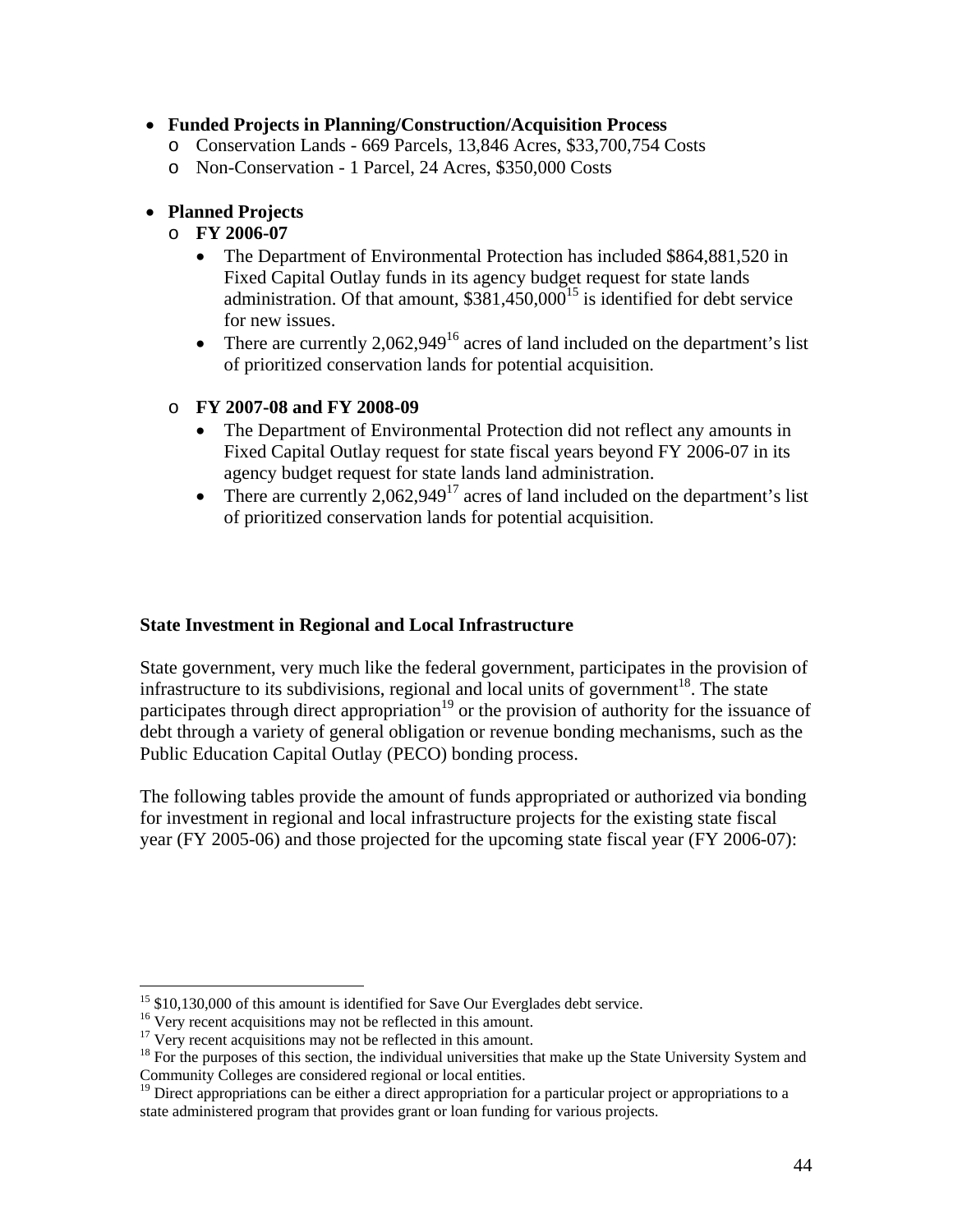### **Infrastructure Investments**

- **Public Education Infrastructure**<sup>20</sup>
	- o **State Universities** 
		- FY 2005-06 \$272,376,039
		- FY 2006-07<sup>21</sup> \$344,599,578

### o **Community Colleges**

- FY 2005-06 \$240,084,048
- FY 2006-07 \$170,618,036

### o **Public School Districts**

- FY 2005-06 \$ 262,235,375
- FY 2006-07 \$ 173,423,008
- $\circ$  Other<sup>22</sup>
	- FY 2005-06 \$ 111,352,677
	- FY 2006-07 \$42,398,074
- o **Debt Service<sup>23</sup>**
	- FY 2005-06 \$ 756,520,000
	- FY 2006-07 \$ 797,864,019
- $\bullet$  **Land**<sup>24</sup>
	- o **FY 2005-06** Florida Forever \$105,000,000, Florida Communities Trust \$66,000,000, Florida Recreation Development Assistance Program - \$6,000,000
	- o **FY 2006-07** Florida Forever \$105,000,000, Florida Communities Trust \$66,000,000, Florida Recreation Development Assistance Program - \$6,000,000
- **Water**

 $\overline{a}$ 

- o **FY 2005-06** \$40,488,904
- o **FY 2006-07** \$22,792,728

 $21$ <sup>1</sup>. The maintenance and repair lump sum request was apportioned among State Universities, Community Colleges and Public School Districts in the same proportion as the 2005-06 appropriation for this category.

<sup>22</sup> Other includes: Special Facilities; School for the Deaf & Blind; Vocational-Technical; Grants & Aid and Other.

<sup>&</sup>lt;sup>20</sup> The funding listed is from the Public Education Capital Outlay and Debt Service Trust Fund and General Revenue Fund. In addition, \$1,528,902,715 has been requested from General Revenue, \$51,000,000 from the Educational Enhancement Trust Fund for Fiscal Year FY 2006-07, as well as the issuance of \$200,000,000 in prior year authorized lottery bonds for capital expenditures to meet classroom size reduction goals. An additional \$146,100,000 is requested for FY 2006-07 for debt service and other purposes from other education trust funds.

<sup>&</sup>lt;sup>23</sup> Debt Service is the amount appropriated to meet the annual debt service requirements on Public Education Capital Outlay bonds issued in the past.

<sup>&</sup>lt;sup>24</sup> Expenditures for land in this category are primarily for conservation purposes via the Florida Forever Program.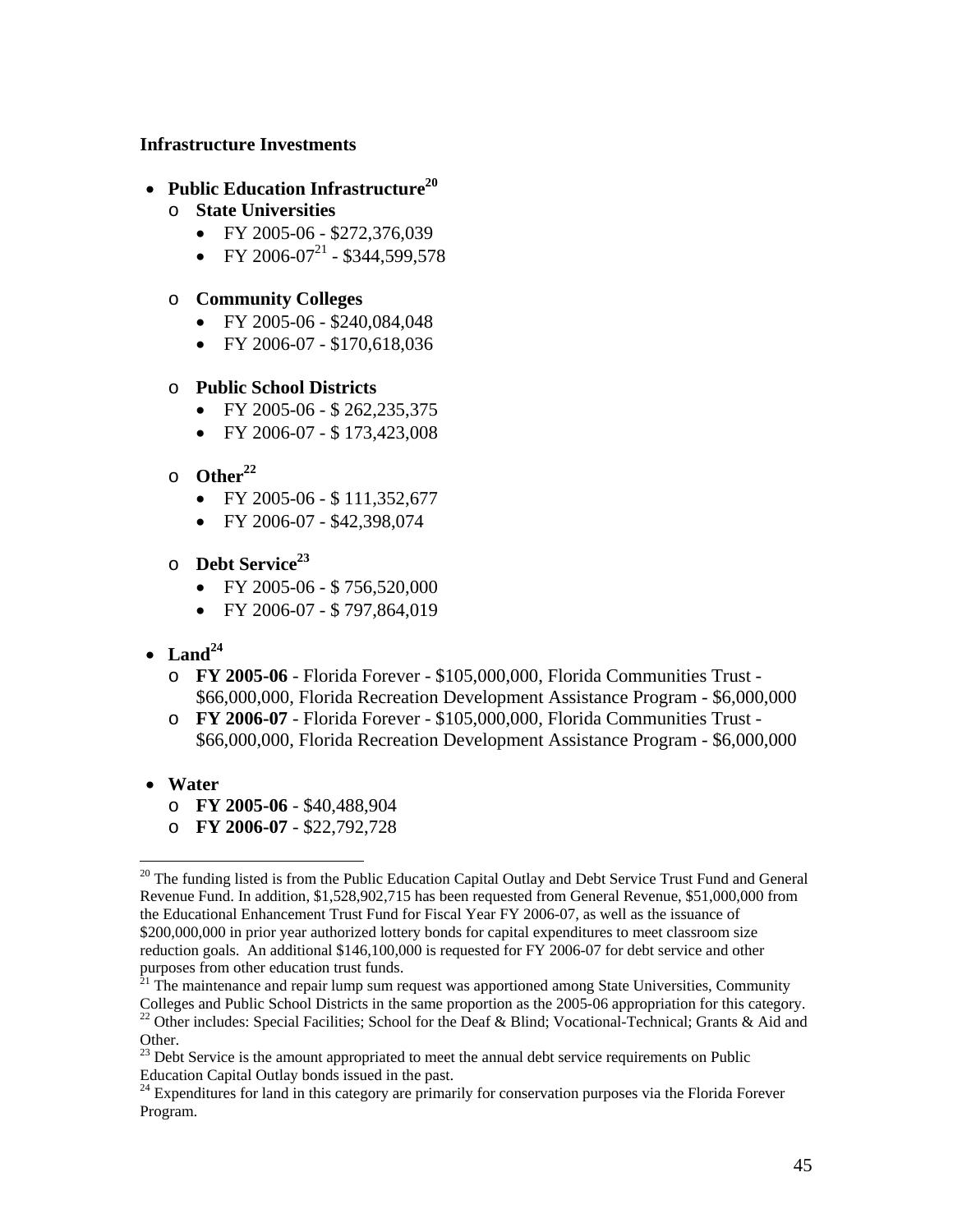- **Wastewater** 
	- o **FY 2005-06** \$252,369,644
	- o **FY 2006-07** \$203,678,522
- **Stormwater** 
	- o **FY 2005-06** \$45,389,185
	- o **FY 2005-06** \$40,500,000
- $\bullet$  Other<sup>25</sup>

- o **FY 2005-06** \$82,948,000
- o **FY 2006-07** Unknown

 $25$  Other means other environmental capital outlay projects not classified as water, wastewater or stormwater.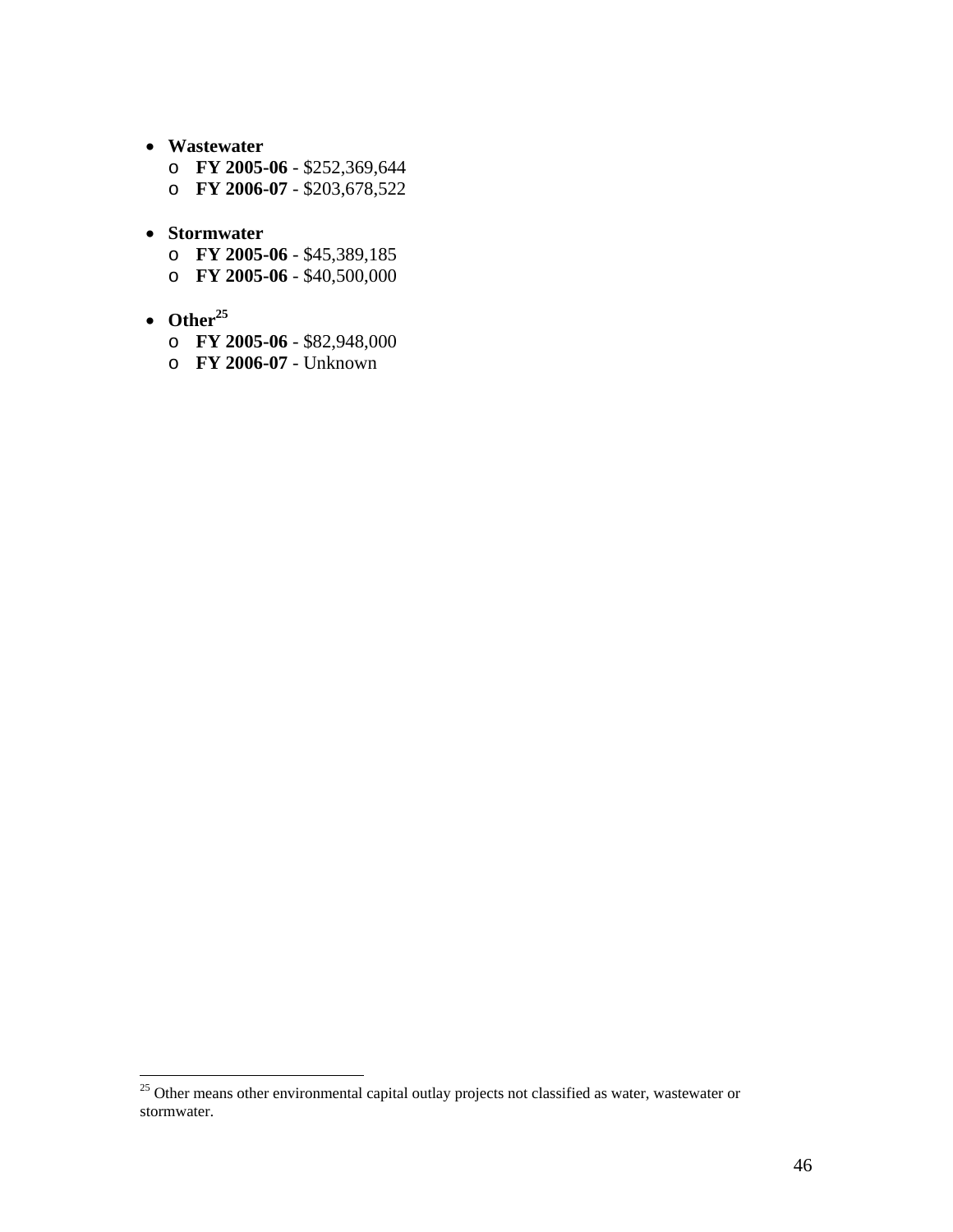#### **Total State Appropriations Expenditure Projections ( millions)**

| Recurring                                        | 2005-06            | 2006-07                        | 2007-08                     | 2008-09                     |
|--------------------------------------------------|--------------------|--------------------------------|-----------------------------|-----------------------------|
| <b>General Revenue</b>                           | 24,818.5           | 26,109.3                       | 27,931.0                    | 29,936.5                    |
| change                                           |                    | 1,290.8                        | 1,821.7                     | 2,005.5                     |
| % change                                         |                    | 5.2%                           | 7.0%                        | 7.2%                        |
| <b>Educational Enhancement TF</b>                | 839.8              | 1,031.8                        | 1.037.4                     | 1,049.1                     |
| change                                           |                    | 192.0                          | 5.6                         | 11.7                        |
| % change                                         |                    | 22.9%                          | 0.5%                        | 1.1%                        |
| <b>Tobacco Settlement TF</b>                     | 412.3              | 412.3                          | 412.3                       | 412.3                       |
| change                                           |                    | 0.0                            | 0.0                         | 0.0                         |
| % change                                         |                    | 0.0%                           | 0.0%                        | 0.0%                        |
| <b>Other Trust</b>                               | 21,048.8           | 21,564.2                       | 22,690.0                    | 23,856.0                    |
| change                                           |                    | 515.4                          | 1,125.8                     | 1,166.0                     |
| % change                                         |                    | 2.4%                           | 5.2%                        | 5.1%                        |
| TOTAL                                            | 47,119.4           | 49,117.6                       | 52,070.7                    | 55,253.9                    |
| change                                           |                    | 1,998.2                        | 2,953.1                     | 3,183.2                     |
| % change                                         |                    | 4.2%                           | 6.0%                        | 6.1%                        |
| Nonrecurring<br><b>General Revenue</b><br>change | 2005-06<br>1,789.4 | 2006-07<br>606.3<br>$-1,183.1$ | 2007-08<br>579.2<br>$-27.1$ | 2008-09<br>563.7<br>$-15.6$ |
| <b>Educational Enhancement TF</b>                | 85.5               | 0.0                            | 0.0                         | 0.0                         |
| change                                           |                    | $-85.5$                        | 0.0                         | 0.0                         |
| <b>Tobacco Settlement TF</b>                     | 10.9               | 0.0                            | 0.0                         | 0.0                         |
| change                                           |                    | $-10.9$                        | 0.0                         | 0.0                         |
| <b>Other Trust</b>                               | 10,645.3           | 8,522.7                        | 8,201.1                     | 7,812.0                     |
| change                                           |                    | $-2,122.6$                     | $-321.6$                    | $-389.1$                    |
| TOTAL                                            | 12,531.1           | 9,129.1                        | 8,780.4                     | 8,375.7                     |
| change                                           |                    | $-3,402.0$                     | $-348.7$                    | $-404.6$                    |
| <b>TOTAL</b>                                     | 2005-06            | 2006-07                        | 2007-08                     | 2008-09                     |
| <b>General Revenue</b>                           | 26,607.9           | 26,715.6                       | 28,510.2                    | 30,500.2                    |
| change                                           |                    | 107.7                          | 1,794.6                     | 1,990.0                     |
| % change                                         |                    | 0.4%                           | 6.7%                        | 7.0%                        |
| <b>Educational Enhancement TF</b>                | 925.3              | 1,031.8                        | 1,037.4                     | 1,049.1                     |
| change                                           |                    | 106.5                          | 5.6                         | 11.7                        |
| % change                                         |                    | 11.5%                          | 0.5%                        | 1.1%                        |
| <b>Tobacco Settlement TF</b>                     | 423.2              | 412.3                          | 412.3                       | 412.3                       |
| change                                           |                    | $-10.9$                        | 0.0                         | 0.0                         |
| % change                                         |                    | $-2.6%$                        | 0.0%                        | 0.0%                        |
| <b>Other Trust</b>                               | 31,694.1           | 30,087.0                       | 30,891.2                    | 31,668.0                    |
| change                                           |                    | $-1,607.1$                     | 804.2                       | 776.9                       |
| % change                                         |                    | $-5.1%$                        | 2.7%                        | 2.5%                        |
| <b>TOTAL</b>                                     | 59,650.5           | 58,246.6                       | 60,851.1                    | 63,629.6                    |
| change                                           |                    | $-1403.8$                      | 2604.4                      | 2778.6                      |
| % change                                         |                    | $-2.4%$                        | 4.5%                        | 4.6%                        |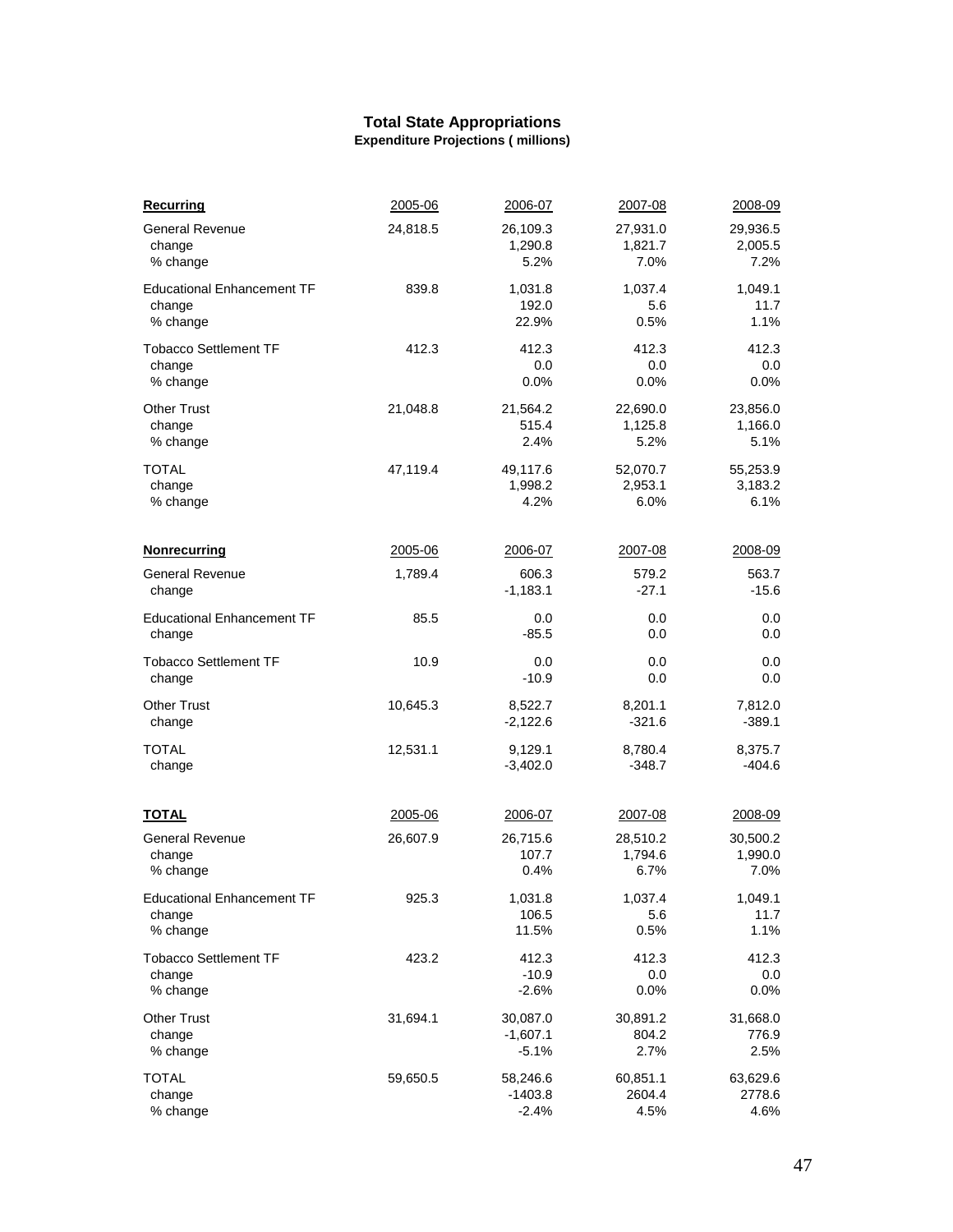## **Health & Human Services**

### **Expenditure projections (\$ millions)**

| <b>Recurring</b>             | 2005-06  | 2006-07  | 2007-08  | 2008-09  |
|------------------------------|----------|----------|----------|----------|
| <b>General Revenue</b>       | 6,972.9  | 7,646.5  | 8,215.4  | 8,854.3  |
| change                       |          | 673.6    | 568.9    | 638.9    |
| % change                     |          | 9.7%     | 7.4%     | 7.8%     |
| <b>Tobacco Settlement TF</b> | 412.3    | 412.3    | 412.3    | 412.3    |
| change                       |          | 0.0      | 0.0      | 0.0      |
| % change                     |          | 0.0%     | 0.0%     | 0.0%     |
| <b>Other Trust</b>           | 14,956.4 | 15,225.9 | 16,083.4 | 16,974.3 |
| change                       |          | 269.5    | 857.5    | 890.9    |
| % change                     |          | 1.8%     | 5.6%     | 5.5%     |
| <b>TOTAL</b>                 | 22,341.6 | 23,284.7 | 24,711.1 | 26,240.9 |
| change                       |          | 943.1    | 1,426.4  | 1,529.9  |
| % change                     |          | 4.2%     | 6.1%     | 6.2%     |
| <b>Nonrecurring</b>          | 2005-06  | 2006-07  | 2007-08  | 2008-09  |
| <b>General Revenue</b>       | 62.6     | 10.6     | 10.6     | 10.6     |
| change                       |          | $-52.0$  | 0.0      | 0.0      |
| <b>Tobacco Settlement TF</b> | 10.9     | 0.0      | 0.0      | 0.0      |
| change                       |          | $-10.9$  | 0.0      | 0.0      |
| <b>Other Trust</b>           | 143.6    | 2.1      | 2.1      | 2.1      |
| change                       |          | $-141.5$ | 0.0      | 0.0      |
| <b>TOTAL</b>                 | 217.1    | 12.7     | 12.7     | 12.7     |
| change                       |          | $-204.4$ | 0.0      | 0.0      |
| <b>TOTAL</b>                 | 2005-06  | 2006-07  | 2007-08  | 2008-09  |
| <b>General Revenue</b>       | 7,035.5  | 7,657.1  | 8,226.0  | 8,864.9  |
| change                       |          | 621.6    | 568.9    | 638.9    |
| % change                     |          | 8.8%     | 7.4%     | 7.8%     |
| <b>Tobacco Settlement TF</b> | 423.2    | 412.3    | 412.3    | 412.3    |
| change                       |          | $-10.9$  | 0.0      | 0.0      |
| % change                     |          | $-2.6%$  | 0.0%     | 0.0%     |
| <b>Other Trust</b>           | 15,100.0 | 15,228.0 | 16,085.5 | 16,976.4 |
| change                       |          | 128.0    | 857.5    | 890.9    |
| % change                     |          | 0.8%     | 5.6%     | 5.5%     |
| <b>TOTAL</b>                 | 22,558.7 | 23,297.4 | 24,723.8 | 26,253.6 |
| change                       |          | 738.7    | 1,426.4  | 1,529.9  |
| % change                     |          | 3.3%     | 6.1%     | 6.2%     |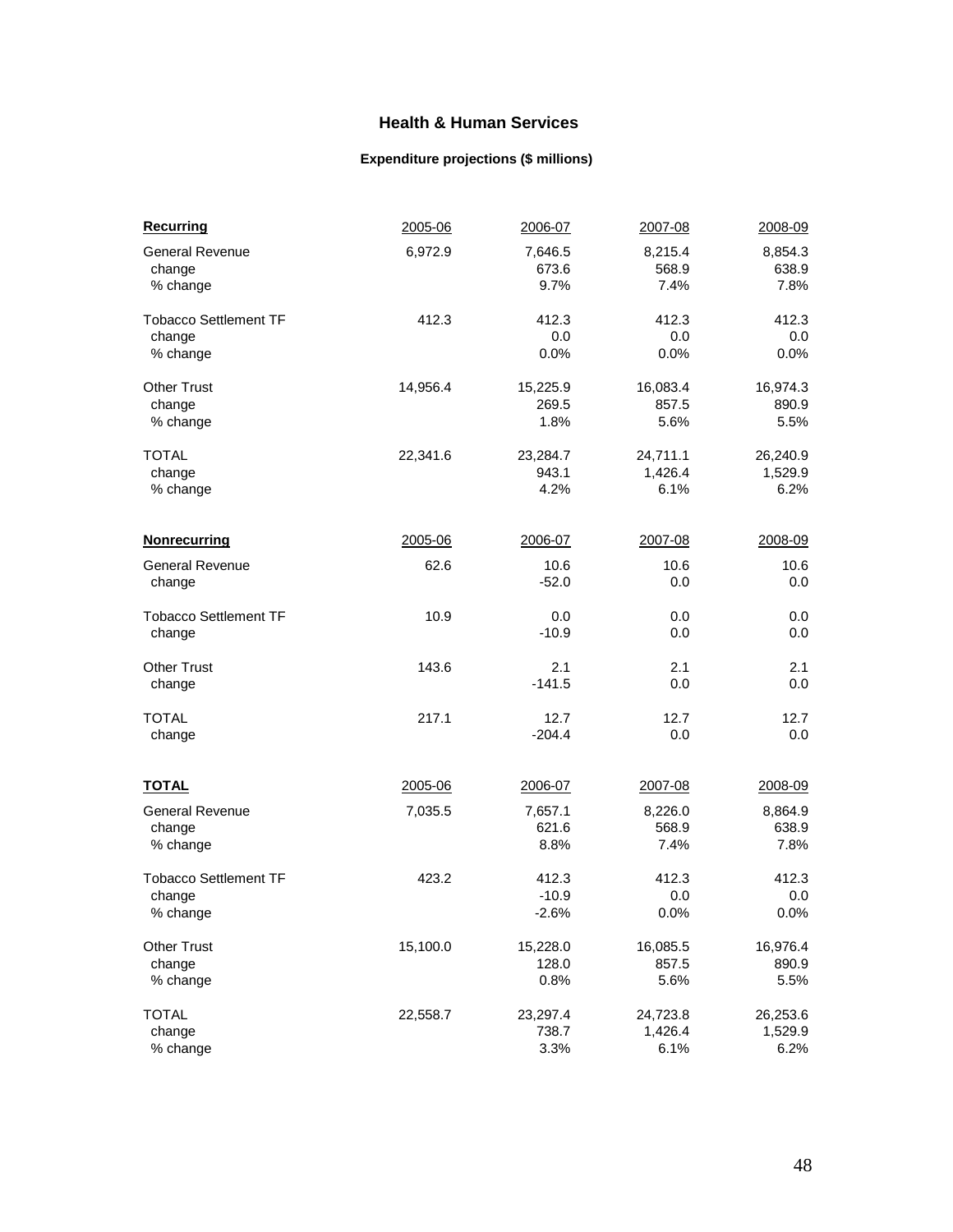# *Health and Human Services Budget Projections*

## **SUMMARY**

The budgets under the purview of Health and Human Services Appropriations comprise a combination of state general revenue, tobacco funds, federal funds, private grants, and state trust funds. Many health and human services programs are eligible to earn federal matching funds. Maximization of federal funds has been a state priority for many years; however, it is important to note that most federal funding requires state matching funds, and therefore, total federal receipts vary based on the availability of state match. Of the \$22.6 billion total budget for this committee for Fiscal Year 2005-06, \$7.0 billion was funded from state general revenue, \$423.2 million was from the Tobacco Settlement Trust Fund, \$3.7 billion was from other state trust funds and \$11.5 billion was from federal trust funds.

Health and human services recurring general revenue budget requirements are estimated to grow by \$673.6 million in Fiscal Year 2006-07, \$568.9 million in Fiscal Year 2007-08 and \$638.9 million in Fiscal Year 2008-09. The majority of this increase is directly related to the Medicaid program. The estimated increase required for Medicaid services is \$596.3 million in Fiscal Year 2006-07 (89% of total increased need), \$511.2 million in Fiscal Year 2007-08 (90% of total increased need) and \$580.1 million in Fiscal Year 2008-09 (91% of total increased need).

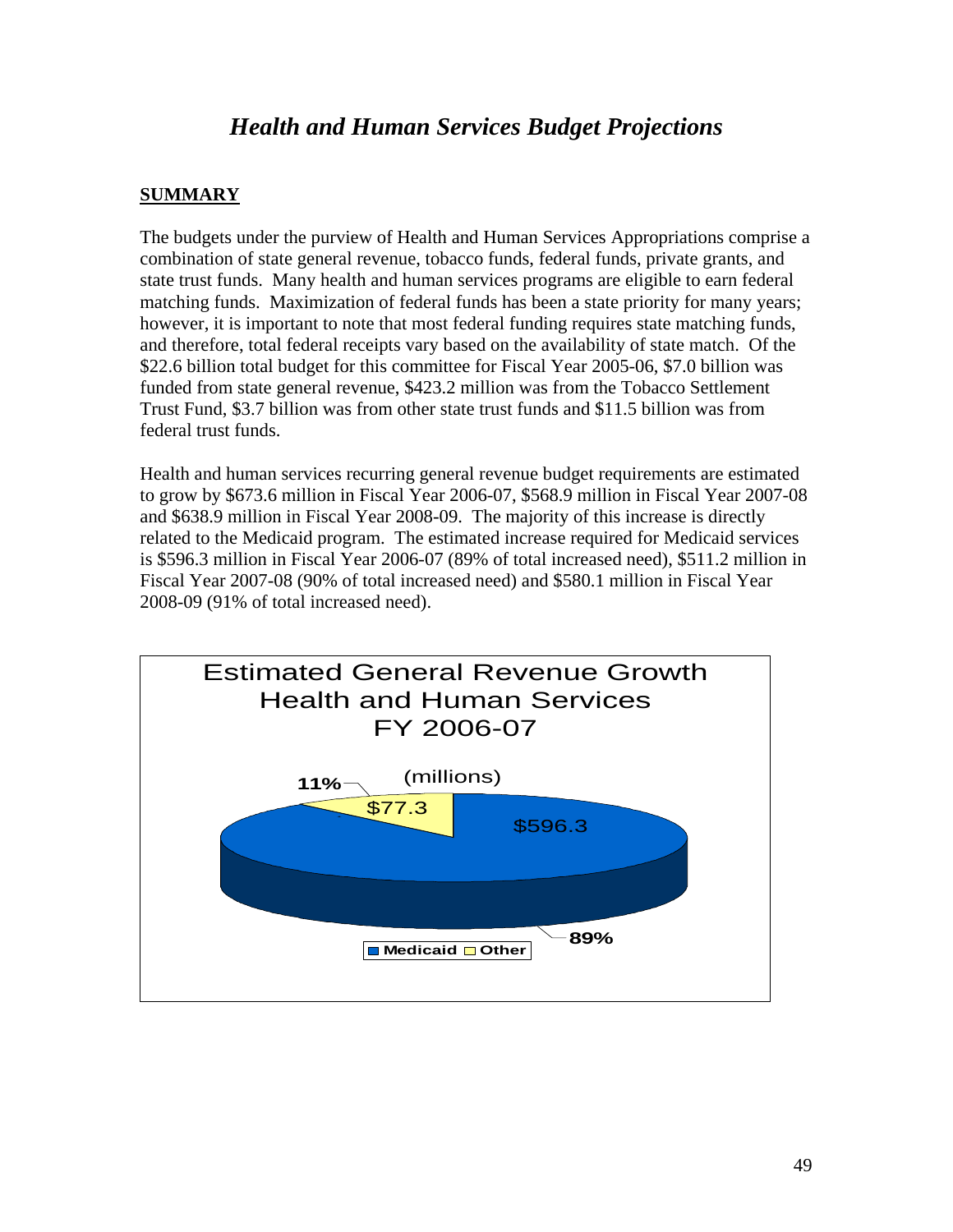### **ASSUMPTIONS AND DISCUSSION**

**General –** Projected health and human services budget requirements from general revenue and other state and federal trust funds have been developed for the 2006-07, 2007-08 and 2008-09 fiscal years by adjusting the Fiscal Year 2005-06 funding levels based on workload assumptions and other factors. Issues funded from non-recurring funds in Fiscal Year 2005-06 have not been continued unless specifically added back as new issues. Budgetary requirements for the Medicaid, KidCare, and public assistance programs are determined annually through formal estimating conferences, which project caseloads and program costs.

**Medicaid Program –** Medicaid is the second largest single program in the state budget behind public education, requiring about 17% of state general revenue funds annually, and is the largest source of federal funding for the state. Since Fiscal Year 1999-00, the number of clients receiving Medicaid services has grown from 1.6 million to an estimated 2.2 million in Fiscal Year 2005-06, a 6% average annual increase. The current enrollment growth can be attributed to an increase in the number of low-income persons newly eligible for Medicaid, especially children and elders, resulting partially from the most recent economic downturn. The Medicaid caseload is estimated to be 2.3 million in Fiscal Year 2006-07 (a 4.6% increase over the prior year), 2.4 million in Fiscal Year 2007-08 (a 3.9% increase over the prior year) and 2.5 million in Fiscal Year 2008-09 (a 3.7% increase over the prior year).



Expenditures in the Medicaid program grew at an average annual rate of 13% between Fiscal Year 1999-00 and Fiscal Year 2004-05. The primary factors contributing to expenditure growth are prescription drug costs, increasing costs of medical services, long-term care, and enrollment growth. This growth has persisted despite legislative efforts to implement new Medicaid cost control measures. An estimated 30% of the beneficiaries are elderly and disabled yet they account for 72% of Medicaid spending. This reflects the intensive use of acute and long-term care services by this eligibility group. The majority of nursing home residents end up relying on Medicaid once their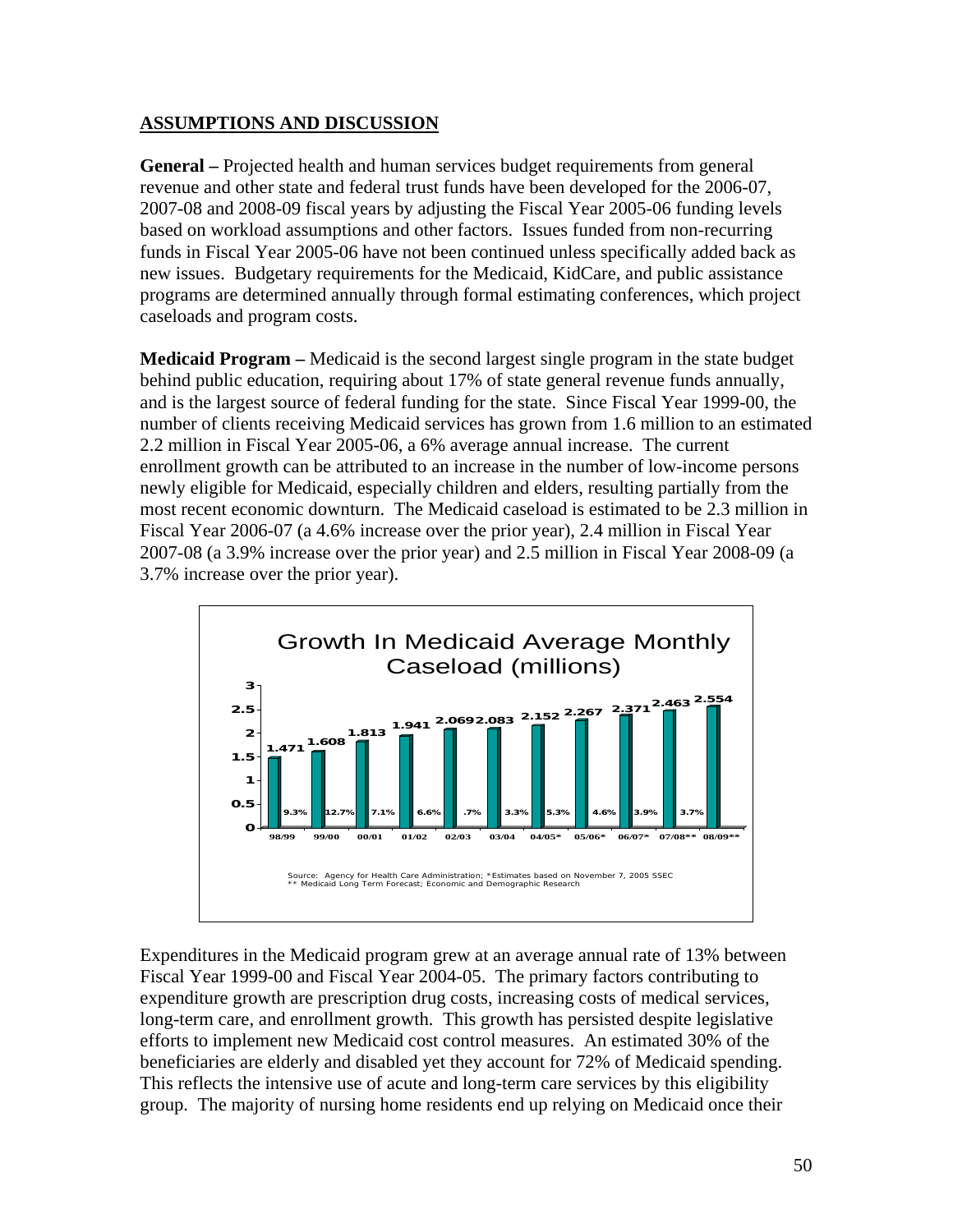care exhausts their savings and they qualify for assistance. In an effort to control longterm care spending, the Medicaid program has promoted less costly alternatives such as home and community-based services, nursing home diversion, and assistive care services.

In Fiscal Year 2005-06, the Medicaid program is expected to spend \$15.1 billion, representing a 7.8% increase over prior year total estimated expenditures (10% increase in general revenue). Over the forecast period, the program is expected to grow as follows: \$16.0 billion in Fiscal Year 2006-07 representing a 6.2% increase (14% increase in general revenue); \$17.3 billion in Fiscal Year 2007-08 representing a 8.4% increase (10% increase in general revenue); and, \$18.8 billion in Fiscal Year 2008-09 representing a 8.3% increase (10% increase in general revenue).



The increasing growth in the Medicaid budget created the need for reforms aimed at developing a sustainable program that is predictable in growth and provides greater flexibility for program participants. To accomplish this, the 2005 Legislature enacted Chapter 2005-133, Laws of Florida, which contains both short and long-term Medicaid reform strategies:

- Managed Long-Term Care Pilot requires implementation of a managed, integrated long-term care capitated payment delivery system for persons age 60 or older in two pilot sites during Fiscal Year 2005-06. The pilots include the full range of health care services, as well as long-term care services built around a managed care model emphasizing home and community-based care. A voluntary pilot will be implemented in Area 1 (Escambia, Okaloosa, Santa Rosa and Ft. Walton) and a mandatory pilot will be implemented in Area 7 (Orange, Osceola, Seminole, and Brevard).
- Managed Care Pilot authorizes the development of a federal waiver to provide risk-based capitation payments to health plans in Duval and Broward counties to provide for a more efficient and effective delivery system that enhances quality of care and client outcomes.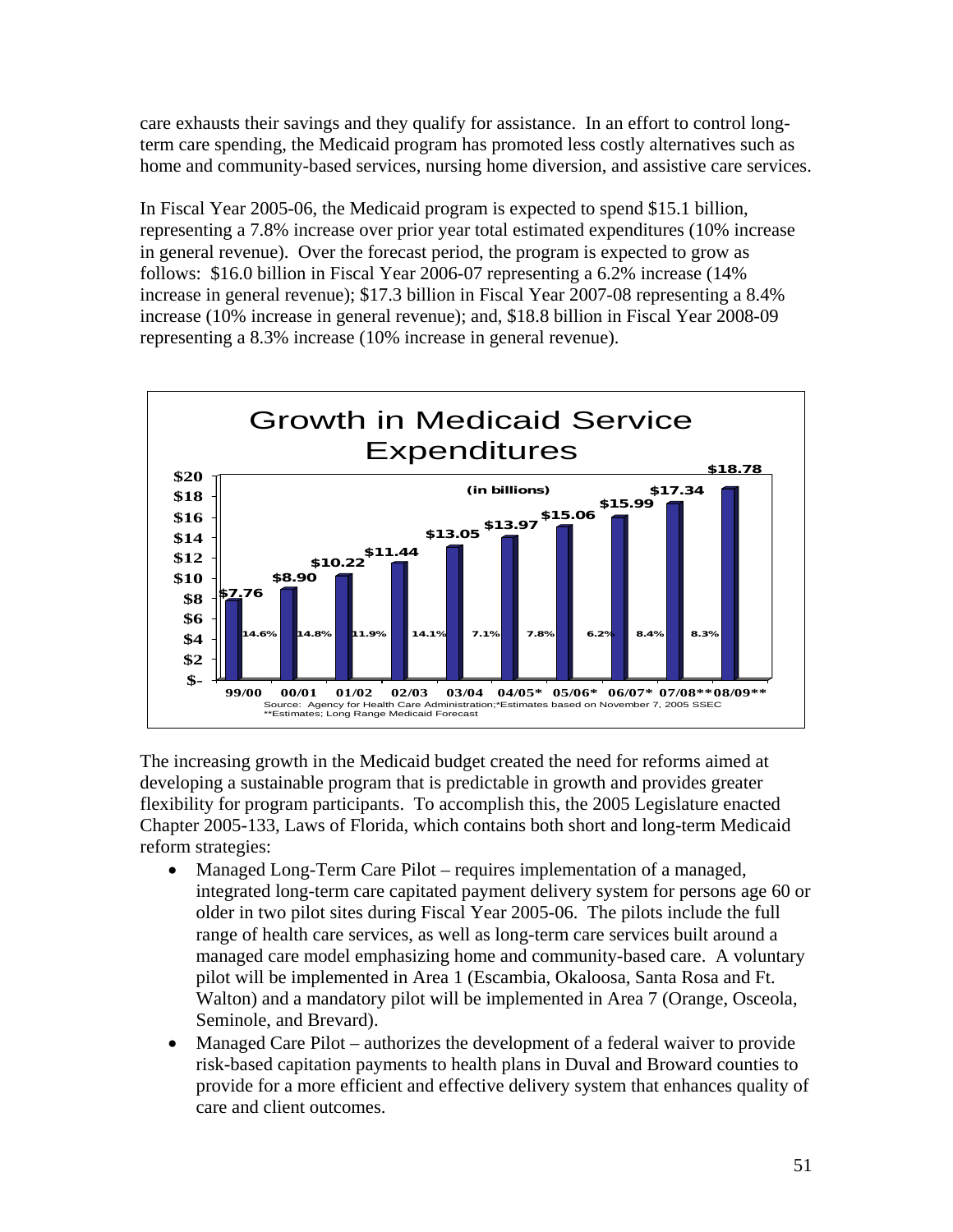• Utilization Management – requires development of a real time, web-based utilization management program to provide Medicaid providers with information to better manage their patients, thereby resulting in lower utilization of services.

In addition to these efforts to contain expenditures, the 2005 Legislature enacted Chapter 2005-60, Laws of Florida, that required modifications to the Medicaid preferred drug list to include mental health drugs on the formulary, step therapy processes, and a more stringent prior authorization process with estimated savings of \$292 million (\$90 million in General Revenue) in Fiscal Year 2005-06.

Major policy assumptions and projections for the forecast period are described below:

- **Medicaid Workload/Price Level** The estimated costs for caseload growth, utilization and inflation were projected based on historical trends and methodologies used by the Medicaid Social Services Estimating Conference held in November, 2005. The Federal Medical Assistance Percentage (FMAP) is 58.90% for Fiscal Year 2005-06, and is assumed to be 58.80% in Fiscal Years 2006-07, 2007-08 and 2008-09. The FMAP may decrease as a result of counting hurricane assistance as personal income.
- **Medicare Prescription Drug Program** This estimate includes the impact related to the Medicare/Medicaid dually eligibles receiving prescription drug benefits under the Medicare Part D program effective January 1, 2006. States are required to make monthly general revenue payments to the Medicare program under the "clawback" provision. The following assumptions were made at the Social Services Estimating Conference held in November of 2005: no prescriptions covered by Part D would be paid by Medicaid for all full-dual eligibles; Medicaid coverage will be provided for some non-covered Part D drugs for all full-dual eligibles (such as barbiturates and cough and cold therapies for children); the Silver Saver program will be discontinued as of December 31, 2005; and dual eligibles in the Medically Needy program will receive benefits through Medicare Part D. The state would pay \$201.1 million in general revenue funds for the first six months of implementation in Fiscal Year 2005-06 (\$112.05 per full-dual eligible per month - PMPM), \$432 million in Fiscal Year 2006-07 (\$117.41 PMPM), \$458 million in Fiscal Year 2007-08 (\$124.46 PMPM) and \$485.5 million in Fiscal Year 2008-09 (\$131.93 PMPM).
- **Medically Needy Program**  The Medically Needy program was restored effective July 1, 2005 in accordance with Chapter 2005-60, L.O.F. The amount of \$393.3 million (\$161.4 million general revenue) was provided in the Fiscal Year 2005-06 General Appropriations Act to fund the non-pharmacy services. Normal growth and utilization has been included in the workload/price level amount.
- **Pregnant Women 150% to 185% of FPL** Eligibility for pregnant women from 150% to 185% of the federal poverty level (FPL) was restored effective July 1, 2005 in accordance with Chapter 2005-60, L.O.F. The amount of \$60.8 million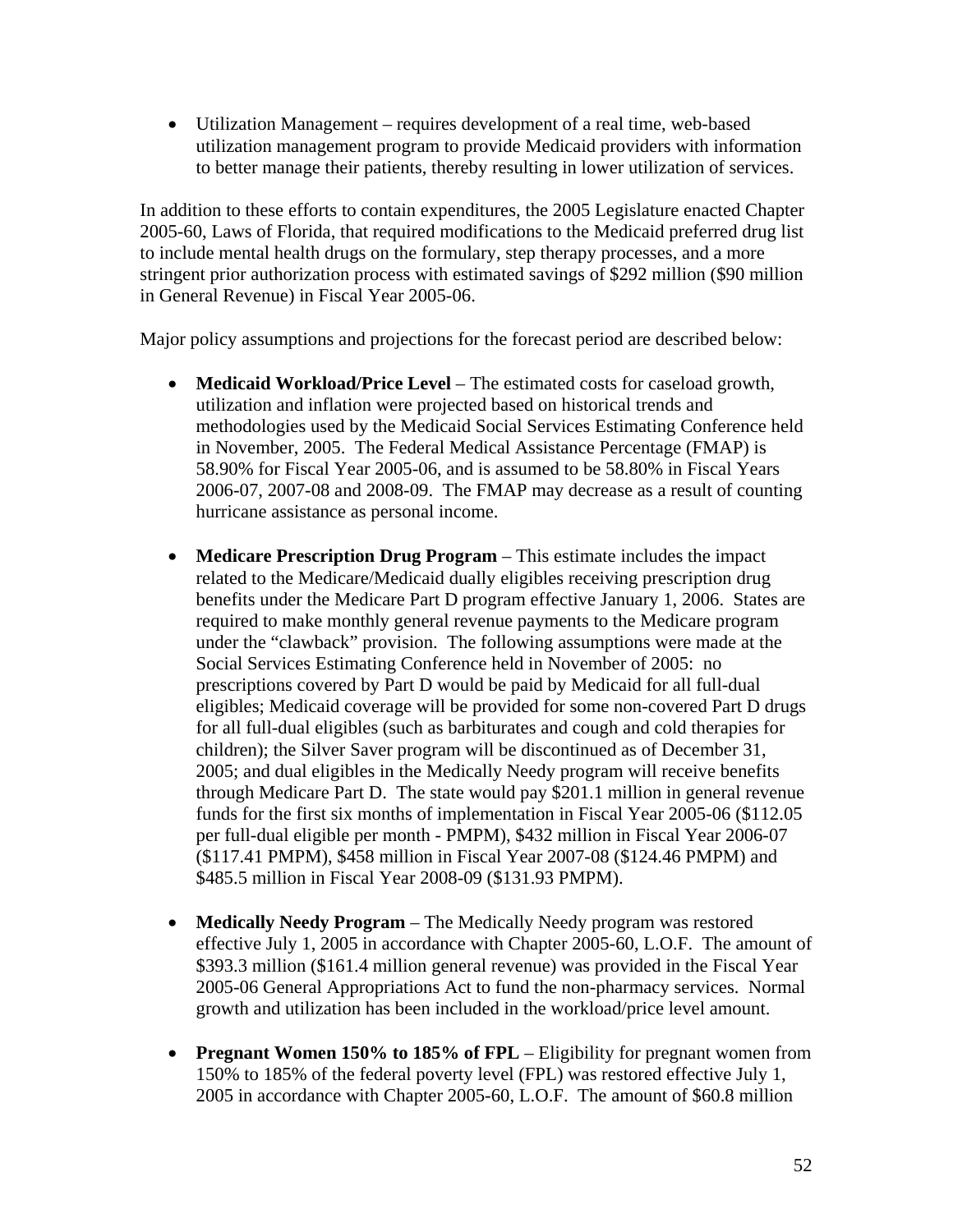(\$24.6 million general revenue) was provided in the Fiscal Year 2005-06 General Appropriations Act. Normal growth and utilization has been included in the workload/price level amount.

- **Adult Denture Program** The Adult Denture program was restored effective July 1, 2005 in accordance with Chapter 2005-60, L.O.F. The amount of \$20.7 million (\$8.4 million general revenue) was provided in the Fiscal Year 2005-06 General Appropriations Act. Normal growth and utilization has been included in the workload/price level amount.
- **Nursing Home Staffing Ratio** The estimated costs assume a nursing home staffing level of 2.9 hours of direct care per resident per day effective July 1, 2006 in accordance with Chapter 2005-60, L.O.F. The additional amount of \$69.6 million (\$28.9 million general revenue) was included in the workload/price level amount.

**KidCare Program -** The KidCare program provides health insurance to low-income children and is funded at \$531.3 million (\$160.1 million in state funds) in Fiscal Year 2005-06. The 2004 Legislature passed legislation that limited enrollment to open enrollment periods and required additional documentation of family income. As a result of these changes, enrollment in the program has steadily declined. The 2005 Legislature passed legislation that restored continuous enrollment; therefore, enrollment may now occur throughout the year. The Title XXI caseload as of October 2005 is 203,533 (there are an additional 25,276 children enrolled in the program who are non-Title XXI eligible). The current appropriation will fund an estimated 388,862 Title XXI children which leaves about 185,329 open enrollment slots. It is anticipated that enrollment will increase during the remainder of the year as the decline in enrollment has slowed from an average decrease of 3.5% per month from April 2004 to May 2005 to an average decline of 0.5% from June 2005 to October 2005. Until the Legislature readdresses the program, the estimates continue the appropriation at the same level for Fiscal Year 2006-07, Fiscal Year 2007-08 and Fiscal Year 2008-09.

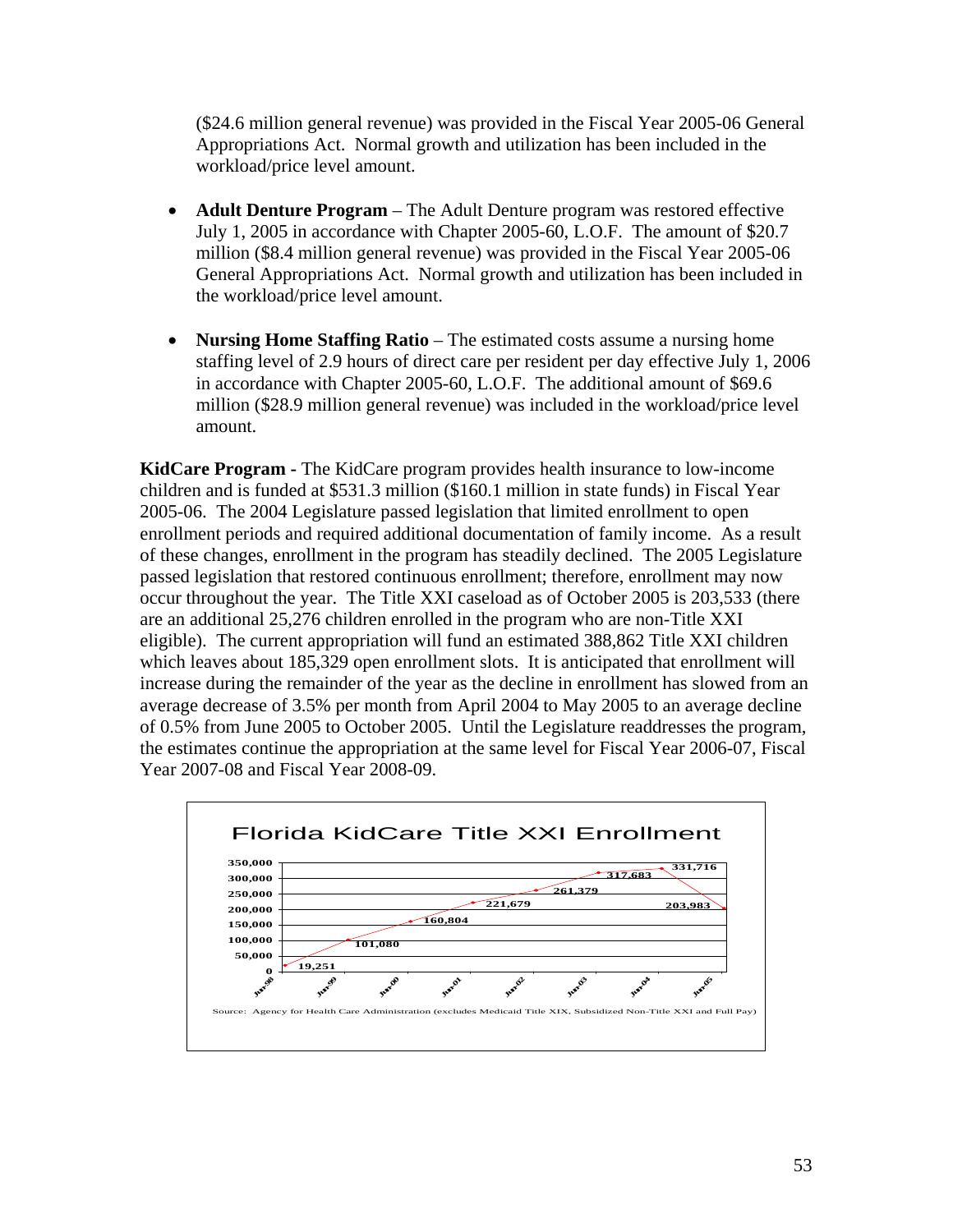**Public Health Needs** – The number of persons requiring public health services in Florida continues to rise each year. These projections provide the minimal amounts necessary to assure that services will be available and the federal matching requirements will be met. The number of medically complex children who need services in the Children's Medical Services program continues to increase and costs have been estimated based on historical trends. Minimal amounts have been included for information technology infrastructure and health education centers.

**Department of Children and Families Programs** – Projected costs assume growth rates based on historical trends for child welfare, substance abuse, and mental health programs. Estimates also assume continuation of legislative policies to replace non-recurring trust funds with recurring general revenue. In this regard, \$35 million of trust funds in Fiscal Year 2006-07 are replaced, as well as another \$15 million in Temporary Assistance for Needy Families (TANF) funding. In Fiscal Years 2007-08 through 2008-09, the policy is continued, replacing an additional \$15 million of TANF in each year with general revenue.

**Agency for Persons With Disabilities** – The number of persons requesting developmental services in Florida continues to rise each year and the demand for additional services from those currently receiving services is also rising. The Legislature appropriated additional funds in Fiscal Year 2005-06 to serve approximately 2,400 additional clients in the Home and Community-Based waiver and Family and Supported Living waiver. Because of the phase in of enrollment, surpluses will materialize in the current year. As a result, the projections for Fiscal Year 2006-07 continue the appropriation at the same level. Estimates for Fiscal Year 2007-08 and Fiscal Year 2008- 09 provide for a 5% workload increase.

**Department of Elder Affairs** – The number of elders needing home and communitybased services continues to rise each year. Medicaid waiver programs are a cost-effective alternative to nursing home care. These projections provide the minimal amounts necessary to allow for program expansion in the Aged and Disabled Adult home and community-based Medicaid waiver and local services programs.

**Department of Veterans' Affairs** – The estimated costs assume a nursing home staffing level of **2.9 hours** of direct care per resident per day effective July 1, 2006 in accordance with Chapter 2005-60, L.O.F.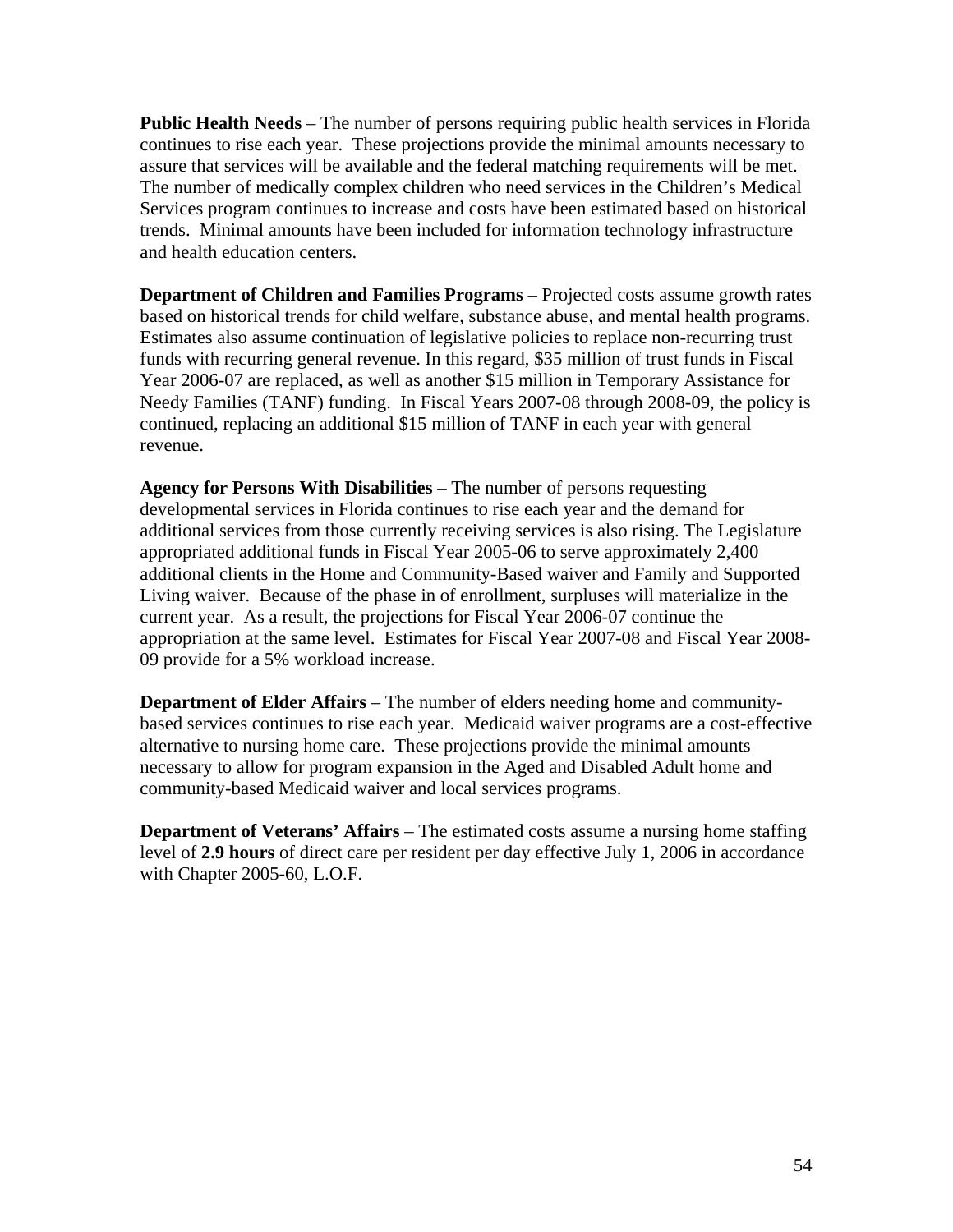### **Education**

### **Expenditure projections (\$ millions)**

| <b>Recurring</b>                  | 2005-06  | 2006-07  | 2007-08  | 2008-09  |
|-----------------------------------|----------|----------|----------|----------|
| <b>General Revenue</b>            | 12,975.5 | 13,632.8 | 14,436.2 | 15,260.3 |
| change                            |          | 657.3    | 803.4    | 824.1    |
| % change                          |          | 5.1%     | 5.9%     | 5.7%     |
| <b>Educational Enhancement TF</b> | 839.8    | 1,031.8  | 1,037.4  | 1,049.1  |
| change                            |          | 192.0    | 5.6      | 11.7     |
| % change                          |          | 22.9%    | 0.5%     | 1.1%     |
| <b>Other Trust</b>                | 76.5     | 109.5    | 112.2    | 114.9    |
| change                            |          | 33.0     | 2.7      | 2.7      |
| % change                          |          | 43.1%    | 2.5%     | 2.4%     |
| TOTAL                             | 13,891.8 | 14,774.1 | 15,585.8 | 16,424.3 |
| change                            |          | 882.3    | 811.7    | 838.5    |
| % change                          |          | 6.4%     | 5.5%     | 5.4%     |
| <b>Nonrecurring</b>               | 2005-06  | 2006-07  | 2007-08  | 2008-09  |
| <b>General Revenue</b>            | 263.3    | 0.0      | 0.0      | 0.0      |
| change                            |          | $-263.3$ | 0.0      | 0.0      |
| <b>Educational Enhancement TF</b> | 85.5     | 0.0      | 0.0      | 0.0      |
| change                            |          | $-85.5$  | 0.0      | 0.0      |
| <b>Other Trust</b>                | 8.2      | 0.0      | 0.0      | 0.0      |
| change                            |          | $-8.2$   | 0.0      | 0.0      |
| TOTAL                             | 357.0    | 0.0      | 0.0      | 0.0      |
| change                            |          | $-357.0$ | 0.0      | 0.0      |
| <b>TOTAL</b>                      | 2005-06  | 2006-07  | 2007-08  | 2008-09  |
| <b>General Revenue</b>            | 13,238.8 | 13,632.8 | 14,436.2 | 15,260.3 |
| change                            |          | 394.0    | 803.4    | 824.1    |
| % change                          |          | 3.0%     | 5.9%     | 5.7%     |
| <b>Educational Enhancement TF</b> | 925.3    | 1,031.8  | 1,037.4  | 1,049.1  |
| change                            |          | 106.5    | 5.6      | 11.7     |
| % change                          |          | 11.5%    | 0.5%     | 1.1%     |
| <b>Other Trust</b>                | 84.7     | 109.5    | 112.2    | 114.9    |
| change                            |          | 24.8     | 2.7      | 2.7      |
| % change                          |          | 29.3%    | 2.5%     | 2.4%     |
| <b>TOTAL</b>                      | 14,248.8 | 14,774.1 | 15,585.8 | 16,424.3 |
| change                            |          | 525.3    | 811.7    | 838.5    |
| % change                          |          | 3.7%     | 5.5%     | 5.4%     |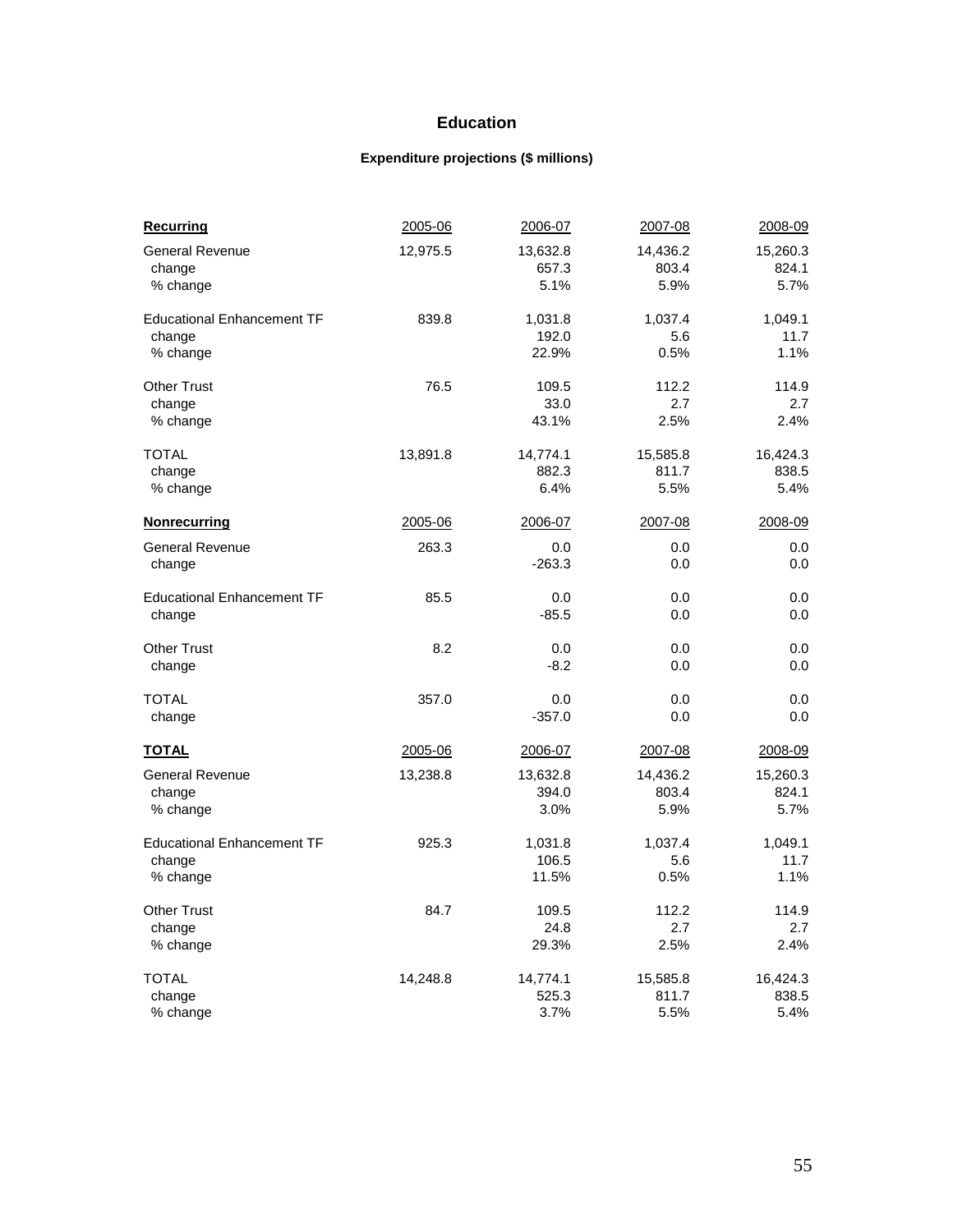|   |                                                                                                                                                                                              |                                |                            |              |                                                                                                               |                              | Update: Fall 05                                                                                                                           |
|---|----------------------------------------------------------------------------------------------------------------------------------------------------------------------------------------------|--------------------------------|----------------------------|--------------|---------------------------------------------------------------------------------------------------------------|------------------------------|-------------------------------------------------------------------------------------------------------------------------------------------|
|   |                                                                                                                                                                                              |                                |                            |              | <b>EDUCATION - 3 YEAR PROJECTIONS</b>                                                                         |                              |                                                                                                                                           |
|   |                                                                                                                                                                                              |                                |                            |              |                                                                                                               |                              |                                                                                                                                           |
|   |                                                                                                                                                                                              |                                |                            |              |                                                                                                               |                              |                                                                                                                                           |
|   |                                                                                                                                                                                              |                                |                            |              | Run October 05 / Bright Futures Conf February 05 with EDR model projections / Tuition Policy 7.5% U / 6.0% CC |                              | Updates: PSEC Conf March 05 / Ad Valorem Conf November 05 / Principal State School TF September 2005 / Lottery Long-                      |
|   |                                                                                                                                                                                              |                                |                            |              | Summary of Annual Appropriations - FY 04/05 thru FY 08/09                                                     |                              |                                                                                                                                           |
|   |                                                                                                                                                                                              |                                |                            | <b>OTHER</b> |                                                                                                               | <b>STUDENT</b>               |                                                                                                                                           |
|   |                                                                                                                                                                                              |                                |                            | <b>TRUST</b> | <b>SUBTOTAL:</b>                                                                                              | <b>FEES/LOCAL</b>            |                                                                                                                                           |
|   | <b>FY</b>                                                                                                                                                                                    | GR                             | <b>LOTTERY</b>             | <b>FUNDS</b> | <b>STATE FUNDING</b>                                                                                          | <b>FUNDS</b>                 | <b>Total</b>                                                                                                                              |
|   | 1 2004/05                                                                                                                                                                                    |                                |                            |              |                                                                                                               |                              |                                                                                                                                           |
|   | Public Schools                                                                                                                                                                               | 8,918,529,724                  | 437,136,968                | 90,900,000   | 9,446,566,692                                                                                                 | 6,268,097,451                | 15,714,664,143                                                                                                                            |
|   | <b>Community Colleges</b>                                                                                                                                                                    | 919,300,000                    | 98,900,000                 |              | 1,018,200,000                                                                                                 | 451,730,879                  | 1,469,930,879                                                                                                                             |
|   | <b>Universities</b>                                                                                                                                                                          | 1,945,250,000                  | 129,771,266                |              | 2,075,021,266                                                                                                 | 780,403,788                  | 2,855,425,054                                                                                                                             |
|   | Education - Other                                                                                                                                                                            | 325,065,399                    | 301,451,153                |              | 626,516,552                                                                                                   |                              | 626,516,552                                                                                                                               |
|   | Total - DOE                                                                                                                                                                                  | 12, 108, 145, 123              | 967,259,387                | 90,900,000   | 13,166,304,510                                                                                                | 7,500,232,118                | 20,666,536,628                                                                                                                            |
|   |                                                                                                                                                                                              |                                |                            |              |                                                                                                               |                              |                                                                                                                                           |
|   | 2 2005/06                                                                                                                                                                                    |                                |                            |              |                                                                                                               |                              |                                                                                                                                           |
|   | Public Schools                                                                                                                                                                               | 9,519,050,753                  | 343,874,599                | 84,700,000   | 9,947,625,352                                                                                                 | 7,108,205,988                | 17,055,831,340                                                                                                                            |
|   | <b>Community Colleges</b><br><b>Universities</b>                                                                                                                                             | 972,143,946<br>1,994,765,269   | 106,800,000<br>144,700,000 |              | 1,078,943,946<br>2,139,465,269                                                                                | 470,563,848<br>884, 123, 451 | 1,549,507,794                                                                                                                             |
|   | Education - Other                                                                                                                                                                            | 752,812,651                    | 329,900,000                |              | 1,082,712,651                                                                                                 |                              | 3,023,588,720<br>1,082,712,651                                                                                                            |
|   | <b>Total - DOE</b>                                                                                                                                                                           | 13,238,772,619                 | 925,274,599                | 84,700,000   | 14,248,747,218                                                                                                | 8,462,893,287                | 22,711,640,505                                                                                                                            |
|   |                                                                                                                                                                                              |                                |                            |              |                                                                                                               |                              |                                                                                                                                           |
|   | 3 2006/07                                                                                                                                                                                    |                                |                            |              |                                                                                                               |                              |                                                                                                                                           |
|   | Public Schools                                                                                                                                                                               | 9,835,451,134                  | 414,457,923                | 109,500,000  | 10,359,409,057                                                                                                | 8,350,089,761                | 18,709,498,818                                                                                                                            |
|   | <b>Community Colleges</b>                                                                                                                                                                    | 940,993,825                    | 134,430,000                |              | 1,075,423,825                                                                                                 | 508,773,632                  | 1,584,197,457                                                                                                                             |
|   | <b>Universities</b>                                                                                                                                                                          | 2,086,207,760                  | 134,430,000                |              | 2,220,637,760                                                                                                 | 947,064,002                  | 3, 167, 701, 762                                                                                                                          |
|   | Education - Other                                                                                                                                                                            | 770,165,668                    | 348,500,000                |              | 1,118,665,668                                                                                                 |                              | 1,118,665,668                                                                                                                             |
|   | Total - DOE                                                                                                                                                                                  | 13,632,818,387                 | 1,031,817,923              | 109,500,000  | 14,774,136,310                                                                                                | 9,805,927,395                | 24,580,063,705                                                                                                                            |
|   |                                                                                                                                                                                              |                                |                            |              |                                                                                                               |                              |                                                                                                                                           |
|   | 4 2007/08<br>Public Schools                                                                                                                                                                  | 10,480,325,440                 | 379,870,000                | 112,200,000  | 10,972,395,440                                                                                                | 9,129,010,664                | 20,101,406,104                                                                                                                            |
|   | <b>Community Colleges</b>                                                                                                                                                                    | 987,357,033                    | 128,120,000                |              | 1,115,477,033                                                                                                 | 549,007,450                  | 1,664,484,483                                                                                                                             |
|   | <b>Universities</b>                                                                                                                                                                          | 2,190,972,530                  | 128,120,000                |              | 2,319,092,530                                                                                                 | 1,012,526,040                | 3,331,618,570                                                                                                                             |
|   | <b>Education -Other</b>                                                                                                                                                                      | 777,500,041                    | 401,300,000                |              | 1,178,800,041                                                                                                 |                              | 1,178,800,041                                                                                                                             |
|   | <b>Total - DOE</b>                                                                                                                                                                           | 14,436,155,044                 | 1,037,410,000              | 112,200,000  | 15,585,765,044 10,690,544,154                                                                                 |                              | 26,276,309,198                                                                                                                            |
|   |                                                                                                                                                                                              |                                |                            |              |                                                                                                               |                              |                                                                                                                                           |
|   | 5 2008/09                                                                                                                                                                                    |                                |                            |              |                                                                                                               |                              |                                                                                                                                           |
|   | Public Schools                                                                                                                                                                               | 11, 154, 117, 954              | 351,160,000                | 114,900,000  | 11,620,177,954                                                                                                | 9,834,438,326                | 21,454,616,280                                                                                                                            |
|   | <b>Community Colleges</b><br>Universities                                                                                                                                                    | 1,024,139,153<br>2,297,708,915 | 121,970,000<br>121,970,000 |              | 1,146,109,153                                                                                                 | 591,841,012<br>1,085,035,994 | 1,737,950,165                                                                                                                             |
|   | Education - Other                                                                                                                                                                            | 784,363,286                    | 454,000,000                |              | 2,419,678,915<br>1,238,363,286                                                                                |                              | 3,504,714,909<br>1,238,363,286                                                                                                            |
|   | Total - DOE                                                                                                                                                                                  | 15,260,329,308                 | 1,049,100,000              | 114,900,000  | 16,424,329,308                                                                                                | 11,511,315,332               | 27,935,644,640                                                                                                                            |
|   |                                                                                                                                                                                              |                                |                            |              |                                                                                                               |                              |                                                                                                                                           |
|   |                                                                                                                                                                                              |                                |                            |              |                                                                                                               |                              |                                                                                                                                           |
|   | <b>Major Assumptions:</b>                                                                                                                                                                    |                                |                            |              |                                                                                                               |                              |                                                                                                                                           |
|   |                                                                                                                                                                                              |                                |                            |              |                                                                                                               |                              |                                                                                                                                           |
|   |                                                                                                                                                                                              |                                |                            |              |                                                                                                               |                              | Bright Futures was increased pursuant to the estimate of eligible recipients projected by EDR, working from the November 05 Financial     |
|   | Aid Estimating Conference. Annual tuition increases for the forecast years were estimated at 7.5% for Universities and 6.0% for                                                              |                                |                            |              |                                                                                                               |                              |                                                                                                                                           |
| ٠ | Community Colleges.<br>No FRAG increase was provided, keeping the program level.                                                                                                             |                                |                            |              |                                                                                                               |                              |                                                                                                                                           |
|   |                                                                                                                                                                                              |                                |                            |              |                                                                                                               |                              | Recurring Lottery proceeds, after Bright Futures, were distributed on a 70/15/15 basis to public schools/cc's/universities. Lottery funds |
|   | to EETF are based on the October 05 Long-run Lottery forecast.                                                                                                                               |                                |                            |              |                                                                                                               |                              |                                                                                                                                           |
| ٠ | No funds specifically provided for employee pay adjustments, and increased Health insurance costs. FRS contribution increases                                                                |                                |                            |              |                                                                                                               |                              |                                                                                                                                           |
|   | were reflected in public schools and community colleges.                                                                                                                                     |                                |                            |              |                                                                                                               |                              |                                                                                                                                           |
| ٠ |                                                                                                                                                                                              |                                |                            |              |                                                                                                               |                              | Community college enrollment projections were developed by EDR, based on demographics. University enrollments were based on the           |
|   | 5 Year Enrollment Plan and the BOG funding model.                                                                                                                                            |                                |                            |              |                                                                                                               |                              |                                                                                                                                           |
| ٠ | Not reflected in the above totals is debt service for Lottery-backed bonds used for school construction for Classrooms First                                                                 |                                |                            |              |                                                                                                               |                              |                                                                                                                                           |
|   | and Class Size Reduction. Sufficient projected Lottery revenues have been held back in these projections to fully fund debt service                                                          |                                |                            |              |                                                                                                               |                              |                                                                                                                                           |
|   | requirements on outstanding bonds and additional debt service to support the issuance of \$200 million of CSR bonds in 2007-08 which<br>have been legislatively authorized but not yet sold. |                                |                            |              |                                                                                                               |                              |                                                                                                                                           |
| ٠ | In Public Schools, Class Size Reduction operating funds are increased each year to meet the constitutional mandate.                                                                          |                                |                            |              |                                                                                                               |                              |                                                                                                                                           |
| ٠ |                                                                                                                                                                                              |                                |                            |              |                                                                                                               |                              | In Public Schools, a long-run FTE forecast from EDR and the December 05 Public Schools Enrollment Estimating Conference, were use         |
|   | together with the November 05 Ad Valorem Estimating Conference forecast.                                                                                                                     |                                |                            |              |                                                                                                               |                              |                                                                                                                                           |
|   |                                                                                                                                                                                              |                                |                            |              |                                                                                                               |                              | • Funding is provided for Voluntary Pre-K in these projections, using February 21 conference figures and January 21 School Readiness      |
|   | data revised to reflect the March population update.                                                                                                                                         |                                |                            |              |                                                                                                               |                              |                                                                                                                                           |
|   | • Fixed Capital Outlay is not included in these projections                                                                                                                                  |                                |                            |              |                                                                                                               |                              |                                                                                                                                           |

• Fixed Capital Outlay is not included in these projections.  $\mathbb{R}^n$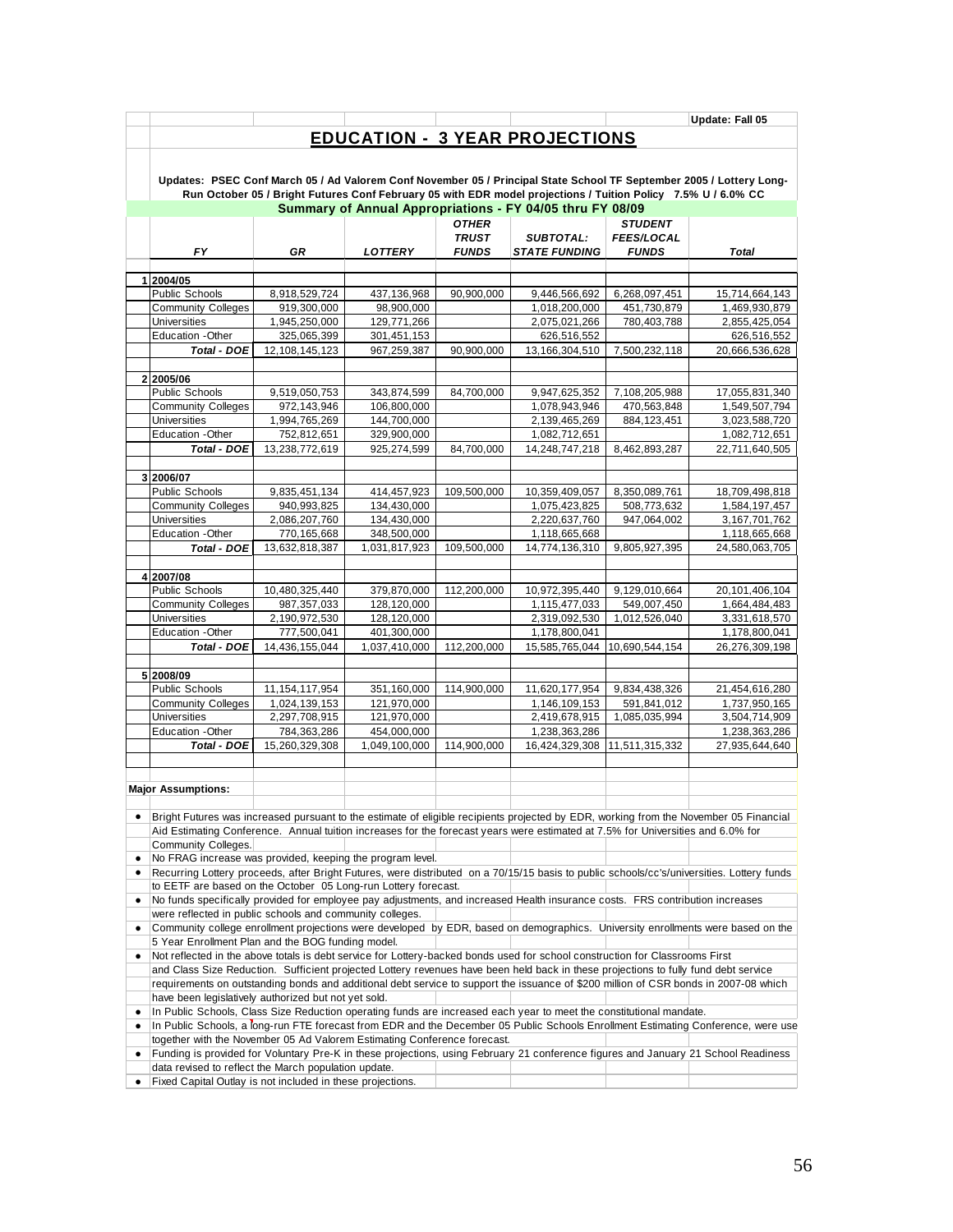# *Education Budget Projections*

### **Summary**

Recurring expenditures from all funds above the Fiscal Year 2005-06 level for education, exclusive of fixed capital outlay, are projected to increase by \$5.2 billion, or 23%, by Fiscal Year 2008-09. Eighty-four percent of this amount will be for costs associated with public schools, nine percent for state universities, four percent for community colleges, and three percent for other education which includes funding for voluntary prekindergarten services.



### **Assumptions and Discussion**

Projected education budget requirements from the General Revenue Fund, Lottery funds, the Principal State School Trust Fund, postsecondary student fees, and ad valorem revenues for public school operations have been developed for the 2006-07, 2007-08, and 2008-09 fiscal years by making adjustments to Fiscal Year 2005-06 education funding levels based on workload assumptions and other factors. Items designated as nonrecurring in 2005-06 have not been continued in the projections unless specifically added back as new issues (these are identified in the detail work papers developed for this document). The projections assume available recurring trust funds will be fully utilized before budgeting additional general revenue funds. The projections and major policy assumptions are described below.

Assuming that the legislatively authorized millage rates remain unchanged throughout the 3 year forecast period, recurring ad valorem revenues are expected to increase by \$2.7 billion, or 38.4%, by Fiscal Year 2008-09. The dollars generated by the projected growth in the ad valorem tax roll are used to support public schools. Assumed annual tuition increases of 6 percent for community colleges and 7.5 percent for state universities will produce an estimated increase in recurring fee revenues of \$322.2 million by Fiscal Year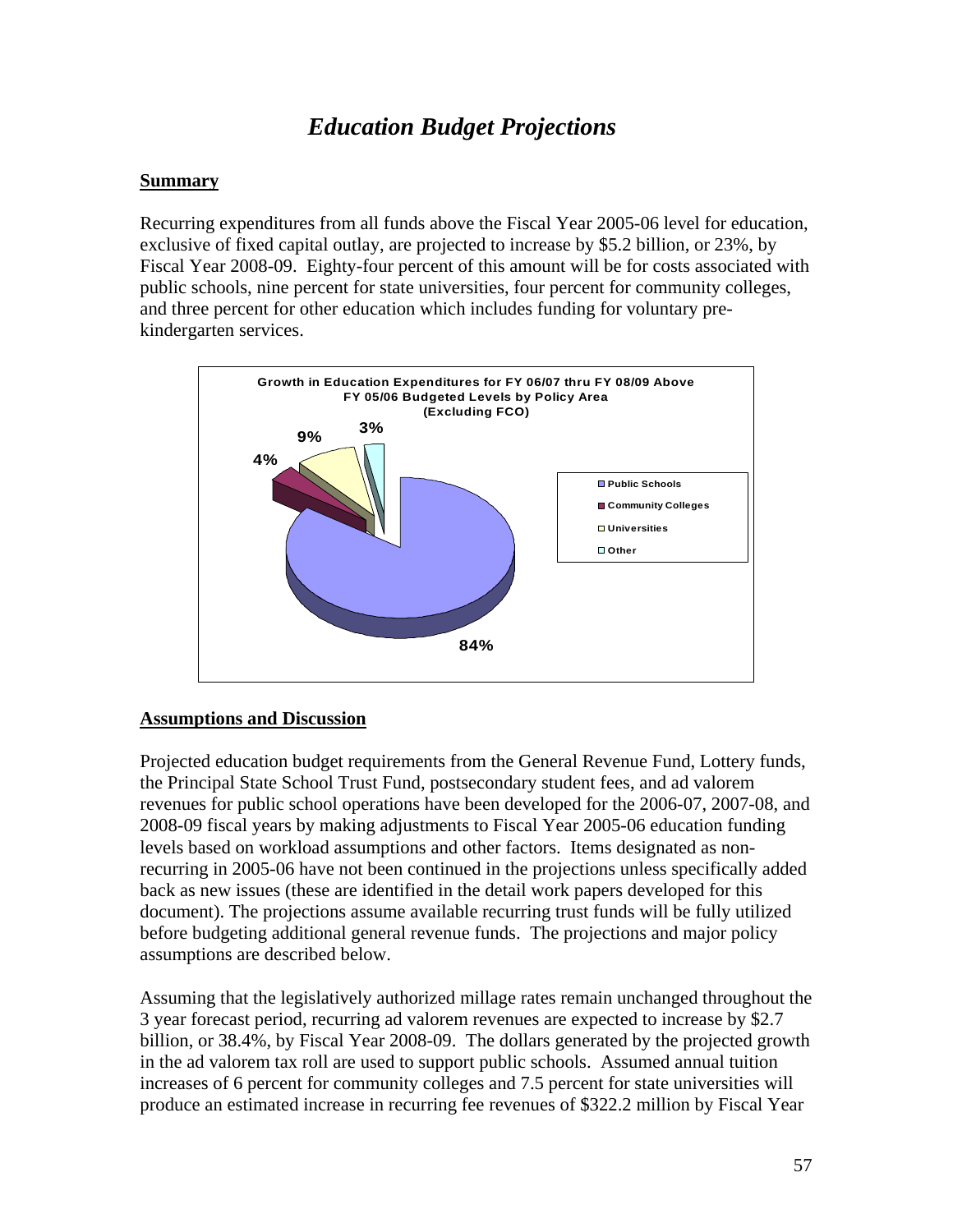2008-09. The balance of the projected growth in recurring expenditures over the three year forecast period is assumed to come from state funds.



The growth in projected expenditures over the three year period is primarily attributable to four issues: increased student enrollment in public schools (148,132 students), community colleges (16,382 students), and state universities (29,236 students); continued phase-in of constitutionally mandated class size reduction requirements in public schools; increased requirements for employer contribution rates to the Florida Retirement System; and growth in ad valorem funding to support public school operations based on current millage rates.



Additional recurring general revenue of \$1.8 billion by Fiscal Year 2008-09 is provided to reduce the statewide average public school class size by two students annually until the constitutionally mandated maximum class sizes are achieved (the deadline for full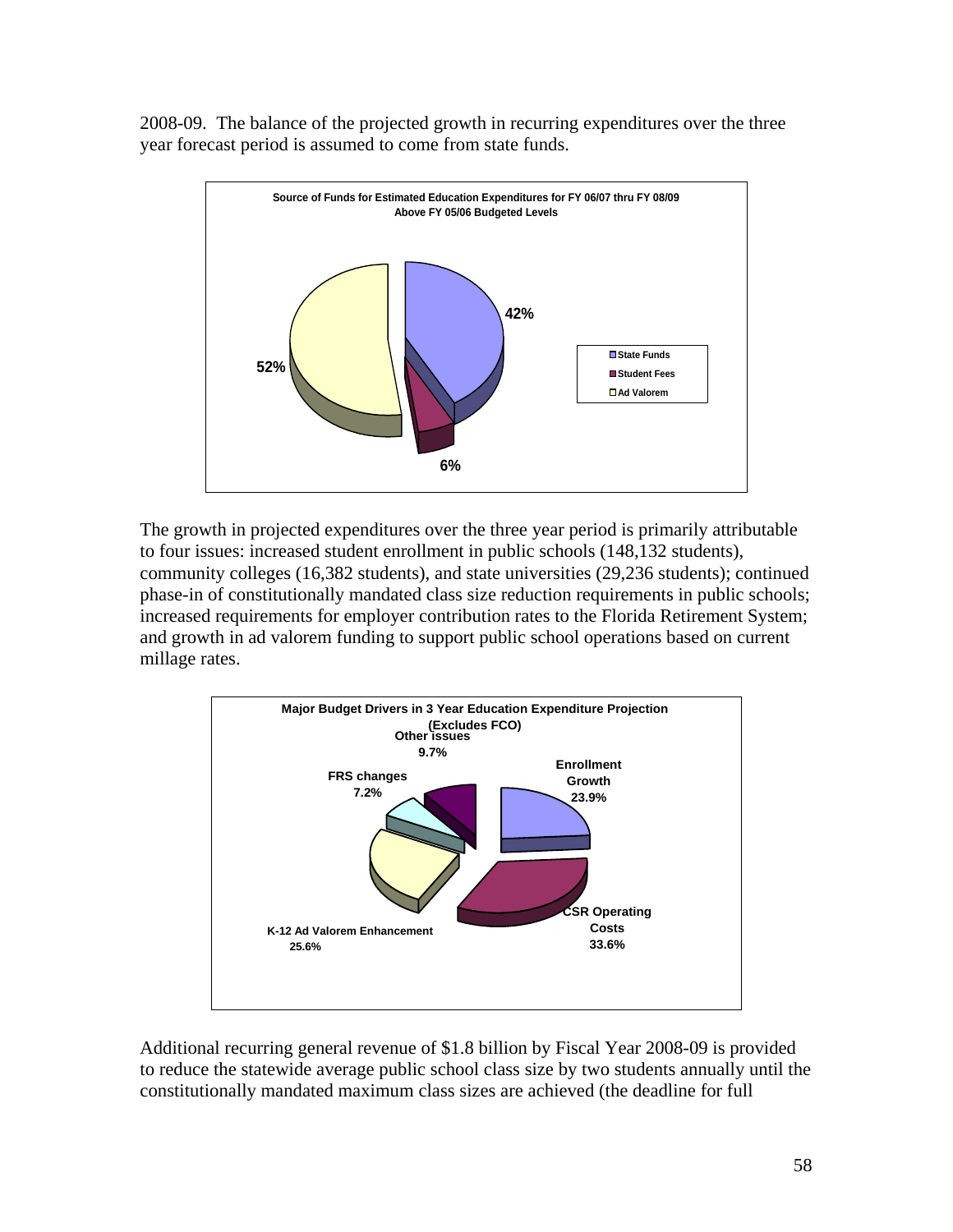compliance is Fiscal Year 2010-11). This is 33.6% of the total increase forecast for all education budgets for this 3-year projection. General revenue funds are included in the forecast to replace Lottery funds which must be pulled from existing K-20 operating budgets to fund Bright Futures Scholarships. The replacement is necessary because Lottery proceeds available for education are not projected to increase during the forecast period sufficiently to address the growing cost of the Bright Futures program.

**Lottery Revenues –** Estimated total recurring Lottery revenues available to support education for the forecast period are based on the Revenue Estimating Conference projections of October 2005, including law changes from the 2005 session. First, sufficient Lottery revenues were budgeted to fund Bright Futures Scholarship payments based on the number of eligible recipients projected by the Office of Economic and Demographic Research, working from the November 2005 Financial Aid Estimating Conference, using **annual tuition increases of 6% for community colleges and 7.5% for state universities**. These tuition increases are in line with past legislative actions, are within the actuarial assumptions for the Florida Prepaid Tuition Program, and will maintain Florida's tuition rates at levels below national and regional averages. After covering these requirements, remaining Lottery revenues were allocated to public schools (70%), community colleges (15%), and state universities (15%). Due to the increasing costs of the Bright Futures Program over the projected time period, future Lottery funds available to public schools, community colleges and state universities are expected to decline from current levels. The cost of the Bright Futures Program is projected to increase based on the growing number of eligible students and rising tuition rates. For the purpose of these projections, general revenue funds have been used to replace the projected decline in Lottery appropriations to public schools, community colleges, and state universities.



**Public School Operating Costs –** Ad valorem revenues projected to be available to support public schools were forecasted by applying the **current required local effort (RLE) millage rate** to the projected tax roll for each of the forecast years. The tax rolls for 2006 through 2008 were projected by the Ad Valorem Estimating Conference of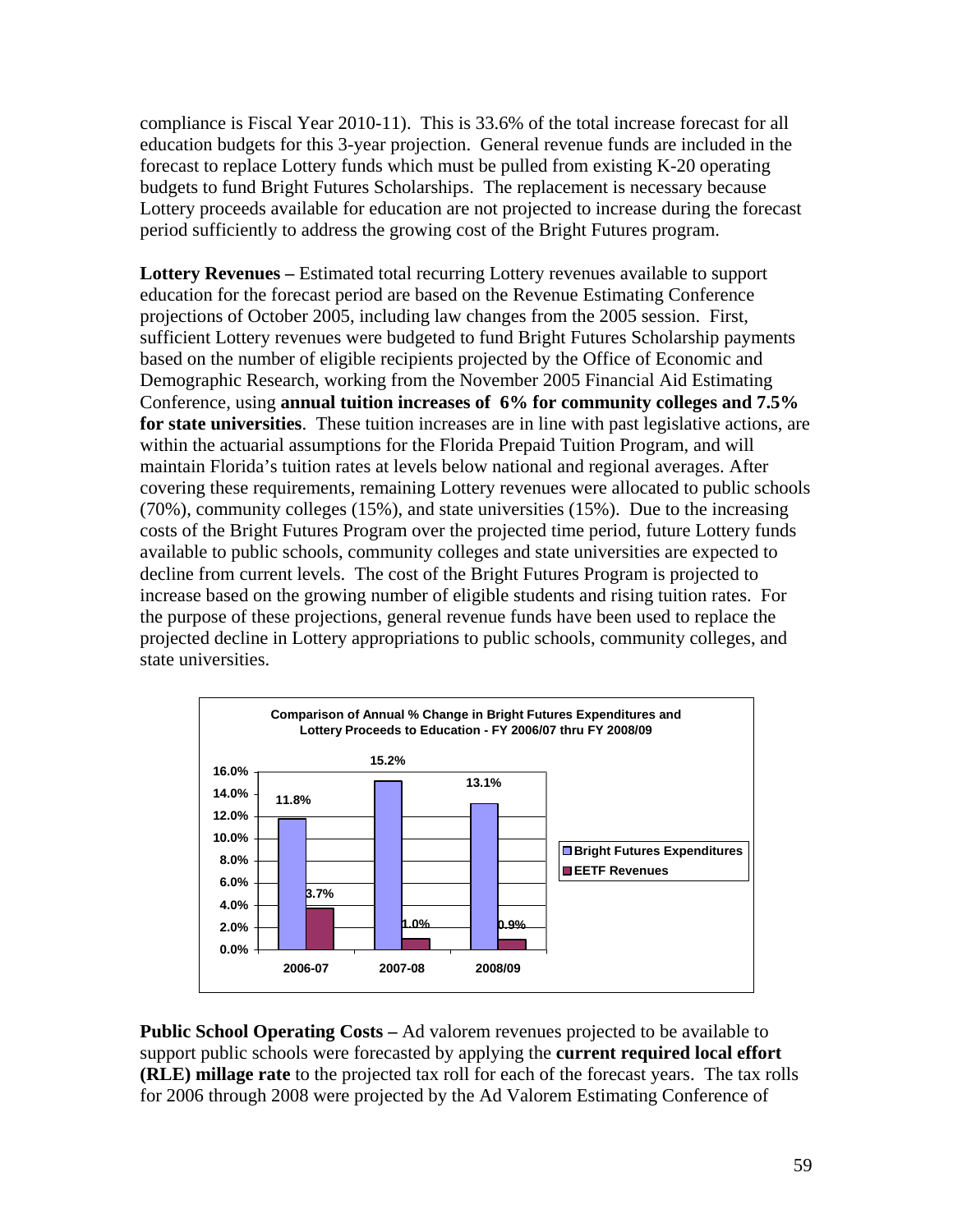November 2005. The education budget projections fully fund projected student enrollment growth and class size reduction phase-in requirements based on the December 2005 Public School Enrollment Estimating Conference and an Office of Economic and Demographic Research long term forecast. Sufficient new state revenues are provided to continue to fund the phase-in of Class Size Reduction requirements. Based on current millage rates and projected growth in the ad valorem tax roll, increased local revenues will be sufficient to fund enrollment growth and to provide for additional enhancements. In addition, funds are included in the budget projections to continue a number of recurring programs which were funded from non-recurring revenues in Fiscal Year 2005- 06 (such as Public School Mentoring programs). The forecast also includes funding for the projected increase in the required employer contribution rate to the Florida Retirement System. (A discussion of the Florida Retirement System issue is provided in the State Employee Salaries and Benefits section of this document.)



**Community Colleges –** Funds were provided to fund enrollment projections based on the Office of Economic and Demographic Research's demographic forecast. **The projection contemplates a projected 6.0% annual increase in student tuition.** Tuition associated with new students is used to fund costs associated with enrollment growth. Amounts are also provided for the phase-in of new physical space (approximately \$3.5 million annually), phase-in of baccalaureate programs, and funding for the projected increase in the required employer contribution rate to the Florida Retirement System. The amount of \$24 million is projected annually to match private donations through the challenge grant program, based on estimates provided by the Department of Education. Items identified as non-recurring in the Fiscal Year 2005-06 budget were not continued. Other than the funds available from the tuition increase for general enrollment, no funding is specifically provided for salary increases, or increased employee health insurance requirements.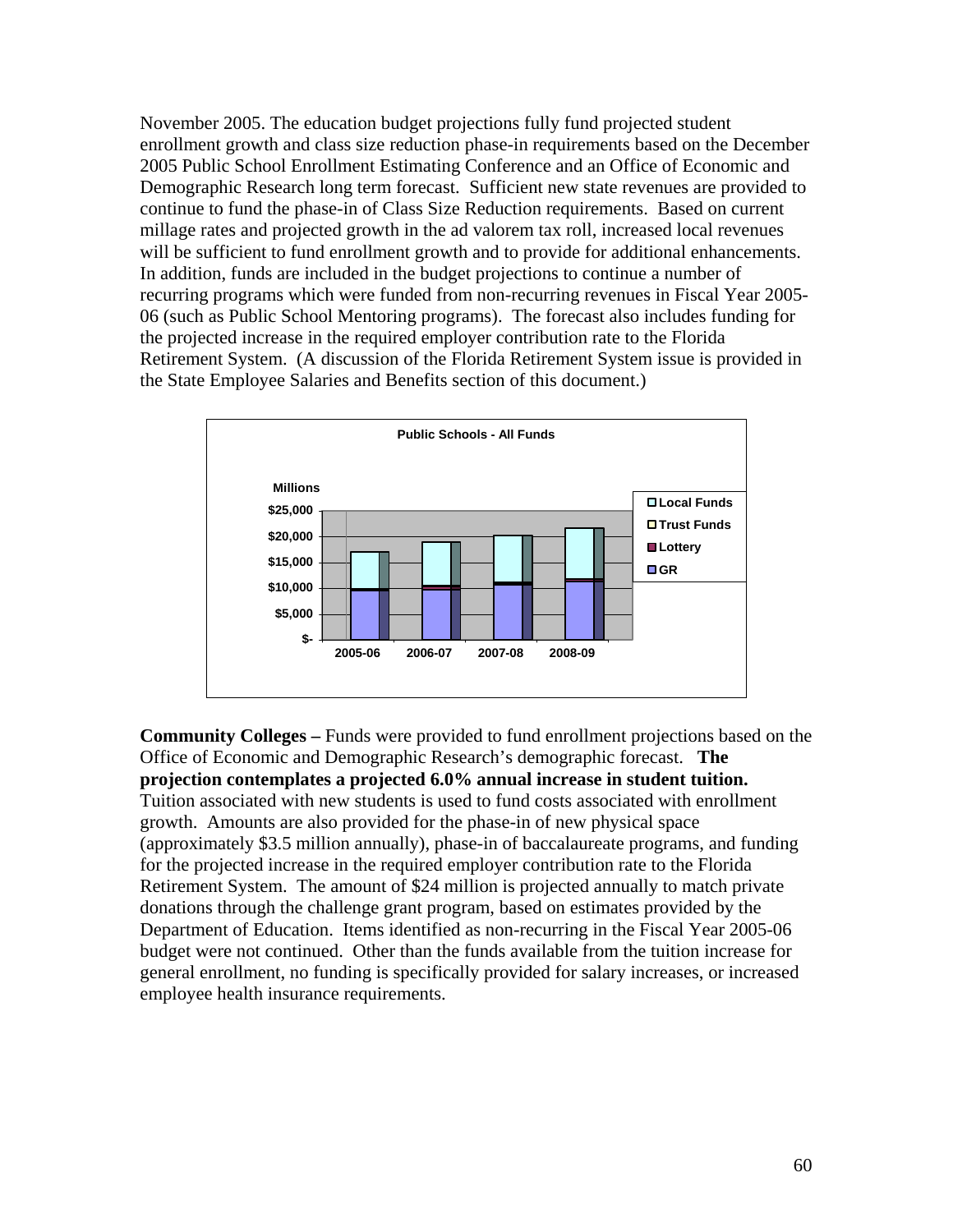

**State Universities** – Funds were provided to fund the first three years of the updated 5 Year Enrollment Plan for State Universities adopted by the Board of Governors (BOG). The funding for this enrollment growth is based on the funding model which was adopted by the BOG in FY 2004-05. **The projection contemplates a 7.5% annual increase in student tuition.** Tuition associated with new students is used to reduce the general revenue costs associated with funding enrollment growth. Tuition associated with current enrollment levels is not earmarked for any specific issue. New funding is provided to continue the phase-in of the FAMU law school, the FSU medical school, and new university construction. The amount of \$51 million is projected annually to match private donations through the challenge grant program. Items identified as non-recurring in the Fiscal Year 2005-06 budget were not continued. Other than the funds available from the tuition increase for general enrollment, no funding is specifically provided for salary increases, increased employee health insurance requirements, increased costs for FRS contributions (see State Employee Salaries and Benefits), or other university enhancements.



**Other Education – Funding was provided for Bright Futures growth incorporating projected tuition increases of 6.0% for Community Colleges and 7.5% for Universities.** No FRAG increase was projected, keeping the program level with the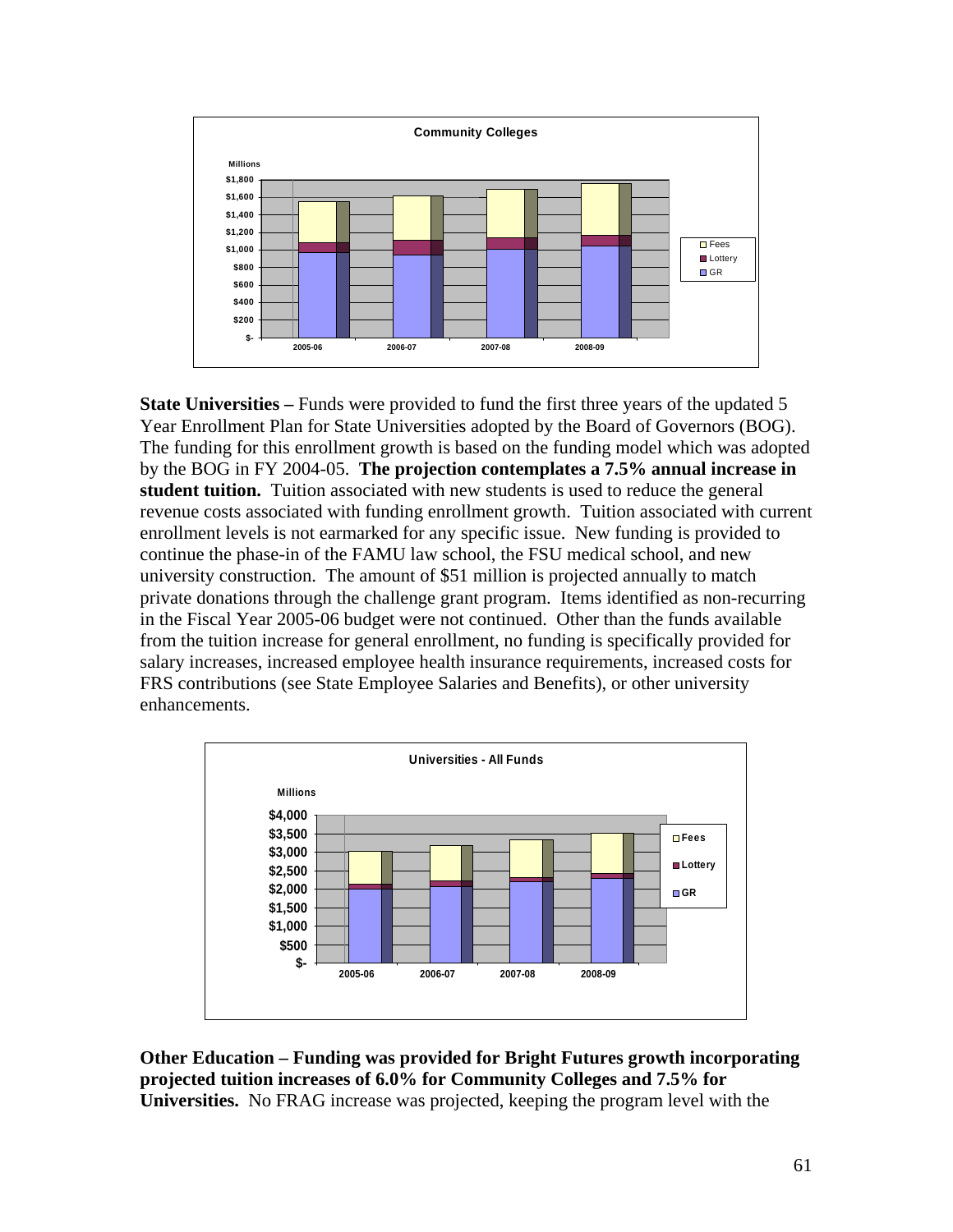Fiscal Year 2005-06 appropriation. The lottery for need-based financial aid (primarily non-recurring) was replaced with general revenue, keeping the program level with the Fiscal Year 2005-06 appropriation. The budget projections contemplate that two-thirds of all four-year olds will participate annually in the Voluntary Pre-Kindergarten Program. The average annual funding is maintained at a rate of \$2,500 per participant, and an additional 5% per participant is included for administrative costs of the Early Learning Coalitions. Based on these assumptions, \$387.1 million from general revenue was appropriated for Fiscal Year 2005-06. Due to the projected increase in the number of four-year olds, this amount increases to \$403.3 million in Fiscal Year 2008-09.

**Fixed Capital Outlay – FCO** funding for the projection includes only the Lottery funding currently authorized for the debt service requirements for the Classrooms First and Classrooms for Kids programs, plus funding for additional debt service to support the issuance of \$200 million for class size reduction bonds in 2007-08 which have been legislatively authorized but not yet sold. There is no additional FCO funding provided for class size reduction in this forecast, because it is currently unclear whether the Legislature will choose to fund the construction of new classrooms or require districts to use existing facilities more efficiently to meet the constitutionally mandated class size levels. In addition, the projection includes no provision to mitigate the impact of declining Public Education Capital Outlay and Debt Service Trust Fund revenues available to support education capital outlay requirements in the out-years of the forecast.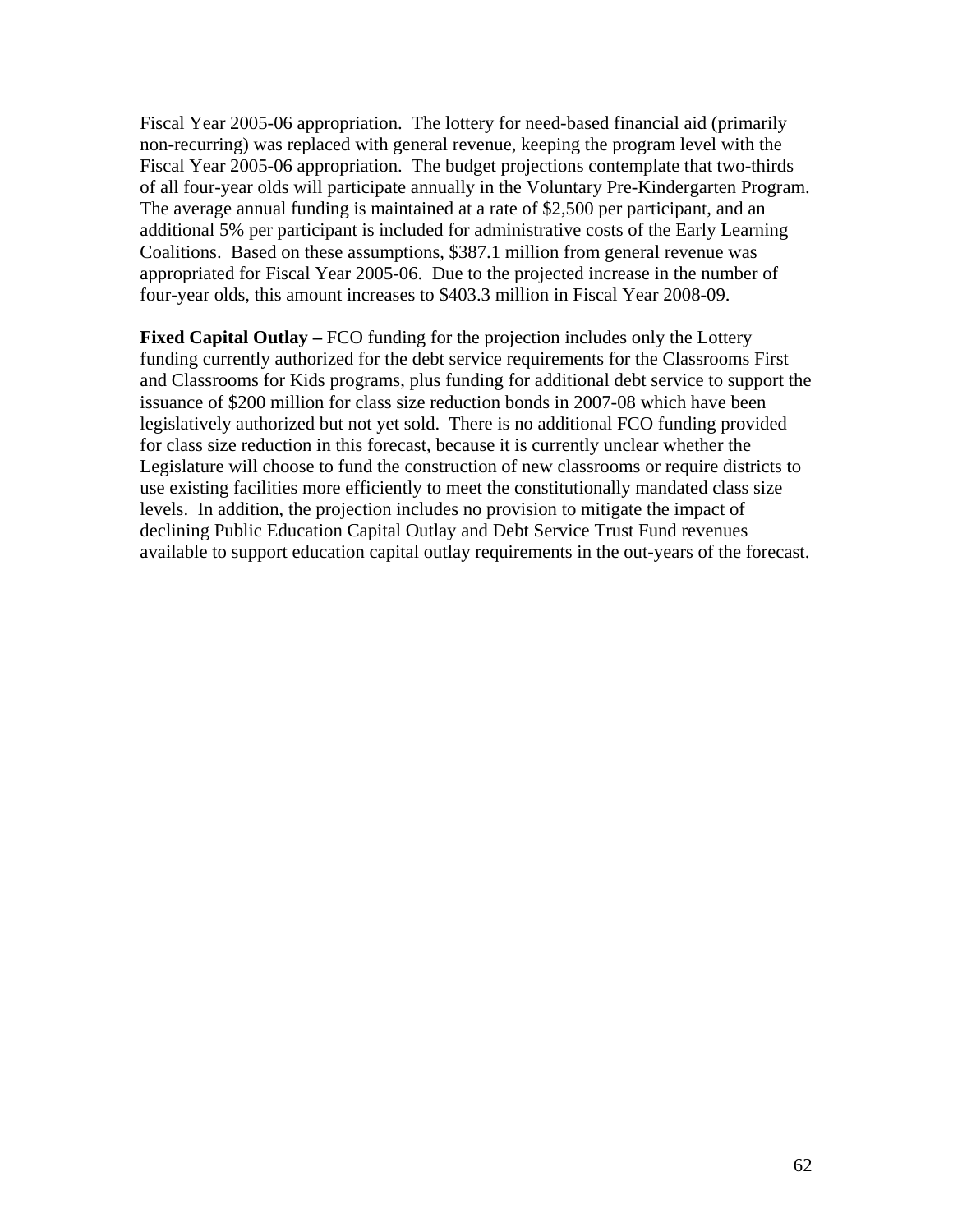# **Criminal Justice/Judiciary**

### **Expenditure projections (\$ millions)**

| <b>Recurring</b>       | 2005-06 | 2006-07 | 2007-08 | 2008-09 |
|------------------------|---------|---------|---------|---------|
| <b>General Revenue</b> | 3,585.3 | 3,727.7 | 3,846.2 | 3,971.9 |
| change                 |         | 142.4   | 118.5   | 125.7   |
| % change               |         | 4.0%    | 3.2%    | 3.3%    |
| <b>Other Trust</b>     | 632.9   | 651.4   | 666.4   | 682.2   |
| change                 |         | 18.5    | 15.0    | 15.8    |
| % change               |         | 2.9%    | 2.3%    | 2.4%    |
| <b>TOTAL</b>           | 4,218.2 | 4,379.0 | 4,512.5 | 4,654.1 |
| change                 |         | 160.9   | 133.5   | 141.6   |
| % change               |         | 3.8%    | 3.0%    | 3.1%    |
| <b>Nonrecurring</b>    |         |         |         |         |
| <b>General Revenue</b> | 63.9    | 58.0    | 56.7    | 49.6    |
| change                 |         | $-5.8$  | $-1.3$  | $-7.2$  |
| <b>Other Trust</b>     | 7.8     | 0.0     | 0.0     | 0.0     |
| change                 |         | $-7.8$  | 0.0     | 0.0     |
| <b>TOTAL</b>           | 71.6    | 58.0    | 56.7    | 49.6    |
| change                 |         | $-13.6$ | $-1.3$  | $-7.2$  |
| <b>TOTAL</b>           |         |         |         |         |
| <b>General Revenue</b> | 3,649.1 | 3,785.7 | 3,902.9 | 4,021.5 |
| change                 |         | 136.6   | 117.2   | 118.6   |
| % change               |         | 3.7%    | 3.1%    | 3.0%    |
| <b>Other Trust</b>     | 640.7   | 651.4   | 666.4   | 682.2   |
| change                 |         | 10.7    | 15.0    | 15.8    |
| % change               |         | 1.7%    | 2.3%    | 2.4%    |
| <b>TOTAL</b>           | 4,289.8 | 4,437.1 | 4,569.3 | 4,703.7 |
| change                 |         | 147.3   | 132.2   | 134.4   |
| % change               |         | 3.4%    | 3.0%    | 2.9%    |

Fixed capital outlay projections assume the completion of projects already authorized and any new construction that would be required to maintain sufficient bedspace to prevent early release.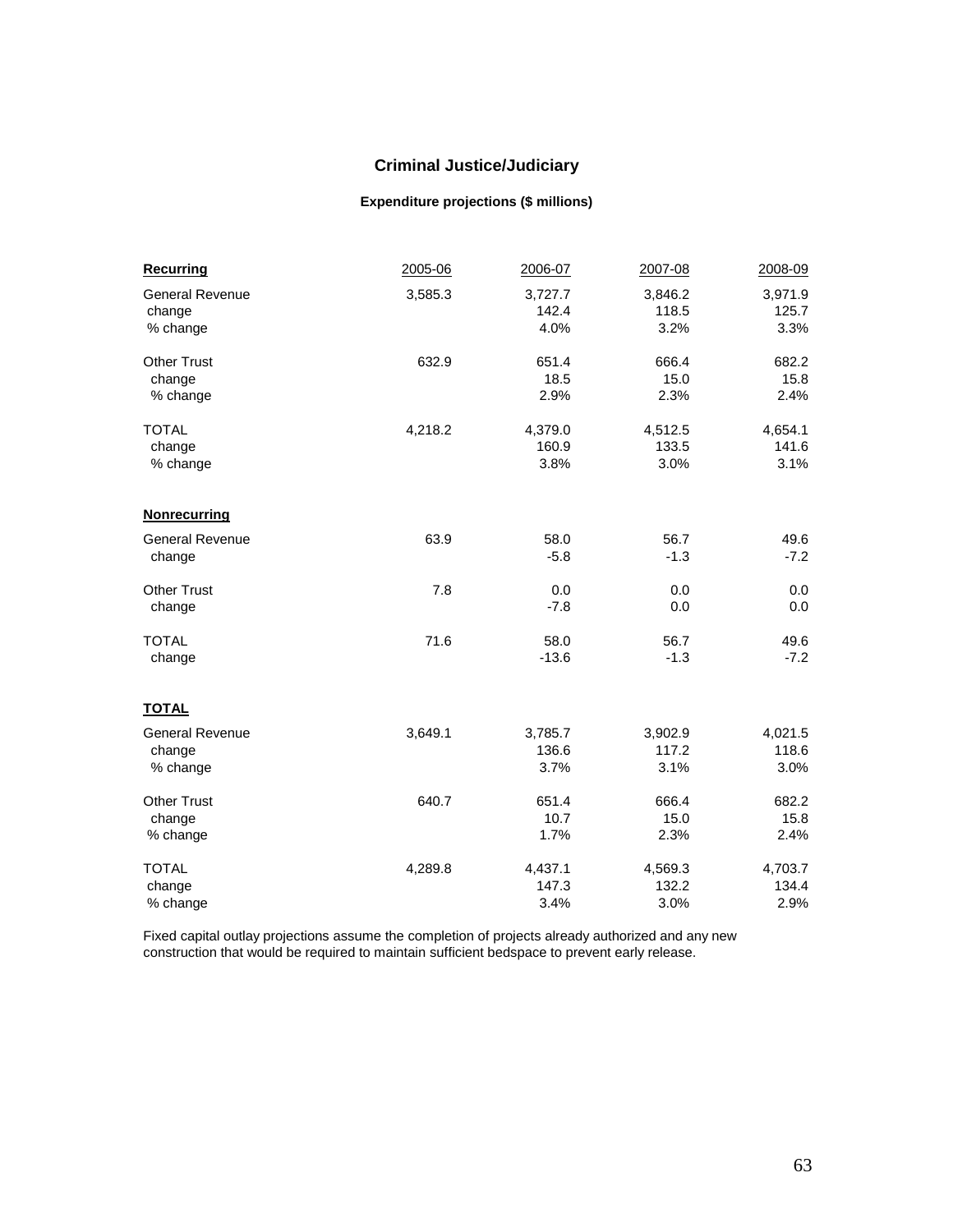# *Justice Budget Projections*

### **SUMMARY**

The Justice Appropriations Committee has jurisdiction over the Department of Corrections, the Department of Legal Affairs, the Department of Law Enforcement, the Department of Juvenile Justice, the Parole Commission, Justice Administration, and the State Court System. The total budget for these agencies is approximately \$4.3 billion dollars. The following chart displays the total appropriations for each agency for Fiscal Year 2005-06.



### **ASSUMPTIONS AND DISCUSSION**

**General -** Projected justice budget requirements from general revenue for public safety operations have been developed for Fiscal Years 2006-07, 2007-08, and 2008-09 by making adjustments to Fiscal Year 2005-06 criminal justice funding levels. Workload assumptions and other factors were considered in the projections. Items designated as non-recurring in Fiscal Year 2005-06 have not been continued in the projections unless specifically added back as new issues, which are identified in the Committee on Justice Appropriations budget worksheet. The projected four percent increase in recurring expenditures in each of the next three fiscal years in criminal justice programs is based primarily on the need to fund increased operational costs in the Department of Corrections (DOC). The increase is associated with the construction of new prison beds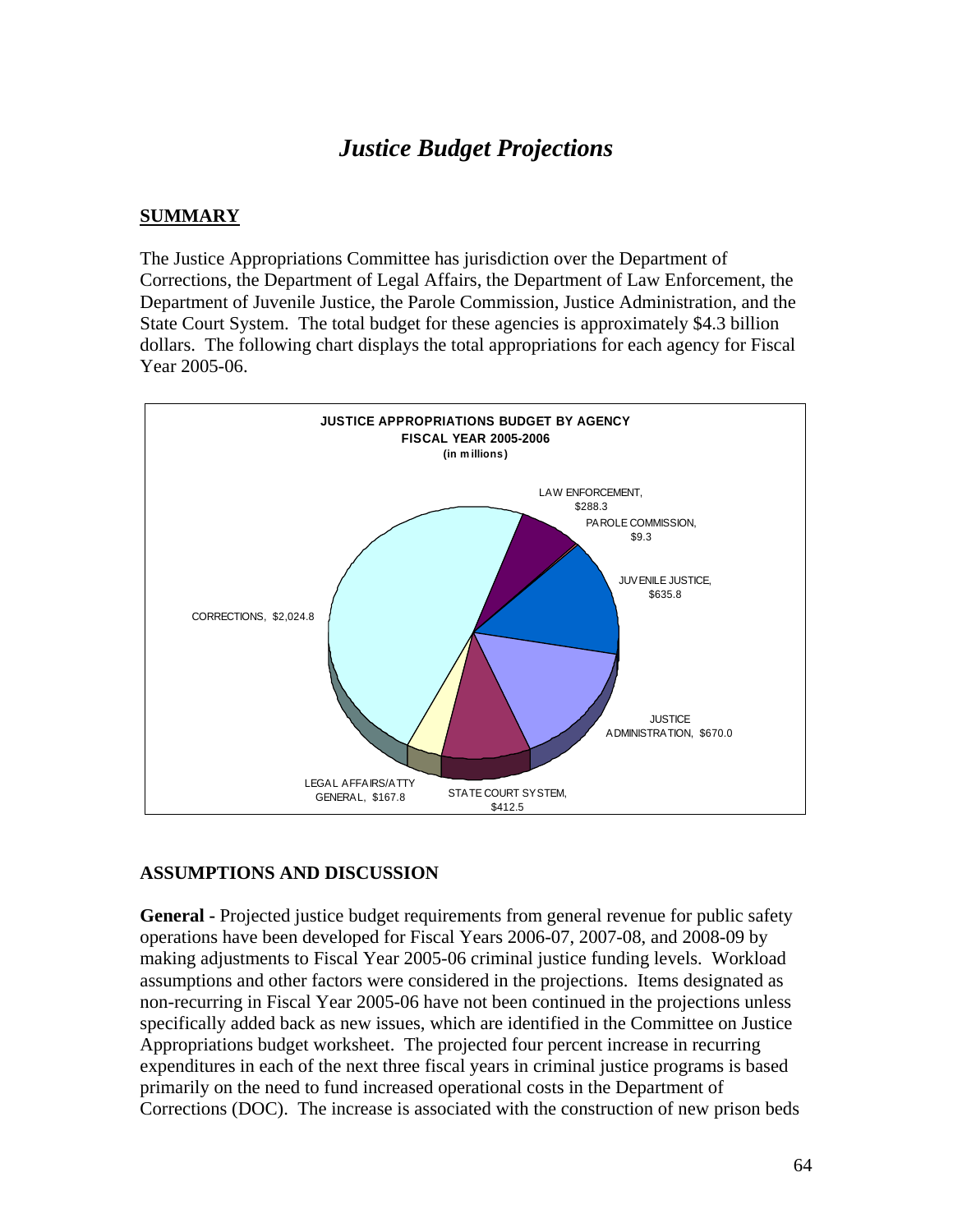around the state to accommodate the projected increase in prison population. As a result, DOC will need additional budget to staff and operate new prisons.

The projected budget requirements for the judicial branch shown in this document are based largely on projected changes in the Consumer Price Index and reflect increases related to workload growth but not general salary increases. Most of the judicial branch budget is comprised of state employee salaries (78 percent), and projections of future salary funding are reflected in the State Employee Salaries and Benefits section of this document. This method has been chosen in lieu of estimating funding increases based on projected workload indices because historical appropriations have not been correlated with the various workload measures and formulas proposed by the courts, state attorneys and public defenders. In addition, a review of the annual rates of increase for the judicial branch show great variability from year to year, ranging from a 9.7 percent increase from Fiscal Year 1998-99 to Fiscal Year 1999-00 to a mere 0.5 percent increase from Fiscal Year 2000-01 to Fiscal Year 2001-02.

**Corrections** – Funds were provided for institutional operational increases based on the Criminal Justice Estimating Conference (CJEC) projected prison population increase over the next three years. The Community Corrections Programs forecast was increased each year by the projected Consumer Price Index (CPI) because this 3-year forecast does not anticipate any major policy changes. The CPI was used to provide a small cost-ofliving inflationary increase each year.

**Juvenile Justice** – Funds provided for the Department of Juvenile Justice (DJJ) assume that the appropriations for the Juvenile Detention Program, Probation / Community Control Programs, and Residential Corrections will increase in each of the forecasted years by 50% of the CPI. These programs were only increased by 50% of the CPI because the forecast only projected a small increase in deep-end services over the next three years. It also assumes that the appropriations for Prevention / Victim Services will increase at a rate equal to the CPI increase. The Prevention / Victim Services in DJJ are considered front-end services that are used to divert juveniles from deep-end services. There has been a push over the past several years, both inside and outside of DJJ, to increase these services, in order to reduce the need for more costly deep-end services in the future. The funds also include \$1 million, based on previous funding levels, for each of the forecasted fiscal years to address general facility repairs and maintenance.

**New Judgeships -** Estimates of additional judgeship costs are based on judicial certification projections developed by the Office of the State Courts Administrator, adjusted to reflect the historical average percent of the certification actually funded by the Legislature. Although the law requires the Florida Supreme Court to employ specific models and follow certain procedures in recommending the need for new judgeships, the Legislature historically has authorized and funded only a portion of the court's certification of the need for new judges. Since there has been significant variation from year to year in the percentage of the judicial certification actually funded, the additional judgeships that may be funded over the next three years could be significantly different from the estimates shown. During the past eleven years, new judgeships were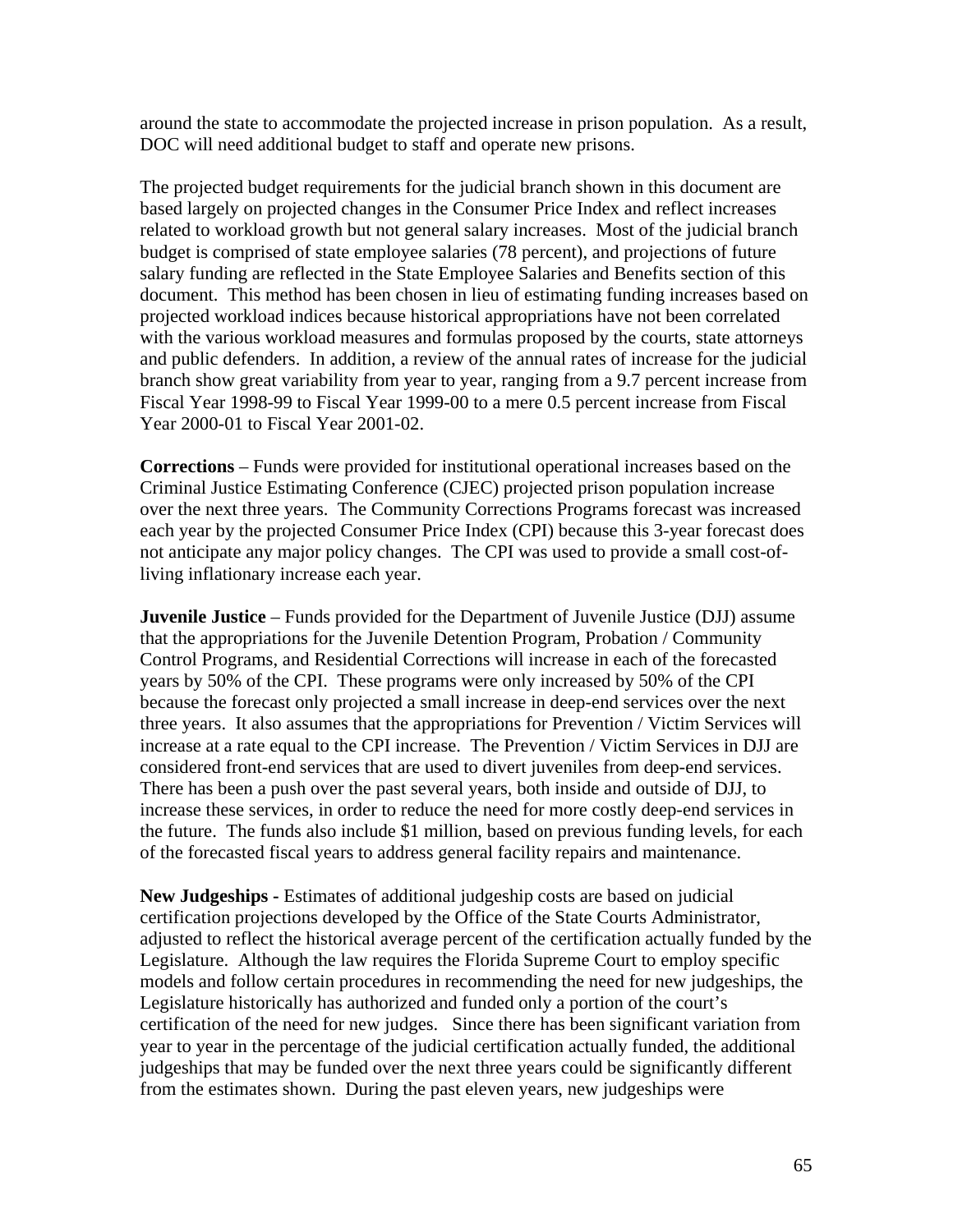

certified/requested in each year, but funded only in seven of the past eleven legislative sessions.

**State Attorneys and Public Defenders -** Workload growth for State Attorneys and Public Defenders is based on the historical average annual growth in recent years, but FTE's are not increased because increased salary funding for existing staff has been requested to improve retention of employees. In recent years, this has been one of the highest priorities for the state attorneys and public defenders. Moreover, 188 new FTEs were funded in a workload issue for state attorneys and public defenders during the last session. In any case, while the FTE's may or may not increase each year, the projected total funds shown are likely to be the same whether pay equity or workload issues are funded. Actual funding in the projected years could vary significantly from what is shown in this document depending on budgetary constraints. Workload funding for State Attorneys and Public Defenders is typically minimal in tight budget years and will sometimes "catch up" when state revenues are more plentiful. In addition, workload funding for state attorneys and public defenders is often tied to whether or not new judgeships are funded, since every new judgeship requires more staffing by state attorneys and public defenders as more courtroom sessions are held.

**Fixed Capital Outlay (FCO)** – The three year FCO funding projections for the Department of Corrections include funding for one new prison, one annex, debt service payments, repair and maintenance of existing facilities and prison bed requirements in the Jessica Lunsford Act (Chapter 2005-28).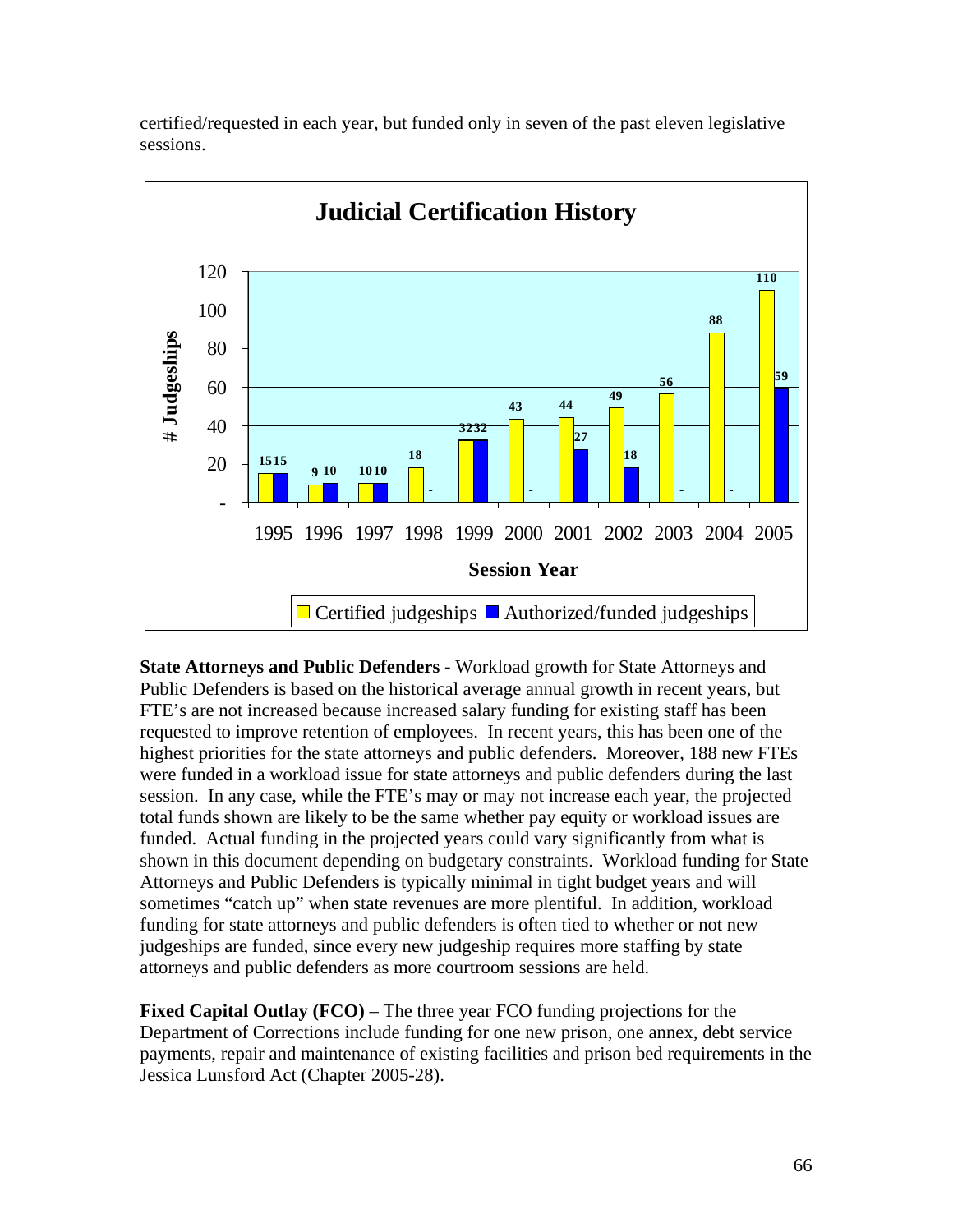

The FCO funding projection for Fiscal Year 2006-07 includes \$2 million to renovate Desoto Correctional Institution, a 1,213 bed facility to come on line by June 30, 2008. It also includes \$17.2 million for debt service, \$3 million for general repairs and maintenance, and \$1.2 million for beds appropriated for the Jessica Lunsford Act.

The FCO funding projection for Fiscal Year 2007-08 includes \$34.5 million for partial funding of a 2,022 prison bed annex at the Wakulla Correctional Institution. The 2005 Legislature provided \$9.5 million for site development and fencing for the new facility. In addition, the projection includes \$2 million in planning funds for an additional prison **A** to come on line by June 30, 2010. It also includes \$17.2 million for debt service, \$3 million for general repairs and maintenance, and \$.4 million for beds appropriated for the Jessica Lunsford Act.

The FCO funding projection for Fiscal Year 2008-09 includes the final appropriation of \$34.5 million to complete the construction of the Wakulla Annex. The projection also includes 50% of funding for Prison **A** that will come on line in Fiscal Year 2009-10. In addition, it includes \$17.2 million for debt service, and \$3 million for general repairs and maintenance.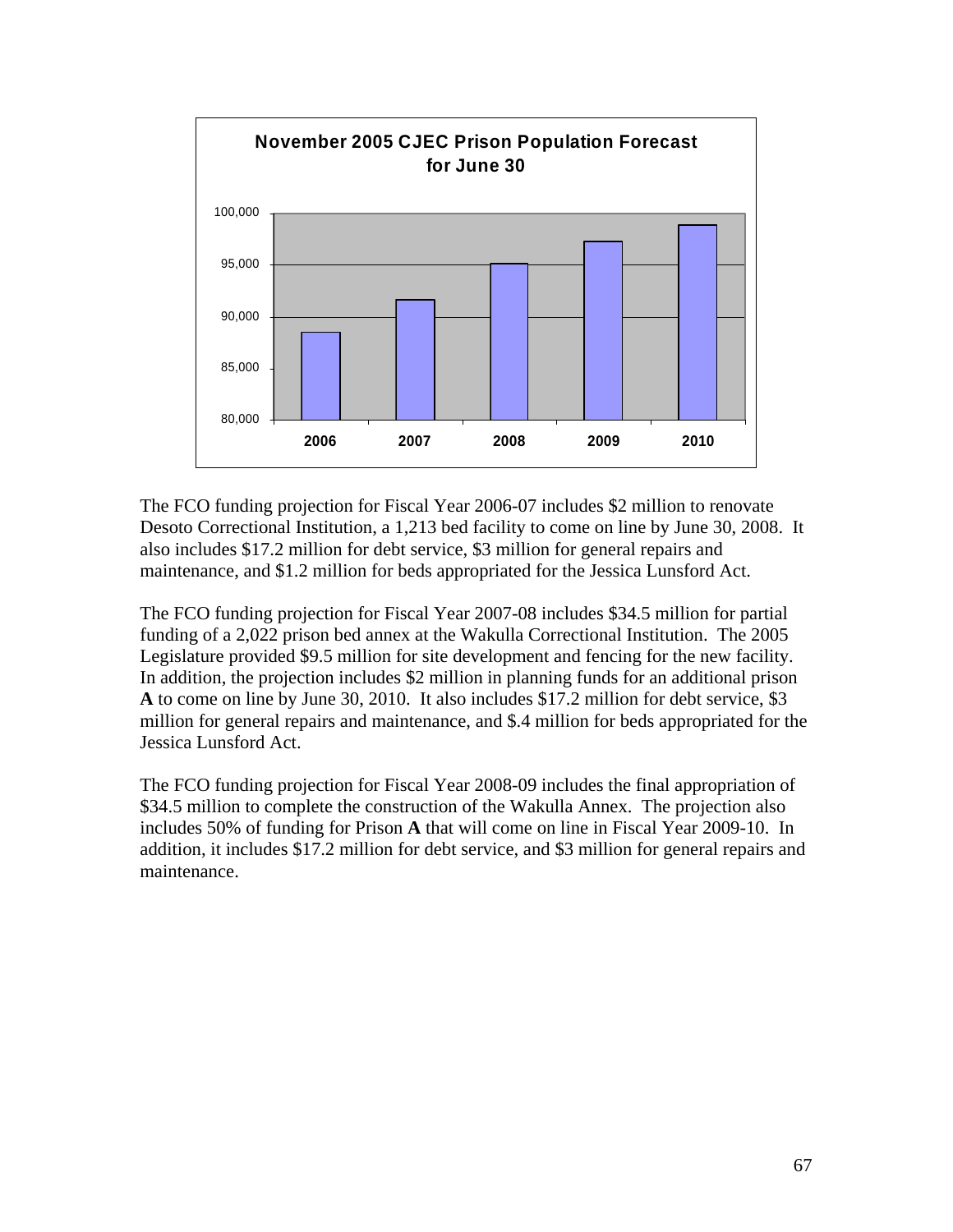### **General Government**

### **Expenditure projections (\$ millions)**

| <b>Recurring</b>       | 2005-06 | 2006-07  | 2007-08 | 2008-09 |
|------------------------|---------|----------|---------|---------|
| <b>General Revenue</b> | 447.2   | 448.4    | 450.2   | 455.5   |
| change                 |         | 1.2      | 1.8     | 5.3     |
| % change               |         | 0.3%     | 0.4%    | 1.2%    |
| <b>Other Trust</b>     | 2,574.8 | 2,642.7  | 2,687.6 | 2,724.4 |
| change                 |         | 67.9     | 44.9    | 36.8    |
| % change               |         | 2.6%     | 1.7%    | 1.4%    |
| <b>TOTAL</b>           | 3,022.0 | 3,091.1  | 3,137.8 | 3,179.9 |
| change                 |         | 69.1     | 46.7    | 42.1    |
| % change               |         | 2.3%     | 1.5%    | 1.3%    |
| <b>Nonrecurring</b>    | 2005-06 | 2006-07  | 2007-08 | 2008-09 |
| <b>General Revenue</b> | 301.0   | 138.3    | 109.0   | 100.6   |
| change                 |         | $-162.7$ | $-29.3$ | $-8.4$  |
| <b>Other Trust</b>     | 1,387.9 | 1,186.8  | 1,171.5 | 1,178.1 |
| change                 |         | $-201.1$ | $-15.3$ | 6.6     |
| <b>TOTAL</b>           | 1,688.9 | 1,325.1  | 1,280.5 | 1,278.7 |
| change                 |         | $-363.8$ | $-44.6$ | $-1.8$  |
| <b>TOTAL</b>           | 2005-06 | 2006-07  | 2007-08 | 2008-09 |
| <b>General Revenue</b> | 748.2   | 586.7    | 559.2   | 556.1   |
| change                 |         | $-161.5$ | $-27.5$ | $-3.1$  |
| % change               |         | $-21.6%$ | $-4.7%$ | $-0.6%$ |
|                        |         |          |         |         |
| <b>Other Trust</b>     | 3,962.7 | 3,829.5  | 3,859.1 | 3,902.5 |
| change                 |         | $-133.2$ | 29.6    | 43.4    |
| % change               |         | $-3.4%$  | 0.8%    | 1.1%    |
| <b>TOTAL</b>           | 4,710.9 | 4,416.2  | 4,418.3 | 4,458.6 |
| change                 |         | $-294.7$ | 2.1     | 40.4    |
| % change               |         | $-6.3%$  | 0.0%    | 0.9%    |

Nonrecurring Trust includes purchases of environmentally sensitive lands funded from the sale of bonds.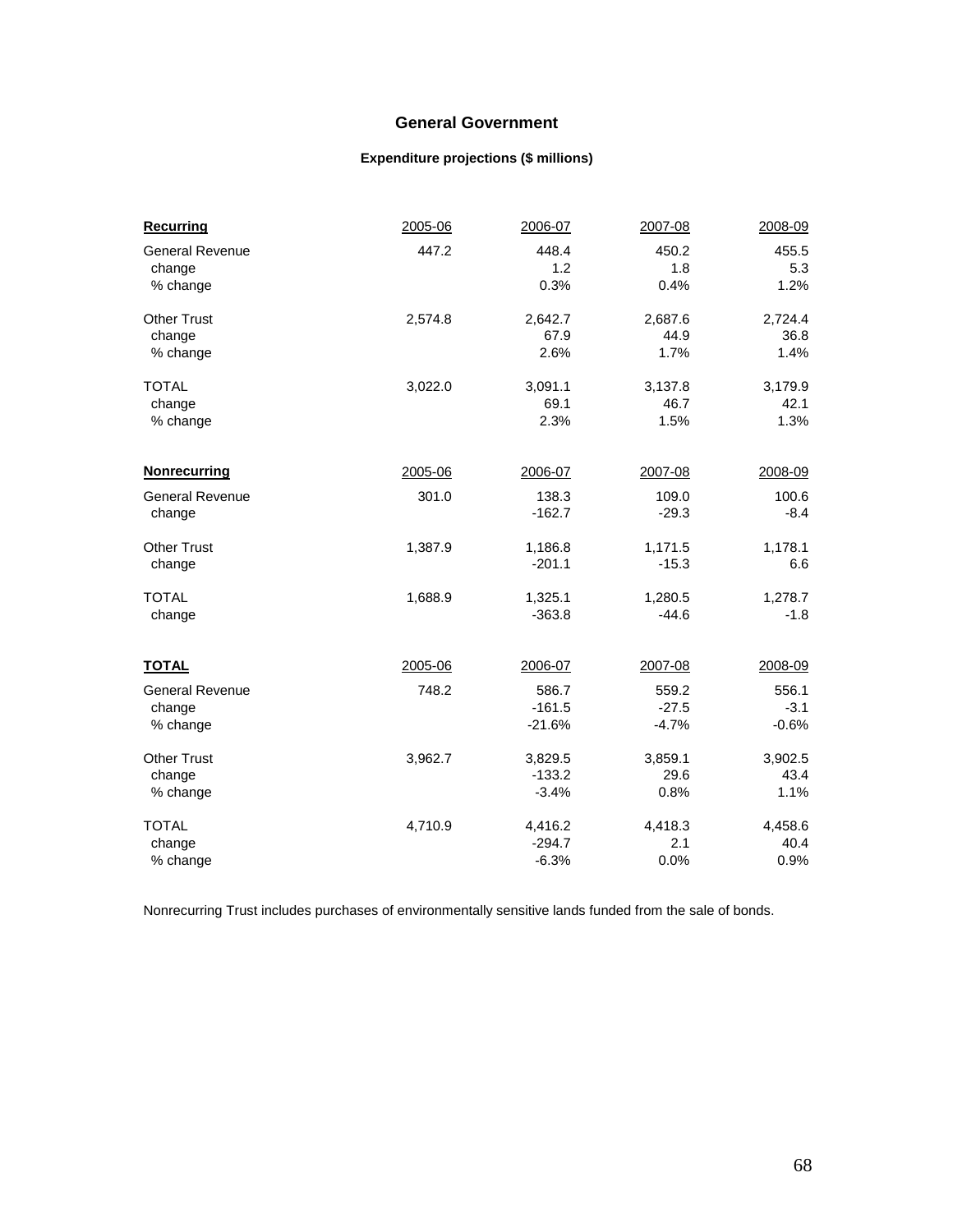# *GENERAL GOVERNMENT BUDGET PROJECTIONS*

### **SUMMARY**

The agency budgets under the purview of the Committee on General Government Appropriations rely heavily on state trust fund dollars. Of the \$4.7 billion total budget for Fiscal Year 2005-06, over 84 percent or \$4.0 billion is funded from trust fund revenues and only 16 percent or \$748.1 million is from general revenue funds. The financial outlook budget projections fully utilize available trust fund balances before estimating the need for additional general revenue.



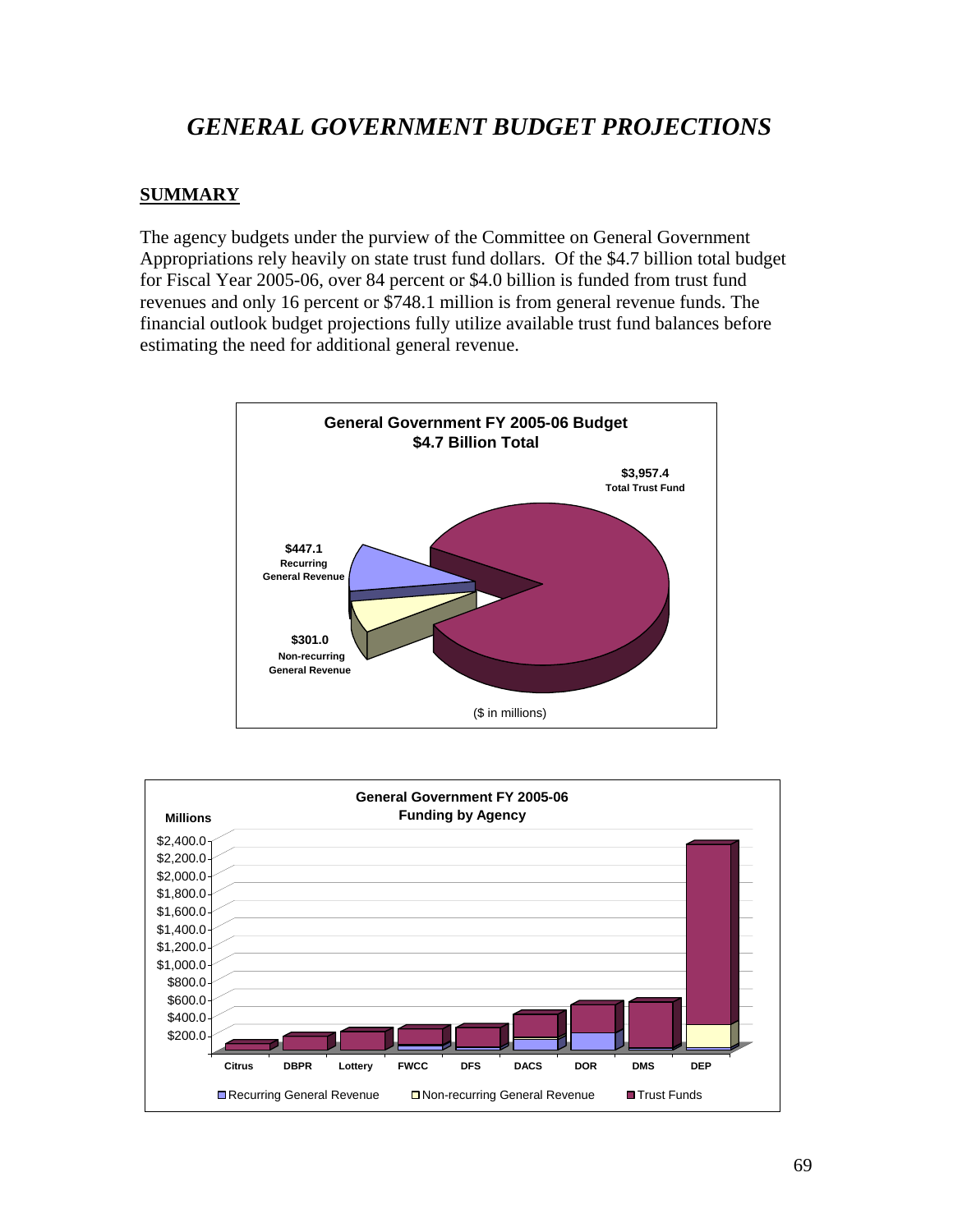### **ASSUMPTIONS AND DISCUSSION**

A number of general government programs such as the Florida Recreational Development Assistance Program (FRDAP) and water projects are grant and aid to local governments and are funded with non-recurring sources. The costs for programs including FRDAP, Solid Waste Management Grants to counties, state parks maintenance, water projects, and replacement of law enforcement and forestry equipment are based on historical five-year funding averages. The most recent financial data from agencies was used for estimating costs of unique issues which include citrus canker eradication and the Mulberry/Piney Point phosphate cleanup. The funding level for the Land Reclamation program is based on historical two-year funding averages since the program was not funded for several years when the Mulberry/Piney Point cleanup efforts became the focus.

Federal funds were maximized with state general revenue as match for the Drinking and Wastewater Revolving Loan programs and the Citrus Canker Eradication and Citrus Tree Replacement programs.

The major policy assumptions are described below.

**Documentary Stamp Tax Revenues** - Estimated documentary stamp tax revenues are based on the November 2005 Consensus Revenue Estimating Conference projections. Over the past few years, the various methodologies for appropriating program budgets supported by documentary stamp revenue have included using five-year averages, current-year level of funding, and the statutory distribution. Generally during this period, any balances of documentary stamp revenues remaining after funding the programs were transferred to the General Revenue Fund. The financial outlook is based on the current statutory distribution to all programs supported by documentary stamp revenue, which include: the Conservation and Recreation Lands (CARL), Ecosystems Management and Restoration and Water Quality Assurance, Land Acquisition, Water Management Lands, and Invasive Plant Control trust funds in the Department of Environmental Protection; the Marine Resources Conservation and State Game trust funds in the Fish and Wildlife Conservation Commission; and the General Inspection Trust Fund in the Department of Agriculture and Consumer Services. These revenues provide resources for land management and acquisition, beach restoration, manatee protection, and environmental protection efforts, including non-point source pollution prevention in our state's water bodies. The revenues also provide resources for our state's park operations and maintenance, exotic and aquatic plant control, and lake restoration efforts.

House Bill 1889, Chapter 2005-92, Laws of Florida, capped the amount of documentary stamp tax revenues for several funds beginning in Fiscal Year 2007-08. The cap amounts for the General Government funds are \$110.9 million for the Land Acquisition Trust Fund; \$60.5 million for the Water Management Lands Trust Fund; \$36.1 million for the Invasive Plant Control Trust Fund; and \$12.7 million for the State Game Trust Fund for lake restoration. The financial outlook includes these caps beginning in Fiscal Year 2007-08.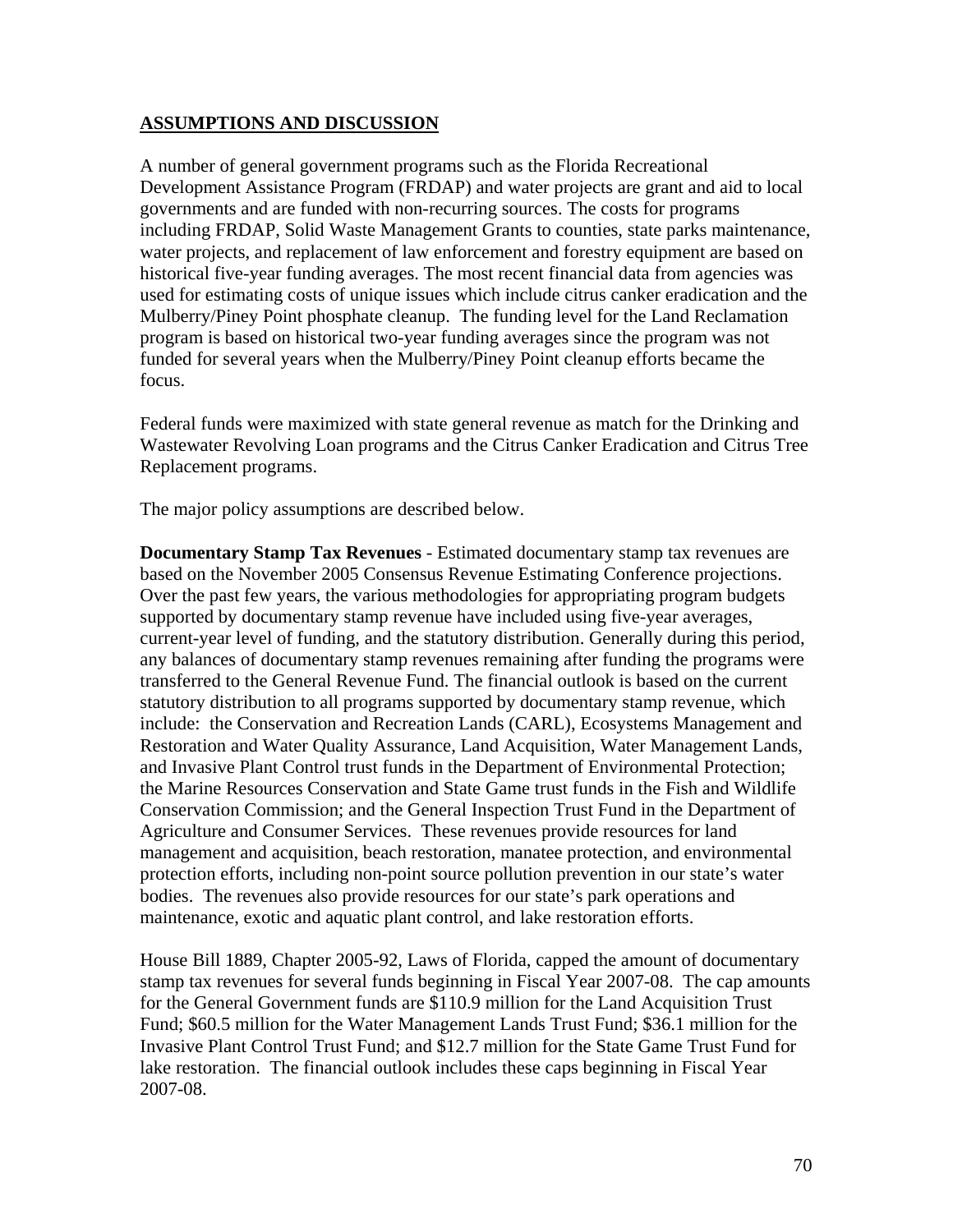

*November 15, 2005 Revenue Estimating Conference*



 *November 15, 2005 Revenue Estimating Conference*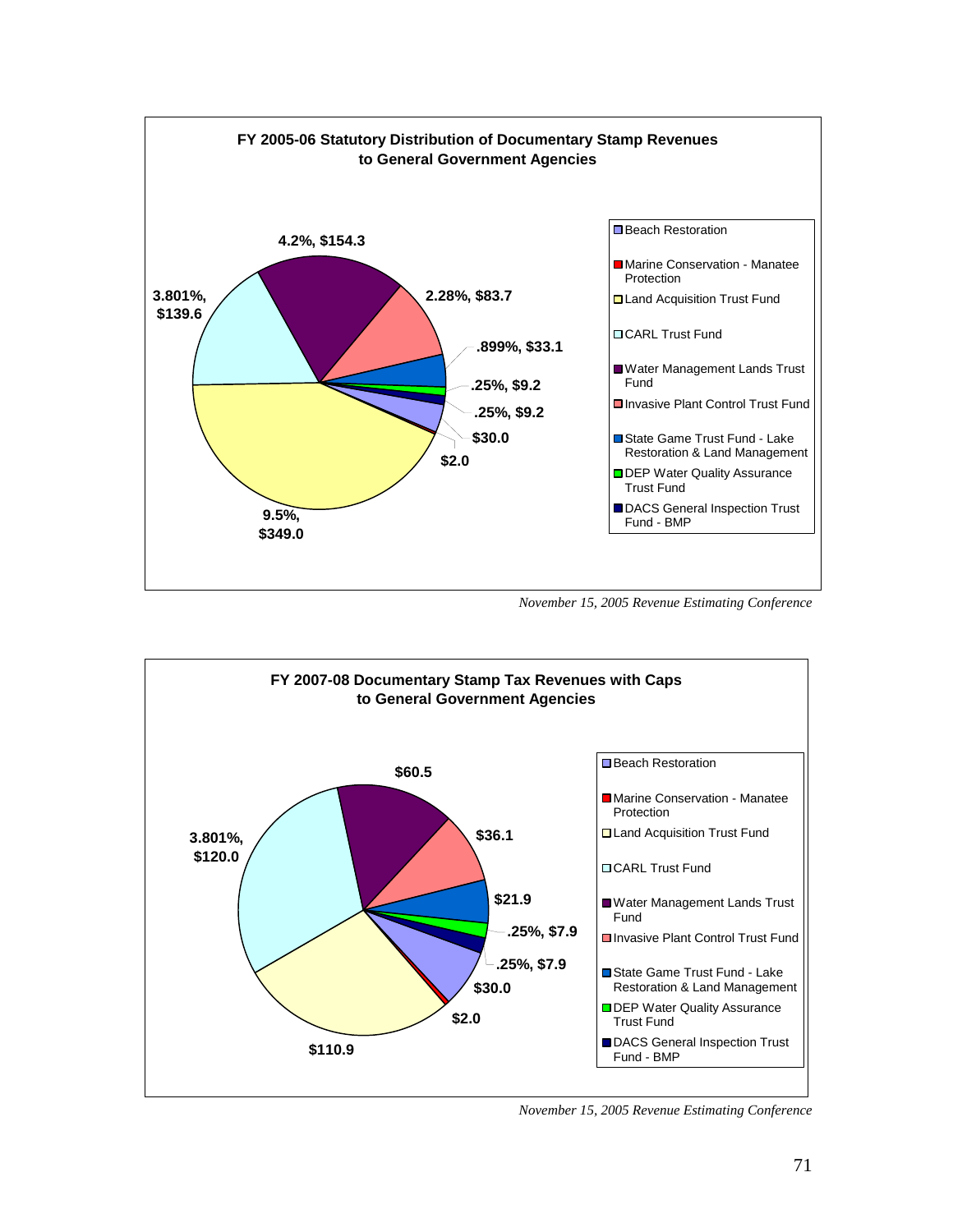**Debt Service** - The financial outlook assumes annual bond authorizations of \$300 million each for Fiscal Year 2006-07 through Fiscal Year 2008-09 for the Florida Forever land acquisition program. The Florida Forever program authorizes bond issues in an amount not to exceed \$3 billion over a ten-year period. Historically, bonds have been authorized for the state's land acquisition programs; however, in Fiscal Year 2003-04 and Fiscal Year 2004-05, the General Appropriations Act provided non-recurring general revenue and trust fund balances to fund the program in lieu of authorizing the full \$300 million annual debt. Non-recurring general revenue has also been provided for the Everglades. The 2005-06 General Appropriations Act authorized bonds for both Florida Forever and the first Everglades debt authorization. The financial outlook continues these bond programs for Fiscal Year 2006-07 through Fiscal Year 2007-08. The debt obligations for Florida Forever and the Everglades are funded from documentary stamp tax revenues allocated to the General Revenue Fund.



The financial outlook also continues to authorize debt as the funding mechanism for the ASPIRE project. The fund source for the debt repayment is revenue in the Insurance Regulatory Trust Fund. The ASPIRE project will replace the state's current accounting system.

**Technology -** Several major technology projects are continued in the financial outlook for General Government section. These initiatives include the LicenseEase system at the Department of Business and Professional Regulation; Child Support Automated Management System (CAMS) and SUNTAX projects at the Department of Revenue; the ASPIRE project at the Department of Financial Services; the Statewide Law Enforcement Radio System (SLERS), Human Resources Outsourcing, and MyFloridaMarketPlace projects at the Department of Management Services; and Integrated Management System (IMS) at the Department of Environmental Protection. The projected costs for several of these projects including LicenseEase,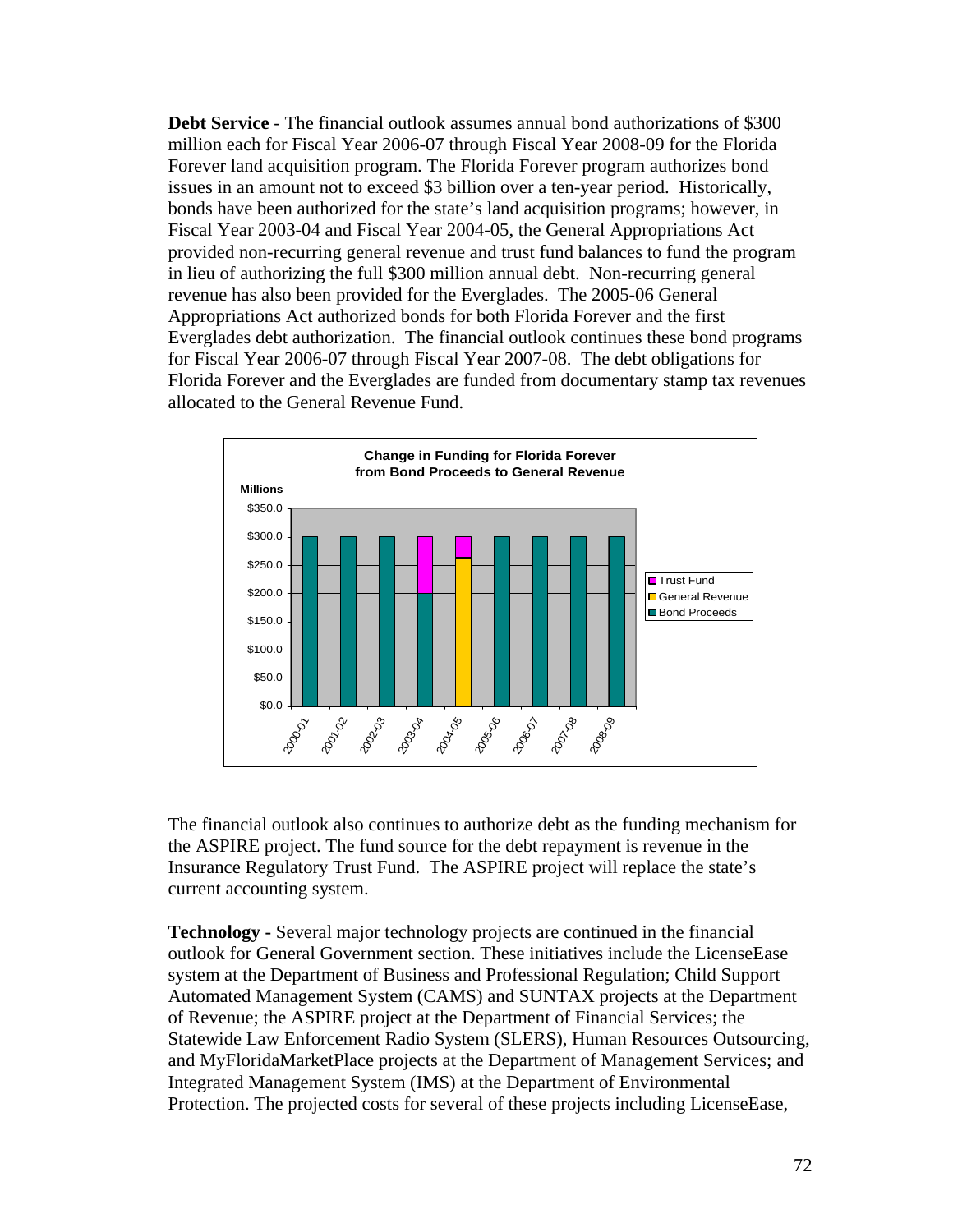CAMS, SUNTAX, and ASPIRE are based on the project's feasibility study and annual updates submitted to the Technology Review Workgroup. Trust fund resources are maximized for these initiatives before projecting general revenue needs.



#### **Major Initiatives**

- LicenseEase
- CAMS
- SUNTAX
- ASPIRE
- **SLERS**
- Human Resources **Outsourcing**
- MyFloridaMarketPlace
- IMS

**Citrus Canker Eradication –** The Department of Agriculture and Consumer Services' Citrus Canker Eradication program covers eradication efforts for an estimated 832,000 acres of commercial groves, as well as citrus trees in residential areas. The state receives dollar for dollar federal matching funds for eradication efforts based on the amount of state funds appropriated. The department also receives 0.65 percent of state sales tax proceeds on motor fuels which averages \$9 million annually and is deposited into the Agricultural Emergency Eradication Trust Fund. In addition, the Legislature has provided direct general revenue funds for the program. Federal matching funds have ranged as high as 54% because in some years these include matching state funds appropriated for tree compensation. Eradication funds are used for statewide surveying, tree removal, continued inspections of quarantined areas, enforcement of regulations in decontaminating equipment, and personnel in an effort to prevent and eradicate the further spread of the disease.

From fiscal year 1996-97 through 2005-06, the state has appropriated \$221.8 million state funds and \$287.3 million federal funds for the eradication program. During this period, there have been slow downs in cutting trees due to lawsuits and, as a result, over \$70 million in funds have reverted. It appears that these court cases have been resolved and the agency does not anticipate any future lawsuits relating to eradication.

The financial outlook assumes the state will need to remove an additional 343,200 exposed trees and 19,000 commercial acres over the next three fiscal years. The costs include removal of trees, surveying, inspection, and administration. The cost per tree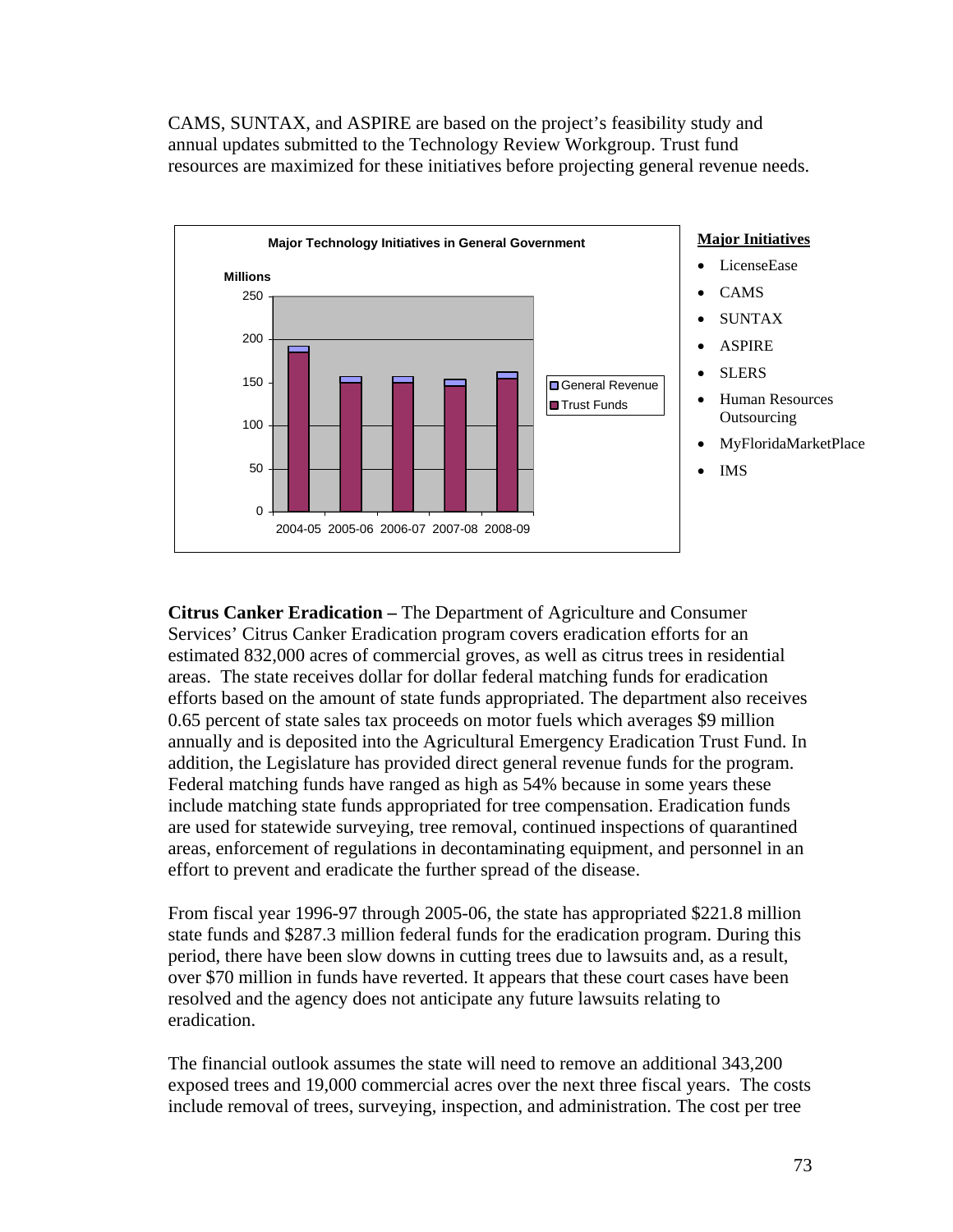for Fiscal Year 2005-06 is \$153 based on the current contract. The estimated cost per tree for Fiscal Year 2006-07 and 2007-08 is estimated to be \$175 and may vary based on contract negotiations. The cost for the commercial trees is \$250 per acre based on the current contract.

**Citrus Canker Compensation** - This program was established to replace the lost tree canopy due to the eradication of citrus trees. Historically, the state has provided eligible homeowners with a \$100 voucher through the federal Shade Florida program for the first tree cut and \$55 from general revenue for each additional tree as compensation for their loss. There is a case pending (since January 2003) relating to compensation in the Florida Supreme Court. In this case, a property owner is seeking "Fair Market Value" payment for exposed trees that were removed from the owner's property. In June of 2005, the Florida Supreme Court ruled that the trial court should hold a hearing to determine the value of a residential citrus tree. The trial court hearing is scheduled in January of 2006.

Until this issue is resolved by the court, the financial outlook continues to assume the \$100 federal Shade Florida voucher for the first tree and \$55 compensation from state general revenue for each additional tree for the estimated 343,200 trees remaining to be removed over the next three years.

**Agriculture Interdiction Station Ramp & Building Renovations**– A number of ramps at the 22 interdiction stations for commercial truck traffic pose a threat to the motoring public and free flow of traffic. The agency has developed a five year plan for restructuring the interstate ramps. The financial outlook assumes the agency's renovation schedule and estimated costs based on targeting the highest levels of traffic on the major highways and correcting three of the most hazardous ramps over the next three years. The Department of Transportation estimates the cost on a per mile basis to be \$1.6 million per ramp.

**Workers' Compensation Joint Underwriting Association Deficit –** Section 627.311, Florida Statutes, requires the Department of Financial Services to create a contingency reserve not to exceed \$15 million in the Worker's Compensation Administration Trust Fund for the purpose of funding deficits within sub-plan "D" of the Florida's Workers' Compensation Joint Underwriting Association (FWCJUA). The law allows the FWCJUA to request cash sufficient to cover three months of projected cash needs, with the release of contingency reserve funds contingent upon approval by the Legislative Budget Commission. As of August 2005, the LBC has approved the transfer of \$7.9 million from the contingency reserve to the FWCJUA, leaving a balance of \$7.1 million in the contingency reserve. Access to the \$15 million reserve expires on July 1, 2007. The Three Year Outlook assumes release of \$5.2 million in FY 2005-06 and \$3.1 million in FY 2006-07, which will exhaust the \$15 million reserve. The FWCJUA projects that the deficit will exceed the \$15 million contingency reserve by \$4.77 million for a total of \$19.7 million, and the reserve will expire before the FWCJUA can access the money held in reserve. In addition, section 627.311, F.S., provides that a deficit assessment can be levied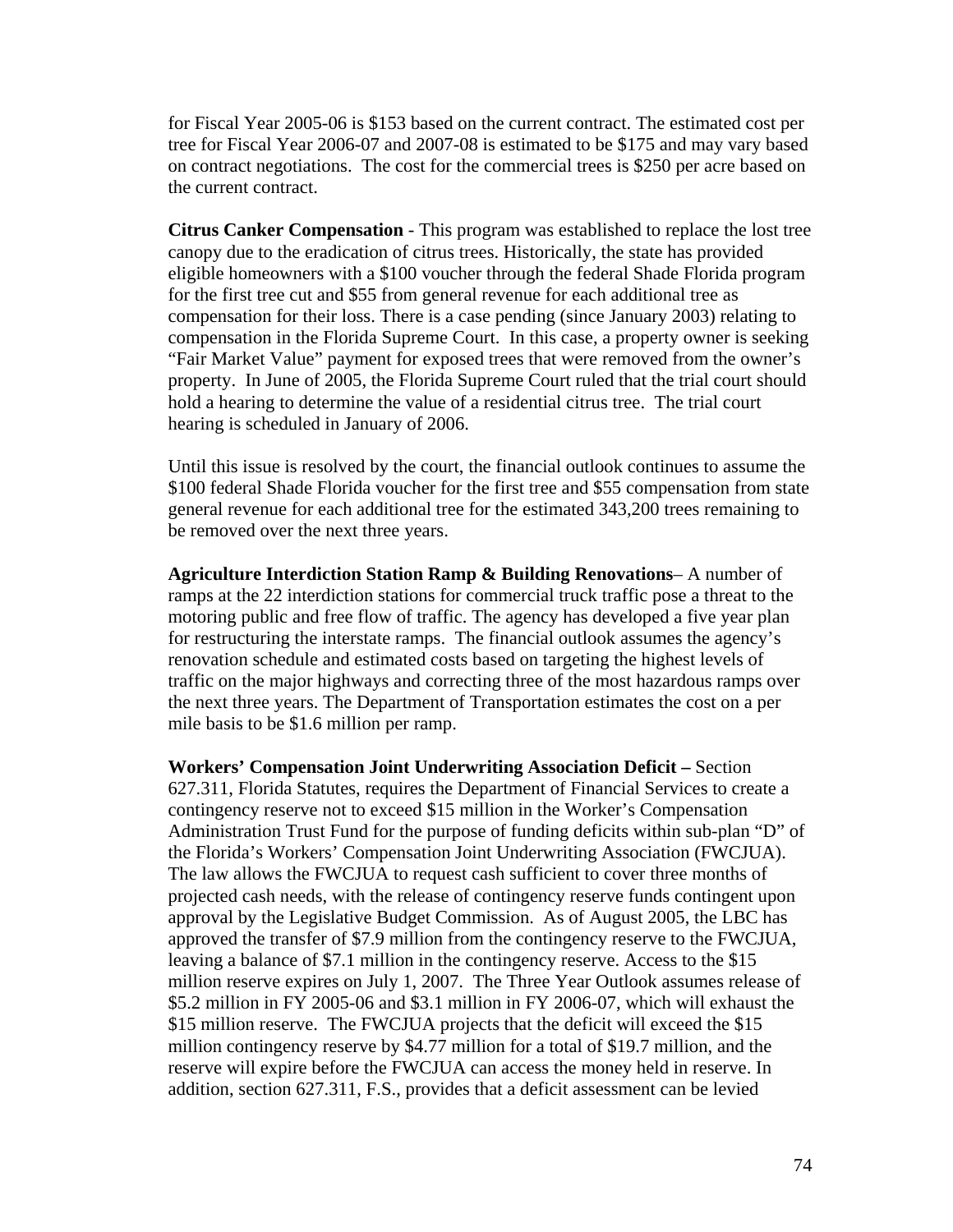against all Florida workers' compensation insurance policy holders to fund the subplan D deficit. The Outlook assumes current law and therefore no additional appropriation is added to cover the estimated \$4.77 million deficit.

## **ANNUAL HIGHLIGHTS**

**FISCAL YEAR 2006-07** – Minimal increases are included for recurring general revenue for the 2006-07 Fiscal Year. The general revenue increase of \$1.2 million or .3% is for pensions and benefits. The recurring trust fund increase, \$67.9 million or 2.6%, is attributed to continued authorization of debt for the Florida Forever and Everglades programs. The major change in the financial outlook compared to FY 2005-06 is a decrease in nonrecurring funds. As part of Senate Bills 360 and 444 related to the growth management initiative, \$100 million in recurring documentary stamp tax revenue was transferred to fund water quality infrastructure and environmental restoration projects. In addition, \$100 million in nonrecurring general revenue was provided. The recurring transfer from the documentary stamp tax was continued in FY 2006-07. The nonrecurring general revenue was not continued. In addition, general revenue was not continued for beach restoration projects and funding for water projects was based on a five-year average.

**FISCAL YEAR 2007-08 -** For the 2007-08 Fiscal Year, minimal increases are included for recurring general revenue. The (\$29.3) million decrease in non-recurring general revenue is attributed to the phase-out of the Citrus Canker Eradication program, and a reduction in the amount needed for the Mulberry/Piney Point cleanup. The (\$15.3) million decrease in non-recurring trust is also attributed to the phase-out of the Citrus Canker Eradication program.

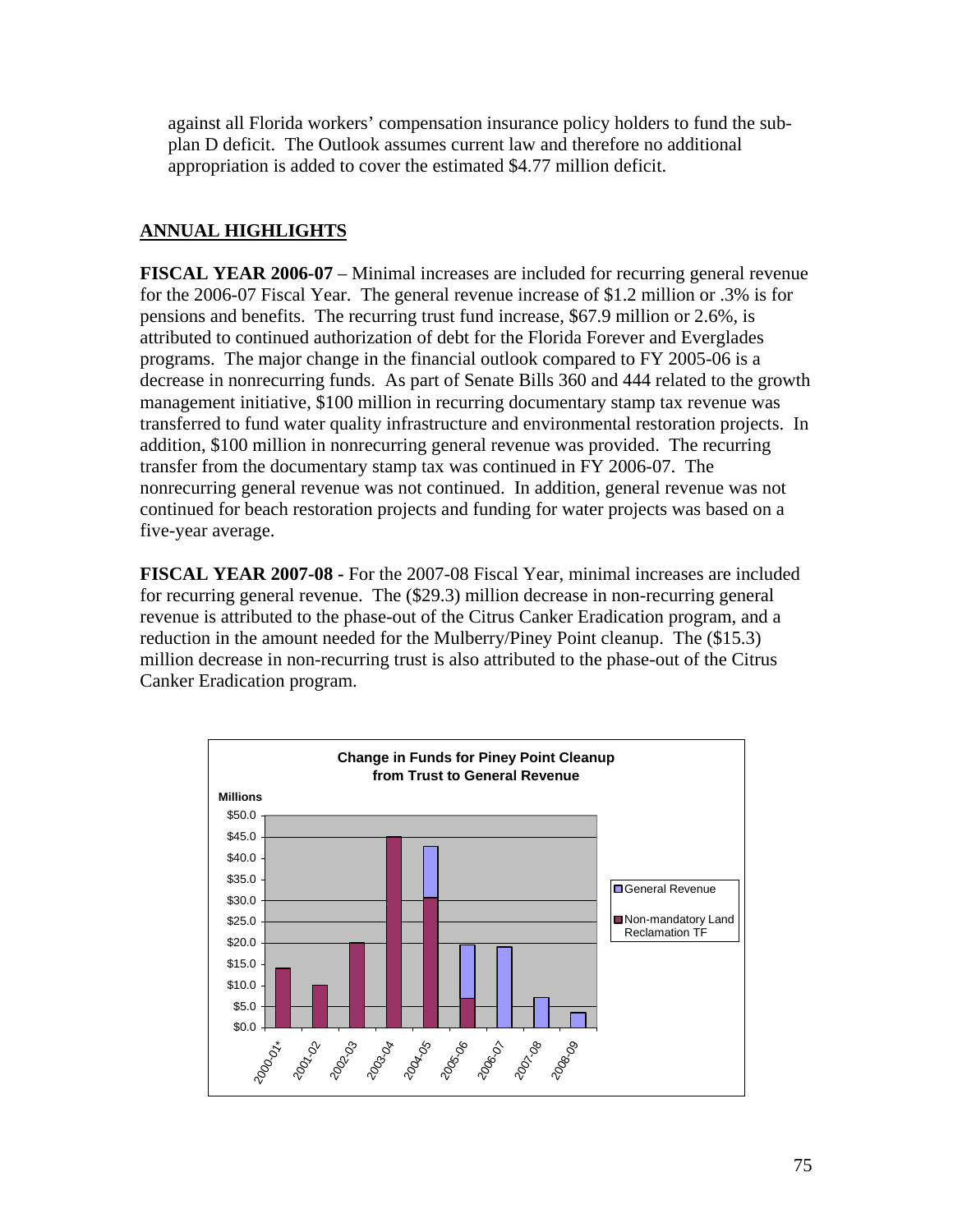

**FISCAL YEAR 2008 – 09 -** For the 2008-09 Fiscal Year, the financial outlook includes a \$5.3 million or 1.2% increase in recurring general revenue. The major factor contributing to this increase is projected deficits in the Air Pollution Control, Minerals and Permit Fee trust funds. These funds support regulatory programs in the Department of Environmental Protection. The decrease in non-recurring general revenue funds, (\$8.4) million, is the result of the continued phase-out of the Citrus Canker Eradication program and a reduced amount needed for the Mulberry/Piney Point hazardous site cleanup. The increase in nonrecurring trust, \$6.6 million, is related to the estimated increase in revenues in the Inland Protection Trust Fund. This fund supports petroleum site cleanups throughout the state.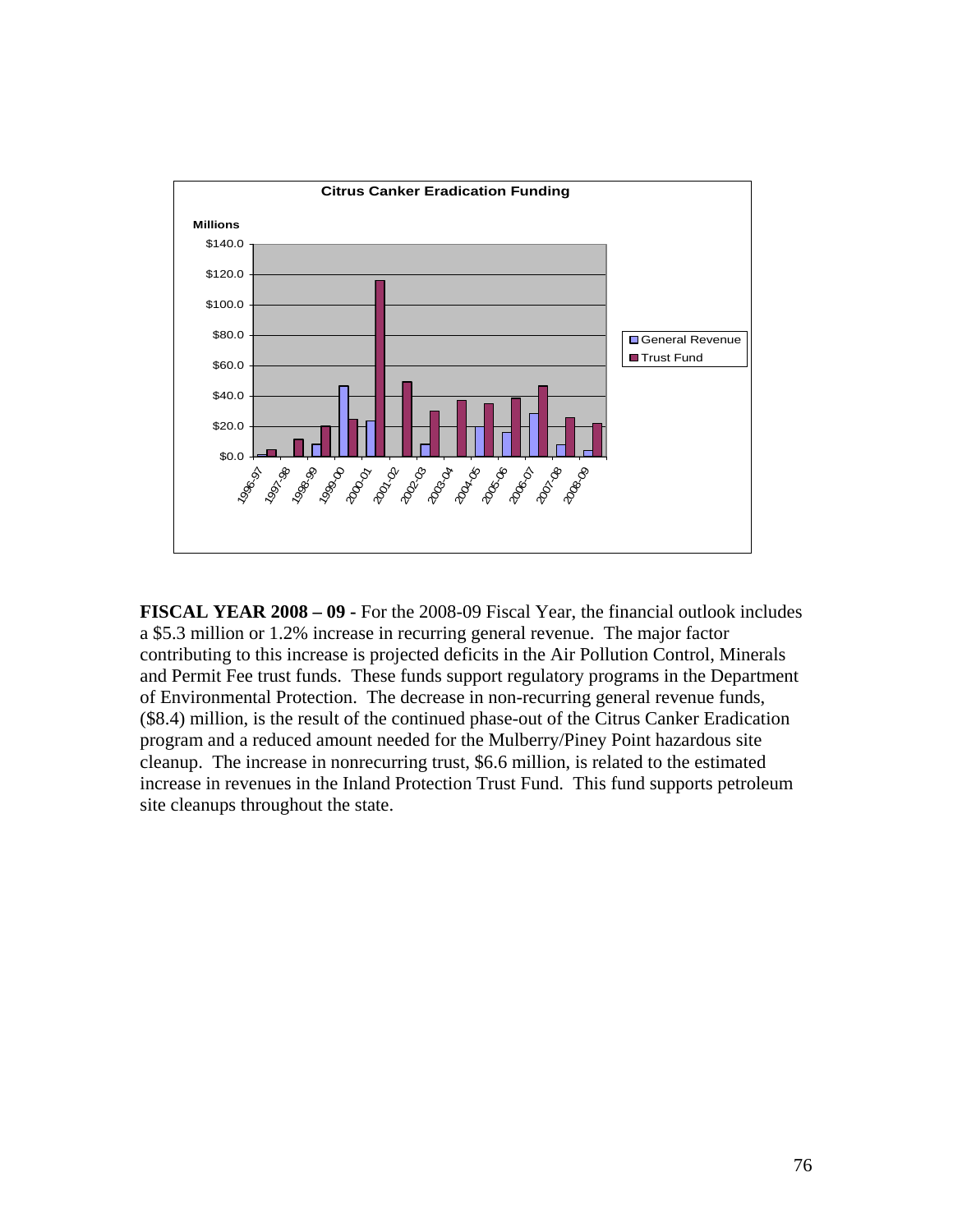## **Transportation and Economic Development**

#### **Expenditure projections (\$ millions)**

| <b>Recurring</b>             | 2005-06  | 2006-07    | 2007-08  | 2008-09  |
|------------------------------|----------|------------|----------|----------|
| <b>General Revenue</b>       | 433.7    | 433.7      | 433.7    | 433.7    |
| change                       |          | 0.0        | 0.0      | 0.0      |
| % change                     |          | 0.0%       | 0.0%     | 0.0%     |
| <b>Other Trust</b>           | 2,808.2  | 2,851.5    | 2,929.2  | 2,987.0  |
| change                       |          | 43.3       | 77.7     | 57.8     |
| % change                     |          | 1.5%       | 2.7%     | 2.0%     |
| <b>TOTAL</b>                 | 3,241.9  | 3,285.2    | 3,362.9  | 3,420.7  |
| change                       |          | 43.3       | 77.7     | 57.8     |
| % change                     |          | 1.3%       | 2.4%     | 1.7%     |
| Nonrecurring                 | 2005-06  | 2006-07    | 2007-08  | 2008-09  |
|                              |          |            |          |          |
| General Revenue <sup>1</sup> | 991.6    | 399.4      | 402.9    | 402.9    |
| change                       |          | $-592.2$   | 3.5      | 0.0      |
| Other Trust <sup>2</sup>     | 9,097.8  | 7,333.8    | 7,027.6  | 6,631.8  |
| change                       |          | $-1,764.0$ | $-306.3$ | $-395.7$ |
| <b>TOTAL</b>                 | 10,089.4 | 7,733.2    | 7,430.5  | 7,034.7  |
| change                       |          | $-2,356.2$ | $-302.8$ | $-395.7$ |
|                              |          |            |          |          |
| <b>TOTAL</b>                 | 2005-06  | 2006-07    | 2007-08  | 2008-09  |
| <b>General Revenue</b>       | 1,425.2  | 833.1      | 836.6    | 836.6    |
| change                       |          | $-592.2$   | 3.5      | 0.0      |
| % change                     |          | $-41.5%$   | 0.4%     | 0.0%     |
| <b>Other Trust</b>           | 11,906.0 | 10,185.3   | 9,956.8  | 9,618.8  |
| change                       |          | $-1,720.7$ | $-228.6$ | $-337.9$ |
| % change                     |          | $-14.5%$   | $-2.2%$  | $-3.4%$  |
| <b>TOTAL</b>                 | 13,331.3 | 11,018.4   | 10,793.4 | 10,455.4 |
| change                       |          | $-2,312.8$ | $-225.1$ | $-337.9$ |
| % change                     |          | $-17.3%$   | $-2.0%$  | $-3.1%$  |

**1** Nonrecurring GR for 2005-06 includes the DOT Growth Management funds that are double budgeted/also reflected in the DOT trust funds.

**2** Nonrecurring Trust includes appropriations of transportation projects funded from the sale of bonds.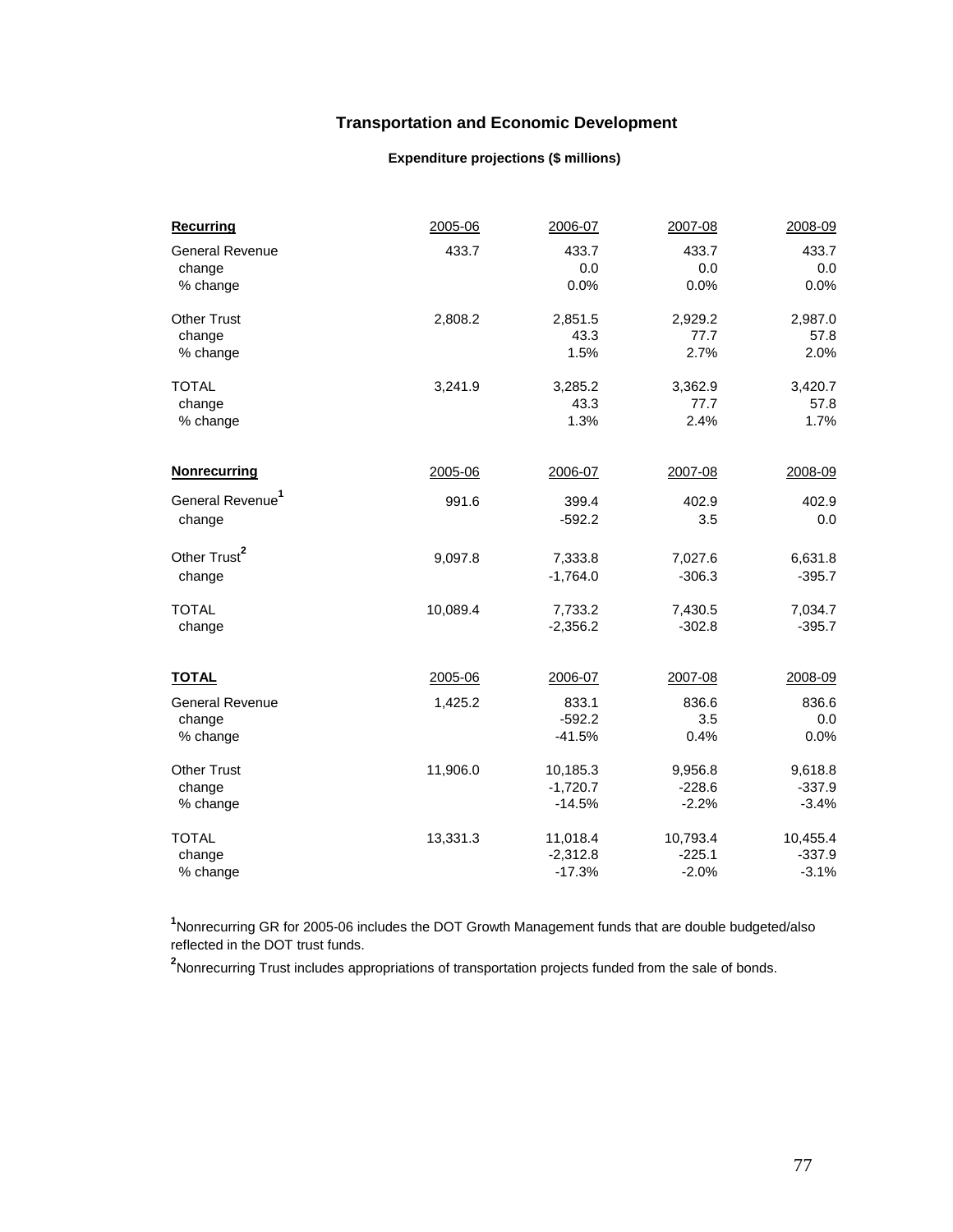# *Transportation & Economic Development Budget Projections*

### **SUMMARY**

The Committee on Transportation & Economic Development Appropriations (TED) has jurisdiction over the Agency for Workforce Innovation, the Governor's Office of Tourism, Trade and Economic Development, the Department of State, the Department of Community Affairs, the Department of Highway Safety & Motor Vehicles, the Department of Transportation, the Department of Military Affairs and the Public Service Commission. The total budget for these eight entities is approximately \$13.2 billion, the majority of which is supported by various state and federal trust funds. The following chart displays the total appropriations for each agency for Fiscal Year 2005-06.



 The TED agencies were appropriated \$1.3 billion in general revenue funds for the current fiscal year. Of this amount, \$412 million is recurring, which represents less than 2 percent of the state's total recurring general revenue budget. [Although technically not under TED's purview, another \$21 million is used to support the Executive Office of the Governor and is included in the totals on the prior page.] As a result, the only significant increases to recurring general revenue

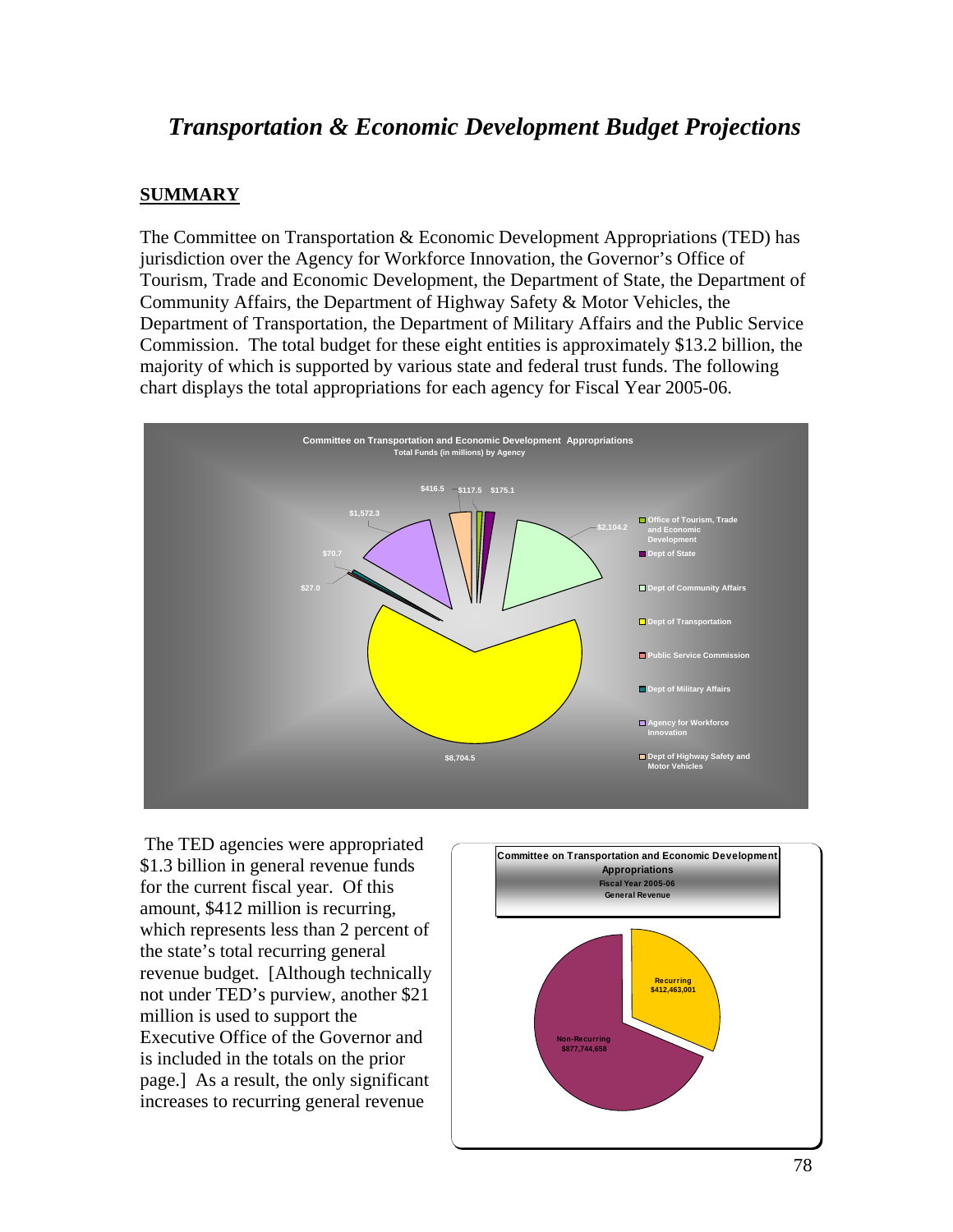funding are currently provided through statewide issues such as pay package, health insurance and retirement contribution increases. Any other increases have typically been offset by budget reductions in other areas of the TED budget. Therefore, this financial outlook includes no increases in recurring general revenue.

# *ASSUMPTIONS AND DISCUSSION*

**General –** Calculations are based on the following assumptions:

 1) General Revenue for Implementation of Universal Pre-Kindergarten services will continue to be funded in the Department of Education's budget, except for administrative costs.

 2) Five year average of state match requirements for federal disasters is based on calendar years 2000 through 2005. The state match for FEMA disaster assistance which was initially appropriated in Administered Funds has been included in the Department of Community Affairs.

 3) The Outlook provides funds for the affordable housing programs at the Fiscal Year 2005-06 appropriation level. Estimates for fiscal years beyond 2005-06, are based on revenue estimates for documentary stamp collections and the provisions in HB 1889 (2005).

 4) No specific resources are allocated for high speed rail. Any funding to implement the system would be allocated from existing resources in the 5-year work plan.

5) The Outlook includes DOT's adopted work program, adjusted for DOT's proposed allocation of growth management funds appropriated in Senate Bill 360. It does not include an additional \$367 million in projected transportation revenue identified by the Revenue Estimating Conference in November of 2005 for the five year period ending in Fiscal Year 2009-10, or the \$625 million in additional federal funds contained in the SAFETEA-LU transportation bill. The additional state and federal funds will be programmed into the work program in February 2006 for legislative consideration.

**Non-recurring General Revenue** – TED agencies typically receive significant amounts of non-recurring general revenue for ongoing programs, especially for economic development initiatives, arts, cultural and historic preservation grants, and disaster match requirements. These projections include estimates for such programs based on a 5-year historical funding average. In the chart below, the significant spike for Fiscal Year 2005- 06 is the result of a \$575 million appropriation for transportation infrastructure that was included in the growth management legislation (CS/CS/CS/SB360), and \$141 million appropriated in administered funds for the State match associated with the 2004 hurricanes. Neither of these appropriations was used in developing the projections.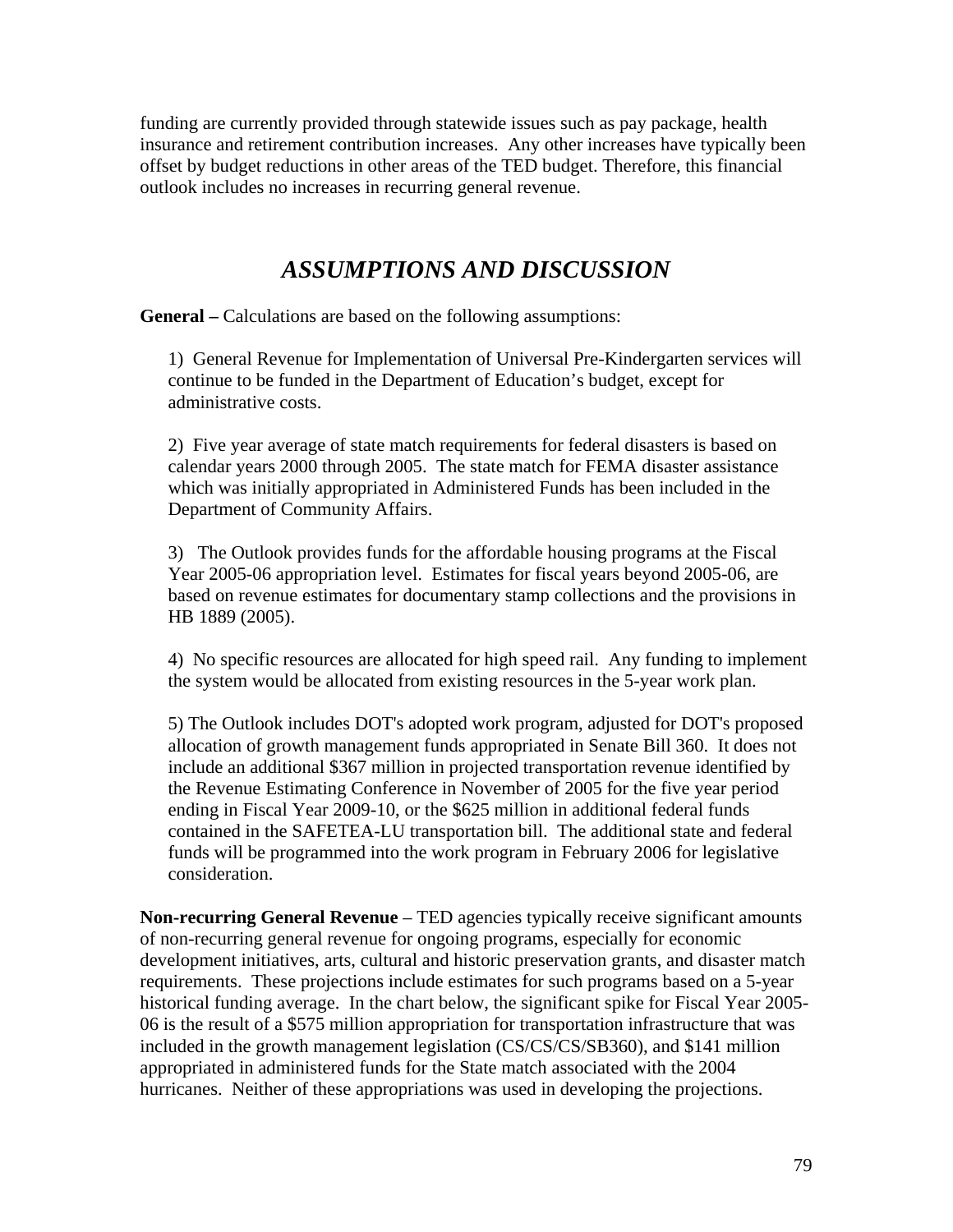

**Affordable Housing** – Funding to the Department of Community Affairs for affordable housing programs continues at the level appropriated for the last three fiscal years and incorporates changes adopted by the 2005 Legislature to the statutory distribution of documentary stamp tax revenues which takes effect in July 2007.

**Department of Transportation Work Program** – DOT develops a Work Program, which is the department's production plan for the following five years. It is a balanced five year financial plan with a three-year cash forecast of receipts and expenditures. Funding to support the Work Program comes from a variety of sources including federal, state, local, bond proceeds, toll collections, and miscellaneous other receipts. Funding projections are based on the latest adopted Work Program, adjusted for the DOT's proposed allocation of funds appropriated in the growth management legislation (CS/CS/CS/SB360). These projections do not include an additional \$367 million in transportation revenue identified by the Revenue Estimating Conference in November of 2005 for the five year period ending in Fiscal Year 2009-10 or the \$625 million in additional federal funds contained in the SAFETEA-LU transportation bill. These additional state and federals funds will be programmed into the Work Program in February 2006 for legislative consideration.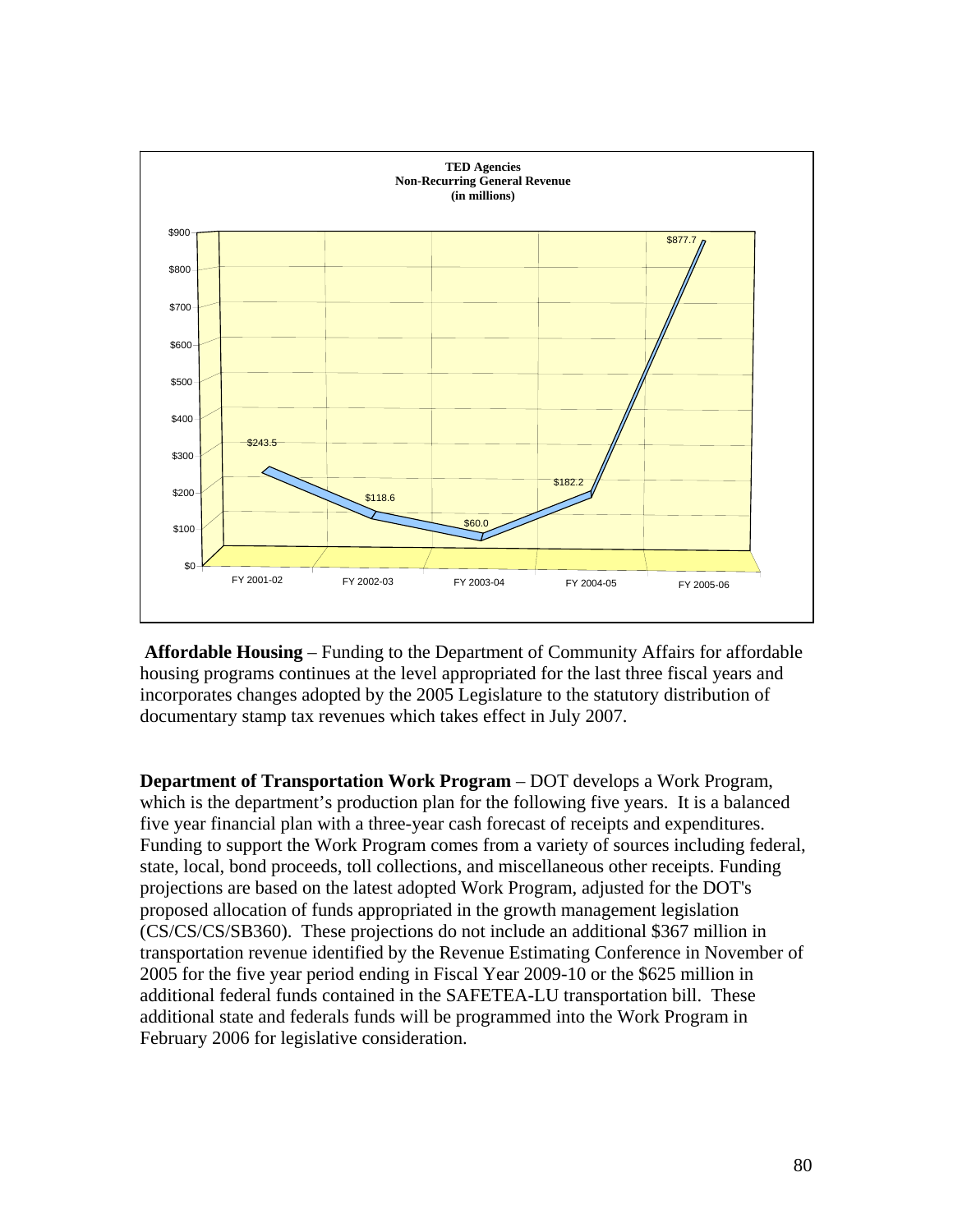

**Fixed Capital Outlay** – These projections include estimates for agency fixed capital outlay requirements based on a 5-year historical funding average.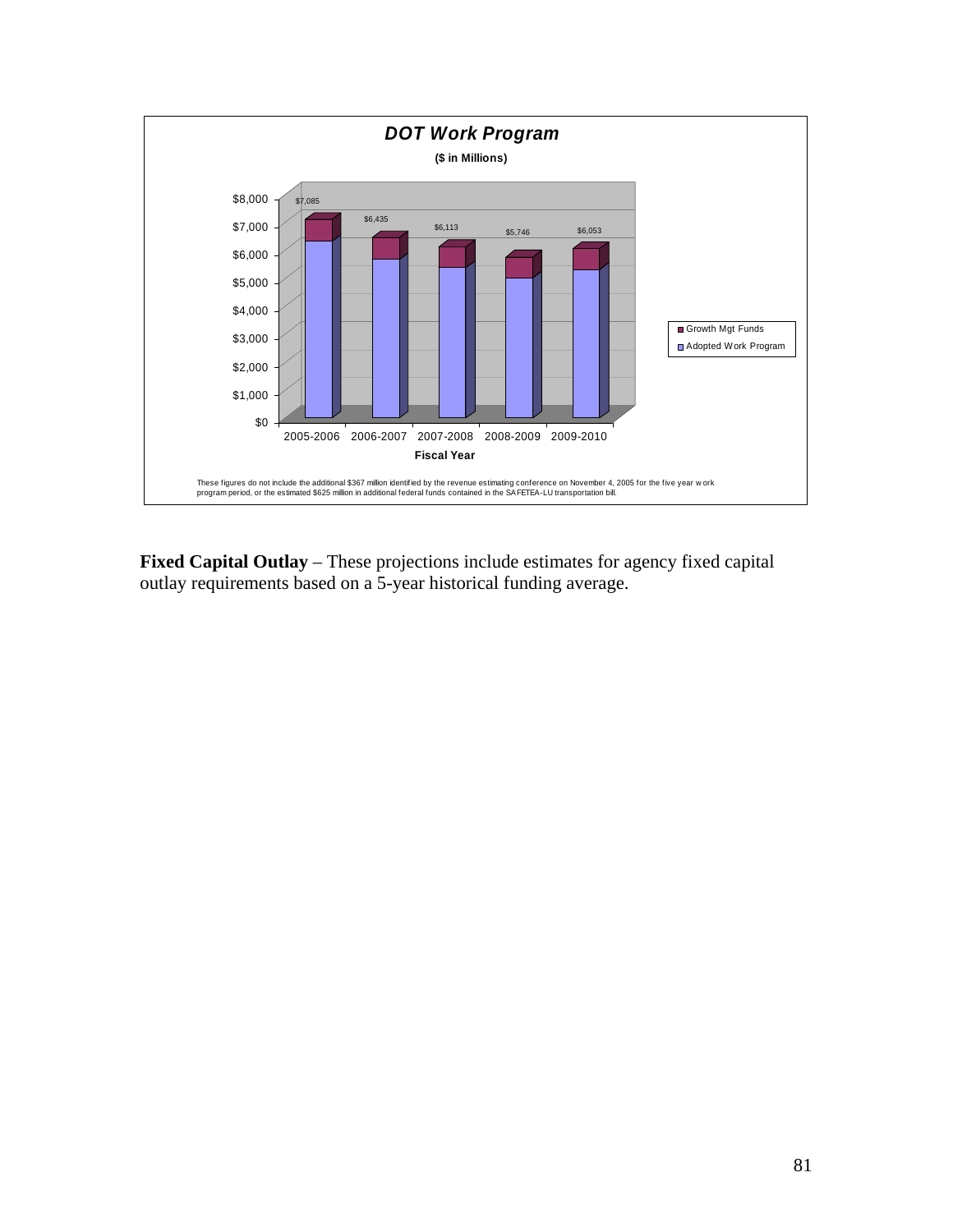## **Salaries & Benefits/Administered Funds**

#### **Expenditure projections (\$ millions)**

| <b>Recurring</b>       | 2005-06 | 2006-07 | 2007-08 | 2008-09 |
|------------------------|---------|---------|---------|---------|
| <b>General Revenue</b> | 0.0     | 220.2   | 549.3   | 960.8   |
| change                 |         | 220.2   | 329.1   | 411.5   |
| <b>Other Trust</b>     | 0.0     | 83.2    | 211.3   | 373.2   |
| change                 |         | 83.2    | 128.1   | 161.9   |
| <b>TOTAL</b>           | 0.0     | 303.4   | 760.6   | 1,334.0 |
| change                 |         | 303.4   | 457.2   | 573.4   |
| <b>Nonrecurring</b>    | 2005-06 | 2006-07 | 2007-08 | 2008-09 |
| <b>General Revenue</b> | 0.0     | 0.0     | 0.0     | 0.0     |
| change                 |         | 0.0     | 0.0     | 0.0     |
| <b>Other Trust</b>     | 0.0     | 0.0     | 0.0     | 0.0     |
| change                 |         | 0.0     | 0.0     | 0.0     |
| <b>TOTAL</b>           | 0.0     | 0.0     | 0.0     | 0.0     |
| change                 |         | 0.0     | 0.0     | 0.0     |
| <u>TOTAL</u>           | 2005-06 | 2006-07 | 2007-08 | 2008-09 |
| <b>General Revenue</b> | 0.0     | 220.2   | 549.3   | 960.8   |
| change                 |         | 220.2   | 329.1   | 411.5   |
| <b>Other Trust</b>     | 0.0     | 83.2    | 211.3   | 373.2   |
| change                 |         | 83.2    | 128.1   | 161.9   |
| <b>TOTAL</b>           | 0.0     | 303.4   | 760.6   | 1,334.0 |
| change                 |         | 303.4   | 457.2   | 573.4   |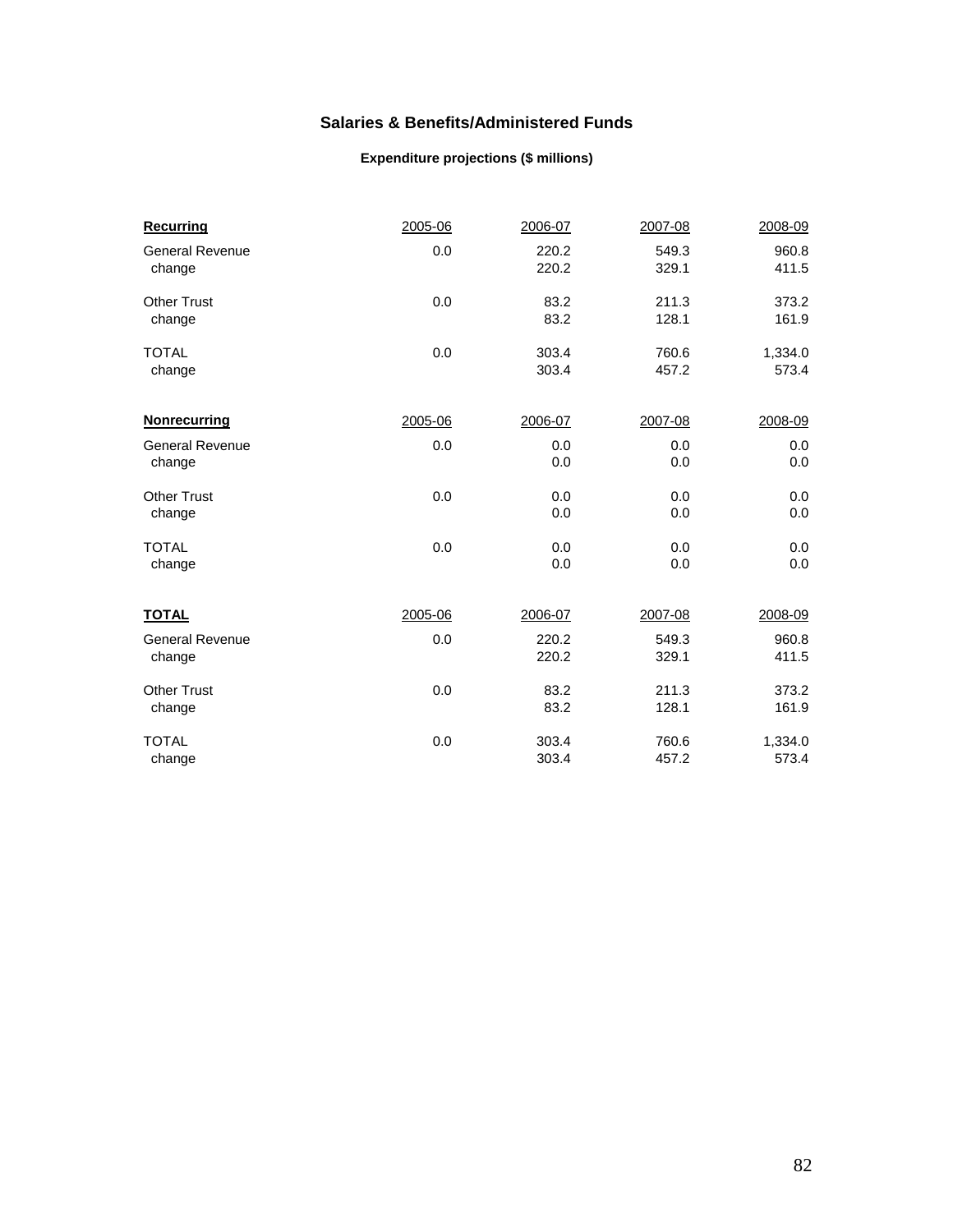# *State Employee Salaries and Benefits*

## **Salaries**

State employee salary increases are estimated to cost \$196.8 million in Fiscal Year 2006- 07, \$201.7 million in Fiscal Year 2007-08, and \$206.8 million in Fiscal Year 2008-09. Roughly 70% of the increased costs are funded with general revenue. These estimates are premised upon an assumption that the Legislature will authorize increases based on actual and projected consumer price indices, beginning July  $1<sup>st</sup>$  of each year.

| FY 2002-03                                                                                       | FY 2003-04 | FY 2004-05     | FY 2005-06 |  |  |  |
|--------------------------------------------------------------------------------------------------|------------|----------------|------------|--|--|--|
| 2.5%                                                                                             | 2.0%       | \$1000         | 3.6%       |  |  |  |
|                                                                                                  |            | One time bonus |            |  |  |  |
| Note that Specific Employee Groups have received increases in excess of across the board levels. |            |                |            |  |  |  |

### **STATEWIDE ACROSS THE BOARD PAY INCREASES**

## **Health Insurance**

Costs associated with the state employee health insurance program are expected to increase by \$143.6 million in Fiscal Year 2006-07, \$160.1 million in Fiscal Year 2007- 08, and \$178.2 million in Fiscal Year 2008-09. These increased costs are based on assumptions that the state's self insured plan will experience 11% annual growth in medical claims and an average of 12.5% annual growth in pharmacy claims, and that the health maintenance contract costs will increase an average of 12% annually. These assumptions are consistent with the growth patterns experienced during recent years and the forecasts used by the industry in the coming years.

On the revenue side of the health insurance program, the financial outlook assumes that additional medical and pharmacy costs will be covered via premium increases paid by the state and employees. Generally, these costs have been funded through this mechanism. In recent years, however, a portion of the anticipated costs have been funded by increases in out-of-pocket expenditures (co-payments, deductibles, and coinsurance) by the employees and retirees and by transfers of trust fund balances to the program.

## **Florida Retirement System**

The Florida Retirement System (System) enjoys an actuarial surplus of \$9.6 billion as of June 2005. This surplus can be used to reduce the contribution rates paid by participating employers or to increase benefits paid to members of the System. Even with this surplus, the Florida Retirement System must be funded on an actuarially sound basis. As a result, the Legislature has set the statutory contribution rates at the "normal cost" (the actuarially determined cost of the system over the long term) of the system and has enacted a series of one-year reductions in contribution rates to reduce the level of the surplus and relieve